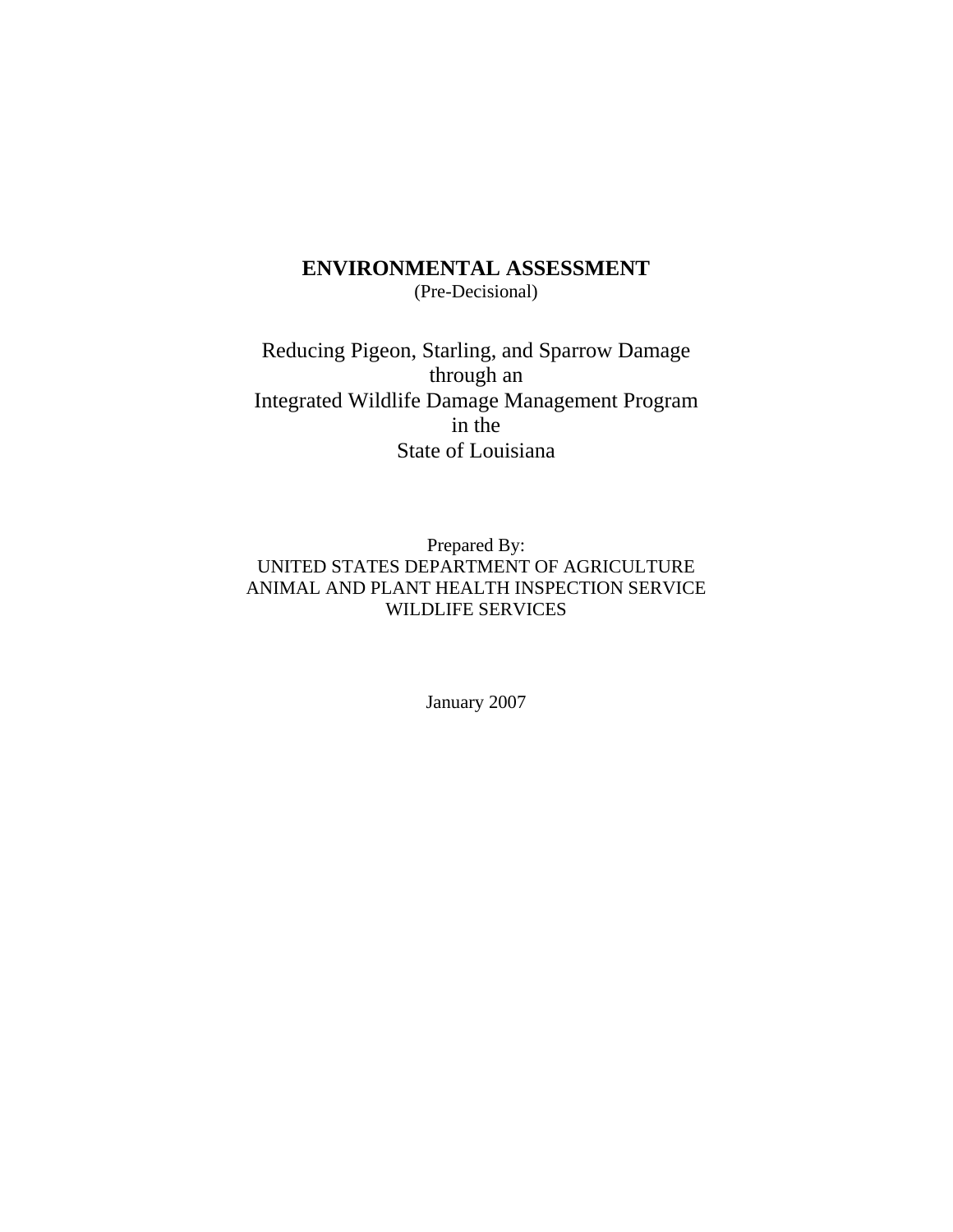| <b>CHAPTER 1: PURPOSE AND NEED FOR ACTION</b>                                                                                                                                                                                                                                                                                                            |
|----------------------------------------------------------------------------------------------------------------------------------------------------------------------------------------------------------------------------------------------------------------------------------------------------------------------------------------------------------|
| 1.1.1 Wildlife Services Legislative Authority<br>1.1.2 Louisiana Department of Agriculture and Forestry (LDAF)<br>1.1.3 Louisiana Department of Wildlife and Fisheries (LDWF)<br>1.1.4 U.S. Fish and Wildlife Service (USFWS)<br>1.1.5 Compliance with Federal and State Statutes                                                                        |
|                                                                                                                                                                                                                                                                                                                                                          |
| 1.2.1 ADC Programmatic Environmental Impact Statement<br>1.2.2 WS Environmental Assessment – Reducing Blackbird Damage to Sprouting Rice Through an IWDM<br>Program in Southwestern Louisiana                                                                                                                                                            |
| 1.3.1 Need for Bird Damage Management to Protect Human Health and Safety<br>1.3.2 Need for Bird Damage Management at Airports<br>1.3.3 Need for Bird Damage Management at Cattle Feeding and Dairy Cattle Facilities<br>1.3.4 Need for Bird Damage Management Related to Agricultural Crops<br>1.3.5 Need for Bird Damage Management to Protect Property |
|                                                                                                                                                                                                                                                                                                                                                          |
| 1.5 WS RECORD KEEPING REGARDING REQUESTS FOR BIRD DAMAGE MANAGEMENT                                                                                                                                                                                                                                                                                      |
| 1.8.1 Actions Analyzed<br>1.8.2 American Indian Lands and Tribes<br>1.8.3 Period for which this EA is Valid<br>1.8.4 Site Specificity<br>1.8.5 Summary of Public Involvement                                                                                                                                                                             |
|                                                                                                                                                                                                                                                                                                                                                          |
| <b>CHAPTER 2: ISSUES AND AFFECTED ENVIRONMENT</b>                                                                                                                                                                                                                                                                                                        |
| 2.2.1 Effects on Target Bird Species<br>2.2.2 Effects on Other Wildlife Species, including T&E Species<br>2.2.3 Effects on Public Health and Safety<br>2.2.4 Impacts to Stakeholders, including Aesthetics<br>2.2.5 Humaneness and Animal Welfare Concerns of Methods Used                                                                               |
| 2.3.1 No Wildlife Damage Management at Taxpayer Expense; Wildlife Damage Management should be<br>Fee Based<br>2.3.2 Bird Damage should be Managed by Private Nuisance Wildlife Control Agents<br>2.3.3 Appropriateness of Preparing an EA (Instead of an EIS) for Such a Large Area<br>2.3.4 Effectiveness of Bird Damage Management Methods             |

# **TABLE OF CONTENTS**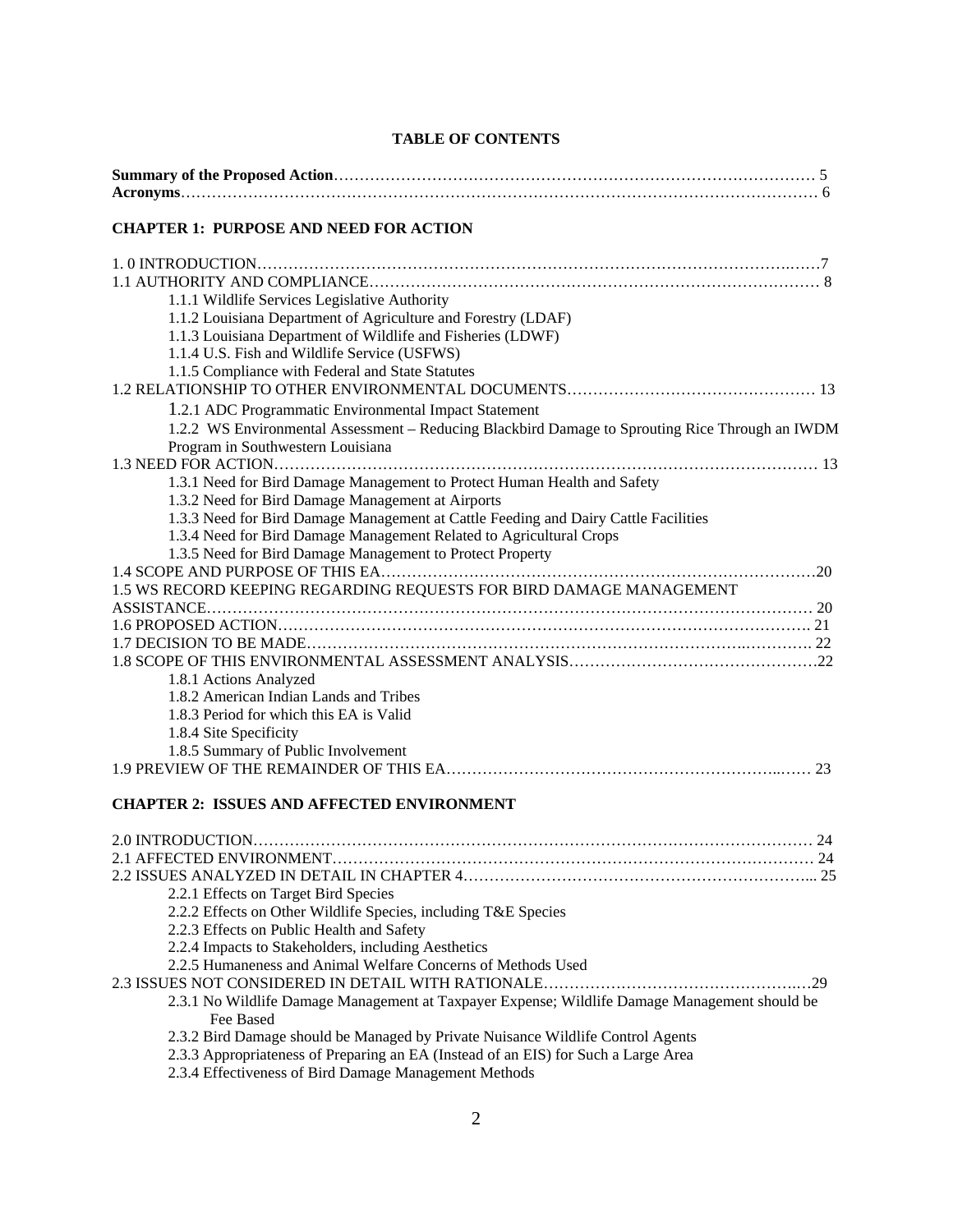# **CHAPTER 3: ALTERNATIVES**

| 3.1.1 Alternative 1: Technical Assistance Only<br>3.1.2 Alternative 2: Integrated Bird Damage Management Program (Proposed Action/No Action)<br>3.1.3 Alternative 3: Non-lethal Bird Damage Management Only by WS<br>3.1.4 Alternative 4: No Federal WS Bird Damage Management |
|--------------------------------------------------------------------------------------------------------------------------------------------------------------------------------------------------------------------------------------------------------------------------------|
| 3.2 BDM STRATEGIES AND METHODOLOGIES AVAILABLE TO WS IN LOUISIANA32<br>3.2.1 Integrated Wildlife Damage Management (IWDM)                                                                                                                                                      |
| 3.2.2 The IWDM Strategies Employed by WS                                                                                                                                                                                                                                       |
| 3.2.2.1 Examples of WS Direct Operational and Technical Assistance in BDM in Louisiana                                                                                                                                                                                         |
| 3.2.3 WS Decision Making                                                                                                                                                                                                                                                       |
| 3.2.4 Bird Damage Management Methods Available for Use                                                                                                                                                                                                                         |
| 3.2.4.1 Non-chemical, Non-lethal Methods                                                                                                                                                                                                                                       |
| 3.2.4.2 Chemical, Non-lethal Methods                                                                                                                                                                                                                                           |
| 3.2.4.3 Mechanical, Lethal Methods                                                                                                                                                                                                                                             |
| 3.2.4.4 Chemical, Lethal Methods                                                                                                                                                                                                                                               |
| 3.3 ALTERNATIVES CONSIDERED BUT NOT ANALYZED IN DETAIL WITH RATIONALE 37                                                                                                                                                                                                       |
| 3.3.1 Lethal Bird Damage Management Only by WS<br>3.3.2 Compensation for Bird Damage Losses                                                                                                                                                                                    |
| 3.3.3 Use of Bird-proof Feeders in Lieu of Lethal Control at Dairies and Cattle Feeding Facilities                                                                                                                                                                             |
| 3.4 STANDARD OPERATING PROCEDURES FOR BIRD DAMAGE MANAGEMENT                                                                                                                                                                                                                   |
|                                                                                                                                                                                                                                                                                |
| 3.4.1 Mitigation in Standard Operating Procedures (SOPs)                                                                                                                                                                                                                       |
| 3.4.2 Additional SOPs specific to the Issues                                                                                                                                                                                                                                   |
|                                                                                                                                                                                                                                                                                |
| <b>CHAPTER 4: ENVIRONMENTAL CONSEQUENCES</b>                                                                                                                                                                                                                                   |
|                                                                                                                                                                                                                                                                                |
| 4.1 ENVIRONMENTAL CONSEQUENCES FOR ISSUES ANALYZED IN DETAIL 40                                                                                                                                                                                                                |
| 4.1.1 Effects on Target Bird Species Populations                                                                                                                                                                                                                               |
| 4.1.1.1 Alternative 1: Technical Assistance Only                                                                                                                                                                                                                               |
| 4.1.1.2 Alternative 2: Integrated Bird Damage Management Program (Proposed Action/No Action)                                                                                                                                                                                   |
| 4.1.1.3 Alternative 3: Non-lethal Bird Damage Management Only by WS                                                                                                                                                                                                            |
| 4.1.1.4 Alternative 4: No Federal WS Bird Damage Management                                                                                                                                                                                                                    |
| 4.1.2 Effects on Other Wildlife Species, including T&E Species                                                                                                                                                                                                                 |
| 4.1.2.1 Alternative 1: Technical Assistance Only                                                                                                                                                                                                                               |
| 4.1.2.2 Alternative 2: Integrated Bird Damage Management Program (Proposed Action/No Action)                                                                                                                                                                                   |
| 4.1.2.3 Alternative 3: Non-lethal Bird Damage Management Only by WS                                                                                                                                                                                                            |

- 4.1.2.4 Alternative 4: No Federal WS Bird Damage Management
- 4.1.3 Effects on Human Health and Safety
	- 4.1.3.1 Effects of Chemical BDM Methods on Human Health
	- 4.1.3.2 Effects of Non-chemical BDM Methods on Human Safety
	- 4.1.3.3 Effects on Human Health and Safety from Birds
- 4.1.4 Impacts to Stakeholders, including Aesthetics
	- 4.1.4.1 Effects on Human Affectionate Bonds with Individual Birds and on Aesthetic Values of Wild Bird Species
	- 4.1.4.2 Effects on Aesthetic Values of Property Damaged by Birds
- 4.1.5 Humaneness and Animal Welfare Concerns of Methods Used
	- 4.1.5.1 Alternative 1: Continue the Current Program -Technical Assistance Only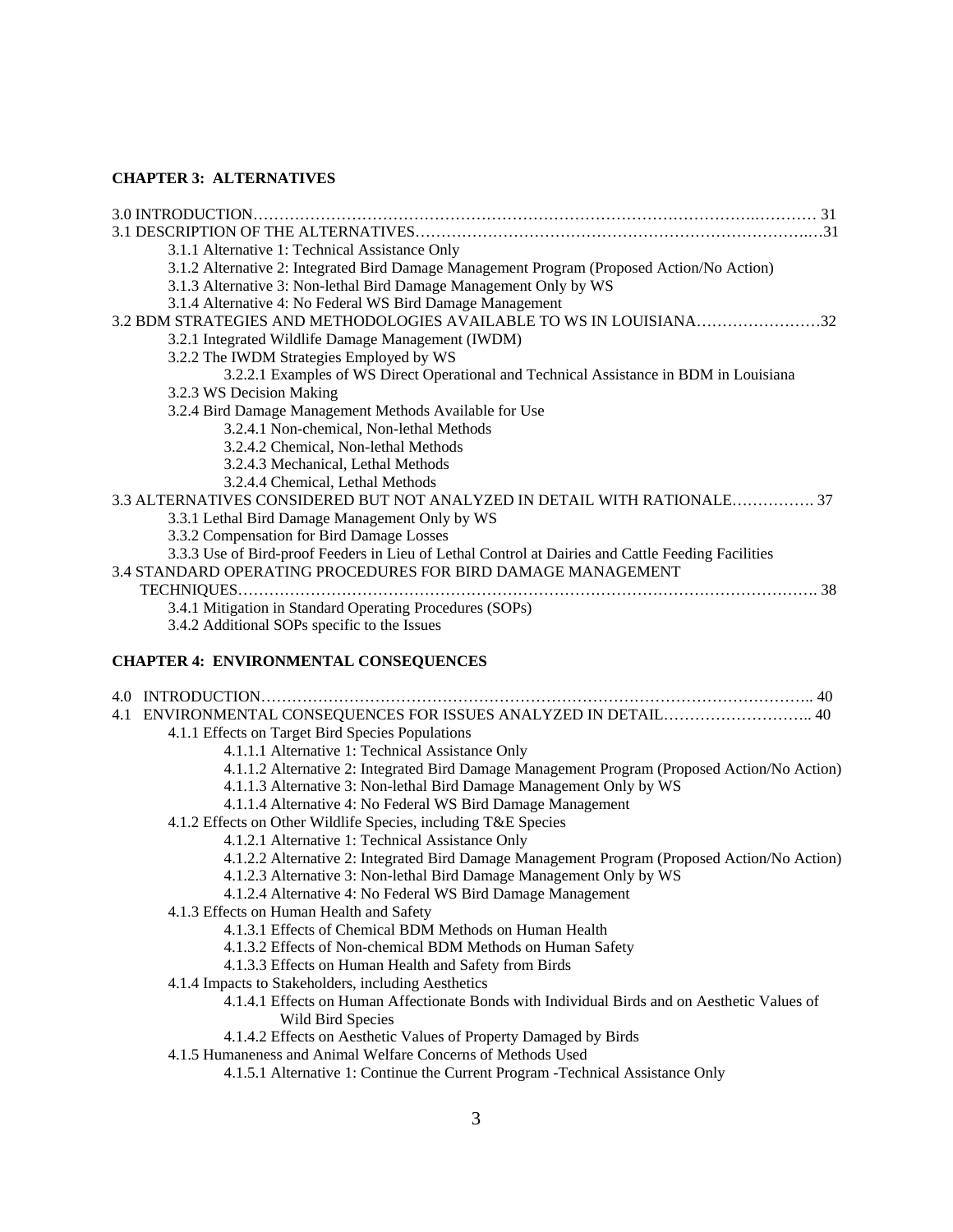| 4.1.5.2 Alternative 2: Implement an Integrated Bird Damage Management Program (Proposed |  |
|-----------------------------------------------------------------------------------------|--|
| Action/No Action)                                                                       |  |
| 4.1.5.3 Alternative 3: Non-lethal Bird Damage Management Only by WS                     |  |
| 4.1.5.4 Alternative 4: No Federal WS Bird Damage Management                             |  |
|                                                                                         |  |

# **CHAPTER 5: LIST OF PREPARERS AND PERSONS CONSULTED**

| Appendix B: BDM Methods Available for Use or Recommendation by the Louisiana Wildlife Services Program.71                                                                            |
|--------------------------------------------------------------------------------------------------------------------------------------------------------------------------------------|
|                                                                                                                                                                                      |
| Table 1-1. Diseases transmissible to humans and livestock that are associated with feral domestic pigeons, European<br>starlings, and House sparrows. Information from Weber (1979). |
| Table 1-2. Diseases of livestock that have been linked to feral domestic pigeons, European starlings, and/or House<br>sparrows. Information from Weber (1979).                       |
| Table 1-3. Number of incidents for technical assistance for Louisiana Wildlife Services by year.                                                                                     |
| Figure 3-1. WS Decision Model                                                                                                                                                        |
| Toble 4.1 Number of pigeons, storlings and sperrows lothelly removed by USDA ADHIS Wildlife Services in                                                                              |

Table 4-1. Number of pigeons, starlings and sparrows lethally removed by USDA APHIS Wildlife Services in Louisiana during Federal Fiscal Years 2002 to 2006.

Table 4-2. Summary of Potential Impacts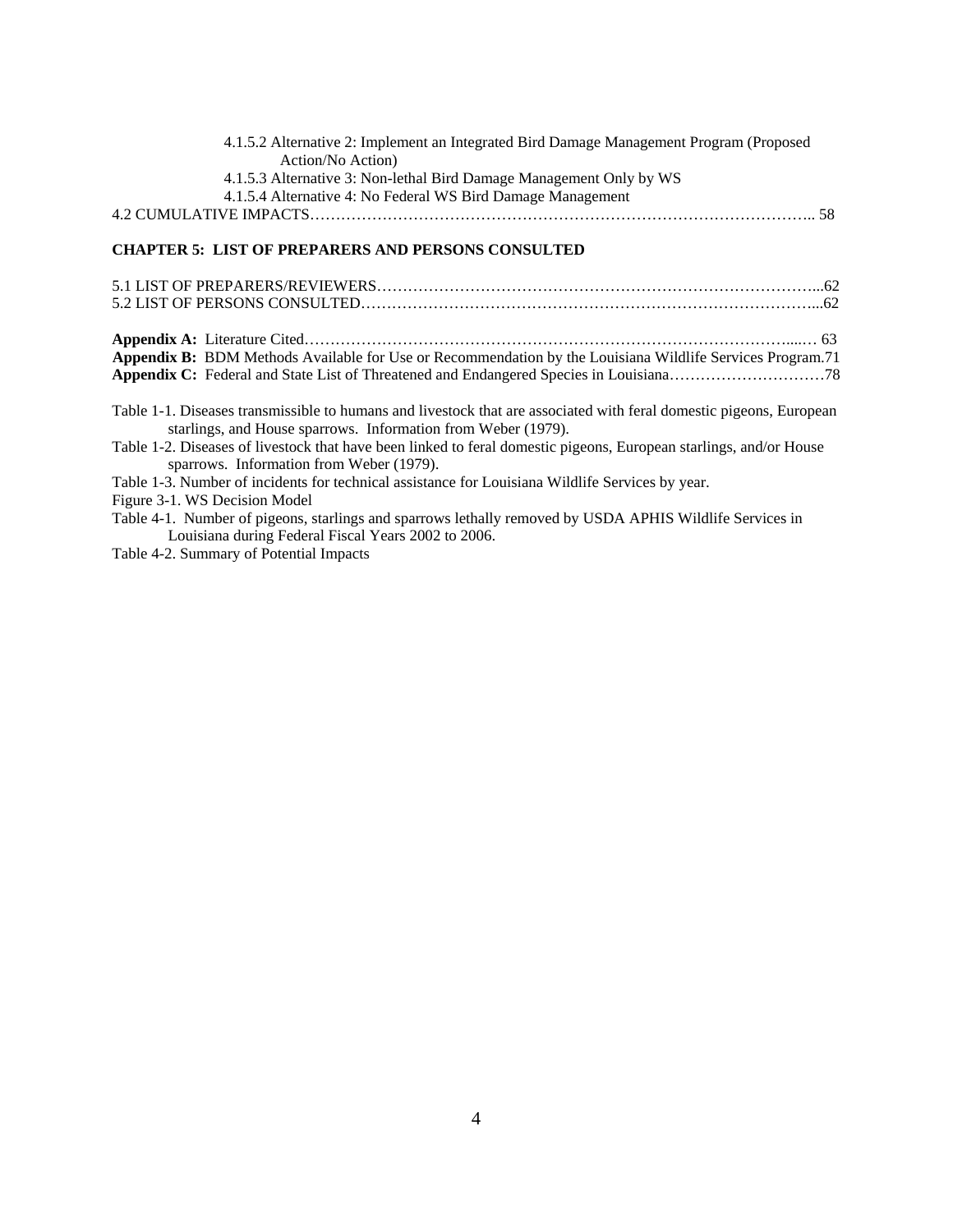#### **SUMMARY OF PROPOSED ACTION**

The United States Department of Agriculture, Animal and Plant Health Inspection Service, Wildlife Services (WS) proposes to continue the current bird damage management program that responds to feral pigeon (*Columbia livia*), European starling (*Sturnus vulgaris*), and House sparrow (*Passer domesticus)* damage in the State of Louisiana. An Integrated Wildlife Damage Management (IWDM) approach would be implemented to reduce damage activities to property, agricultural resources, livestock, and public health and safety. Damage management would be conducted on public and private property in Louisiana when the resource owner (property owner) or manager requests assistance. An IWDM strategy would be recommended and used, encompassing the use of practical and effective methods of preventing or reducing damage while minimizing harmful effects of damage management measures on humans, target and non-target species, and the environment. Under this action, WS could provide technical assistance and direct operational damage management, including non-lethal and lethal management methods by applying the WS Decision Model (Slate et al. 1992). When appropriate, physical exclusion, habitat modification or harassment would be recommended and utilized to reduce damage. In other situations, birds would be removed as humanely as possible using: shooting, trapping, egg addling/destruction, nest destruction, and registered pesticides. In determining the damage management strategy, preference would be given to practical and effective non-lethal methods. However, non-lethal methods may not always be applied as a first response to each damage problem. The most appropriate response could often be a combination of non-lethal and lethal methods, or could include instances where application of lethal methods alone would be the most appropriate strategy. Bird damage management activities would be conducted in the State, when requested and funded, on private or public property, including airport facilities and adjacent or nearby properties, after a *Cooperative Service Agreement* or other comparable document has been completed. All management activities would comply with appropriate Federal, State, and Local laws.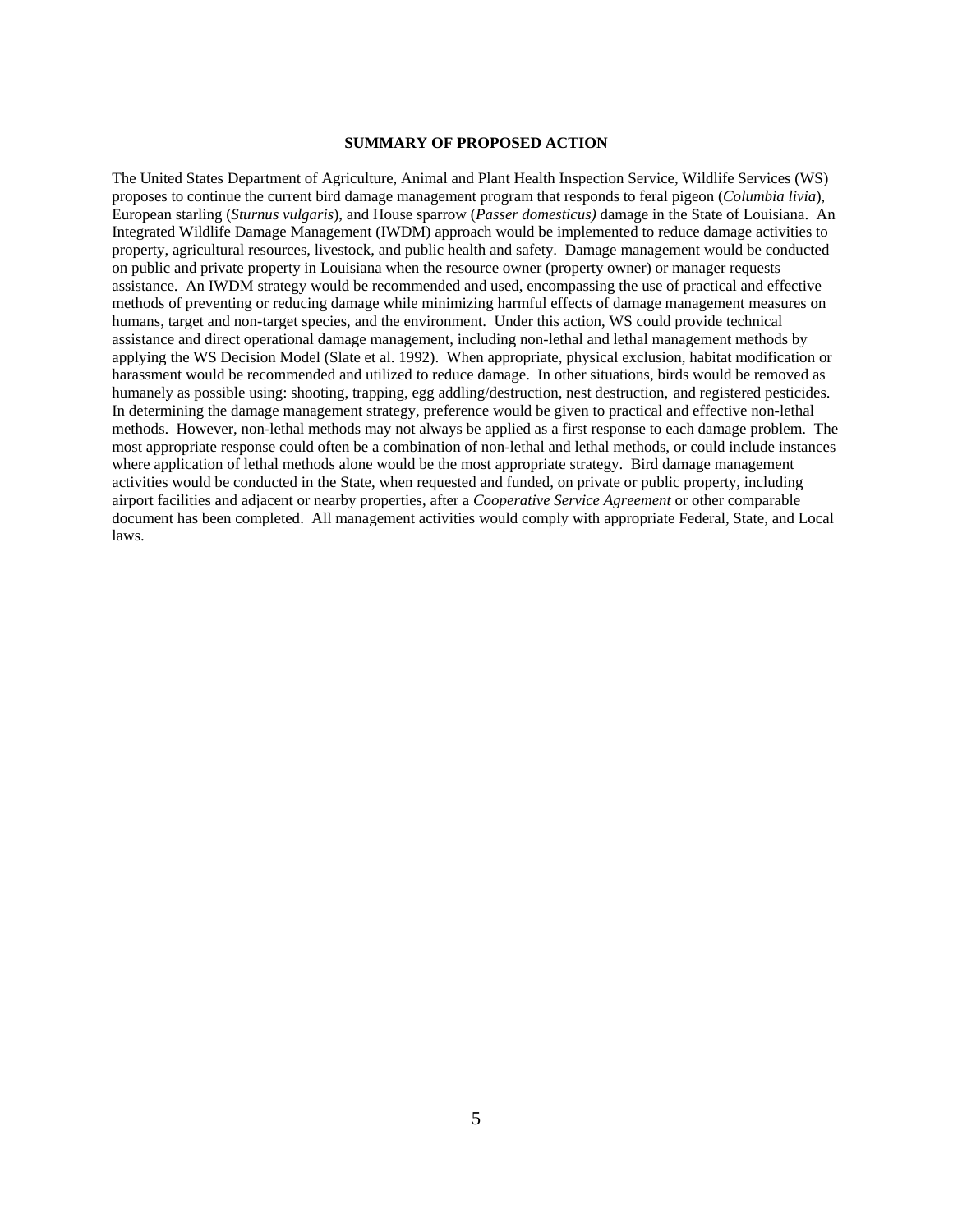# **ACRONYMS**

| ADC          | Animal Damage Control                               |
|--------------|-----------------------------------------------------|
| APHIS        | Animal and Plant Health Inspection Service          |
| <b>AVMA</b>  | American Veterinary Medical Association             |
| <b>BDM</b>   | <b>Bird Damage Management</b>                       |
| <b>CEQ</b>   | Council on Environmental Quality                    |
| <b>CFR</b>   | Code of Federal Regulations                         |
| EA           | <b>Environmental Assessment</b>                     |
| <b>EIS</b>   | <b>Environmental Impact Statement</b>               |
| EPA          | U.S. Environmental Protection Agency                |
| ESA.         | <b>Endangered Species Act</b>                       |
| <b>FDA</b>   | Food and Drug Administration                        |
| <b>FIFRA</b> | Federal Insecticide, Fungicide, and Rodenticide Act |
| FY.          | <b>Fiscal Year</b>                                  |
| <b>IWDM</b>  | <b>Integrated Wildlife Damage Management</b>        |
| <b>LDAF</b>  | Louisiana Department of Agriculture and Forestry    |
| <b>LDWF</b>  | Louisiana Department of Wildlife and Fisheries      |
| <b>MBTA</b>  | Migratory Bird Treaty Act                           |
| <b>MIS</b>   | <b>Management Information System</b>                |
| MOU          | Memorandum of Understanding                         |
| <b>NEPA</b>  | National Environmental Policy Act                   |
| SOP          | <b>Standard Operating Procedure</b>                 |
| T&E          | Threatened and Endangered                           |
| TGE          | Transmissible Gastroenteritis                       |
| <b>USDA</b>  | U.S. Department of Agriculture                      |
| USDI         | U.S. Department of Interior                         |
| <b>USFWS</b> | U.S. Fish and Wildlife Service                      |
| WS           | <b>Wildlife Services</b>                            |

**NOTE:** On August 1, 1997, the Animal Damage Control program was officially renamed to Wildlife Services. The terms Animal Damage Control, ADC, Wildlife Services, and WS are used synonymously throughout this Environmental Assessment.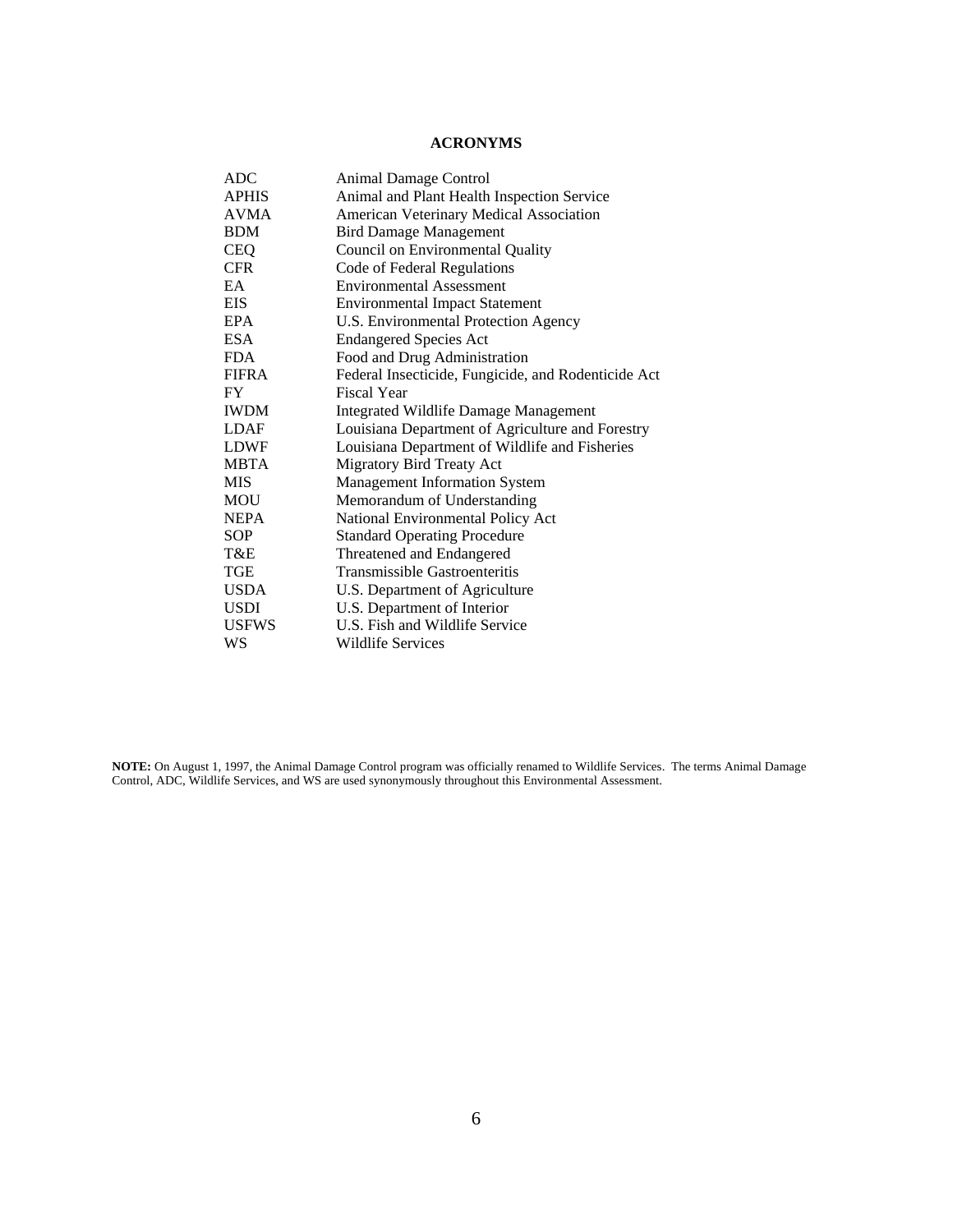# **CHAPTER 1: PURPOSE AND NEED FOR ACTION**

## **1.0 INTRODUCTION**

 $\overline{a}$ 

 Across the United States, wildlife habitat has been substantially changed as human populations expand and land is used for human needs. These human uses and needs often compete with wildlife which increases the potential for conflicting human/wildlife interactions. In addition, segments of the public desire protection for all wildlife; this protection can create localized conflicts between human and wildlife activities. The *Animal Damage Control Programmatic Final Environmental Impact Statement* (EIS) summarizes the relationship in American culture of wildlife values and wildlife damage in this way {United States Department of Agriculture (USDA) 1997}:

 "*Wildlife has either positive or negative values, depending on varying human perspectives and circumstances . . . Wildlife is generally regarded as providing economic, recreational and aesthetic benefits . . . and the mere knowledge that wildlife exists is a positive benefit to many people. However . . . the activities of some wildlife may result in economic losses to agriculture and damage to property . . . Sensitivity to varying perspectives and value is required to manage the balance between human and wildlife needs. In addressing conflicts, wildlife managers must consider not only the needs of those directly affected by wildlife damage but a range of environmental, sociocultural and economic considerations as well*."

 Wildlife damage management is the science of reducing damage or other problems caused by wildlife and is recognized as an integral part of wildlife management (The Wildlife Society 1990). The USDA, Animal and Plant Health Inspection Service (APHIS), Wildlife Services (WS) program (formerly known as Animal Damage Control) uses an Integrated Wildlife Damage Management (IWDM) approach, known as Integrated Pest Management (WS Directive  $2.105<sup>1</sup>$ ), in which a combination of methods may be used or recommended to reduce wildlife damage. IWDM is described in Chapter 1:1-7 of USDA (1997). These methods may include alteration of cultural practices and habitat and behavioral modification to prevent or reduce damage. The reduction of wildlife damage may also require that local populations be reduced through lethal means.

 This environmental assessment (EA) documents the analysis of the potential environmental effects of a proposed feral pigeon (*Columbia livia*), European starling (*Sturnus vulgaris*), and House sparrow (*Passer domesticus)* bird damage management (BDM) program. This analysis relies mainly on existing data contained in published documents (Appendix A), including the *Animal Damage Control Program Final Environmental Impact Statement* (USDA 1997). The final environmental impact statement (USDA 1997) may be obtained by contacting the USDA, APHIS, WS Operational Support Staff at 4700 River Road, Unit 87, Riverdale, MD 20737-1234.

WS is the federal agency directed by law and authorized to protect American resources from damage associated with wildlife (Act of March 2, 1931, as amended (46 Stat. 1486; 7 U.S.C. 426-426b) as amended, and the Act of December 22, 1987 (101 Stat. 1329-331, 7 U.S.C. 426c)), To fulfill this Congressional direction, WS activities are conducted to prevent or reduce wildlife damage caused to agricultural, industrial and natural resources; property; livestock; and threats to public health and safety on private and public lands in cooperation with federal, state and local agencies, private organizations, and individuals. Therefore, wildlife damage management is not based on punishing offending animals but as one means of reducing damage and is used as part of the WS Decision Model (Slate et al. 1992). The

<sup>1</sup> WS Policy Manual - Provides guidance for WS personnel to conduct wildlife damage management activities through Program Directives. WS Directives referenced in this EA can be found in the manual but will not be referenced in the Literature Cited Appendix.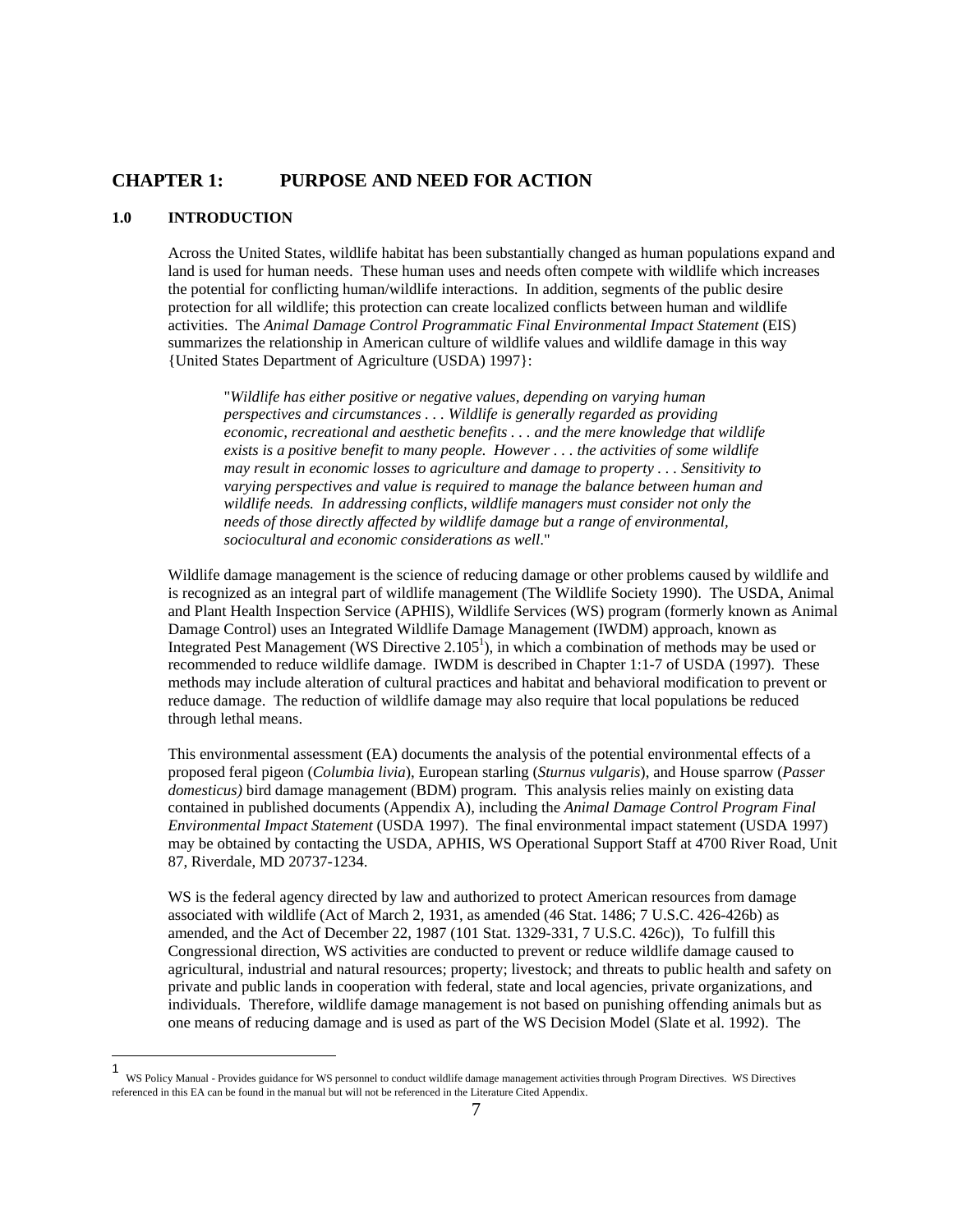imminent threat of damage or loss of resources is often sufficient for individual actions to be initiated. The need for action is derived from the specific threats to resources or the public.

 Normally, according to the APHIS procedures implementing the National Environmental Policy Act (NEPA), individual wildlife damage management actions could be categorically excluded {7 CFR 372.5(c), 60 Fed. Reg. 6,000 -6,003, (1995)}. WS has decided in this case to prepare this EA to facilitate planning, interagency coordination, and the streamlining of program management, and to clearly communicate with the public the analysis of individual and cumulative impacts. In addition, this EA has been prepared to evaluate and determine if there are any potentially significant or cumulative impacts from the proposed and planned damage management program. All wildlife damage management that would take place in Louisiana would be undertaken according to relevant laws, regulations, policies, orders and procedures, including the Endangered Species Act (ESA). Notice of the availability of this document will be published in newspapers, consistent with the agency's NEPA procedures.

 WS is a cooperatively funded, service-oriented program that receives requests for assistance from private and public entities, including other governmental agencies. Before any wildlife damage management is conducted, Cooperative Agreements, Agreements for Control or other comparable documents are in place. As requested, WS cooperates with land and wildlife management agencies to reduce wildlife damage effectively and efficiently according to applicable federal, state and local laws and Memorandums of Understanding (MOUs) between WS and other agencies.

Wildlife Service's vision is to improve the coexistence of people and wildlife. WS' mission, developed through its strategic planning process, is

 1) *"to provide leadership in wildlife damage management in the protection of America's agricultural, industrial and natural resources, and* 

#### *2) to safeguard public health and safety."*

 WS' Policy Manual reflects this mission and provides guidance for engaging in wildlife damage management through:

- Training of wildlife damage management professionals;
- Development and improvement of strategies to reduce losses and threats to humans from wildlife;
- Collection, evaluation, and dissemination of management information;
- Informing and educating the public on how to reduce wildlife damage;
- Providing data and a source for limited-use management materials and equipment, including pesticides (USDA 1989)

### **1.1 AUTHORITY AND COMPLIANCE**

#### **1.1.1 Wildlife Services Legislative Authority**

 The USDA is directed by law to protect American agriculture and other resources from damage associated with wildlife. The primary statutory authority for the Wildlife Services program is the Act of March 2, 1931, as amended (46 Stat. 1486; 7 U.S.C. 426-426b) as amended, and the Act of December 22, 1987 (101 Stat. 1329-331, 7 U.S.C. 426c), which provides that:

 "*The Secretary of Agriculture may conduct a program of wildlife services with respect to injurious animal species and take any action the Secretary considers necessary in conducting the program. The Secretary shall administer the program in a manner consistent with all of the wildlife services authorities in effect on the day before the date of the enactment of the Agriculture, Rural Development, Food and Drug Administration, and Related Agencies Appropriations Act, 2001."*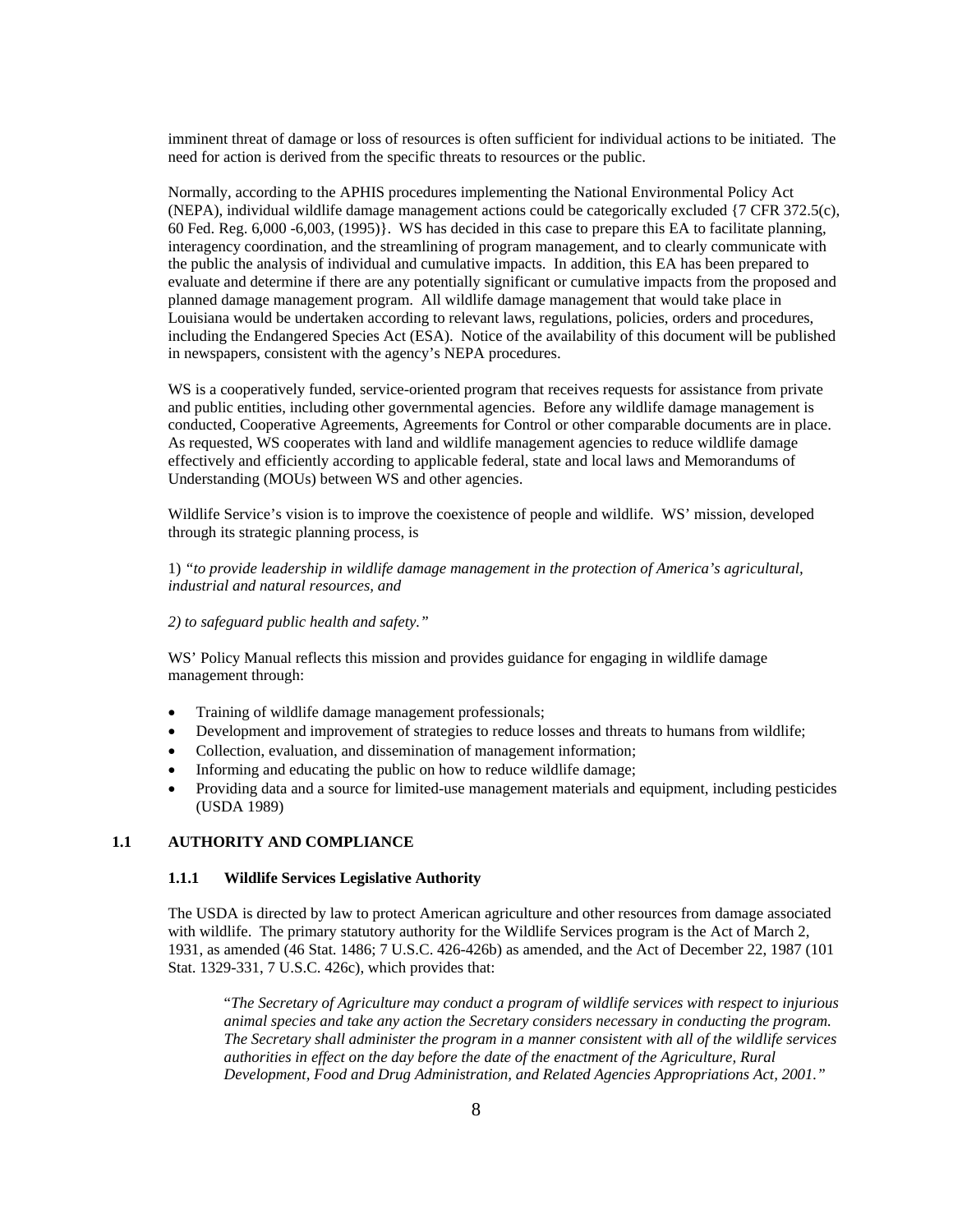Since 1931, with the changes in societal values, WS policies and its programs place greater emphasis on the part of the Act discussing "bringing (damage) under control", rather than "eradication" and "suppression" of wildlife populations. In 1988, Congress strengthened the legislative directive and authority of WS with the Rural Development, Agriculture, and Related Agencies Appropriations Act. This Act states, in part:

 "*That hereafter, the Secretary of Agriculture is authorized, except for urban rodent control, to conduct activities and to enter into agreements with States, local jurisdictions, individuals, and public and private agencies, organizations, and institutions in the control of nuisance mammals and birds and those mammals and birds species that are reservoirs for zoonotic diseases, and to deposit any money collected under any such agreement into the appropriation accounts that incur the costs to be available immediately and to remain available until expended for Animal Damage Control activities."* 

#### **1.1.2 Louisiana Department of Agriculture and Forestry (LDAF)**

 The LDAF enforces state laws pertaining to the use and application of pesticides. Under the Louisiana Pesticide Law the LDAF monitors the use of pesticides in a variety of pest management situations. It also licenses private and commercial pesticide applicators, pesticide contractors, restricted use pesticide dealers and registers all pesticides for sale and distribution in the state of Louisiana.

 The LDAF currently has a MOU with WS, which establishes a cooperative relationship between WS and the LDAF, outlines responsibilities, and sets forth annual objectives and goals of each agency for resolving wildlife damage management conflicts in Louisiana.

#### **1.1.3 Louisiana Department of Wildlife and Fisheries (LDWF)**

LDWF, under the direction of the Governor-appointed Louisiana Wildlife and Fisheries Commission, is specifically charged in Title 56 of the Louisiana Revised Statutes, Chapter 1, part 1, §1A, to protect, conserve, and replenish the natural resources of the state and the wildlife of the state, including all aquatic life.

The mission of LDWF, as stated in the "LA Department of Wildlife and Fisheries Five-Year Strategic Plan Fiscal Years 2003 – 2007", is to:

*"…manage, conserve, and promote wise utilization of Louisiana's renewable fish and wildlife resources and their supporting habitats through replenishment, protection, enhancement, research, development, and education for the benefit of current and future generations; to provide opportunities for knowledge of and use and enjoyment of these resources; and to provide a safe environment for the users for the users of these resources."* 

LDWF currently has a MOU with WS. The document establishes a cooperative relationship among WS and LDWF. Responsibilities include planning, coordinating, and implementing policies to address wildlife damage management and facilitating exchange of information.

### **1.1.4 U.S. Fish and Wildlife Service (USFWS)**

 The USFWS is responsible for managing and regulating take of bird species that are listed as migratory under the Migratory Bird Treaty Act (MBTA) and those that are listed as threatened or endangered under the ESA.

 The USFWS authority for action is based on the MBTA of 1918 (as amended), which implements treaties with the United States, Great Britain (for Canada), the United Mexican States, Japan, and the Soviet Union. Section 3 of this Act authorized the Secretary of Agriculture: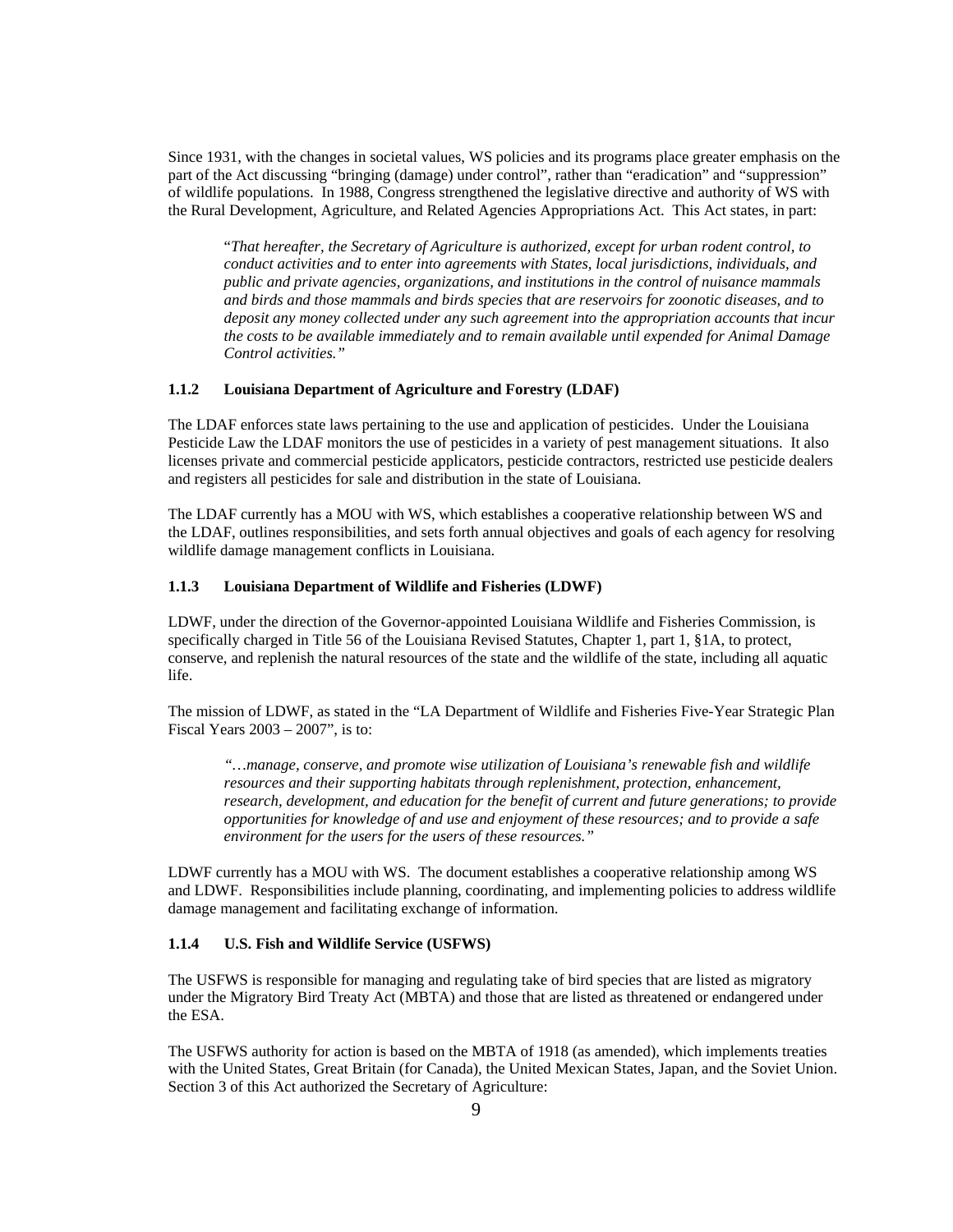*"From time to time, having due regard to the zones of temperature and distribution, abundance, economic value, breeding habits, and times and lines of migratory flight of such birds, to determine when, to what extent, if at all, and by what means, it is compatible with the terms of the convention to allow hunting, taking, capture, killing, possession, sale, purchase, shipment, transportation, carriage, or export of any such bird, or any part, nest, or egg thereof, and to adopt suitable regulations permitting and governing the same, in accordance with such determinations, which regulations shall become effective when approved by the President."* 

The authority of the Secretary of Agriculture, with respect to the Migratory Bird Treaty, was transferred to the Secretary of the Interior in 1939 pursuant to Reorganization Plan No. II. Section 4(f), 4 Fed. Reg. 2731, 53 Stat. 1433.

CFR 50 Subchapter C - The National Wildlife Refuge System - Part 30 - Feral Animals - Subpart B-30.11 - Control of feral animals states: (a) Feral animals, including horses, burros, cattle, swine, sheep, goats, reindeer, dogs, and cats, without ownership that have reverted to the wild from a domestic state may be taken by authorized federal or state personnel or by private persons operating under permit in accordance with applicable provisions of federal or state law or regulation.

### **1.1.5 Compliance with Federal and State Statutes**

 Several federal laws, state laws, and state regulations regulate WS wildlife damage management. WS complies with these laws and regulations, and consults and cooperates with other agencies as appropriate.

**National Environmental Policy Act.** Environmental documents pursuant to NEPA must be completed before operational activities consistent with the NEPA decision can be implemented. This EA meets the NEPA requirement for the proposed action in Louisiana. When WS direct management assistance is requested by another federal agency, NEPA compliance is the responsibility of the other federal agency. However, WS could agree to complete NEPA documentation at the request of the other federal agency. WS also coordinates specific projects and programs with other agencies. The purpose of these contacts is to coordinate any wildlife damage management that may affect resources managed by these agencies or affect other areas of mutual concern.

**Endangered Species Act.** It is federal policy, under the ESA, that all federal agencies shall seek to conserve endangered and threatened species and shall utilize their authorities in furtherance of the purposes of the Act (Sec. 2(c)). WS conducts Section 7 consultations with the United States Fish and Wildlife Service (USFWS) to use the expertise of the USFWS to ensure that "any action authorized, funded or carried out by such an agency... is not likely to jeopardize the continued existence of any endangered or threatened species . . . each agency shall use the best scientific and commercial data available" (Sec. 7(a)(2)). WS obtained a Biological Opinion (B.O.) from the U.S. Fish and Wildlife Service describing potential effects on T&E species and prescribing reasonable and prudent measures for avoiding jeopardy (USDA 1997, Appendix F).

**Migratory Bird Treaty Act of 1918 (16 U.S.C. 703-711; 40 Stat. 755), as Amended.** The MBTA provides USFWS regulatory authority to protect families of bird species that migrate outside the United States. The law prohibits the "*take*" of these species by any entity, unless permitted by USFWS; people can obtain permits to take migratory birds under this law that are causing damage to resources. A recent court case involving mute swans held that the MBTA must provide protection to individual non-native species found within the United States that belong to families of birds already protected under the Act. As a result, many other species in addition to the mute swan became eligible for protection under the MBTA that had previously been excluded. Thus, the Migratory Bird Treaty Reform Act of 2004 was passed to clarify the original intent of the MBTA, the conservation and protection of migratory birds native to North America, and directed USFWS to establish a list of non-native bird species found in the United States. Species on this list will not be afforded MBTA protection. Certain species in North America are already not protected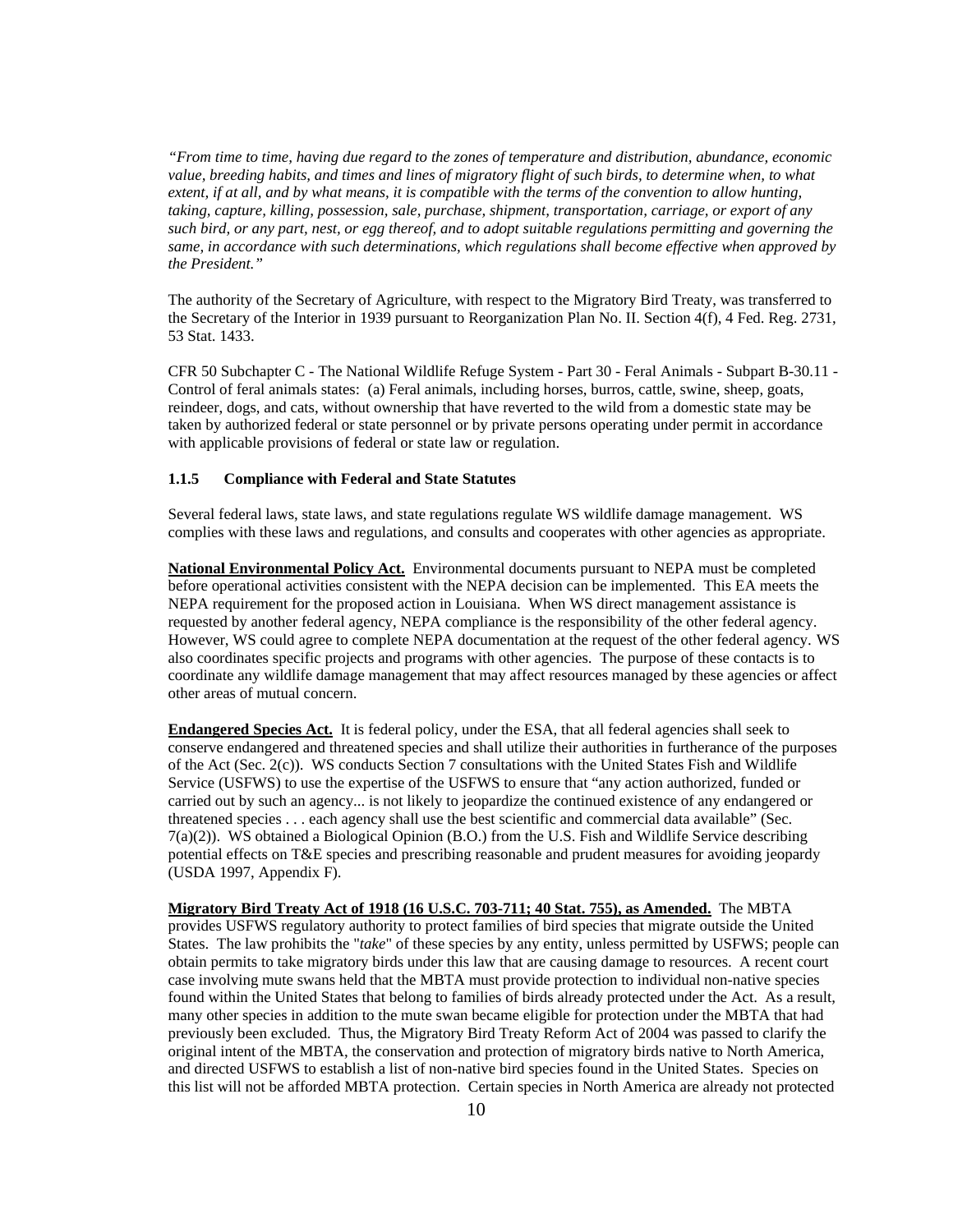under the MBTA because neither the species nor their family was listed in the MBTA; European starlings and house sparrows are examples. Species such as the feral pigeon are included in the list of species excluded from protections under MBTA. All actions conducted in this EA will be in compliance with the regulations of the MBTA, as amended.

**Federal Insecticide, Fungicide, and Rodenticide Act (FIFRA).** FIFRA requires the registration, classification, and regulation of all pesticides used in the United States. The U.S. Environmental Protection Agency (EPA) is responsible for implementing and enforcing FIFRA. All chemical methods integrated into the WS program in Louisiana are registered with and regulated by the EPA and Louisiana Department of Agriculture and Forestry (LDAF), and used by WS in compliance with labeling procedures and requirements.

**Investigational New Animal Drug (INAD).** The drug alpha-chloralose (AC) has been used as a sedative for animals and is registered with the Food and Drug Administration (FDA) to capture waterfowl, coots, and pigeons. FDA approval for use under INAD (21 CFR, Part 511) authorized WS to use the drug as a non-lethal form of capture.

**Executive Order 13112 of February 3, 1999.** This Order prevents the introduction of invasive species and provides for their control to minimize the economic, ecological, and human health impacts that invasive species cause. Pigeons, starlings, and House sparrows are recognized as invasive species that have adverse economic, ecological, and human health impacts.

**Executive Order 13186 of January 10, 2001 "Responsibilities of Federal Agencies to Protect Migratory Birds."** This Order states that each federal agency, taking actions that have, or are likely to have, a measurable negative effect on migratory bird populations, is directed to develop and implement, a MOU with the USFWS that shall promote the conservation of migratory bird populations. WS has developed a draft MOU with the USFWS as required by this Order and is currently waiting for USFWS approval. WS will abide by the MOU once it is finalized and signed by both parties.

**Occupational Safety and Health Act of 1970.** The Occupational Safety and Health Act of 1970 and its implementing regulations (29CFR1910) on sanitation standards states that, "Every enclosed workplace shall be so constructed, equipped, and maintained, so far as reasonably practical, as to prevent the entrance or harborage of rodents, insects, and other vermin. A continuing and effective extermination program shall be instituted where their presence is detected." This standard includes birds that may cause safety and health concerns at workplaces.

 **The Native American Graves and Repatriation Act of 1990.** The Native American Graves Protection and Repatriation Act requires federal agencies to notify the Secretary of the Department that manages the federal lands upon the discovery of Native American cultural items on federal or tribal lands. Federal projects would discontinue work until a reasonable effort has been made to protect the items and the proper authority has been notified.

 **National Historic Preservation Act (NHPA) of 1966 as amended.** The NHPA of 1966, and its implementing regulations (36 CFR 800), requires federal agencies to: 1) determine whether activities they propose constitute "undertakings" that has the potential to cause effects on historic properties and, 2) if so, to evaluate the effects of such undertakings on such historic resources and consult with the Advisory Council on Historic Preservation (i.e. State Historic Preservation Office, Tribal Historic Preservation Officers), as appropriate. WS actions on tribal lands are only conducted at the tribe's request and under signed agreement; thus, the tribes have control over any potential conflict with cultural resources on tribal properties.

Each of the BDM methods described in Appendix B that might be used operationally by WS do not cause major ground disturbance, do not cause any physical destruction or damage to property, do not cause any alterations of property, wildlife habitat, or landscapes, and do not involve the sale, lease, or transfer of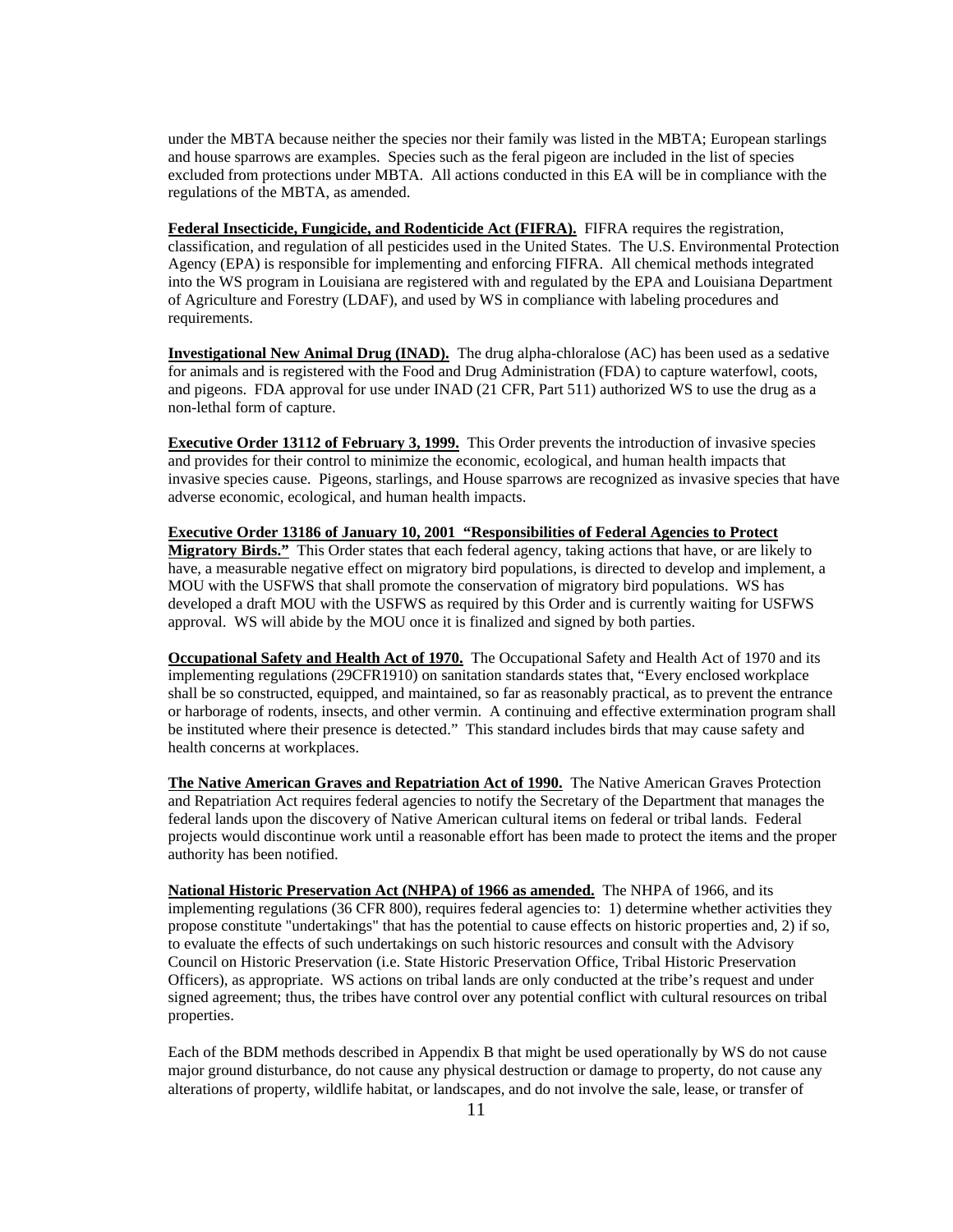ownership of any property. In general, such methods also do not have the potential to introduce visual, atmospheric, or audible elements to areas in which they are used that could result in effects on the character or use of historic properties. Therefore, the methods that would be used by WS under the proposed action are not generally the types of activities that would have the potential to affect historic properties. If an individual activity with the potential to affect historic resources is planned under an alternative selected as a result of a decision on this EA, then site-specific consultation as required by Section 106 of the NHPA would be conducted as necessary.

There is potential for audible effects on the use and enjoyment of a historic property when methods such as propane exploders, pyrotechnics, firearms, or other noise-making methods are used at or in close proximity to such sites for purposes of hazing or removing nuisance birds. However, such methods would only be used at a historic site at the request of the owner or manager of the site to resolve a damage or nuisance problem, which means such use would be to benefit the historic property. A built-in mitigating factor for this issue is that virtually all of the methods involved would only have temporary effects on the audible nature of a site and can be ended at any time to restore the audible qualities of such sites to their original condition with no further adverse effects. Site-specific consultation as required by Section 106 of the NHPA would be conducted as necessary in those types of situations.

### **Environmental Justice and Executive Order 12898 - "Federal Actions to Address Environmental**

**Justice in Minority Populations and Low-income Populations."** Executive Order 12898, promotes the fair treatment of people of all races, income levels and cultures with respect to the development, implementation and enforcement of environmental laws, regulations and policies. Environmental justice is the pursuit of equal justice and protection under the law for all environmental statutes and regulations without discrimination based on race, ethnicity, or socioeconomic status. Environmental Justice is a priority within APHIS and WS. Executive Order 12898 requires federal agencies to make environmental justice part of their mission, and to identify and address disproportionately high and adverse human health and environmental effects of federal programs, policies and activities on minority and low-income persons or populations. APHIS implements Executive Order 12898 principally through its compliance with NEPA. All WS activities are evaluated for their impact on the human environment and compliance with Executive Order 12898.

WS personnel use only legal, effective, and environmentally safe wildlife damage management methods, tools, and approaches. All chemicals used by WS are regulated by the EPA through FIFRA, LDAF, by MOUs with land managing agencies, and by WS Directives. Based on a thorough Risk Assessment, APHIS concluded that when WS program chemicals are used according to label directions, they are selective to target individuals or populations, and such use has negligible impacts on the environment (USDA 1997, Appendix P). The WS operational program properly disposes of any excess solid or hazardous waste. It is not anticipated that the proposed action would result in any adverse or disproportionate environmental impacts to minority and low-income persons or populations. In contrast, the proposed action may benefit minority or low-income populations by reducing bird damage such as threats to public health and safety.

#### **Protection of Children from Environmental Health and Safety Risks (Executive Order 13045).**

Children may suffer disproportionately from environmental health and safety risks for many reasons, including their development physical and mental status. Because WS makes it a high priority to identify and assess environmental health and safety risks that may disproportionately affect children, WS has considered the impacts that this proposal might have on children. The proposed bird damage management program would only occur by using legally available and approved methods where it is highly unlikely that children would be adversely affected. For these reasons, WS concludes that it would not create an environmental health or safety risk to children from implementing this proposed action.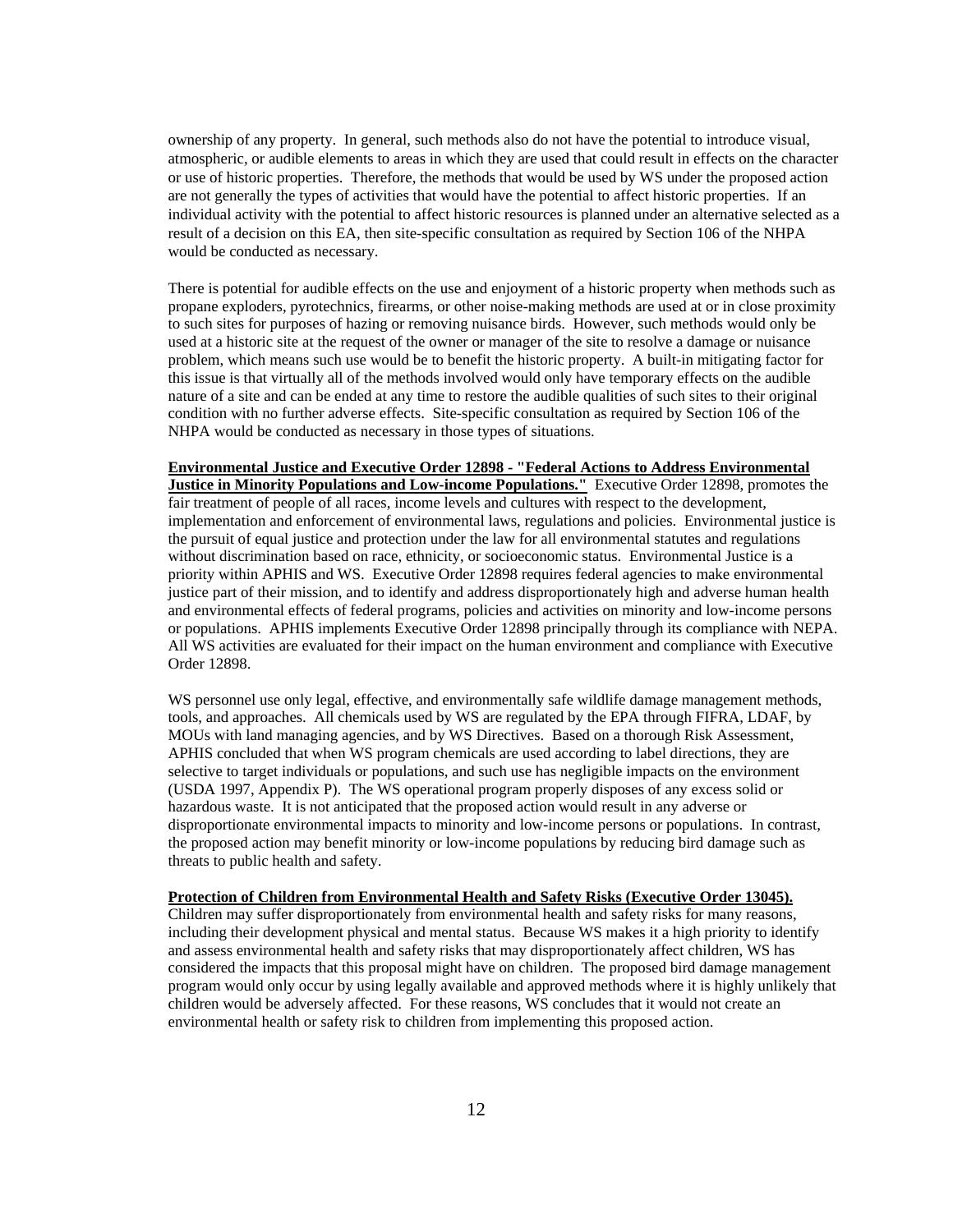### **1.2 RELATIONSHIP TO OTHER ENVIRONMENTAL DOCUMENTS**

### **1.2.1 ADC Programmatic Environmental Impact Statement.**

WS, previously called Animal Damage Control (ADC), has issued a Final EIS on the national APHIS/WS program (USDA 1997). Pertinent and current information available in the EIS has been incorporated by reference into this EA.

# **1.2.2 WS Environmental Assessment – Reducing Blackbird Damage to Sprouting Rice through an IWDM Program in Southwestern Louisiana**

In 2001 and 2006, the Louisiana WS program issued Finding of No Significant Impacts for a Final Environmental Assessment entitled, "Reducing Blackbird Damage to Sprouting Rice through an IWDM Program in Southwestern Louisiana" (USDA 2001). This EA analyzed potential environmental impacts of implementing a blackbird damage management program in southwestern Louisiana. Wildlife Services determined the action would not have a significant impact on the quality of the human environment. Pertinent information from that document has been incorporated by reference into this EA.

# **1.3 NEED FOR ACTION**

Conflicts between humans and wildlife are common in Louisiana. The need for action in Louisiana is based on the necessity for a program to protect agricultural, property, livestock, and human health and safety from pigeon, starling, and sparrow damage. Pigeon, starling, and sparrow populations can have a negative economic impact in Louisiana. Comprehensive surveys of pigeon, starling, and sparrow damage in Louisiana have not been conducted. Requests for WS assistance for FY02 through FY06 are summarized (Table 1-3). These data represent only a portion of the total damage caused by pigeons, starlings, and sparrows, because not all people who experience damage request assistance from WS.

## **1.3.1 Need for Bird Damage Management to Protect Human Health and Safety**

In Louisiana, human health and safety concerns and problems associated with birds include, but are not limited to transmission of zoonotic diseases to humans and bird-aircraft strikes.

Birds play an important role in the transmission of zoonotic diseases to humans such as Encephalitis, West Nile Virus, Psittacosis, and Histoplasmosis. Public health officials and residents at such sites express concerns for human health related to the potential for disease transmission where dropping deposits accumulate. Some bird species form large communal roosts of the kind associated with disease organisms which grow in soils enriched by bird excrement, such as *Histoplasma capsulatum* (Weeks and Stickley 1984). Sometimes, such roosts occur in urban and suburban areas.

Feral domestic pigeons, House sparrows, and European starlings have been suspected in the transmission of 29 different diseases to humans (Davis et al. 1971, Stickley and Weeks 1985, and Weber 1979). These include viral diseases such as meningitis and seven different forms of encephalitis; bacterial diseases such as erysipeloid, salmonellosis, paratyphoid, Pasteurellosis, and Listeriosis; mycotic (fungal) diseases such as aspergillosis, blastomycosis, candidiasis, cryptococcosis, histoplasmosis, and sarcosporidiosis; protozoal diseases such as American trypansomiasis and toxoplasmosis; and rickettsial/chlamydial diseases such as chlamydiosis and Q fever. As many as 65 different diseases transmittable to humans or domestic animals have been associated with pigeons, European starlings, and House sparrows (Weber 1979). Table 1-1 shows the more typical diseases affecting humans that can be transmitted by pigeons, House sparrows, and European starlings. In most cases, in which human health concerns are a major reason for requesting BDM, no actual cases of bird transmission of disease to humans have been proven to occur. Thus, it is the risk of disease transmission that is the primary reason for requesting and conducting BDM. Situations in Louisiana where the threat of disease associated with European starling, feral domestic pigeon, or House sparrow populations might occur could be: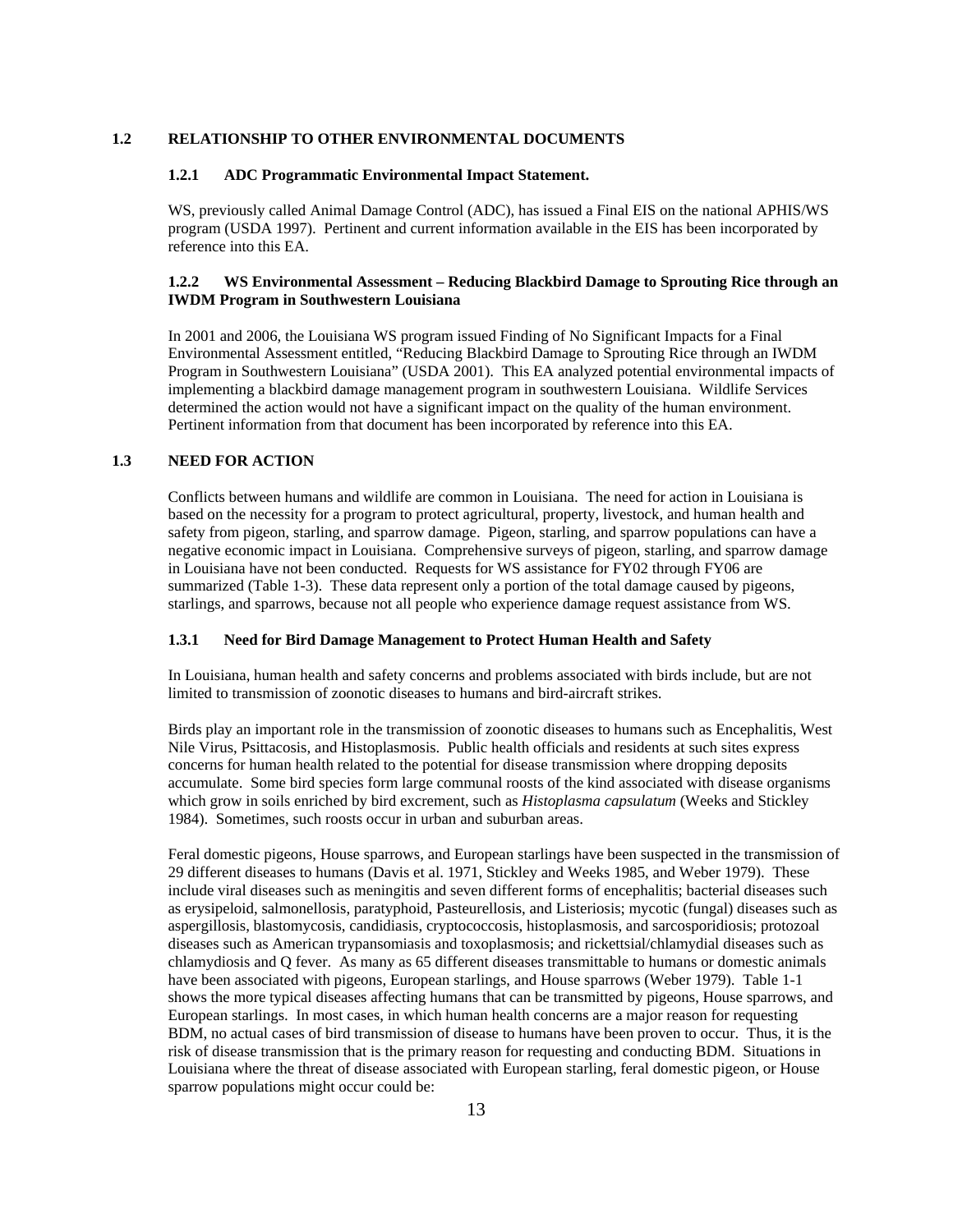- exposure by residents to a European starling roost which has been in a residential area for more than three years;
- disturbance of a large deposit of droppings in an attic where a flock of feral domestic pigeons routinely roosts or nests;
- accumulated droppings from roosting European starlings, feral domestic pigeons, or House sparrows on structures at an industrial site where employees must work in areas of accumulation
- House sparrows or European starlings nesting or loafing around a food court area of a recreational facility or other site where humans eat in close proximity to concentrated numbers of these birds.

 Individuals or property owners, requesting assistance with feral domestic pigeon, House sparrow or European starling roost problems, are often concerned about potential disease risks, but may be unaware of the types of diseases that can be associated with these birds. In most such situations, BDM is requested because the mess associated with droppings left by concentrations of birds is aesthetically displeasing and can result in continual clean-up costs. Under the proposed action, WS could agree to assist in resolving these types of problems.

| Disease        | Human Symptoms                                                                                                                                                          | Potential for Human<br>Fatality                                                | <b>Effects on Domestic</b><br>Animals                                                                                       |
|----------------|-------------------------------------------------------------------------------------------------------------------------------------------------------------------------|--------------------------------------------------------------------------------|-----------------------------------------------------------------------------------------------------------------------------|
| Bacterial:     |                                                                                                                                                                         |                                                                                |                                                                                                                             |
| Erysipeloid    | skin eruption with pain,<br>itching; headaches, chills,<br>joint pain, prostration,<br>fever, vomiting                                                                  | sometimes - particularly<br>to young children, old or<br>infirm people         | serious hazard for the<br>swine industry                                                                                    |
| Salmonellosis  | gastroenteritis,<br>septicaemia, persistent<br>infection                                                                                                                | possible, especially in<br>individuals weakened by<br>other disease or old age | causes abortions in<br>mature cattle.<br>possible mortality in<br>calves, decrease in<br>milk production in<br>dairy cattle |
| Pasteurellosis | respiratory infection,<br>nasal discharge,<br>conjunctivitis, bronchitis,<br>pneumonia, appendicitis,<br>urinary bladder<br>inflammation, abscessed<br>wound infections | rarely                                                                         | may fatally affect<br>chickens, turkeys and<br>other fowl                                                                   |
| Listeriosis    | conjunctivitis, skin<br>infections, meningitis in<br>newborns, abortions,<br>premature delivery,<br>stillbirth                                                          | sometimes - particularly<br>with newborns                                      | In cattle, sheep, and<br>goats, difficulty<br>swallowing, nasal<br>discharge, paralysis<br>of throat and facial<br>muscles  |
| Viral:         |                                                                                                                                                                         |                                                                                |                                                                                                                             |
| Meningitis     | inflammation of<br>membranes covering the<br>brain, dizziness, and                                                                                                      | $possible - can also$<br>result as a secondary<br>infection with listeriosis,  | causes middle ear<br>infection in swine,<br>dogs, and cats                                                                  |

# **Table 1-1. Diseases transmissible to humans and livestock that are associated with feral domestic pigeons, European starlings, and House sparrows. Information from Weber (1979).**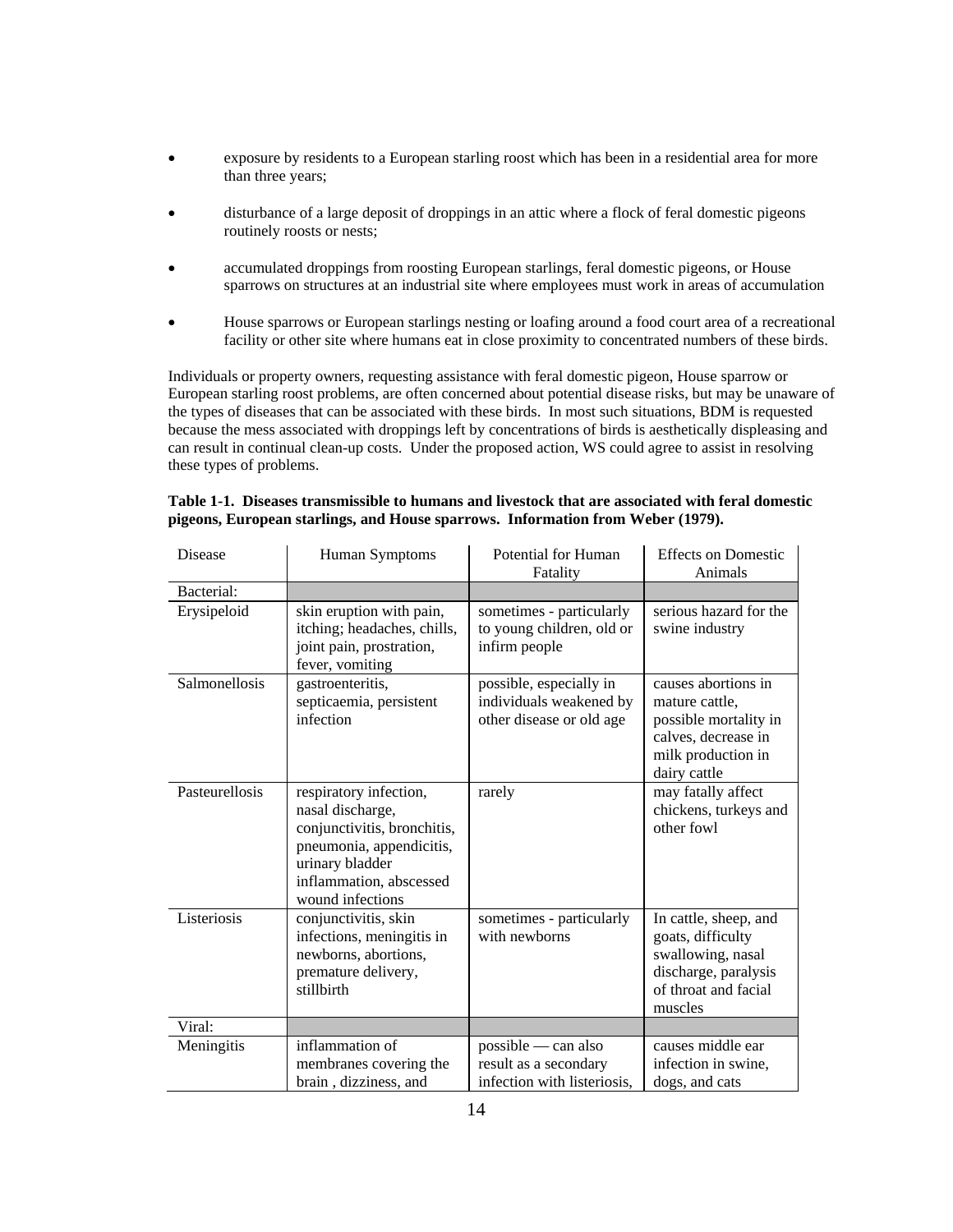|                             | nervous movements                                                                                                                                                                                                                       | salmonellosis,<br>cryptococcosis                                                                                       |                                                                                                     |
|-----------------------------|-----------------------------------------------------------------------------------------------------------------------------------------------------------------------------------------------------------------------------------------|------------------------------------------------------------------------------------------------------------------------|-----------------------------------------------------------------------------------------------------|
| Encephalitis<br>(7 forms)   | headache, fever, stiff<br>neck, vomiting, nausea,<br>drowsiness, disorientation                                                                                                                                                         | mortality rate for eastern<br>equine<br>encephalomyelitis may<br>be around 60%                                         | may cause mental<br>retardation,<br>convulsions and<br>paralysis                                    |
| Mycotic<br>(fungal):        |                                                                                                                                                                                                                                         |                                                                                                                        |                                                                                                     |
| Aspergillosis               | affects lungs and broken<br>skin, toxins poison blood,<br>nerves, and body cells                                                                                                                                                        | not usually                                                                                                            | causes abortions in<br>cattle                                                                       |
| Blastomycosis               | weight loss, fever, cough,<br>bloody sputum and chest<br>pains.                                                                                                                                                                         | rarely                                                                                                                 | affects horses, dogs<br>and cats                                                                    |
| Candidiasis                 | infection of skin,<br>fingernails, mouth,<br>respiratory system,<br>intestines, and urogenital<br>tract                                                                                                                                 | rarely                                                                                                                 | causes mastitis,<br>diarrhea, vaginal<br>discharge and<br>aborted fetuses in<br>cattle              |
| Cryptococcosis              | lung infection, cough,<br>chest pain, weight loss,<br>fever or dizziness, also<br>causes meningitis                                                                                                                                     | possible especially with<br>meningitis                                                                                 | chronic mastitis in<br>cattle, decreased milk<br>flow and appetite<br>loss                          |
| Histoplasmosis              | pulmonary or respiratory<br>disease. May affect<br>vision                                                                                                                                                                               | possible, especially in<br>infants and young<br>children or if disease<br>disseminates to the<br>blood and bone marrow | actively grows and<br>multiplies in soil and<br>remains active long<br>after birds have<br>departed |
| Protozoal:                  |                                                                                                                                                                                                                                         |                                                                                                                        |                                                                                                     |
| American<br>Trypanosomiasis | infection of mucous<br>membranes of eyes or<br>nose, swelling                                                                                                                                                                           | possible death in 2-4<br>weeks                                                                                         | caused by the<br>conenose bug found<br>on pigeons                                                   |
| Toxoplasmosis               | inflammation of the<br>retina, headaches, fever,<br>drowsiness, pneumonia,<br>strabismus, blindness,<br>hydrocephalus, epilepsy,<br>and deafness                                                                                        | possible                                                                                                               | may cause abortion<br>or still birth in<br>humans, mental<br>retardation                            |
| Rickettsial<br>/Chlamydial: |                                                                                                                                                                                                                                         |                                                                                                                        |                                                                                                     |
| Chlamydiosis                | pneumonia, flu-like<br>respiratory infection, high<br>fever, chills, loss of<br>appetite, cough, severe<br>headaches, generalized<br>aches and pains,<br>vomiting, diarrhea,<br>hepatitis, insomnia,<br>restlessness, low pulse<br>rate | occasionally, restricted<br>to old, weak or those<br>with concurrent diseases                                          | in cattle, may result<br>in abortion, arthritis,<br>conjunctivitis, and<br>enteritis                |
| Q Fever                     | sudden pneumonitis,<br>chills, fever, weakness,<br>severe sweating, chest                                                                                                                                                               | possible                                                                                                               | may cause abortions<br>in sheep and goats                                                           |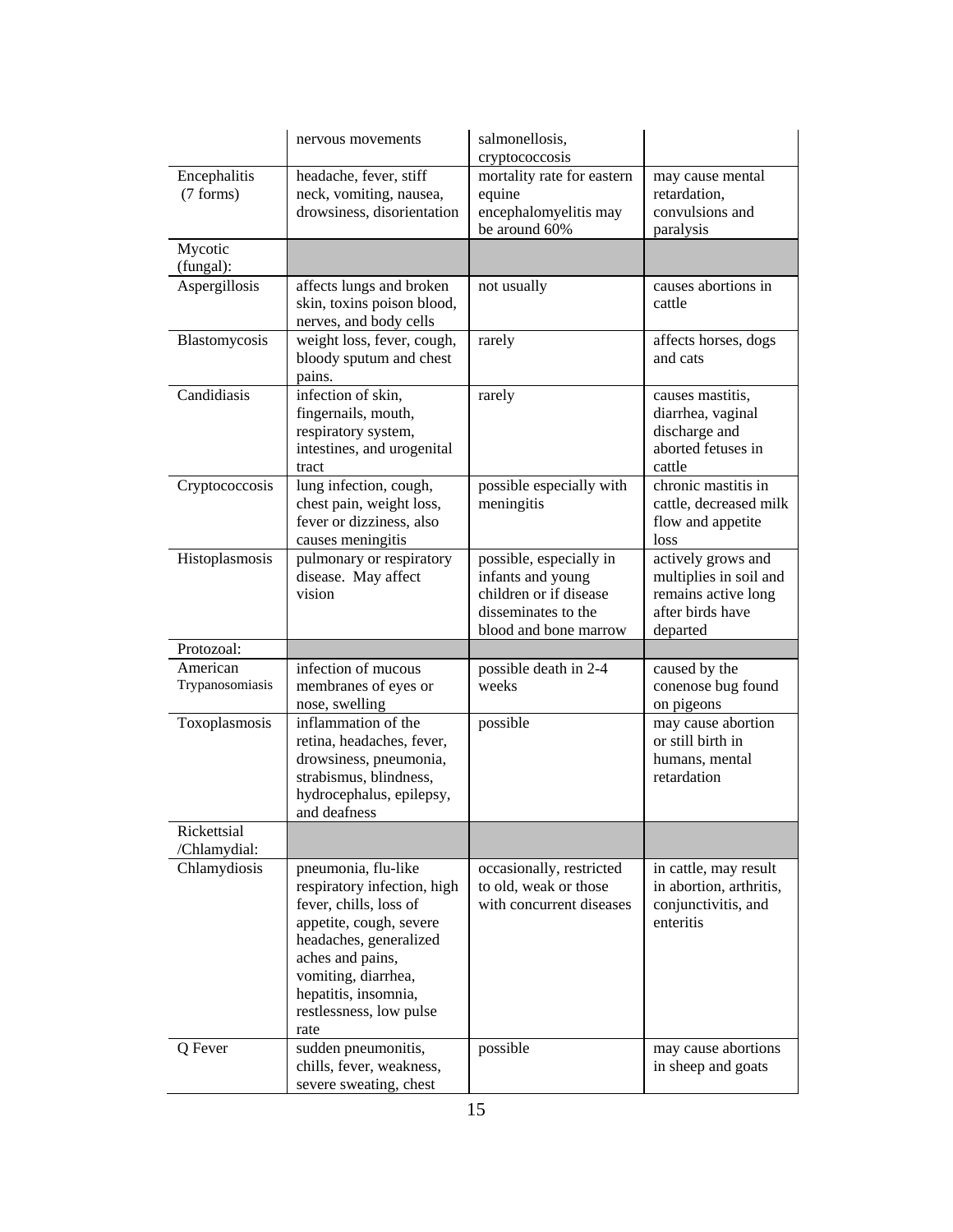| pain, severe headaches |  |
|------------------------|--|
| and sore eves          |  |

#### **1.3.2 Need for Bird Damage Management at Airports**

 The risk that birds pose to aircraft is well documented with the worst case reported in Boston in 1960 when 62 people were killed in the crash of an airliner which collided with a flock of European starlings (Terres 1980). Other examples include:

- In 1989, an F-16C "Fighting Falcon" struck a flock of European Starlings during take-off at Shaw Air Force Base, in Sumter Co., South Carolina. The plane was destroyed and damages were assessed at more than 10.3 million dollars (M. M. Bates, Pers. Comm. 2004).
- In fiscal year (FY) 1996, Canada geese were struck by an Air Force AWACS plane at Elmendorf Air Force Base in Alaska, causing the death of 24 airmen when the plane crashed. Additionally, a \$190 million plane was lost (Dolbeer 1997).
- In 1999, when a Boeing 757 struck a flock of European starlings at the Cincinnati / Northern Kentucky International Airport and was forced to abort the flight (NTSB 1999). Damages were assessed at more than \$500,000 by airport officials (D.T. Little, WS Pers. Comm. 1999).
- On October 9, 2005, a Northwest CL-RJ100/200 struck a flock of 10 pigeons during take off from Bradley International Airport, MA and was forced to make a precautionary landing. Damage was caused to the engine and fuselage (A. Maikshilo, WS Pers. Comm. 2006).

 Flocks of starlings may intersect aircraft flight lines upon entering or exiting a roost at or near airports and present a safety threat to aviation. Starlings are a particularly dangerous bird to aircraft operations because of their high body density and tendency to travel in large flocks of hundreds to thousands of birds (Seamans et al. 1995).

Generally, bird collisions occur when aircraft are near the ground. From 1990-2002, approximately 55% of reported bird strikes occurred when the aircraft was at an altitude of 100 feet above ground level or less. Additionally, 78% occurred under 1,000 feet above ground level and about 86% occurred under 2,000 feet above ground level (Cleary et al. 2003). From 1990-2002, birds were involved in more than 97% of the reported wildlife strikes to civil aircraft in the USA (Cleary et al. 2003). From 1990-2002, reported losses from bird strikes totaled 211,928 hours of aircraft down time and \$140.9 million in monetary losses (Cleary et al. 2003). According to the Federal Aviation Administration's National Wildlife Strike Database, of the bird species identified in wildlife strikes, pigeons, starlings, and sparrows accounted for 4%, 5%, and 7% of the strikes, respectively (Cleary et al. 2003). From FY01 – FY06 over 681 bird strikes were reported to the FAA in Louisiana, of these only about 40% of the strikes were positively identified. These included 9 pigeon strikes, 12 sparrow, and 5 European starlings. This number is likely to be much greater since an estimated 80% of civil bird strikes go unreported (Cleary et al. 2003).

 WS receives requests for assistance regarding bird damage management at airports and military airbases in Louisiana. These requests are considered serious because of the potential for loss of human life and because damage to aircraft can be extremely expensive. With the implementation of an Integrated BDM program in Louisiana, WS could provide direct management and technical assistance at the request of any aviation facility in the State.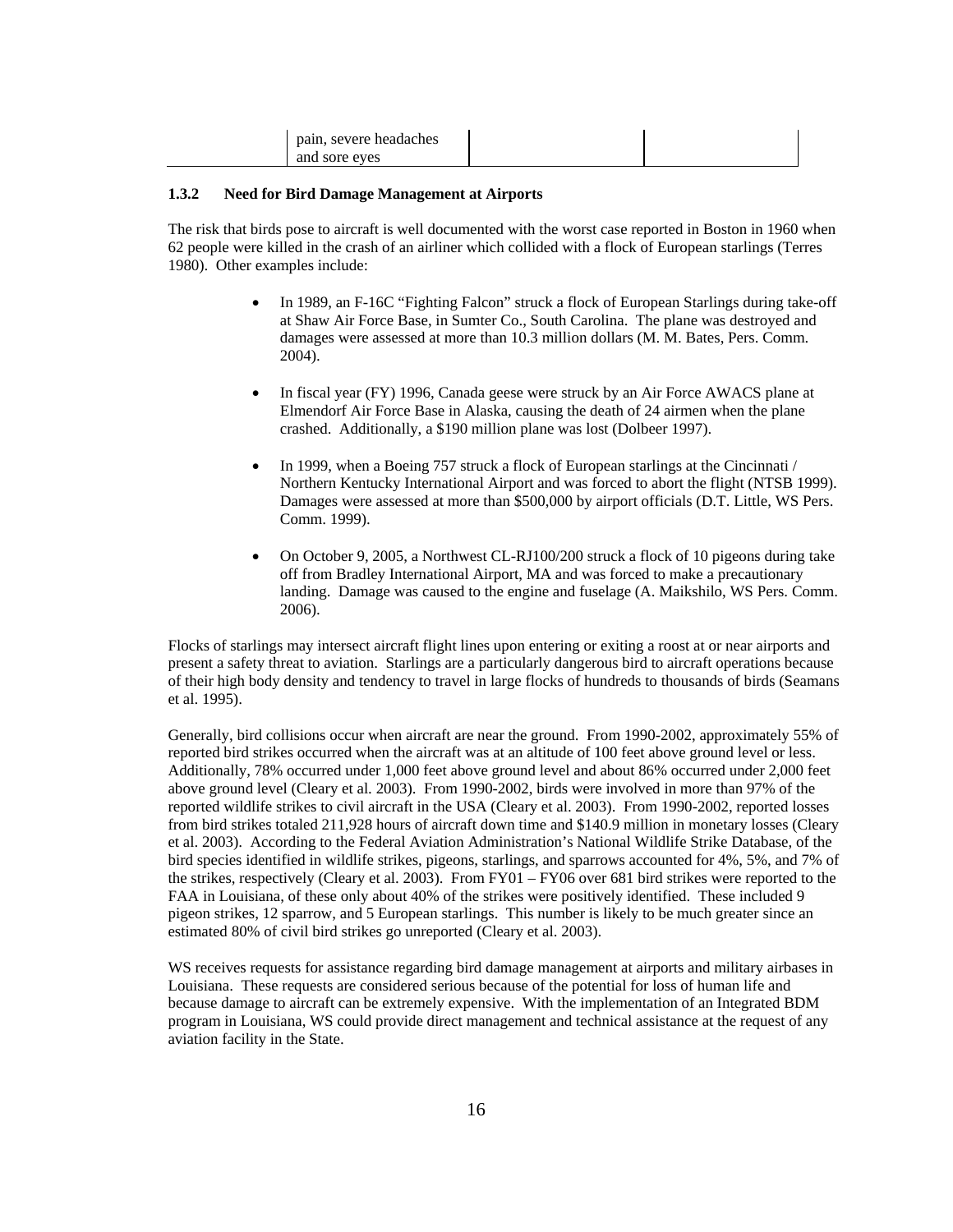#### **1.3.3 Need for Bird Damage Management at Cattle Feeding and Dairy Cattle Facilities**

 In 2005, Louisiana dairy and cattle operations reported cash receipts totaling more than \$66 million and \$235 million, respectively (USDA-NASS 2006). European starlings, House sparrows, and, to a lesser extent, feral domestic pigeons often cause damage at cattle feeding facilities and dairies by congregating in large numbers to feed on the grain component of cattle feed. Such feeding strategies present disease threats to livestock at such sites. The birds also cause damage by defecating on fences, shade canopies, and other structures, which can accelerate corrosion of metal components and which generally is considered an unsightly nuisance and potential health hazard for the feedlot/dairy operators and their personnel.

Scope of Livestock Feed Losses. The problem of starling damage to livestock feed has been documented in France and Great Britain (Feare 1984), and in the United States (Besser et al. 1968). The concentration of larger numbers of cattle eating huge quantities of feed in confined pens results in a tremendous attraction to European starlings and feral domestic pigeons. Diet rations for cattle contain all of the nutrients and fiber that cattle need, and are so thoroughly mixed that cattle are unable to select any single component over others. The basic constituent of most rations is silage and the high energy portion is usually provided as barley, which may be incorporated as whole grain or crushed or ground cereal. While cattle cannot select individual ingredients from that ration, European starlings can and do select the barley, thereby altering the energetic value of the complete diet. The removal of this high energy fraction by European starlings, is believed to reduce milk yields, weight gains, and is economically critical (Feare 1984). Glahn and Otis (1986) reported that starling damage was also associated with proximity to roosts, snow, and freezing temperatures and the number of livestock on feed.

 The economic significance of feed losses to European starlings has been demonstrated by Besser et al. (1968) who concluded that the value of losses in feedlots near Denver, Colorado was \$84 per 1,000 birds in 1967. Forbes (1995) reported European starlings consume up to 50% of their body weight in feed each day. Glahn and Otis (1981) reported losses of 4.8 kg of pelletized feed consumed per 1,000 bird minutes. Glahn (1983) reported that 25.8% of farms in Tennessee experienced starling depredation problems of which 6.3% experienced considerable economic loss. Williams (1983) estimated seasonal feed losses to five species of blackbirds (primarily brown-headed cowbirds) at one feedlot in south Texas at nearly 140 tons valued at \$18,000.

 Scope of Livestock Health Problems. A number of diseases that affect livestock have been associated with feral domestic pigeons, European starlings, and House sparrows (Weber 1979). Transmission of diseases such as Transmissible Gastroenteritis Virus (TGE), Tuberculosis (TB), and Coccidiosis to livestock has been linked to migratory flocks of European starlings. Estimates of the dollar value of this type of damage are not available. A consulting veterinarian for a large cattle feeding facility in Texas indicated problems associated with coccidiosis declined following reduction of starling numbers using the facility (R. Smith, WS, Canyon District, TX, Pers. Comm.).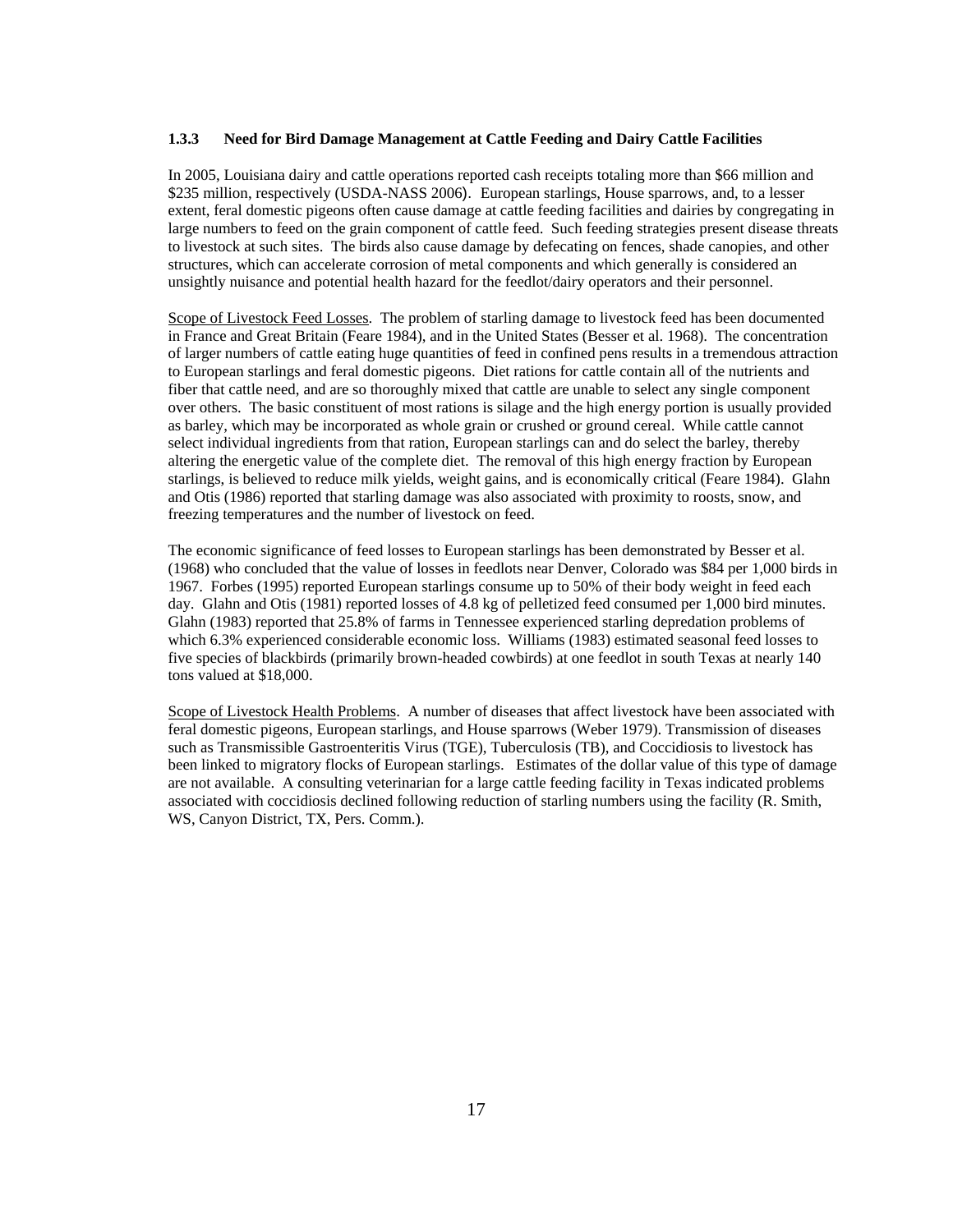| Disease               | Livestock affected                                                           | Symptoms                                                                                                                                                    | Comments                                                                                                                        |
|-----------------------|------------------------------------------------------------------------------|-------------------------------------------------------------------------------------------------------------------------------------------------------------|---------------------------------------------------------------------------------------------------------------------------------|
| Bacterial:            |                                                                              |                                                                                                                                                             |                                                                                                                                 |
| Erysipeloid           | cattle, swine, horses,<br>sheep, goats, chickens,<br>turkeys, ducks          | Pigs - arthritis, skin<br>lesions, necrosis,<br>septicemia Sheep -<br>lameness                                                                              | serious hazard for<br>the swine industry,<br>rejection of swine<br>meat at slaughter<br>due to speticemia,<br>also affects dogs |
| Salmonellosis         | all domestic animals                                                         | abortions in mature<br>cattle, mortality in<br>calves, decrease in milk<br>production in dairy<br>cattle<br>Colitis in pigs,                                | over 1700 serotypes                                                                                                             |
| Pasteurellosis        | cattle, swine, horses,<br>rabbits, chickens, turkeys                         | Chickens and turkeys<br>die suddenly without<br>illness pneumonia,<br>bovine mastitis,<br>abortions in swine,<br>septicemia, abscesses                      | also affects cats and<br>dogs                                                                                                   |
| Avian<br>Tuberculosis | chickens, turkeys, swine,<br>cattle, horses, sheep                           | Emaciation, decrease in<br>egg production, and<br>death in poultry.<br>Mastitis in cattle                                                                   | also affects dogs<br>and cats                                                                                                   |
| Streptococcosis       | cattle, swine, sheep,<br>horses, chickens, turkeys,<br>geese, ducks, rabbits | <b>Emaciation</b> and death<br>in poultry. Mastitis in<br>cattle, abscesses and<br>inflamation of the heart<br>, and death in swine                         | feral pigeons are<br>susceptible and aid<br>in transmission                                                                     |
| Yersinosis            | cattle, sheep, goats,<br>horses, turkeys, chickens,<br>ducks                 | abortion in sheep and<br>cattle                                                                                                                             | also affects dogs<br>and cats                                                                                                   |
| Vibriosis             | cattle and sheep                                                             | In cattle, often a cause<br>of infertility or early<br>embryonic death. In<br>sheep, the only known<br>cause of infectious<br>abortion in late<br>pregnancy | of great economic<br>importance                                                                                                 |
| Listeriosis           | Chickens, ducks, geese,<br>cattle, horses, swine,<br>sheep, goats            | In cattle, sheep, and<br>goats, difficulty<br>swallowing, nasal<br>discharge, paralysis of<br>throat and facial<br>muscles                                  | also affects cats and<br>dogs                                                                                                   |
| Viral:<br>Meningitis  | cattle, sheep, swine,<br>poultry                                             | inflamation of the<br>brain, newborn calves<br>unable to suckle                                                                                             | associated with<br>listeriosis,<br>salmonellosis,<br>cryptococcosis                                                             |

# **Table 1-2. Diseases of livestock that have been linked to feral domestic pigeons, European starlings, and/or House sparrows. Information from Weber (1979).**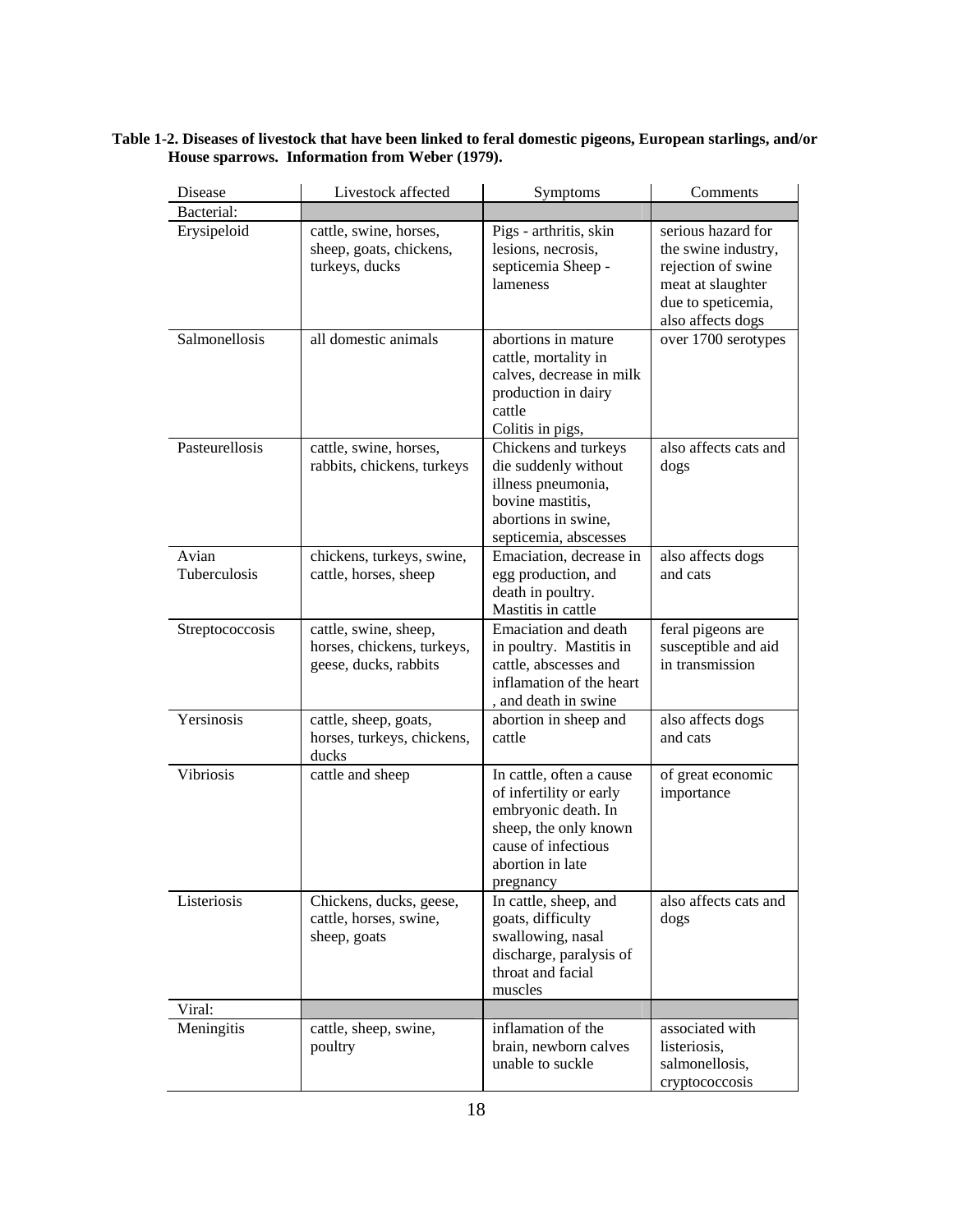| Encephalitis<br>(7 forms)   | horses, turkeys, ducks<br>drowsiness, inflamation<br>of the brain                                                                     |                                                                                                                                  | mosquitoes serve as<br>vectors                                                                                            |
|-----------------------------|---------------------------------------------------------------------------------------------------------------------------------------|----------------------------------------------------------------------------------------------------------------------------------|---------------------------------------------------------------------------------------------------------------------------|
| Mycotic (fungal):           |                                                                                                                                       |                                                                                                                                  |                                                                                                                           |
| Aspergillosis               | cattle, chickens, turkeys,<br>and ducks                                                                                               | abortions in cattle                                                                                                              | common in turkey<br>poults                                                                                                |
| Blastomycosis               | weight loss, fever, cough,<br>bloody sputum and chest<br>pains.                                                                       | Rarely                                                                                                                           | affects horses, dogs<br>and cats                                                                                          |
| Candidiasis                 | cattle, swine, sheep,<br>horses, chickens, turkeys                                                                                    | In cattle, mastitis,<br>diarrhea, vaginal<br>discharge, and aborted<br>fetuses                                                   | causes<br>unsatisfactory<br>growth in chickens                                                                            |
| Cryptococcosis              | cattle, swine, horses                                                                                                                 | chronic mastitis in<br>cattle, decreased milk<br>flow and appetite loss                                                          | also affects dogs<br>and cats                                                                                             |
| Histoplasmosis              | horses cattle and swine<br>(in dogs) chronic<br>cough, loss of appetite,<br>weakness, depression,<br>diarrhea, extreme<br>weight loss |                                                                                                                                  | also affects dogs;<br>actively grows and<br>multiplies in soil<br>and remains active<br>long after birds have<br>departed |
| Coccidiosis                 | poultry, cattle, and sheep                                                                                                            | bloody diarrhea in<br>chickens, dehydration,<br>retardation of growth                                                            | almost always<br>present in House<br>sparrows; also<br>found in pigeons<br>and European<br>starlings                      |
| Protozoal:                  |                                                                                                                                       |                                                                                                                                  |                                                                                                                           |
| American<br>Trypanosomiasis | infection of mucous<br>membranes of eyes or<br>nose, swelling                                                                         | possible death in 2-4<br>weeks                                                                                                   | caused by the<br>conenose bug found<br>on pigeons                                                                         |
| Toxoplasmosis               | cattle, swine, horses,<br>sheep, chickens, turkeys                                                                                    | In cattle, muscular<br>tremors, coughing,<br>sneezing, nasal<br>discharge, frothing at<br>the mouth, prostration<br>and abortion | also affects dogs<br>and cats                                                                                             |
| Rickettsial/<br>Chlamydial: |                                                                                                                                       |                                                                                                                                  |                                                                                                                           |
| Chlamydiosis                | cattle, horses, swine,<br>sheep, goats, chickens,<br>turkeys, ducks, geese                                                            | In cattle, abortion,<br>arthritis, conjunctivitis,<br>enteritis                                                                  | also affects dogs &<br>cats and many wild<br>birds & mammals                                                              |
| Q Fever                     | affects cattle, sheep,<br>goats, and poultry                                                                                          | may cause abortions in<br>sheep and goats                                                                                        | can be transmitted<br>by infected ticks                                                                                   |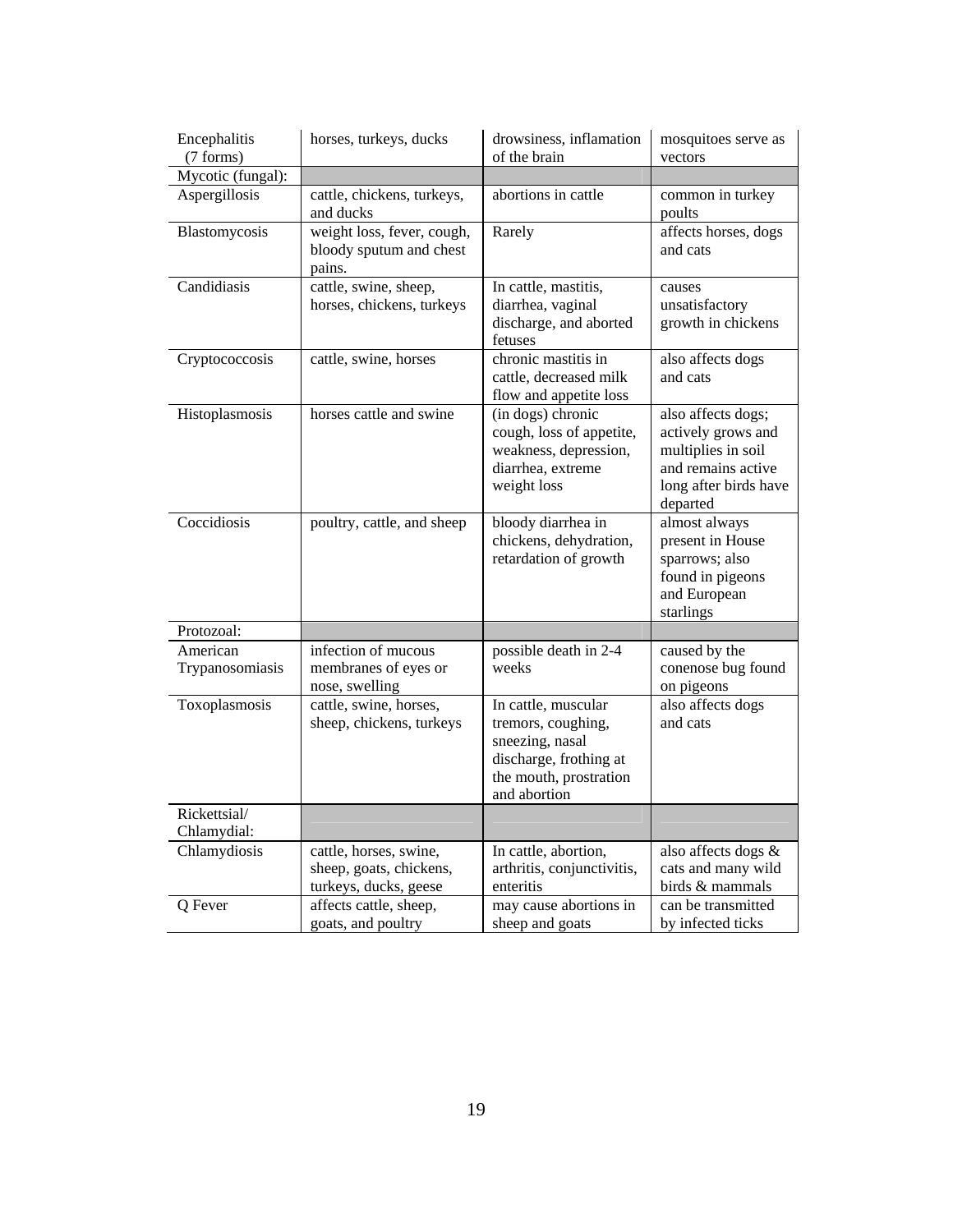#### **1.3.4 Need for Bird Damage Management Related to Agricultural Crops**

 Several studies have shown that European starlings can pose a great economic threat to agricultural producers (Besser et. al. 1968, Dolbeer et al. 1978, and Feare 1984). Starlings and sparrows can also have a detrimental impact on agricultural food production by feeding at vineyards, orchards, gardens, crops, and feedlots (Weber 1979). For example, starlings feed on numerous types of fruits such as, cherries, figs, blueberries, apples, apricots, grapes, nectarines, peaches, plums, persimmons, strawberries, and olives (Weber 1979). Starlings were also recently found to damage ripening corn (Johnson and Glahn 1994) and are known to feed on the green, milk and dough stage kernels of sorghum (Weber 1979). Additionally, starlings may pull sprouting grains, especially winter wheat, and feed on planted seed (Johnson and Glahn 1994). Sparrows damage crops by pecking seeds, seedlings, buds, flowers, vegetables, and maturing fruits (Fitzwater 1994), and localized damage can be great because sparrows often feed in large flocks on a small area (Fitzwater 1994). Bird damage to crops has occasionally been identified as a problem in this State.

#### **1.3.5 Need for Bird Damage Management to Protect Property**

 Birds frequently damage structures on private property, or public facilities, with fecal contamination. Accumulated bird droppings can reduce the functional life of some building roofs by 50% (Weber 1979). Corrosion damage to metal structures and painted finishes, including those on automobiles, can occur because of uric acid from bird droppings. Electrical utility companies frequently have problems with birds causing power outages by shorting out transformers and substations. Persons and businesses concerned about these types of damage may request WS assistance.

 Pigeons, starlings, and sparrows cause economic damage to aircraft in hangars. Accumulation of fecal droppings on planes, helicopters, maintenance equipment, and hangar floors results in unscheduled maintenance to clean planes and buildings to protect painted surfaces from acidic fecal droppings and maintain a sanitary work environment. Furthermore, birds may build nests in engines of idle aircraft which may cause engine damage or cause a fire.

### **1.4 SCOPE AND PURPOSE OF THIS EA**

 The scope and purpose of this EA is to address and evaluate the potential impact to the human environment from the implementation of a WS BDM program to protect agricultural resources, property, livestock, and public health and safety in Louisiana. Damage problems can occur throughout the State, resulting in requests for WS assistance. Under the Proposed Action, BDM could be conducted on private, federal, state, tribal, county, and municipal lands in Louisiana upon request.

### **1.5 WS RECORD KEEPING REGARDING REQUESTS FOR BIRD DAMAGE MANAGEMENT ASSISTANCE**

WS maintains a Management Information System (MIS) database to document assistance that the agency provides in addressing wildlife damage conflicts. MIS data is limited to information that is collected from people who have requested services or information from Wildlife Services. It does not include requests received or responded to by local, State or other Federal agencies, and it is not a complete database for all wildlife damage occurrences. The number of requests for assistance does not necessarily reflect the extent of need for action, but this data does provide an indication that needs exists.

The database includes, but not limited to, the following information: species of wildlife involved, the number of individuals involved in a damage situation; tools and methods used or recommended to alleviate the conflict; and the resource that is in need of protection. Table 1-3 provides a summary of Technical Assistance projects completed by the Louisiana WS program for Fiscal Years 2002-2006. A description of the WS Direct Control and Technical Assistance programs are described in Chapter 3 of this EA.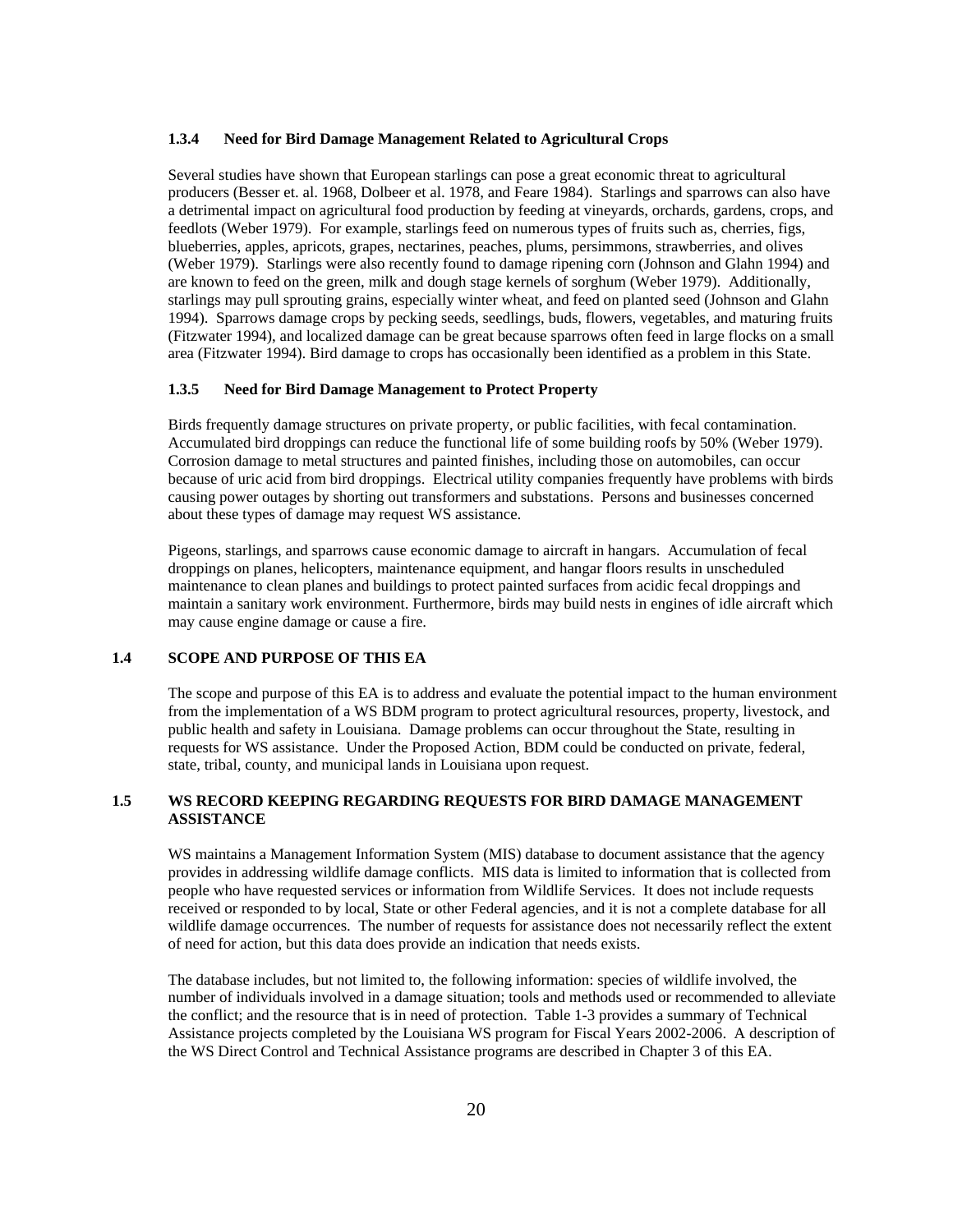| <b>Fiscal Year</b> | <b>Species</b>  | <b>Property</b> | Health &<br><b>Safety</b> | Other          | <b>Total</b>     |
|--------------------|-----------------|-----------------|---------------------------|----------------|------------------|
| 2002               | Pigeon          | 1               |                           | 3              | 11               |
|                    | <b>Starling</b> | 2               | $\overline{2}$            | $\theta$       | 4                |
|                    | Sparrow         | 5               | 8                         | $\overline{2}$ | 15               |
| 2003               | Pigeon          | 5               | 5                         |                | 11               |
|                    | <b>Starling</b> | $\overline{0}$  |                           | 0              | $\mathbf{1}$     |
|                    | Sparrow         | 3               | 3                         | 0              | 6                |
| 2004               | Pigeon          | 9               | 8                         |                | 18               |
|                    | <b>Starling</b> | 0               | 0                         |                | $\boldsymbol{0}$ |
|                    | Sparrow         | 4               | 3                         | $\theta$       | 7                |
| 2005               | Pigeon          | 3               | 4                         | $\Omega$       | 7                |
|                    | <b>Starling</b> | 1               | 0                         | 0              |                  |
|                    | Sparrow         |                 | 3                         | 0              | $\boldsymbol{4}$ |
| 2006               | Pigeon          | 3               | 4                         | $\Omega$       | 7                |
|                    | <b>Starling</b> | 1               | 3                         | $\Omega$       | 4                |
|                    | Sparrow         | 4               | 2                         | $\Omega$       | 6                |
| <b>Total</b>       |                 | 42              | 53                        | 7              | 102              |

**Table 1-3\*. Number of incidents for technical assistance for Louisiana Wildlife Services by year.**

\*data presented in this table were taken from LA WS Management Information System (MIS) Reports and represent the number of technical assistance projects conducted by the LA WS program and do not include data from operational projects conducted during the time period covered

### **1.6 PROPOSED ACTION**

Wildlife Services proposes to continue the current bird damage management program that responds to feral pigeon, European starling, and House sparrow damage requests in the State of Louisiana. An IWDM approach would be implemented to reduce damage activities to property, agricultural resources, livestock, and public health and safety. Damage management would be conducted on public and private property in Louisiana when the resource owner (property owner) or manager requests assistance. An IWDM strategy would be recommended and used, encompassing the use of practical and effective methods of preventing or reducing damage while minimizing harmful effects of damage management measures on humans, target and non-target species, and the environment. Under this action, WS could provide technical assistance and direct operational damage management, including non-lethal and lethal management methods by applying the WS Decision Model (Slate et al. 1992). When appropriate, physical exclusion, habitat modification or harassment would be recommended and utilized to reduce damage. In other situations, birds would be removed as humanely as possible using: shooting, trapping, egg addling/destruction, nest destruction, and registered pesticides. In determining the damage management strategy, preference would be given to practical and effective non-lethal methods. However, non-lethal methods may not always be applied as a first response to each damage problem. The most appropriate response could often be a combination of non-lethal and lethal methods, or could include instances where application of lethal methods alone would be the most appropriate strategy. Bird damage management activities would be conducted in the State, when requested and funded, on private or public property, including airport facilities and adjacent or nearby properties, after a *Cooperative Service Agreement* or other comparable document has been completed. All management activities would comply with appropriate Federal, State, and Local laws.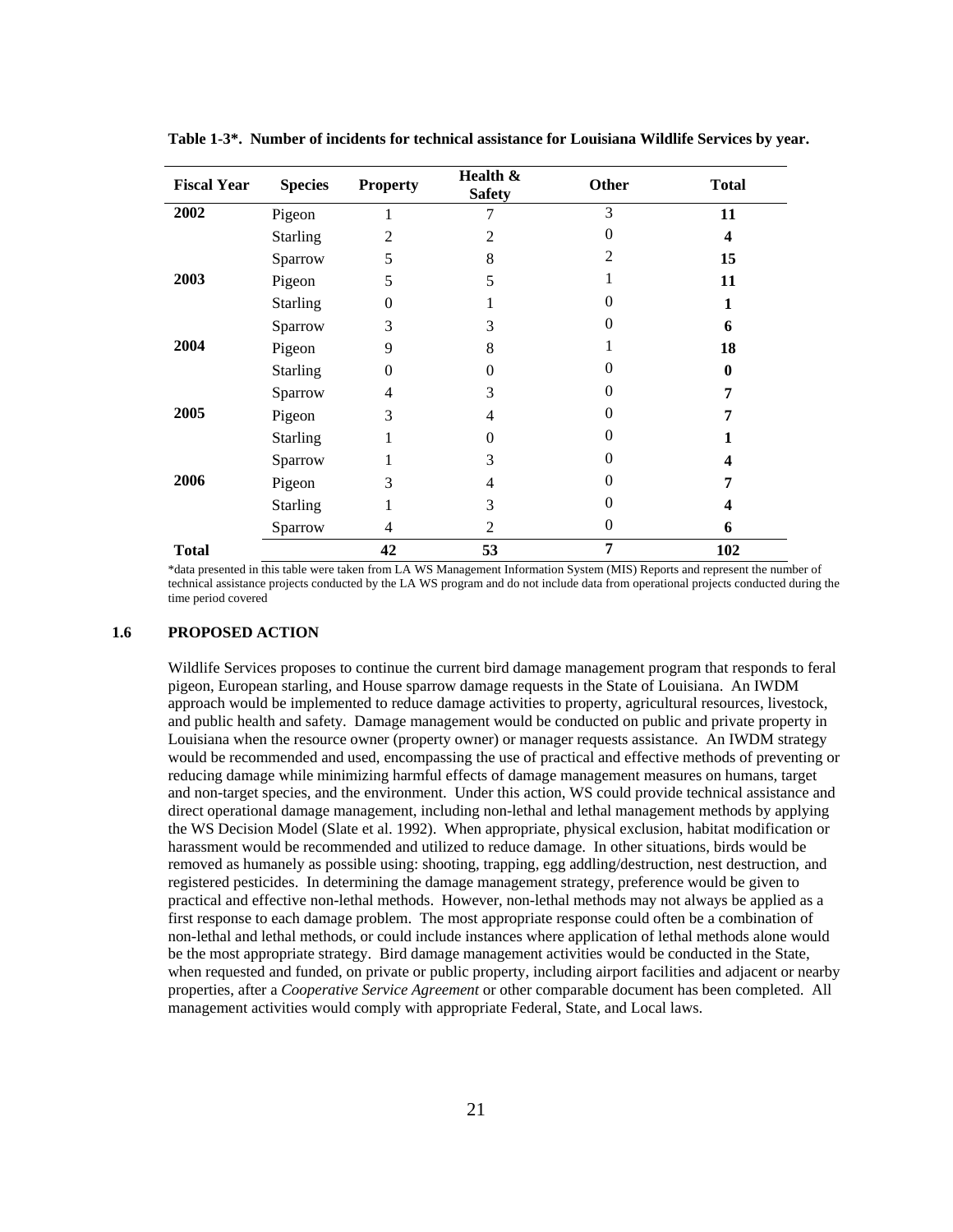### **1.7 DECISION TO BE MADE**

Based on the scope of this EA, the decisions to be made are:

- Should WS implement an integrated bird damage management strategy, including technical assistance and direct control, to meet the need for starling, sparrow and pigeon damage management in Louisiana?
- If not, should WS attempt to implement one of the alternatives to an integrated bird damage management strategy as described in the EA?
- Would the proposed action have significant impacts on the quality of the human environment, requiring preparation of an EIS?

### **1.8 SCOPE OF THIS ENVIRONMENTAL ASSESSMENT ANALYSIS**

#### **1.8.1 Actions Analyzed**

This EA evaluates bird damage management by WS to protect: 1) property, 2) agricultural resources, 3) livestock and dairies, and 4) public health and safety in Louisiana. Protection of other resources or other program activities would be addressed in other NEPA analysis, as appropriate.

#### **1.8.2 American Indian Lands and Tribes**

Currently, Louisiana WS does not have any MOUs with any American Indian tribes. If WS enters into an agreement with a tribe for BDM, this EA would be reviewed and supplemented, if appropriate, to insure compliance with NEPA. MOUs, agreements and NEPA documentation would be prepared as appropriate before conducting BDM on tribal lands.

### **1.8.3 Period for which this EA is Valid**

This EA would remain valid until the WS program in Louisiana and other appropriate agencies determine that new needs for action, changed conditions or new alternatives having different environmental effects must be analyzed. At that time, this analysis and document would be supplemented pursuant to NEPA. Review of the EA would be conducted each year to ensure that the EA is sufficient.

### **1.8.4 Site Specificity**

This EA analyzes the potential impacts of BDM and addresses activities on all public and private lands in Louisiana under MOUs, Cooperative Agreements, and in cooperation with the appropriate public land management agencies. It also addresses the impacts of BDM in areas where additional agreements may be signed in the future. Because the proposed action is to reduce damage and because the program's goals and directives are to provide services when requested, within the constraints of available funding and workforce, it is conceivable that additional BDM efforts could occur. Thus, this EA anticipates this potential expansion and analyzes the impacts of such efforts as part of the program.

Planning for the management of bird damage must be viewed as being conceptually similar to federal or other agency actions whose missions are to stop or prevent adverse consequences from anticipated future events for which the actual sites and locations where they will occur are unknown but could be anywhere in a defined geographic area. Examples of such agencies and programs include fire and police departments, emergency clean-up organizations, insurance companies, etc. Although some of the sites where bird damage will occur can be predicted, all specific locations or times where such damage will occur in any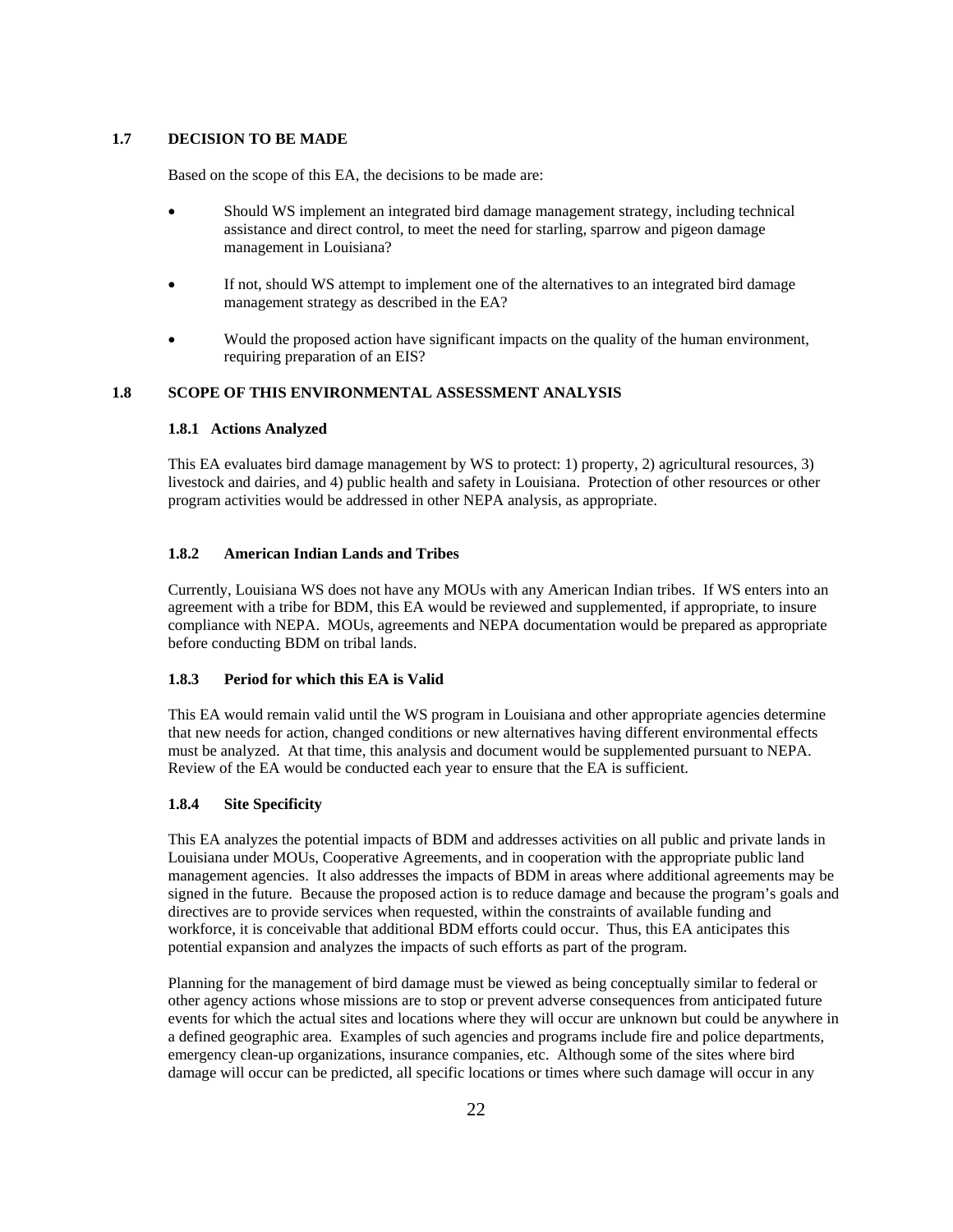given year cannot be predicted. This EA emphasizes major issues as they relate to specific areas whenever possible, however, many issues apply wherever bird damage and resulting management occurs, and are treated as such. The standard WS Decision Model (Slate et al. 1992) would be the site-specific procedure for individual actions conducted by WS in Louisiana (see Chapter 3 for a description of the Decision Model and its application).

The analyses in this EA are intended to apply to any action that may occur *in any locale* and at *any time*  within the State of Louisiana. In this way, APHIS-WS believes it meets the intent of NEPA with regard to site-specific analysis and that this is the only practical way for WS to comply with NEPA and still be able to accomplish its mission.

### **1.8.5 Summary of Public Involvement**

 Issues related to the proposed action were initially developed by WS. Issues were defined and preliminary alternatives were identified. As part of this process, and as required by the Council on Environmental Quality (CEQ) and APHIS-NEPA implementing regulations, this document and its Decision are being made available to the public through "Notices of Availability" (NOA) published in local media and through direct mailings of NOA to parties that have specifically requested to be notified. New issues or alternatives raised after publication of public notices will be fully considered to determine whether the EA and its Decision should be revisited and, if appropriate, revised.

# **1.9 PREVIEW OF THE REMAINDER OF THIS EA**

 The remainder of this EA is composed of four (4) chapters and four (4) appendices. Chapter 2 discusses and analyzes the issues and affected environment. Chapter 3 contains a description of each alternative, alternatives not considered in detail, mitigation, and standard operating procedures (SOP). Chapter 4 analyzes environmental consequences and the environmental impacts associated with each alternative considered in detail. Chapter 5 contains the list of preparers of this EA. Appendix A comprises a list of the literature cited during the preparation of the EA and Appendix B is a detailed description of the methods used for BDM in Louisiana. Appendix C is a comprehensive list of federally and state listed T&E species in Louisiana.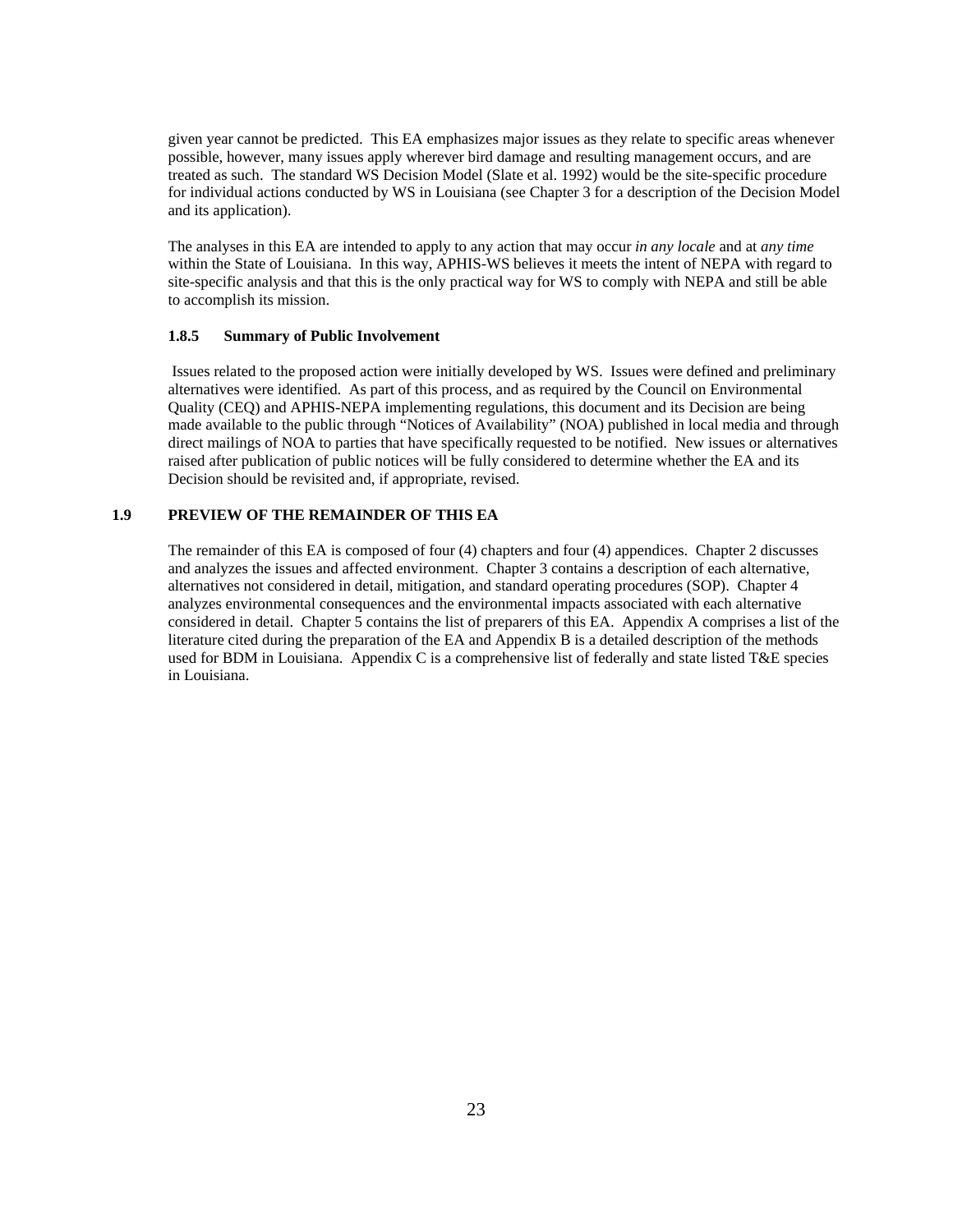### **CHAPTER 2: ISSUES AND AFFECTED ENVIRONMENT**

# **2.0 INTRODUCTION**

 Chapter 2 contains a discussion of the issues, including issues that received detailed environmental impact analysis in Chapter 4 (Environmental Consequences), issues used to Standard Operating Procedures (SOPs), and issues not considered in detail, with the rationale. Pertinent portions of the affected environment are included in this chapter and in the discussion of issues used to develop SOPs. Additional affected environments are incorporated into the discussion of the environmental impacts in Chapter 4 and the description of the proposed program in Chapter 3.

### **2.1 AFFECTED ENVIRONMENT**

 The areas of the proposed action could include areas in and around buildings and parks, bridges, industrial sites, urban/suburban woodlots, or at any other sites where birds may roost, loaf, or nest. Damage management activities could be conducted at agricultural fields, vineyards, orchards, farmyards, dairies, ranches, livestock operations, grain mills, and grain handling areas (e.g., railroad yards) where birds destroy crops, feed on spilled grains, or contaminate food products for human or livestock consumption. Additionally, the area of the proposed action could include airports and surrounding property where birds represent a threat to aviation safety.

*The "Environmental Status Quo" for managing damage and conflicts associated with State managed or unprotected wildlife species.*As defined by NEPA implementing regulations, the "*human environment* shall be interpreted comprehensively to include the natural and physical environment *and the relationship of people with that environment*." (40 CFR 1508.14). Therefore, when a federal action agency analyzes its potential impacts on the "human environment," it is reasonable for that agency to compare not only the effects of the federal action, but also the potential impacts that occur or will occur in the absence of the federal action. This concept is applicable to situations involving federal assistance in managing damage associated with state-resident wildlife species or unprotected wildlife species.

Unprotected wildlife species, such as most non-native invasive species, are not protected under state or federal law. Most State-resident wildlife species are managed under State authority or law without any federal oversight or protection. In some states, with the possible exception of restrictions on methods (e.g., firearms restrictions, pesticide regulations), unprotected wildlife species and certain resident wildlife species are managed with little or no restrictions allowing them to be killed or taken by anyone at any time.

When a non-federal entity (i.e. State wildlife agencies, State agriculture agencies, State health agencies, municipalities, counties, private companies, individuals, etc.) takes a management action on a Stateresident wildlife species or unprotected wildlife species, the action is not subject to NEPA compliance due to the lack of federal involvement in the action. Under such circumstances, the environmental *baseline* or *status quo* must be viewed as an environment that includes those species *as they are managed or impacted by non-federal entities in the absence of the federal action being proposed*.Therefore, in those situations in which a non-federal entity has decided that a management action directed towards a state protected or unprotected wildlife species will occur and even the particular methods that will be used, WS's involvement in the action will not affect the *environmental status quo*. WS's decision-making ability is restricted to one of two alternatives - either taking the action using the specific methods as decided upon by the non-federal entity, or taking no action at all at which point the non-federal entity will take the same action anyway.

The inability to change the *environmental status quo* in the types of situations described above presents a clear question of whether there is enough federal control over the action to be taken to make direct assistance by WS a federal action requiring compliance with the National Environmental Policy Act. This lack of federal control over the decision to be made is even clearer when the non-federal entity has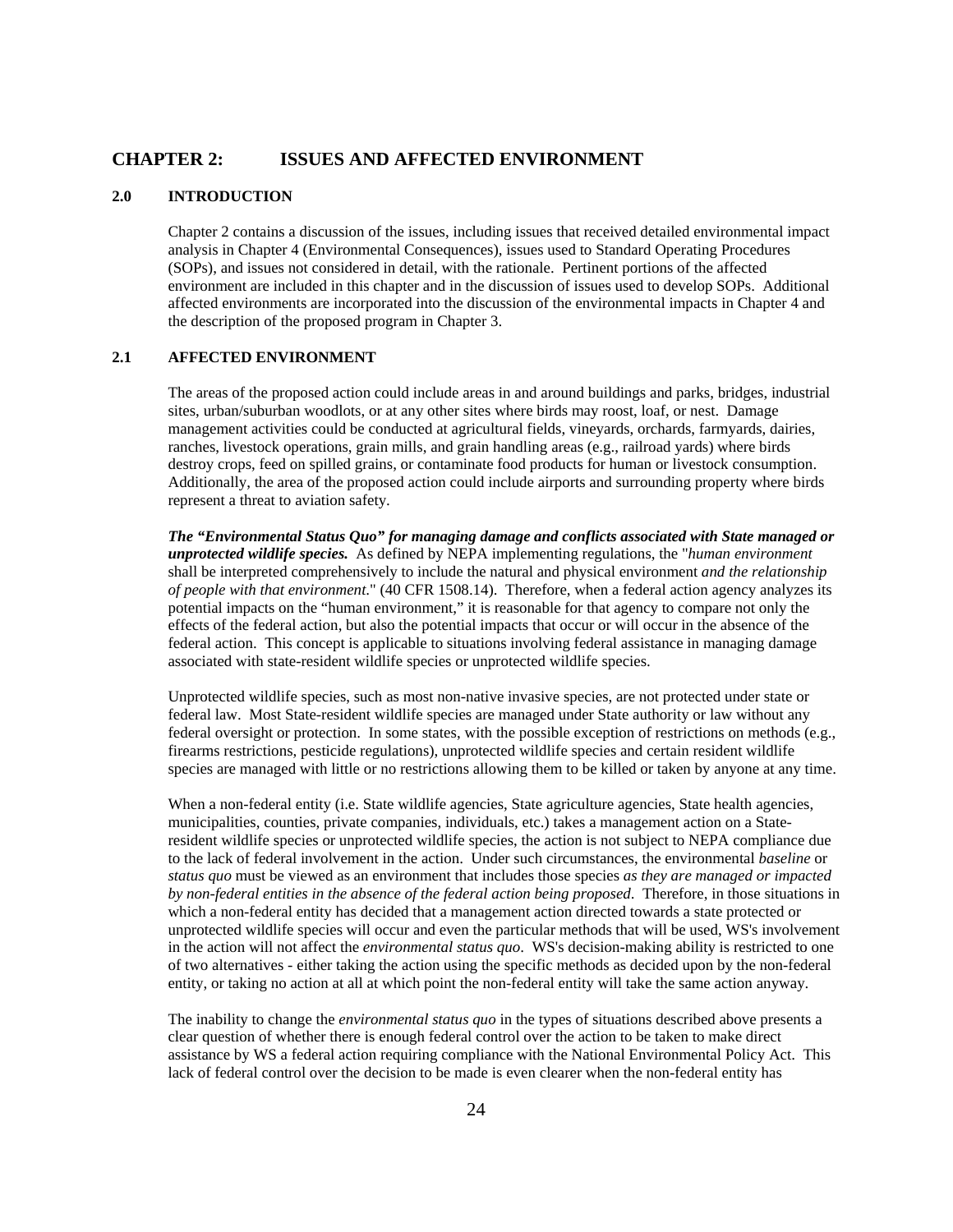committed to taking the same actions in the absence of any federal assistance from WS. Clearly, under these circumstances, by any analysis we can envision, WS would have virtually no ability to affect the *environmental status quo* by selecting any possible alternative, even the alternative of no federal action by WS.

Therefore, based on the discussion above, it is clear that in those situations where a non-federal cooperator has already made the decision to remove or otherwise manage rock doves/feral pigeons, European starlings, and House sparrows to stop damage with or without WS assistance, WS participation in carrying out the action will not affect the *environmental status quo*. In some situations, however, certain aspects of the human environment may actually benefit more from WS's involvement than from a decision not to assist. For example, if a cooperator believes WS has greater expertise to selectively remove a target species than a non-WS entity; WS management activities may have less of an impact on target and non-target species than if the non-federal entity conducted the action alone. Thus, in those situations, WS involvement may actually have a *beneficial* effect on the human environment when compared to the *environmental status quo* in the absence of such involvement.

### **2.2 ISSUES ANALYZED IN DETAIL IN CHAPTER 4**

 The following issues have been identified as areas of concern requiring consideration in this EA. These will be analyzed in detail in Chapter 4:

- Effects on target bird species
- Effects on other wildlife species, including T&E species
- Effects on human health and safety
- Impacts to stakeholders, including aesthetics
- Humaneness and animal welfare concerns of methods used

### **2.2.1 Effects on Target Bird Species**

 A common concern among members of the public is whether wildlife damage management actions adversely affect the viability of target species populations. The target species selected for analysis in this EA are feral pigeons (*Columbia livia*), European starlings (*Sturnus vulgaris*), and House sparrows (*Passer domesticus)*.

*Impacts of West Nile virus on bird populations.* West Nile (WN) virus has emerged in recent years in temperate regions of North America, with the first appearance of the virus in North America occurring in New York City in 1999 (MMWR 2002, Rappole et al. 2000). Since 1999 the virus has spread across the United States and was reported to occur in 44 states and the District of Columbia in 2002 (MMWR 2002). West Nile virus is typically transmitted between birds and mosquitoes. Mammals can become infected if bitten by an infected mosquito, but individuals in most species of mammals do not become ill from the virus. The most serious manifestation of the WN virus is fatal encephalitis in humans, horses, and birds. West Nile virus has been detected in dead bird species of at least 138 species, including starlings, House sparrows and pigeons (CDC 2003). Although birds infected with WN virus can die or become ill, most infected birds do survive and may subsequently develop immunity to the virus (CDC 2003, Cornell University 2003). In some bird species, particularly Corvids (crows, blue jays, ravens, magpies), the virus causes disease (often fatal) in a large percentage of infected birds (Audubon 2003, CDC 2003, Cornell University 2003, MMWR 2002). In 2002, WN virus surveillance/monitoring programs revealed that Corvids accounted for 90% of the dead birds reported with crows representing the highest rate of infection (MMWR 2002). Large birds that live and die near humans (i.e. crows) have a greater likelihood of being discovered, therefore the reporting rates tend to be higher for these bird species and are a "good indicator" species for the presence of WN virus in a specific area (Cornell University 2003, Audubon 2003). According to US Geological Survey (USGS), National Wildlife Health Center (2003), information is not currently available to know whether or not WN virus is having an impact on bird populations in North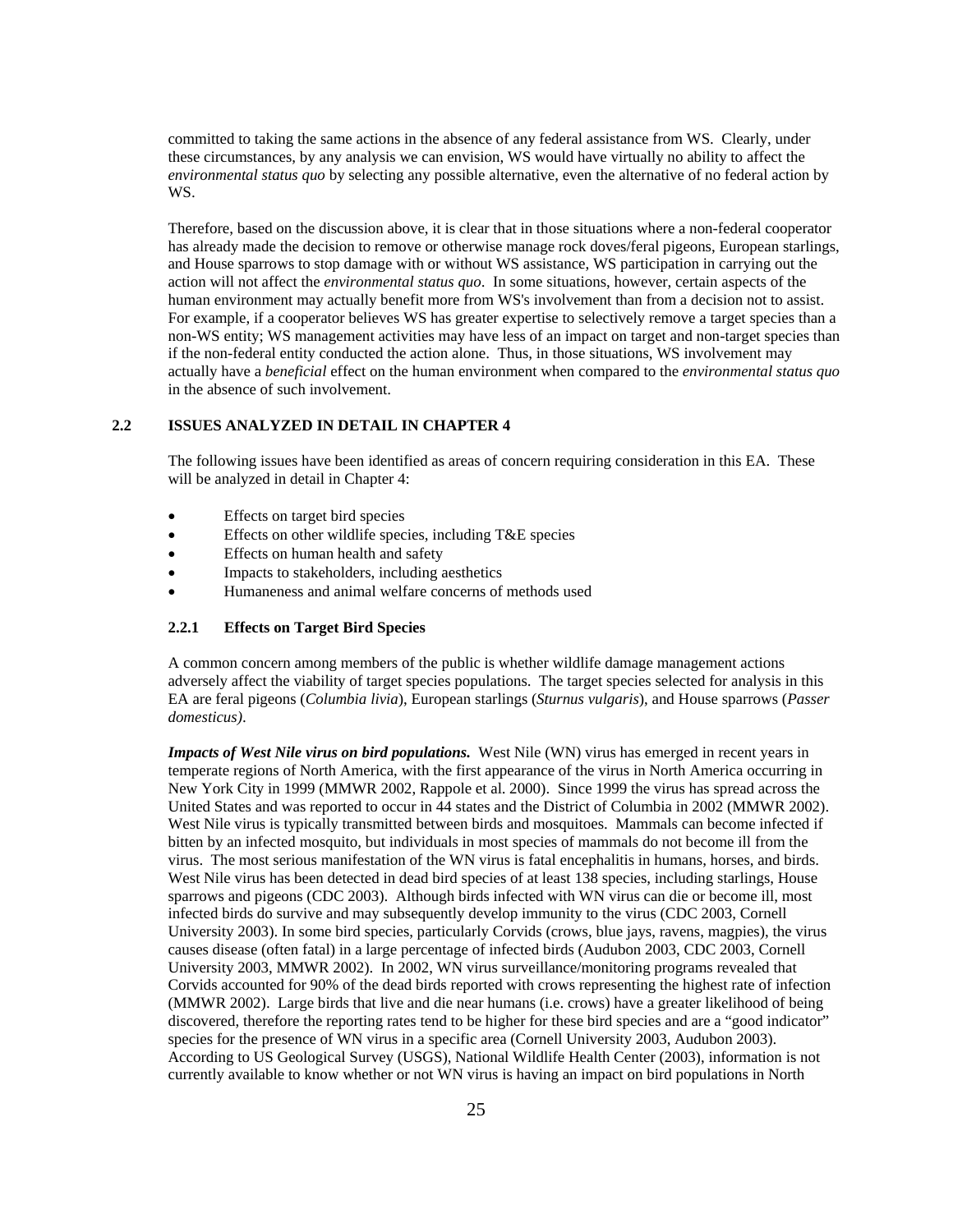America. USGS states that it is not unusual for a new disease to cause high rates of infection or death because birds do not have the natural immunity to the infection. Furthermore, it is not known how long it will take for specific bird population to develop sufficient immunity to the virus. Surveys of wild birds completed in the last three years have shown that some birds have already acquired antibodies to the virus (USGS-WHC 2003). Based upon available Christmas Bird Counts and Breeding Bird Surveys, USGS-WHC (2003) states that there have been declines in observations of many local bird populations, however they do not know if the decline can be attributed to WN virus or to some other cause. A review of available crow population data by Audubon (2003) reveals that at least some local crow populations are suffering high WN virus related mortality, but crow numbers do not appear to be declining drastically across broad geographic areas. USGS does not anticipate that the commonly seen species, such as crows and blue jays, will be adversely affected by the virus to the point that these bird species will disappear from the U.S. (USGS-WHC 2003).

## **2.2.2 Effects on Other Wildlife Species, including T&E Species**

 A common concern among members of the public and wildlife professionals, including WS personnel, is whether the proposed action or any of the alternatives might result in adverse impacts to populations of other wildlife, particularly T&E species. WS' SOPs are designed to reduce the effects on non-target species' populations and are presented in Chapter 3. To reduce the risks of adverse affects to non-target species, WS would select damage management methods that are target-selective or apply such methods in ways to reduce the likelihood of capturing or killing non-target species.

 Threatened and Endangered species lists for the USFWS and State of Louisiana were reviewed to identify potential effects on federal and state listed T&E species. Special efforts are made to avoid jeopardizing T&E species through biological evaluations of the potential effects and the establishment of special restrictions or mitigation measures. WS has consulted with the USFWS under Section 7 of the ESA concerning potential effects of BDM methods on T&E species and has obtained a Biological Opinion (B.O.). For the full context of the B.O., see Appendix F of the ADC FEIS (USDA 1997). WS is also in the process of reinitiating Section 7 consultation at the program level to assure that potential effects on T&E species have been adequately addressed.

 Some members of the public are concerned that the use of registered toxicants to reduce bird damage would have adverse impacts on other wildlife species, including T&E species. Under the alternatives proposed in this EA, the primary toxicant proposed for use by WS is DRC-1339 (WS may also recommend the use of Starlicide, a similar product), which would be used to remove feral domestic pigeons or European starlings in damage situations. Another chemical method that could be used is Avitrol. Avitrol is classified as an avian distressing agent and is normally used to deter target bird species from using certain problem areas. Other chemicals available for use include the tranquilizer Alpha-chloralose (for live-capturing pigeons), anthraquinone (Flight Control®), and methyl and di-methyl anthranilate (artificial grape flavoring, which also has bird repellent capabilities). See Appendix B for detailed description of these chemicals and their potential effects.

#### **2.2.3 Effects on Human Health and Safety**

### *Safety and efficacy of chemical control methods.*

Some individuals may have concerns that chemicals used for animal control should not be used because of potential adverse effects on people from being exposed to the chemicals directly or to the animals that have died as a result of the chemical use. Under the alternatives proposed in this EA, one of the toxicants proposed for use by WS is DRC-1339 (Starlicide), which would be primarily used to remove feral domestic pigeons and starlings in damage situations. The EPA through FIFRA regulates DRC-1339 use. DRC-1339 use is also regulated by the LDAF, as well as by WS Directives. The chemical bird repellents methyl anthranilate (Rejex-it®) or anthraquinone (Flight Control®) could be used to reduce feeding activity on airfields. Both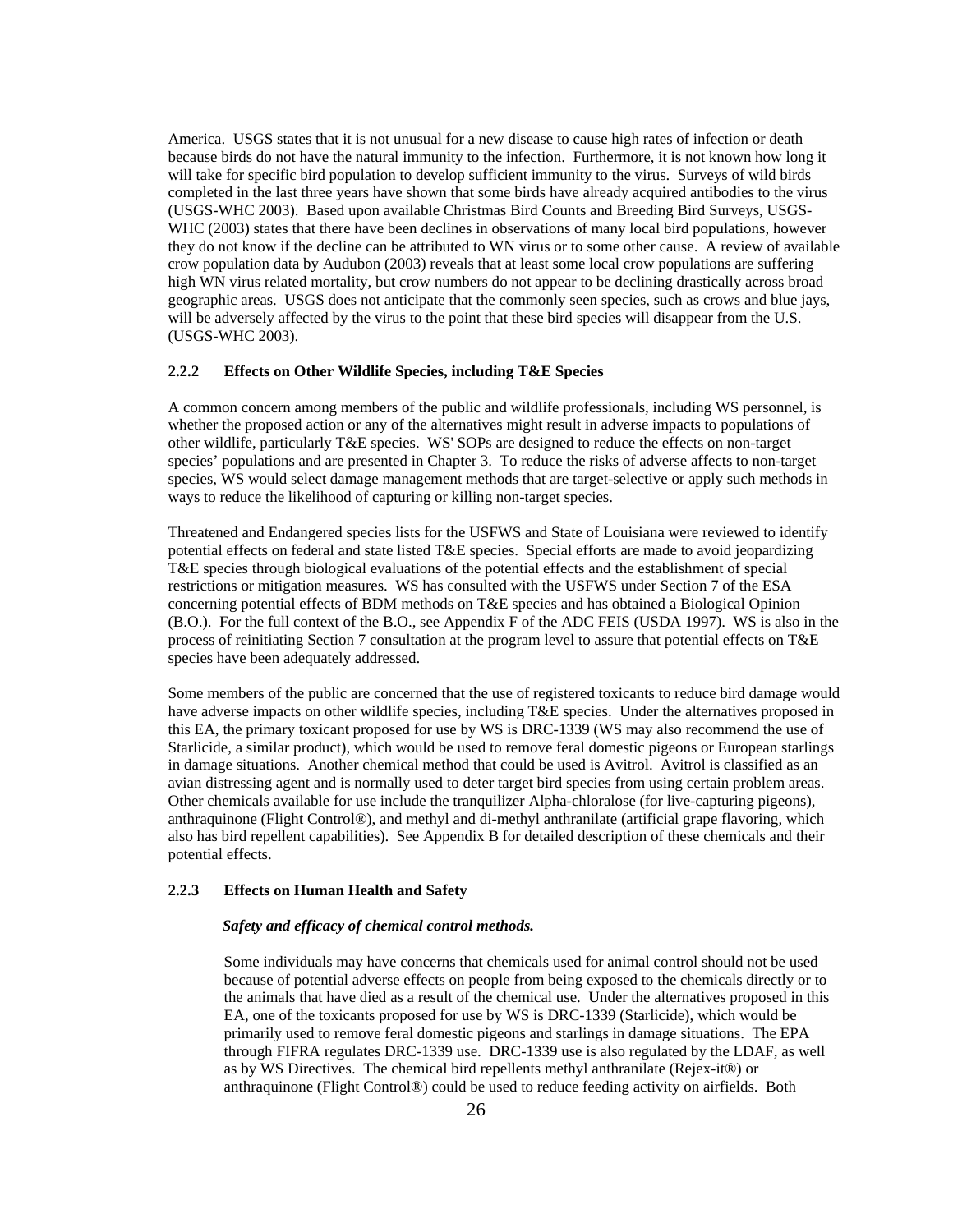methyl anthranilate and anthraquinone are non-lethal and work by causing a negative response to feeding in the treated area. Another chemical method that could be used is Avitrol, which is classified as a chemical frightening agent and is normally used to avert certain bird species from using certain problem areas. The avian tranquilizer Alpha-Chloralose could be used for livecapturing pigeons.

The use of registered chemical toxicants and repellants for bird damage management poses no risk to human health and safety. WS personnel who apply pesticides are certified restricted use pesticide applicators and apply pesticides according to label instructions. Certification is obtained after passing written tests administered by the Louisiana Department of Agriculture and Forestry. See Appendix B for a detailed description of these chemicals and their potential effects.

#### *Impacts on human safety of non-chemical BDM methods*

Some people may be concerned that WS's use of firearms, traps, and pyrotechnic scaring devices could cause injuries to people. WS personnel occasionally use traps, rifles, and shotguns to remove birds that are causing damage. There is some potential fire hazard to agricultural sites and private property from pyrotechnic use.

Firearm use is a very sensitive public concern because of safety relating to the public and the threat of misuse. To ensure safe use and awareness, WS employees who use firearms to conduct official duties are required to attend an approved firearms safety and use training program within 3 months of their appointment and a refresher course every 2 years afterwards (WS Directive 2.615). WS employees, who carry firearms as a condition of employment, are required to sign a form certifying that they meet the criteria as stated in the *Lautenberg Amendment* which prohibits firearm possession by anyone who has been convicted of a misdemeanor crime of domestic violence.

#### *Impacts on human health and safety from birds*

The concern stated here is that the absence of adequate BDM would result in adverse effects on human health and safety, because bird damage would not be curtailed or reduced to the minimum levels possible and practical. The potential impacts of not conducting such work could lead to increased incidence of injuries, illness, or loss of human lives.

# **2.2.4 Impacts to Stakeholders, including Aesthetics**

 The human attraction to animals has been well documented throughout history and started when humans began domesticating animals. The American public is no exception and today a large percentage of households have pets. However, some people may consider individual wild animals and birds as "pets" or exhibit affection toward these animals, especially people who enjoy coming in contact with wildlife. Therefore, the public reaction is variable and mixed to wildlife damage management because there are numerous philosophical, aesthetic, and personal attitudes, values, and opinions about the best ways to reduce conflicts/problems between humans and wildlife.

 There may be some concern that the proposed action or alternatives would result in the loss of aesthetic benefits to the public, resource owners, or neighboring residents. Wildlife generally is regarded as providing economic, recreational, and aesthetic benefits (Decker and Goff 1987), and the mere knowledge that wildlife exists is a positive benefit to many people. Aesthetics is a philosophy dealing with the nature of beauty, or the appreciation of beauty. Therefore, aesthetics is truly subjective in nature and is dependent on what an observer regards as beautiful.

 Wildlife populations provide a range of social and economic benefits (Decker and Goff 1987). These include direct benefits related to consumptive and non-consumptive use (e.g., wildlife-related recreation,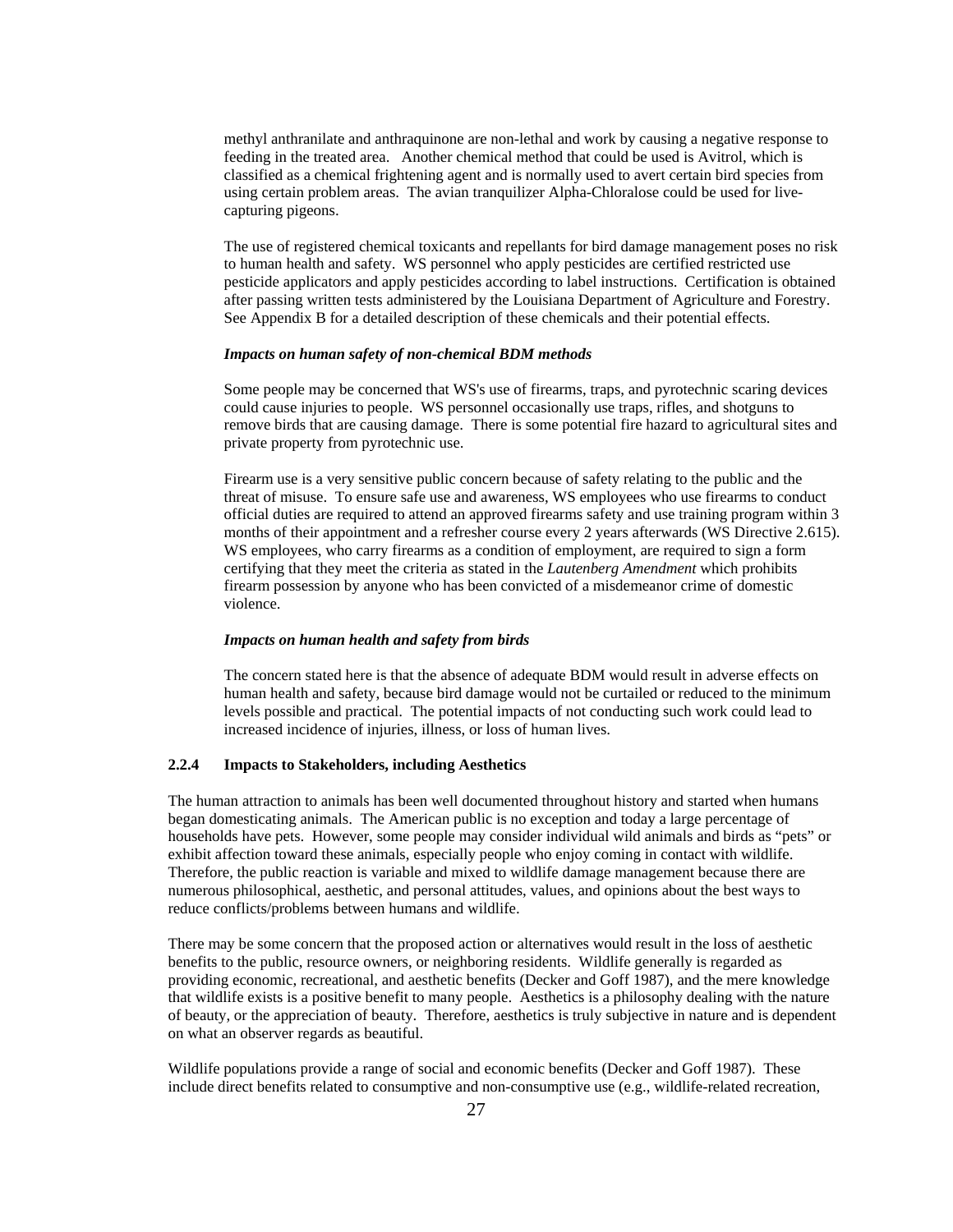observation, harvest, sale), indirect benefits derived from vicarious wildlife related experiences (e.g., reading, television viewing), and the personal enjoyment of knowing wildlife exists and contributes to the stability of natural ecosystems (e.g., ecological, existence, bequest values) (Bishop 1987). Direct benefits are derived from a user's personal relationship to animals and may take the form of direct consumptive use (using up the animal or intending to) or non-consumptive use (viewing the animal in nature or in a zoo, photography) (Decker and Goff 1987). Indirect benefits or indirect exercised values arise without the user being in direct contact with the animal and come from experiences such as looking at photographs and films of wildlife, reading about wildlife, or benefiting from activities or contributions of animals such as their use in research (Decker and Goff 1987). Indirect benefits come in two forms: bequest and pure existence (Decker and Goff 1987). Bequest is providing for future generations and pure existence is merely knowledge that the animals exist (Decker and Goff 1987).

 Many people, directly affected by problems and threats to public health or safety caused by birds, insist upon their removal from the property or public location when they cause damage. Some members of the public have an idealistic view and believe that all wildlife should be captured and relocated to another area to alleviate damage or threats to public health or safety. Others, directly affected by the problems caused by wildlife, strongly support removal. Individuals not directly affected by the harm or damage caused by wildlife may be supportive, neutral, or totally opposed to any removal of wildlife from specific locations or sites. Those totally opposed to bird damage management want WS to teach tolerance for damage and threats to public health or safety, and that wildlife should never be killed. Some people would strongly oppose removal of birds regardless of the amount of damage. Some members of the public who oppose removal of wildlife do so because of human-affectionate bonds with individual wildlife. These humanaffectionate bonds are similar to attitudes of a pet owner and result in aesthetic enjoyment.

 The WS program in Louisiana only conducts wildlife damage management at the request of the affected property owner or resource manager. If WS received requests from an individual or official for BDM, WS would address the issues/concerns and consideration would be made to explain the reasons why the individual damage management actions would be necessary. Management actions would be carried out in a caring, humane, and professional manner.

# **2.2.5 Humaneness and Animal Welfare Concerns of Methods Used**

 The issue of humaneness and animal welfare, as it relates to the killing or capturing of wildlife is an important but very complex concept that can be interpreted in a variety of ways. Schmidt (1989) indicated that vertebrate pest damage management for societal benefits could be compatible with animal welfare concerns, if *" . . . the reduction of pain, suffering, and unnecessary death is incorporated in the decision making process."*

 Suffering is described as a *" . . . highly unpleasant emotional response usually associated with pain and distress*.*"* However, suffering *" . . . can occur without pain . . .* ,*"* and *" . . . pain can occur without suffering . . . "* (AVMA 1987). Because suffering carries with it the implication of a time frame, a case could be made for *" . . . little or no suffering where death comes immediately . . . "* (CDFG 1991), such as shooting.

 Defining pain as a component in humaneness of WS methods appears to be a greater challenge than that of suffering. Pain obviously occurs in animals. Altered physiology and behavior can be indicators of pain, and identifying the causes that elicit pain responses in humans would *" . . . probably be causes for pain in other animals . . . "* (AVMA 1987). However, pain experienced by individual animals probably ranges from little or no pain to considerable pain (CDFG 1991).

 Pain and suffering, as it relates to WS damage management methods, has both a professional and lay point of arbitration. Wildlife managers and the public would be better served to recognize the complexity of defining suffering, since *" . . . neither medical nor veterinary curricula explicitly address suffering or its relief"* (CDFG 1991).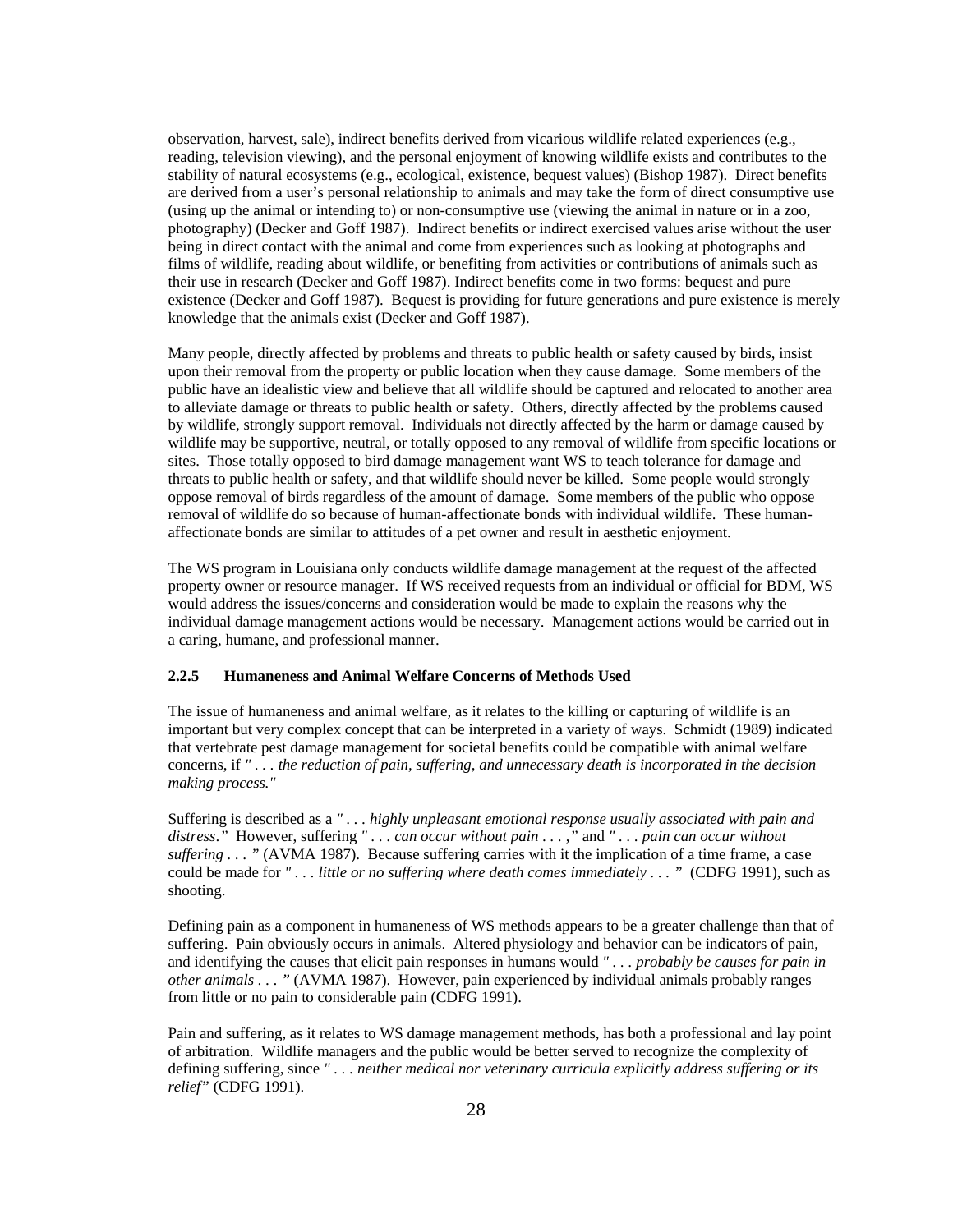Therefore, humaneness, in part, appears to be a person's perception of harm or pain inflicted on an animal, and people may perceive the humaneness of an action differently. The challenge in coping with this issue is how to achieve the least amount of animal suffering within the constraints imposed by current technology and funding.

 WS has improved the selectivity and humaneness of management techniques through research and development. Research is continuing to bring new findings and products into practical use. Until new findings and products are found practical, a certain amount of animal suffering could occur when some BDM methods are used in situations where non-lethal damage management methods are not practical or effective.

 Louisiana WS personnel are experienced and professional in their use of management methods so that they are as humane as possible under the constraints of current technology, workforce and funding. Standard Operating Procedures used to maximize humaneness are listed in Chapter 3.

### **2.3 ISSUES NOT CONSIDERED IN DETAIL WITH RATIONALE**

# **2.3.1 No Wildlife Damage Management at Taxpayer Expense; Wildlife Damage Management should be Fee Based**

 Funding for WS comes from a variety of sources in addition to federal appropriations. Louisiana state agency funds, parish funds, city funds, private funds, and other federal agency funds are applied to the program under Cooperative Agreements. Federal, state, and local officials have decided that wildlife damage management should be conducted by appropriating funds. WS was established by Congress as the agency responsible for providing wildlife damage management to the people of the United States. Wildlife damage management is an appropriate sphere of activity for government programs, since aspects of wildlife damage management are a government responsibility and authorized and directed by law.

### **2.3.2 Bird Damage should be Managed by Private Nuisance Wildlife Control Agents**

 Private nuisance wildlife control agents could be contacted to reduce bird damage for property owners or property owners could attempt to reduce their own damage problems. Some property owners would prefer to use a private nuisance wildlife control agent because the nuisance wildlife agent is located in closer proximity and thus could provide the service at less expense, or because they prefer to use a private business rather than a government agency. However, some property owners would prefer to contract with a government agency. In particular, large industrial businesses and cities and towns may prefer to use WS because of security and safety issues and reduced administrative burden. Additionally, use of the pesticide DRC-1339 may be the most effective damage management method in some situations, either used alone or as part of an IWDM program. This avicide is registered only for use by WS and is not available to private nuisance wildlife control agents or property owners. However, the restricted use pesticide, Starlicide, is similar to DRC-1339 and may be used by certified applicators.

# **2.3.3 Appropriateness of Preparing an EA (Instead of an EIS) for Such a Large Area**

Some individuals might question whether preparing an EA for an area as large as the State of Louisiana would meet the NEPA requirements for site specificity. If in fact a determination is made through this EA that the proposed action would have a significant environmental impact, then an EIS would be prepared. In terms of considering cumulative impacts, one EA analyzing impacts for the entire State may provide a better analysis than multiple EAs covering smaller zones. In addition, the WS program in Louisiana only conducts BDM in a very small area of the State where damage is occurring or likely to occur.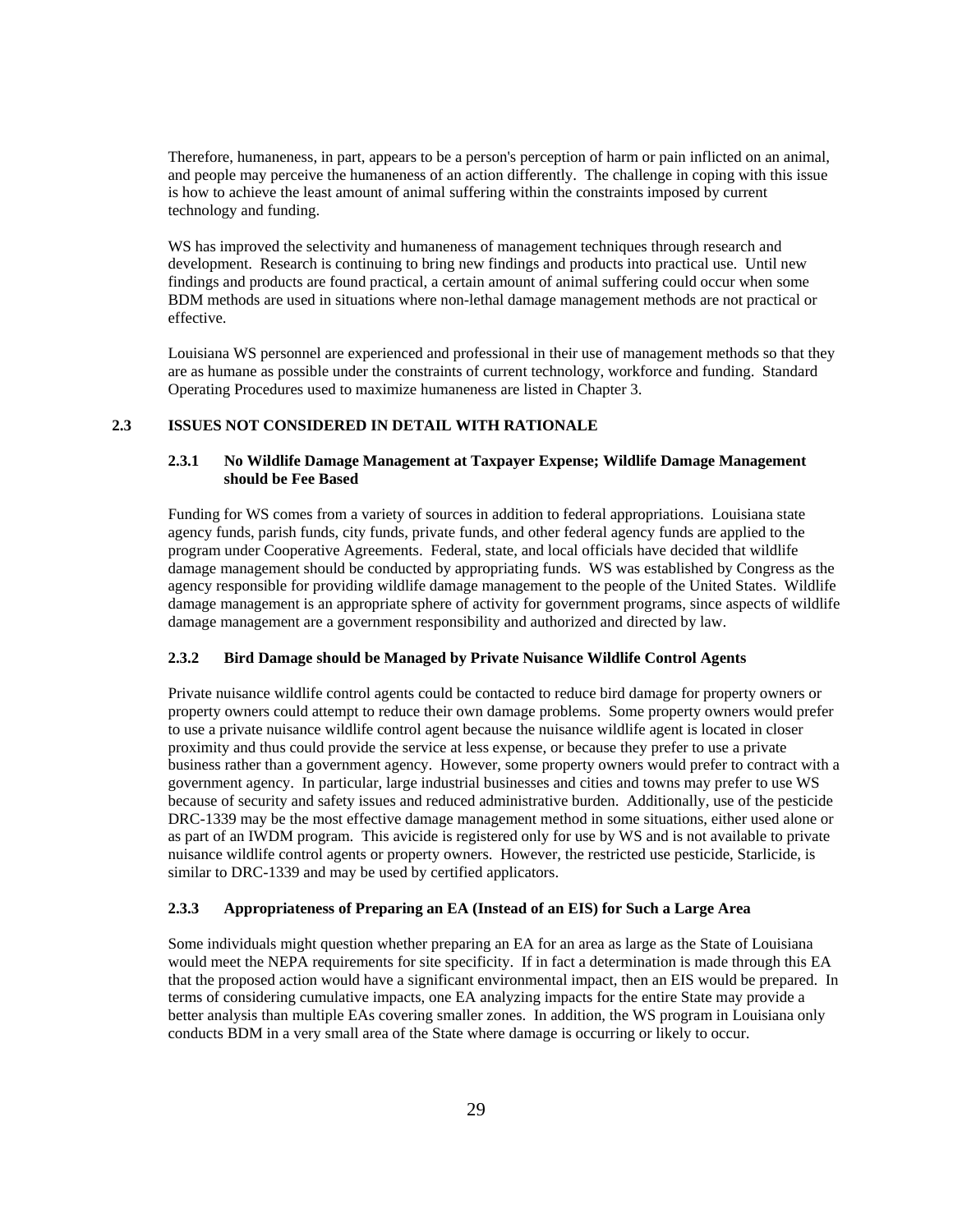### **2.3.4 Effectiveness of Bird Damage Management Methods**

A concern among members of the public is whether the methods of reducing bird damage will be effective in reducing or alleviating bird damage and conflicts. The effectiveness of each method or methods can be defined in terms of decreased potential for health risks, decreased human safety hazards, reduced property damage, and reduced agricultural damage. In terms of the effectiveness of a specific method or group of methods, this would not only be based on the specific method used, but more importantly upon the skills and abilities of the person implementing the control methods and the ability of that person to determine the appropriate course of action to take. It would be expected that the more experience a person has in addressing bird damage conflicts and implementing control methods the more likely they would be successful reducing damage to acceptable levels. WS technical assistance program provides information to assist persons in implementing their own BDM program, but at times the person receiving WS technical assistance may not have the skill or ability to implement the BDM methods recommended by WS. Therefore, it is more likely that a specific BDM method or group of methods would be effective in reducing damage to acceptable levels when WS professional bird damage assistance is provided than that would occur when the inexperienced person attempts to conduct BDM activities.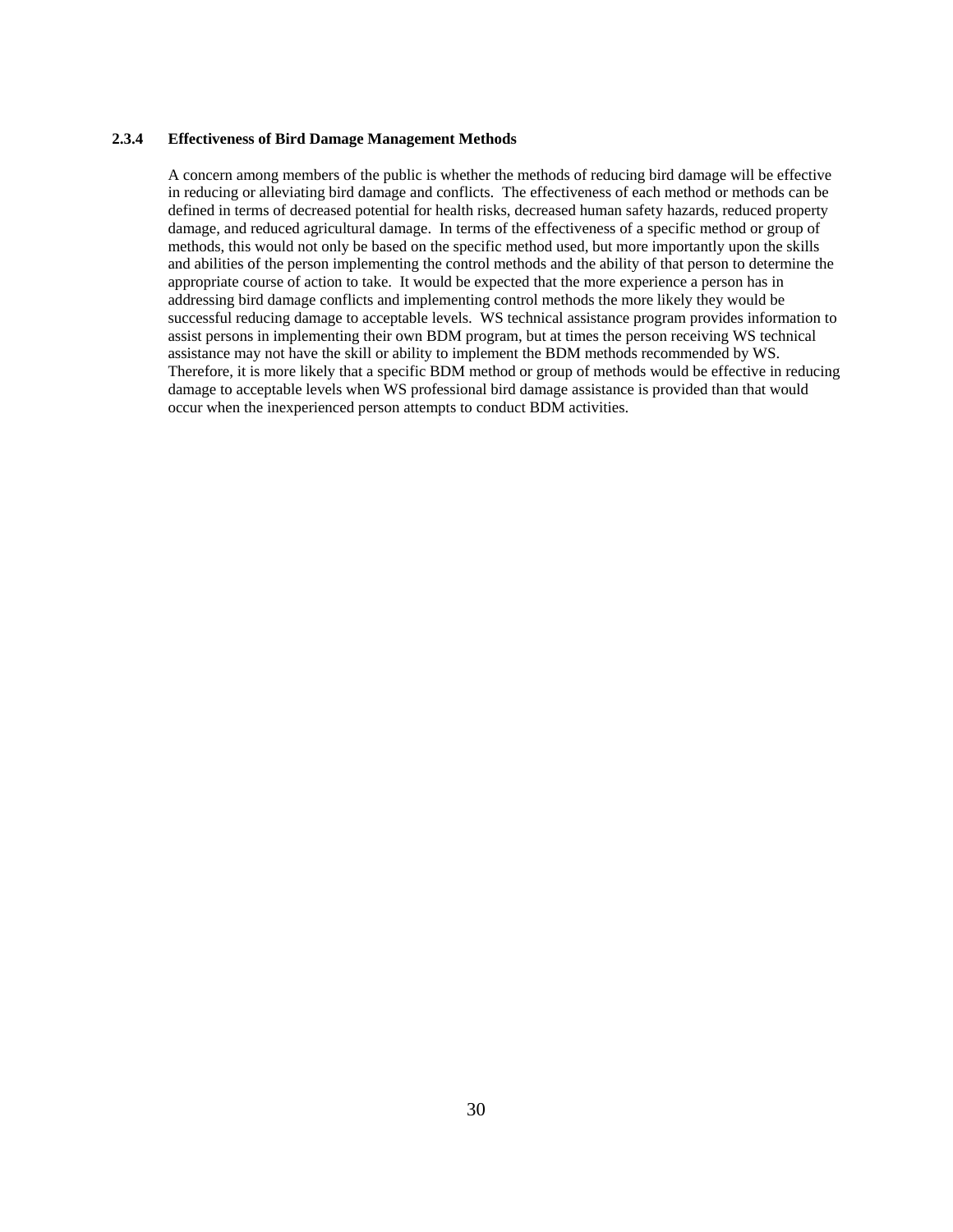# **CHAPTER 3: ALTERNATIVES**

### **3.0 INTRODUCTION**

 Alternatives were developed for consideration using the WS Decision Model thought process (Slate et al. 1992); Appendix J ("*Methods of Control*"), Appendix N ("*Examples of WS Decision Model*"), and Appendix P ("*Risk Assessment of Wildlife Damage Control Methods Used by USDA, Wildlife Services Program*") of the ADC EIS (USDA 1997).

The No Action alternative is a procedural NEPA requirement (40 CFR 1502), is a viable and reasonable alternative that could be selected, and serves as a baseline for comparison with the other alternatives. The No Action alternative, as defined here, is consistent with the Council on Environmental Quality's (CEQ's) definition (CEQ 1981).

Alternatives analyzed in detail are:

- Alternative 1: Technical Assistance Only.
- Alternative 2: Integrated Bird Damage Management Program. (Proposed Action/No Action)
- Alternative 3: Non-lethal Bird Damage Management Only By WS
- Alternative 4: No federal WS Bird Damage Management.

# **3.1 DESCRIPTION OF THE ALTERNATIVES**

### **3.1.1 Alternative 1: Technical Assistance Only**

 This alternative would not allow for WS operational BDM in Louisiana. WS would only provide technical assistance and make recommendations when requested. Producers, property owners, agency personnel, or others could conduct BDM using any legal lethal or non-lethal method available to them. Currently, DRC-1339 and alpha-chloralose are only available for use by WS employees. Therefore, use of these chemicals by others would be illegal. However, the restricted use pesticide, Starlicide, is similar to DRC-1339 and may be used by certified applicators. Avitrol could also be used by state certified restricted-use pesticide applicators.

### **3.1.2 Alternative 2: Integrated Bird Damage Management Program (Proposed Action/No Action)**

 Wildlife Services proposes to continue the current bird damage management program that responds to feral pigeon, European starling, and House sparrow damage requests in the State of Louisiana. An IWDM approach would be implemented to reduce damage activities to property, agricultural resources, livestock, and public health and safety. Damage management would be conducted on public and private property in Louisiana when the resource owner (property owner) or manager requests assistance. An IWDM strategy would be recommended and used, encompassing the use of practical and effective methods of preventing or reducing damage while minimizing harmful effects of damage management measures on humans, target and non-target species, and the environment. Under this action, WS could provide technical assistance and direct operational damage management, including non-lethal and lethal management methods by applying the WS Decision Model (Slate et al. 1992). When appropriate, physical exclusion, habitat modification or harassment would be recommended and utilized to reduce damage. In other situations, birds would be removed as humanely as possible using: shooting, trapping, egg addling/destruction, nest destruction, and registered pesticides. In determining the damage management strategy, preference would be given to practical and effective non-lethal methods. However, non-lethal methods may not always be applied as a first response to each damage problem. The most appropriate response could often be a combination of non-lethal and lethal methods, or could include instances where application of lethal methods alone would be the most appropriate strategy. Bird damage management activities would be conducted in the State,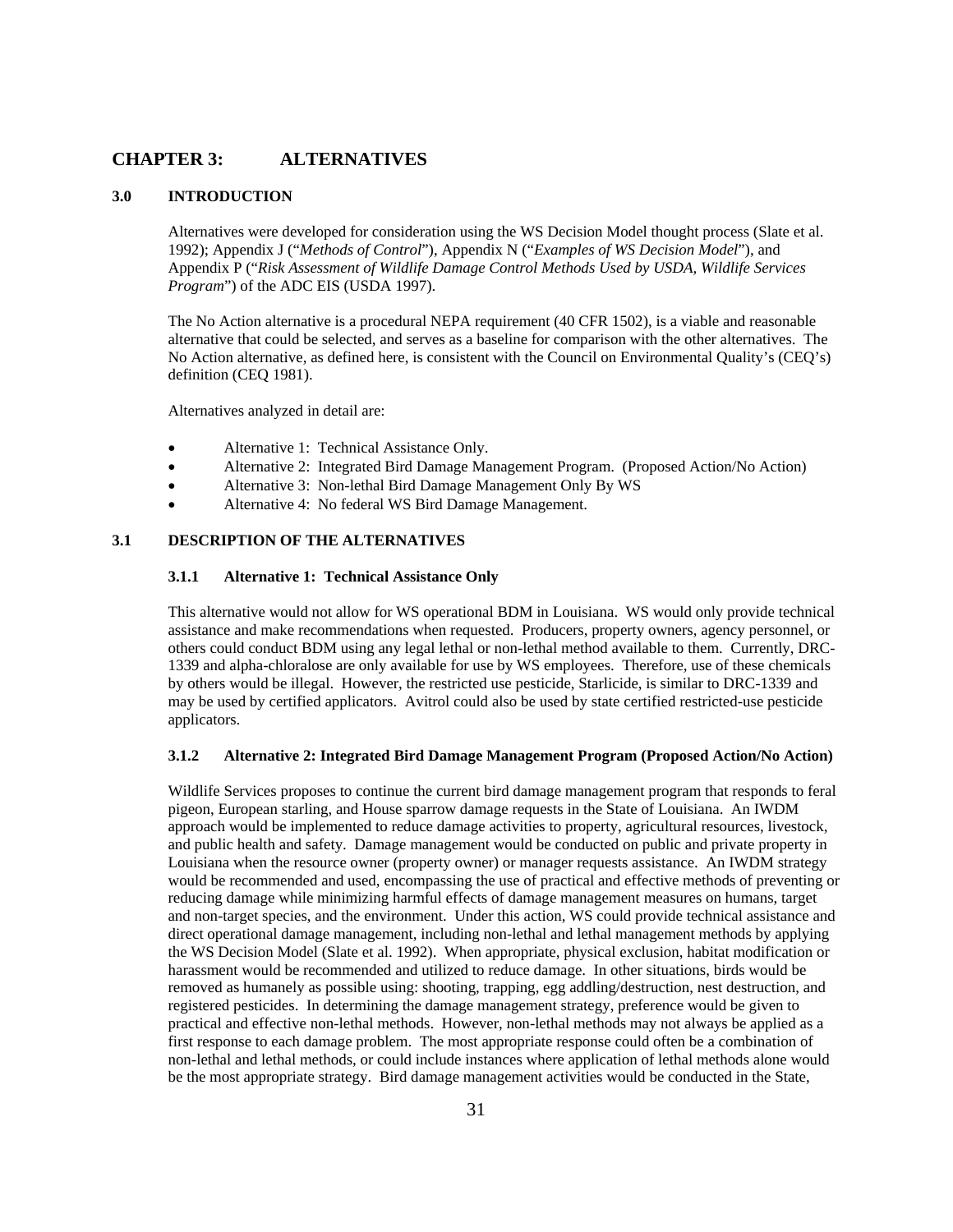when requested and funded, on private or public property, including airport facilities and adjacent or nearby properties, after an *Agreement for Control* or other comparable document has been completed. All management activities would comply with appropriate Federal, State, and Local laws.

## **3.1.3 Alternative 3: Non-lethal Bird Damage Management Only by WS**

 This alternative would require WS to use non-lethal methods only to resolve bird damage problems. Requests for information regarding lethal management approaches would be referred to LDWF, FWS, local animal control agencies, or private businesses or organizations. Individuals might choose to implement WS non-lethal recommendations, implement lethal methods or other methods not recommended by WS, contract for WS direct control services, use contractual services of private businesses, or take no action. Persons receiving WS' non-lethal technical and direct control assistance could still resort to lethal methods that were available to them. Currently, DRC-1339 and alpha-chloralose are only available for use by WS employees. Therefore, use of these chemicals by others would be illegal. However, the restricted use pesticide, Starlicide, is similar to DRC-1339 and may be used by certified applicators. Avitrol could also be used by state certified restricted-use pesticide applicators.

### **3.1.4 Alternative 4: No Federal WS Bird Damage Management**

 This alternative would eliminate WS involvement in BDM in Louisiana. WS would not provide direct operational or technical assistance and requesters of WS' assistance would have to conduct their own BDM without WS input. Information on BDM methods would still be available to producers and property owners through other sources such as USDA Agricultural Extension Service offices, universities, or pest control organizations. Requests for information would be referred to LDWF, FWS, local animal control agencies, or private businesses or organizations. Individuals might choose to conduct BDM themselves, use contractual services of private businesses, or take no action. DRC-1339 and alpha-chloralose are only available for use by WS employees. Therefore, use of these chemicals by private individuals would be illegal. However, the restricted use pesticide, Starlicide, is similar to DRC-1339 and may be used by certified applicators. Avitrol could also be used by state certified restricted-use pesticide applicators.

# **3.2 BDM STRATEGIES AND METHODOLOGIES AVAILABLE TO WS IN LOUISIANA**

 The strategies and methodologies described below include those that could be used or recommended under Alternatives 1, 2 and 3 described above. Alternative 4 would terminate both WS technical assistance and operational BDM by WS. Appendix B is a more thorough description of the methods that could be used or recommended by WS.

### **3.2.1 Integrated Wildlife Damage Management (IWDM)**

 The most effective approach to resolving wildlife damage is to integrate the use of several methods simultaneously or sequentially. The philosophy behind IWDM is to implement the best combination of effective management methods in the most cost-effective<sup>2</sup> manner while minimizing the potentially harmful effects on humans, target and non-target species, and the environment. IWDM may incorporate cultural practices (e.g., animal husbandry), habitat modification (e.g., exclusion), animal behavior modification (e.g., scaring), removal of individual offending animals, local population reduction, or any combination of these, depending on the circumstances of the specific damage problem.

 2 The cost of management may sometimes be secondary because of overriding environmental, legal, human health and safety, animal welfare, or other concerns.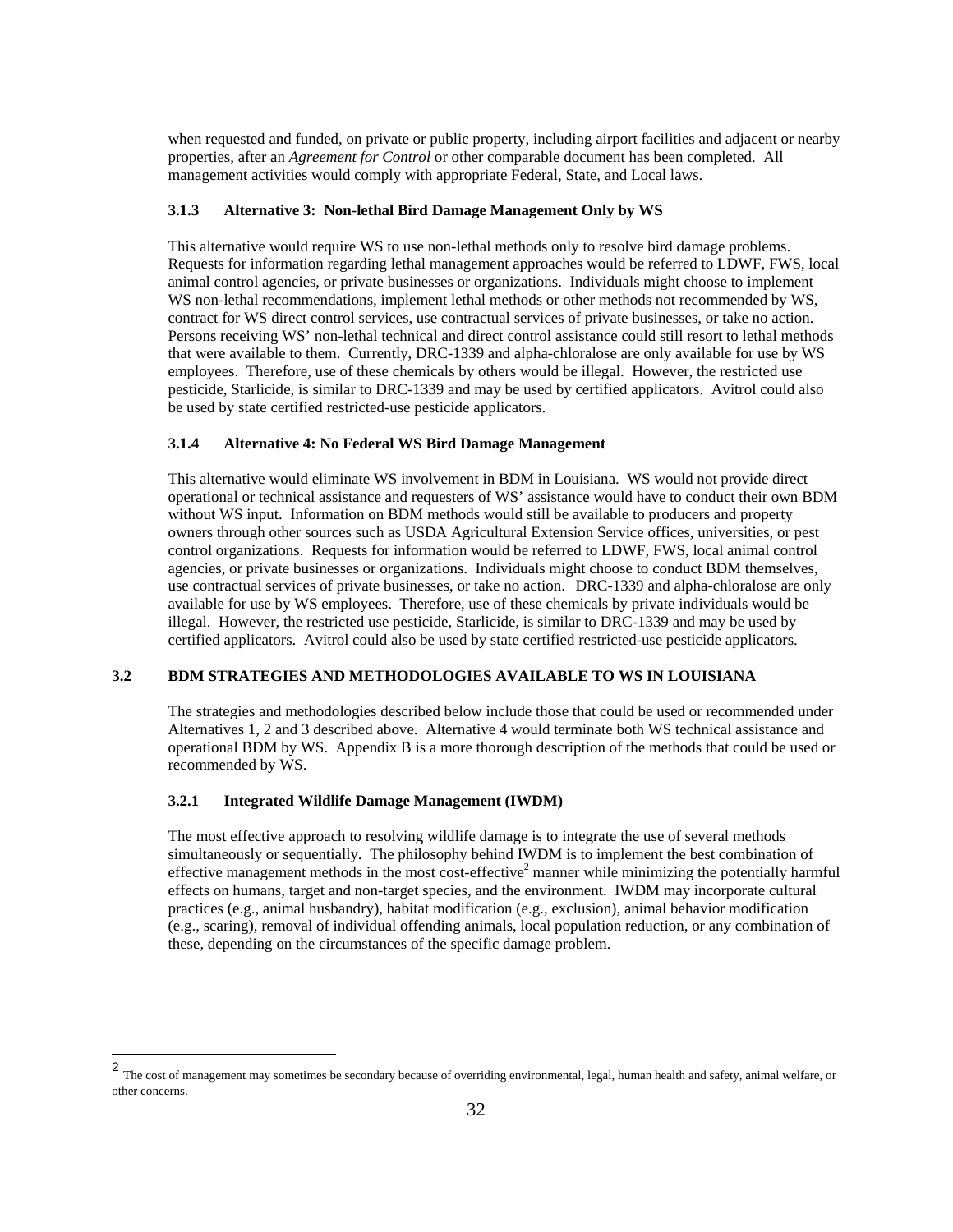#### **3.2.2 The IWDM Strategies Employed by WS**

#### **Technical Assistance Recommendations**

"Technical assistance" as used herein is information, demonstrations, and advice on available and appropriate wildlife damage management methods. The implementation of damage management actions is the responsibility of the requester. In some cases, WS provides supplies or materials that are of limited availability for use by non-WS entities. Technical assistance may be provided through a personal or telephone consultation, or during an on-site visit with the requester. Generally, several management strategies are described to the requester for short and long-term solutions to damage problems; these strategies are based on the level of risk, need, and the practicality of their application.

Under APHIS NEPA implementing regulations and specific guidance for the WS program, WS technical assistance is categorically excluded from the need to prepare an EA or EIS. However, it is discussed in this EA because it is an important component of the IWDM approach to resolving bird damage problems.

#### **Direct Damage Management Assistance (Direct Control)**

Direct damage management assistance includes damage management activities that are directly conducted or supervised by WS personnel. Direct damage management assistance may be initiated when the problem cannot effectively be resolved through technical assistance alone and when *Agreements for Control* or other comparable instruments are provided for direct damage management by WS. The initial investigation defines the nature, history, and extent of the problem; species responsible for the damage; and methods available to resolve the problem. The professional skills of WS personnel are often required to effectively resolve problems, especially if restricted use pesticides are necessary or if the problems are complex.

#### **Educational Efforts**

Education is an important element of WS program activities because wildlife damage management is about finding balance and coexistence between the needs of people and needs of wildlife. This is extremely challenging as nature has no balance, but rather, is in continual flux. In addition to the routine dissemination of recommendations and information to individuals or organizations sustaining damage, lectures and demonstrations are provided to producers, homeowners, state and county agents, and other interested groups. WS frequently cooperates with other agencies in education and public information efforts. Additionally, technical papers are presented at professional meetings and conferences so that WS personnel, other wildlife professionals, and the public are periodically updated on recent developments in damage management technology, laws and regulations, and agency policies.

#### **Research and Development**

The National Wildlife Research Center (NWRC) functions as the research arm of WS by providing scientific information and development of methods for wildlife damage management that are effective and environmentally responsible. NWRC scientists work closely with wildlife managers, researchers, field specialists and others to develop and evaluate wildlife damage management techniques. NWRC research was instrumental in the development of Methyl Anthranilate. In addition, NWRC is currently testing new experimental drugs that inhibit bird reproduction. NWRC scientists have authored hundreds of scientific publications and reports, and are respected world-wide for their expertise in wildlife damage management.

#### **3.2.2.1 Examples of WS Direct Operational and Technical Assistance in BDM in Louisiana**

• The Louisiana WS program was requested to assist with a long-standing pigeon problem at a petroleum refinery in South Louisiana. Pigeons roosting, loafing, and nesting on the refinery superstructure were leaving droppings on equipment and in buildings and were falling on workers. Safety personnel were concerned about property damage and worker health. In 2005, WS implemented a damage control program to manage the pigeon population at this refinery in order to maintain low numbers of pigeons and associated damage. TA has been provided to several similar facilities experiencing the same types of problems.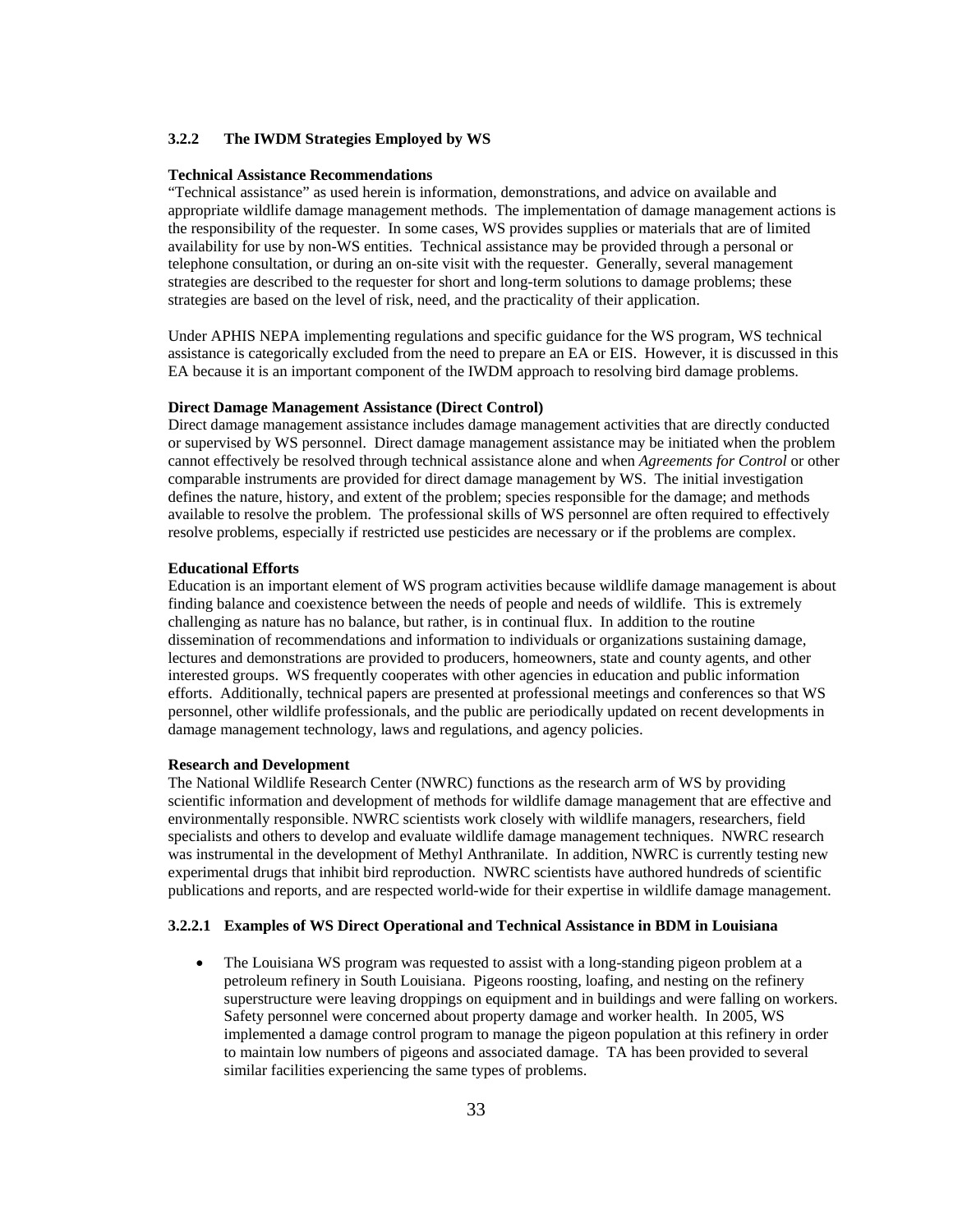- Two cities in North Louisiana contacted WS for help with a conflict involving pigeon droppings that were damaging public and private property and creating a potential public health issue. WS implemented an IWDM project in 2005 to reduce the local pigeon population and associated damage.
- A mill in north Louisiana requested assistance from WS to reduce damage to rolls of food grade paper stored in a warehouse. To resolve the problem, WS used air rifles and shotguns to manage the local pigeon population.
- Louisiana WS provided wildlife damage services to a railroad company concerned about protecting workers from possible disease transmission associated with accumulations of pigeon droppings. Pigeon droppings falling on equipment and workers were creating an unhealthy working environment. WS implemented an IWDM project to reduce the local pigeon population and associated damage.
- WS provided pigeon control services to a large church in North Louisiana to protect its congregation from potential disease threats associated with pigeon droppings. Droppings from roosting pigeons accumulated in the bell tower, under awnings, and under covered walkways leading to church entries. WS resolved the problem using exclusion devices and air rifles.
- WS provided pigeon control services at an airport helicopter hanger in South Louisiana to alleviate sanitation problems and problems involving droppings and debris falling into turbine intakes.
- TA has been provided to several airports experiencing pigeon problems during FY02 FY06. Pigeons congregated on airports create bird collision hazards to aircraft endangering human safety and aircraft.
- TA was requested by facilities in South Louisiana that repaint military aircraft. Pigeon droppings on the fresh paint ruined the job and caused the repainting of several aircraft at a substantial cost.
- TA was provided via site visit to a casino in North Louisiana experiencing problems with sparrows. A large number of sparrows were roosting in the attic of the casino and loafing in a large covered patio used by the public as a picnic area. Droppings deposited by the sparrows created an unsanitary eating environment and structural damage to the building. WS resolved the problem by instructing casino management and maintenance personnel on the use of different exclusion devices.
- Many times during FY02 FY06, TA has been provided to city governments, business owners, and private citizens experiencing problems with sparrows and starlings. In most cases sparrows or starlings are roosting under equipment sheds, carports, patios, and in or behind large business signs. Accumulated droppings under roost sites cause disease threat concerns for property owners. In these cases, Louisiana WS recommends to the property owners the use of exclusion devices and/or harassment methods.

### **3.2.3 WS Decision Making**

WS personnel use a thought process for evaluating and responding to damage complaints which is depicted by the WS Decision Model and described by Slate et al. in 1992 (Figure 3-1). WS personnel are frequently contacted after requesters have tried or considered non-lethal methods and found them to be impractical, too costly, or inadequate for effectively reducing damage. WS personnel assess the problem then evaluate the appropriateness and availability (legal and administrative) of strategies and methods based on biological, economic and social considerations. Following this evaluation, methods deemed to be practical for the situation are incorporated into a management strategy. After this strategy has been implemented,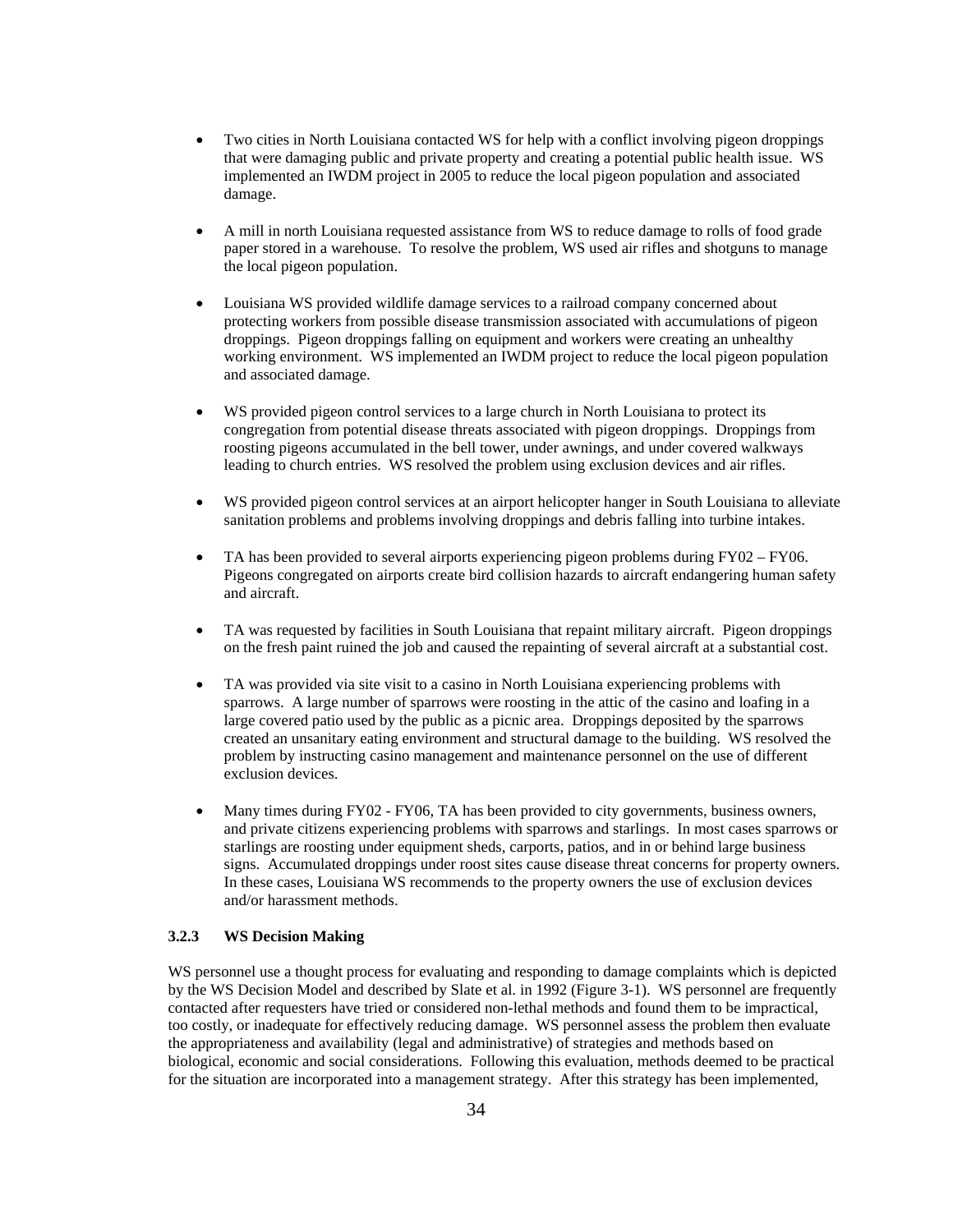monitoring is conducted and evaluation continues to assess the effectiveness of the strategy. If the strategy is effective, the need for further management is ended. In terms of the WS Decision Model (Slate et al. 1992), most damage management efforts consist of continuous feedback between receiving the request and monitoring the results of the damage management strategy. The Decision Model is not a written documented process, but a mental problem-solving process common to most, if not all, professions.



### **3.2.4 Bird Damage Management Methods Available for Use**

#### **3.2.4.1 Non-chemical, Non-lethal Methods**

 Agricultural producer and property owner practices consist primarily of non-lethal preventive methods such as cultural methods and habitat modification.

 Animal behavior modification refers to tactics that alter the behavior of birds to reduce damages. Some but not all of these tactics include the following:

- Exclusions, such as netting
- Propane exploders (to scare birds)
- Pyrotechnics (to scare birds)
- Distress calls and sound producing devices (to scare birds)
- Visual repellents and other scaring tactics
- Lasers (to scare birds)

**Nest destruction** of the target species before eggs or young are in the nest.

 **Egg addling/oiling/destruction** is the practice of destroying the embryo in the egg prior to hatching; physically breaking eggs; or directly removing eggs from a nest and destroying them.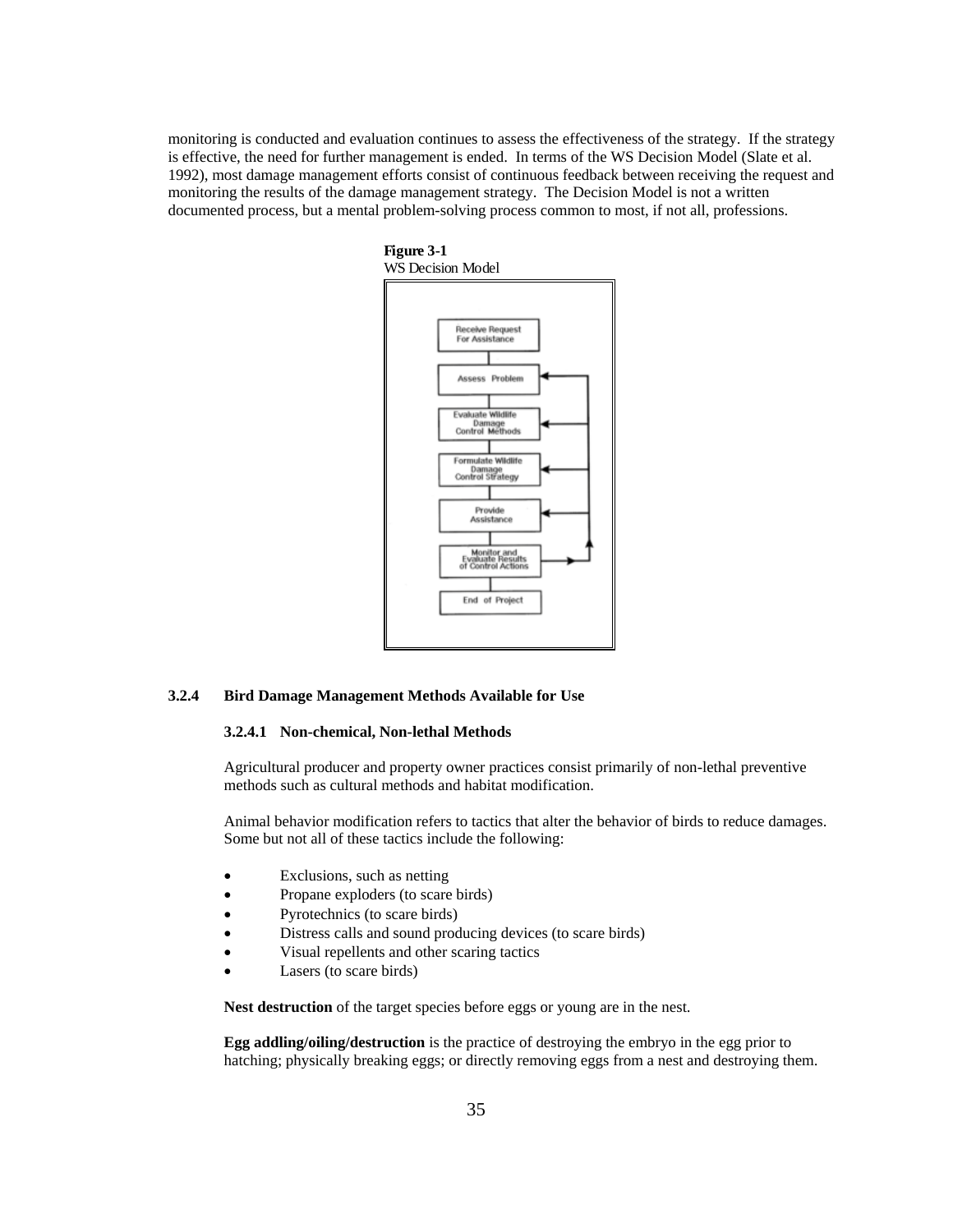**Habitat/environmental modification** to attract or repel certain bird species.

**Live traps** are various types of traps designed to capture birds alive. Some examples are clover traps, decoy traps, nest box traps, mist nets, cannon nets, etc. Captured target birds can then be euthanized.

 **Lure crops/alternate foods** are crops planted or other food resources provided to mitigate the potential loss of higher value crops.

#### **3.2.4.2 Chemical, Non-lethal Methods (See Appendix B for detailed descriptions)**

**Avitrol** is a chemical frightening agent registered for use on pigeons, European starlings, and House sparrows in various situations. This chemical works by causing distress behavior in the birds that consume treated baits from a mixture of treated and untreated bait. These distress calls then generally frighten the other birds from the site. In most cases, those birds that consume the treated bait will die (Johnson and Glahn 1994).

**Alpha-chloralose** is used as an immobilizing agent, which is a central nervous system depressant, and used to capture pigeons or other birds. It is generally used in recreational and residential areas, such as near swimming pools, shoreline residential areas, golf courses, or resorts. Alphachloralose is typically delivered as a well-contained bait in small quantities with minimal hazards to pets and humans; single baits consisting of bread or corn are fed directly to the target birds.

**Tactile repellents** reportedly deter birds from roosting, perching, or nesting on certain structural surfaces by creating a tacky or sticky surface that the birds avoid.

**Methyl Anthranilate** (MA) and **Di-methyl Anthranilate** (artificial grape flavoring food additive) has been shown to be an effective repellent for many bird species. It can be applied to turf or surface water or as a fog to repel birds from small areas. It may also become available for use as a livestock feed additive that has bird repellent value.

 **Other repellents:** Other available bird repellents include anthraquinone (Avery et al. 1997) and particulate feed additives, such as charcoal particles (e.g., adhered to livestock feed).

### **3.2.4.3 Mechanical, Lethal Methods**

**Snap traps** are considered quick-kill traps. They are modified rat traps that are used to remove individual birds causing damage to buildings.

**Shooting** is more effective as a dispersal technique than as a way to reduce bird numbers. The number that can be killed by shooting is generally very small in relation to the number involved in damage situations. Usually only a few dozen birds can be shot from individual flocks that can number anywhere from a few hundred to many thousands or hundreds of thousands of birds before the rest of the birds become gun shy. Shooting, however, can be helpful in some situations to supplement and reinforce other dispersal techniques. It is selective for target species and may be used in conjunction with the use of spotlights, decoys, and calling. Shooting with rifles, shotguns, or pellet guns (rifles or pistols) is sometimes used to manage bird damage problems when lethal methods are determined to be appropriate. The birds are killed as quickly and humanely as possible.

**Sport hunting** can be part of a BDM strategy to enhance the effectiveness of harassment techniques.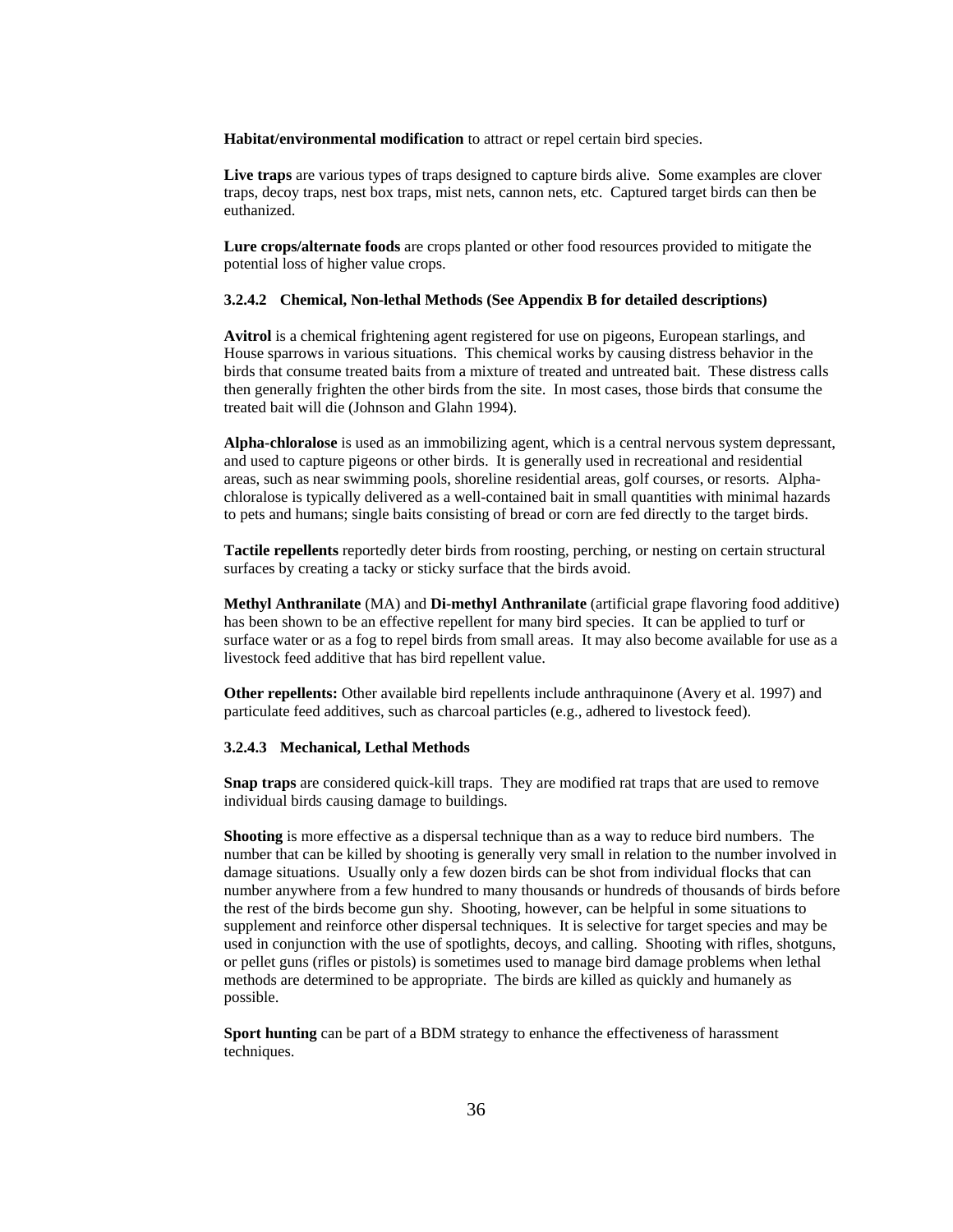**Cervical dislocation** is approved by the American Veterinary Medical Association (AVMA) and may be used to euthanize birds which are captured in live traps.

### **3.2.4.4 Chemical, Lethal Methods**

**DRC-1339** is a slow-acting avicide for reducing damage from several species of birds, including European starlings and pigeons. DRC-1339 is highly toxic to sensitive species, but only slightly toxic to non-sensitive birds, predatory birds and mammals. This chemical would be the primary lethal chemical method used for feral domestic pigeon and starling damage management under the proposed program.

**Starlicide** (3-chloro-p-toluidine hydrochloride) is a restricted use pesticide that is formulated as a 0.1% ready-to-use product and is commercially available to certified applicators or persons under their supervision. This avicide may be recommended or used by WS to control European starlings and pigeons. Starlicide may be used in feedlots, around buildings and fenced non-crop areas, bird staging and roosting areas, federal and state wildlife refuges, and other sites (EPA 1995). Starlicide is similar to DRC-1339 used in feedlots; however, it contains 0.1% DRC-1339 (USDA 1997, Appendix P). Therefore, the properties of this product are similar to DRC-1339.

Carbon dioxide (CO<sub>2</sub>) gas is an AVMA-approved euthanasia method which is sometimes used to euthanize birds that have been chemically immobilized or captured in live traps. Live birds are placed in a container or chamber into which  $CO<sub>2</sub>$  gas is released. The birds quickly expire after inhaling the gas.

# **3.3 ALTERNATIVES CONSIDERED BUT NOT ANALYZED IN DETAIL WITH RATIONALE**

Several alternatives were considered, but not analyzed in detail. These were:

# **3.3.1 Lethal Bird Damage Management Only By WS**

 Under this alternative, WS would not conduct any non-lethal control of birds for BDM purposes in the State, but would only conduct lethal BDM. This alternative was eliminated from further analysis because some bird damage problems can be resolved effectively through non-lethal means. Additionally, lethal methods may not always be available for use due to safety concerns or local ordinances prohibiting the use of some lethal methods, such as the discharge of firearms. For example, a number of damage problems involving the encroachment of injurious birds into buildings can be resolved by installing barriers or repairing of structural damage to the buildings, thus excluding the birds. Further, damage situations such as large flocks of injurious birds on/near airport runways could not be removed immediately by lethal means, while scaring them away through various harassment devices might resolve the threat to passenger safety at once.

# **3.3.2 Compensation for Bird Damage Losses**

 The compensation alternative would require the establishment of a system to reimburse persons impacted by bird damage. This alternative was eliminated from further analysis because no federal or state laws currently exist to authorize such action. Under such an alternative, WS would not provide any direct control or technical assistance. Aside from lack of legal authority, analysis of this alternative in the ADC Final EIS indicated that the concept has many drawbacks (USDA 1997):

- It would require larger expenditures of money and labor to investigate and validate all damage claims to determine and administer appropriate compensation.
- Compensation would most likely be less than full market value. Responding in a timely fashion to all requests to assess and confirm damage would be difficult and certain types of damage could not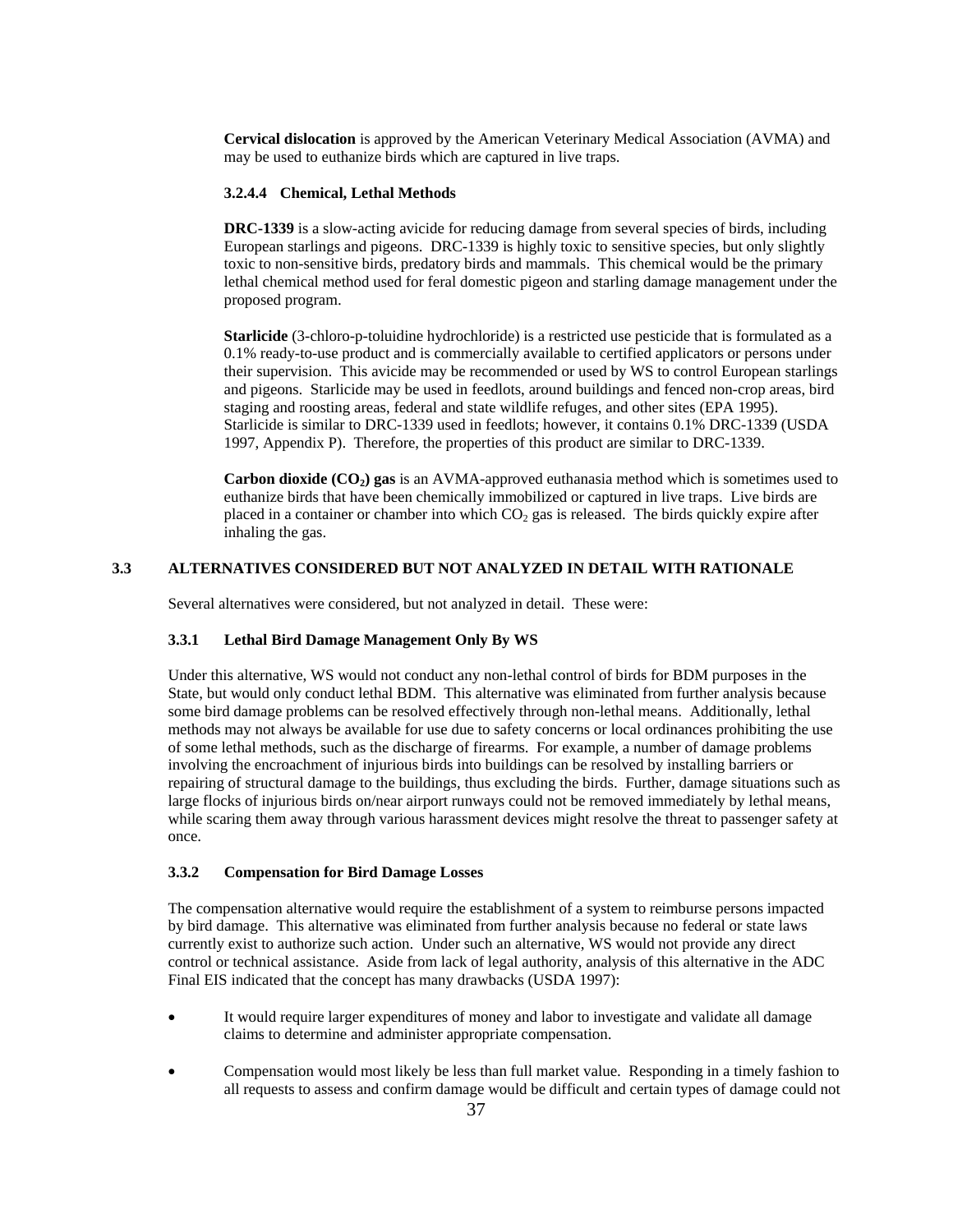be conclusively verified. For example, proving conclusively in individual situations that birds were responsible for disease outbreaks would be impossible, even though they may actually have been responsible. Thus, a compensation program that requires verification would not meet its objective for mitigating such losses.

- Compensation would give little incentive to resource owners to limit damage through improved cultural, husbandry, or other practices and management strategies.
- Not all resource owners would rely completely on a compensation program and unregulated lethal control would most likely continue as permitted by state law.
- Compensation would not be practical for reducing threats to human health and safety.

# **3.3.3 Use of Bird-proof Feeders in Lieu of Lethal Control at Dairies and Cattle Feeding Facilities**

 Bird-proof feeders were proposed by Animal Protection of New Mexico (APNM), Inc. as a method for excluding birds at dairies and cattle feeding facilities in that State. This method would involve the installation of 1/8" thick steel panel feed troughs, covered by parallel 4-6 inch spaced steel cables or wires running from the outer top edge of the trough up at a 30-45 degree angle to the top of the head chutes that cattle use to access the feed. Vertical canvas strips would be hung from the cables. The feeder was reportedly designed for use with horses. A copy of a diagram of this system was sent to Mr. Jim Glahn, Bird Control Research Biologist at the WS-National Wildlife Research Center (NWRC), who has nearly 12 years of experience researching problems caused by European starlings at livestock feeding operations. He found the following:

- A major flaw in the design is the spacing of the cables at 4-6" which would allow European starlings to drop through. Reducing the spacing to 2" as recommended by Johnson and Glahn (1994) would likely interfere with the delivery of feed to the troughs. Interference would occur because the feed mixture currently used by most dairies is a mixture of chopped alfalfa hay and corn silage with a grain component. The alfalfa/corn silage portion would likely hang up on the cable or wire strands of the troughs and much would fall outside the troughs, with increased feed waste a result (Twedt and Glahn 1982).
- The spacing of the canvas strips is not specified, and canvas would deteriorate quickly from cattle licking and weather (Twedt and Glahn 1982).

 Mr. Glahn expressed the opinion, based on Twedt and Glahn (1982) and Feare (1984), that exclusion methods to reduce starling depredations at livestock feeding operations are usually the least cost-effective solution. Despite the above concerns about the bird-proof feeder system recommended by APNM, Inc., similar types of systems could be recommended by WS under the current program should any become available that are effective, practical, and economically feasible for producers to implement.

# **3.4 STANDARD OPERATING PROCEDURES FOR BIRD DAMAGE MANAGEMENT TECHNIQUES**

# **3.4.1 Standard Operating Procedures (SOPs)**

The current WS program, nationwide and in Louisiana, uses SOPs and these are discussed in detail in Chapter 5 of the ADC Final EIS (USDA 1997). Some key SOPs pertinent to the proposed action and alternatives of this EA include:

• The WS Decision Model thought process which is used to identify effective wildlife damage management strategies and their effects.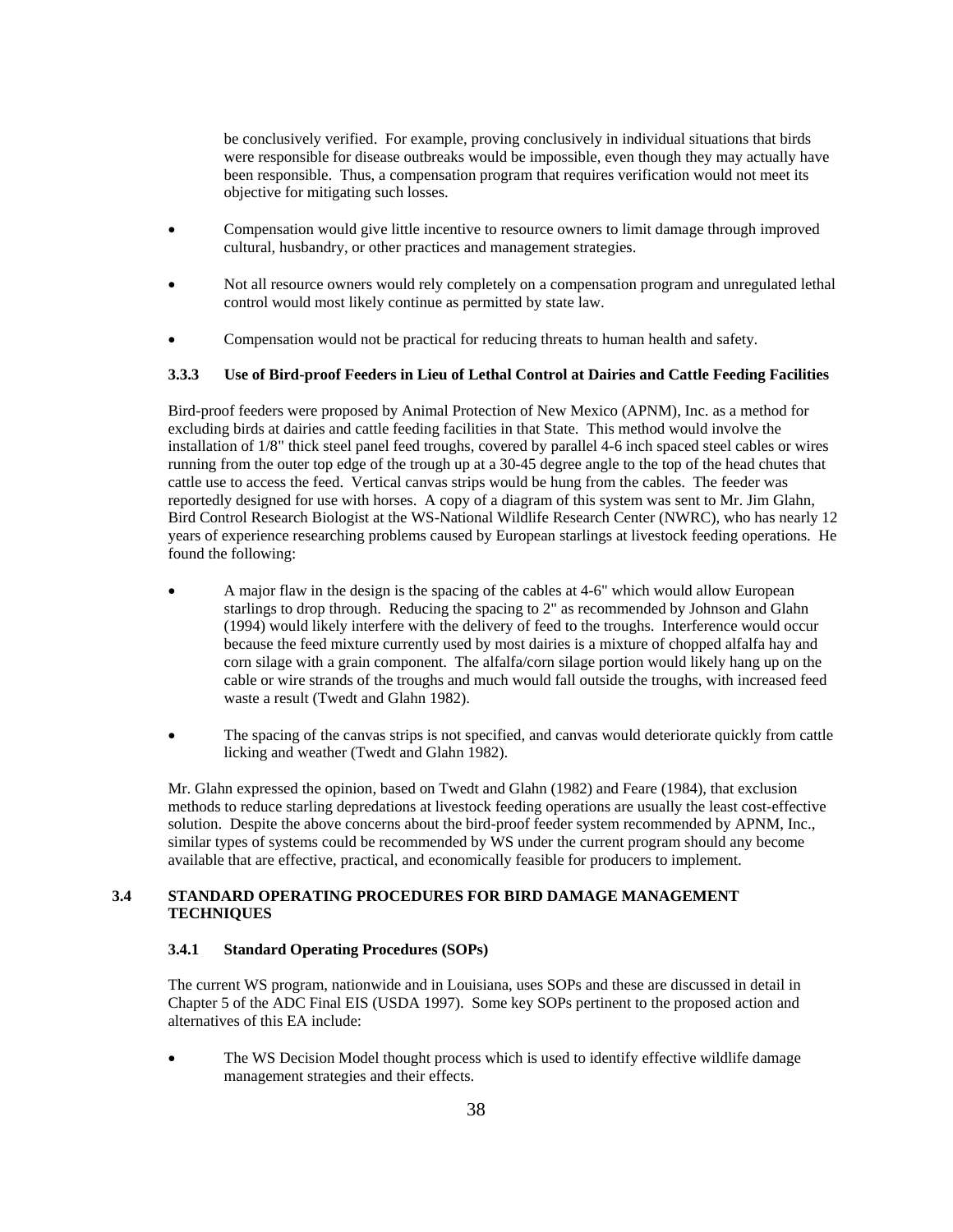- Reasonable and prudent measures or alternatives are identified through consultation with the USFWS and are implemented to avoid effects to T&E species.
- EPA-approved label directions are followed for all pesticide use. The registration process for chemical pesticides is intended to assure minimal adverse effects to the environment when chemicals are used in accordance with label directions.
- All WS Specialists in the State using restricted chemicals are trained and certified by, or operate under the direct supervision of, program personnel or others who are experts in the safe and effective use of chemical BDM materials.
- The presence of non-target species is monitored before using DRC-1339 (or Starlicide) to control European starlings and pigeons at feedlots to reduce the risk of mortality of non-target species populations.
- Research is being conducted to improve BDM methods and strategies so as to increase selectivity for target species, to develop effective non-lethal control methods, and to evaluate non-target hazards and environmental effects.
- Management actions would be directed toward localized populations or groups of target species and/or individual offending members of those species. Generalized population suppression across the State, or even across major portions of the State, would not be conducted.
- WS uses BDM devices and conducts activities for which the risk of hazards to public safety and hazard to the environment have been determined to be low according to a formal risk assessment (USDA 1997, Appendix P). Where such activities are conducted on private lands or other lands of restricted public access, the risk of hazards to the public is even further reduced.

# **3.4.2 Additional SOPs Specific to the Issues**

 The following is a summary of additional SOPs that are specific to the issues listed in Chapter 2 of this document.

### **Effects on Non-target Species Populations, including T&E Species**

- WS personnel are trained and experienced to select the most appropriate method for taking problem animals and excluding non-target take.
- Observations of birds feeding at feedlots, dairies, or European starling staging areas or observations of birds that are associated with feral domestic pigeon concentrations are made to determine if non-target or T&E species would be at risk from BDM activities.
- WS has consulted with the USFWS regarding potential effects of control methods on T&E species and abides by reasonable and prudent alternatives (RPAs) and/or reasonable and prudent measures (RPMs) established as a result of that consultation. For the full context of the Biological Opinion, see the ADC Final EIS, Appendix F (USDA 1997). .
- WS uses chemical methods for BDM that have undergone rigorous research to prove their safety and lack of serious effects on non-target animals and the environment.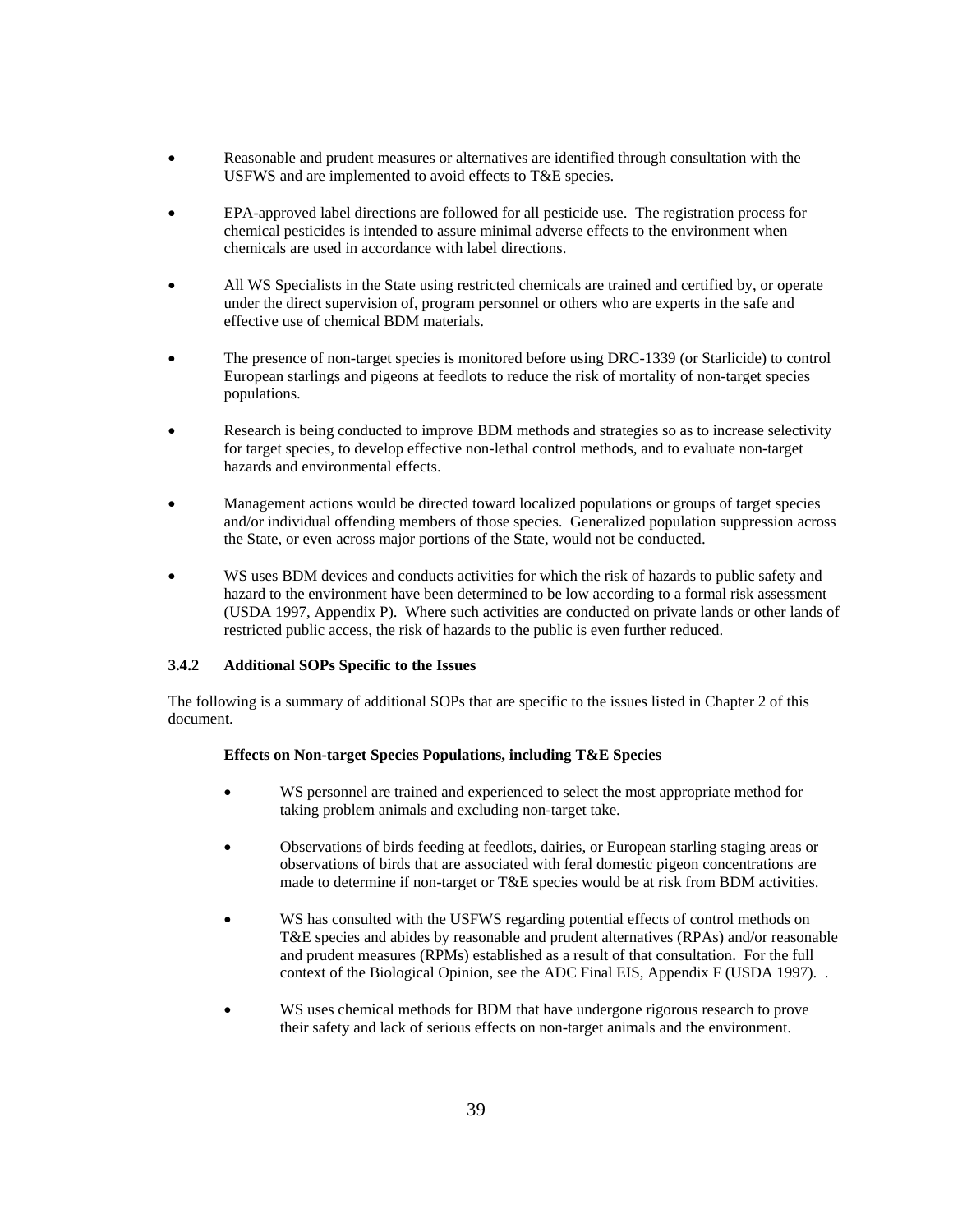# **CHAPTER 4: ENVIRONMENTAL CONSEQUENCES**

## **4.0 INTRODUCTION**

 Chapter 4 provides information needed for making informed decisions in selecting the appropriate alternative for meeting the purpose of the proposed action. This chapter analyzes the environmental consequences of each alternative in relation to the issues identified for detailed analysis in Chapter 2. This section analyzes the environmental consequences of each alternative in comparison with the no action alternative to determine if the real or potential effects would be greater, lesser, or the same.

 The following resource values within the State are not expected to be significantly impacted by any of the alternatives analyzed: soils, geology, minerals, water quality/quantity, flood plains, wetlands, visual resources, air quality, prime and unique farmlands, aquatic resources, timber, and range. These resources will not be analyzed further.

 **Cumulative Effects:** Discussed in relationship to each of the alternatives analyzed, with emphasis on potential cumulative effects from methods employed, and including summary analyses of potential cumulative impacts to target and non-target species, including T&E species.

 **Irreversible and Irretrievable Commitments of Resources:** Other than minor uses of fuels for motor vehicles and other materials, there are no irreversible or irretrievable commitments of resources.

 **Effects on sites or resources protected under the National Historic Preservation Act:** WS BDM actions are not undertakings that could adversely affect historic resources (See Section 1.1.5).

# **4.1 ENVIRONMENTAL CONSEQUENCES FOR ISSUES ANALYZED IN DETAIL**

As described in section 2.1, in those situations where a non-federal cooperator has already made the decision to remove or otherwise manage rock doves/feral pigeons, European starlings, and House sparrows to stop damage with or without WS assistance, WS participation in carrying out the action will not affect the *environmental status quo*. In some situations, however, certain aspects of the human environment may actually benefit more from WS's involvement than from a decision not to assist. For example, if a cooperator believes WS has greater expertise to selectively remove a target species than a non-WS entity; WS management activities may have less of an impact on target and non-target species than if the nonfederal entity conducted the action alone. Thus, in those situations, WS involvement may actually have a *beneficial* effect on the human environment when compared to the *environmental status quo* in the absence of such involvement.

# **4.1.1 Effects on Target Bird Species Populations**

# **4.1.1.1 Alternative 1: Technical Assistance Only**

Under this alternative, WS would have no impact on House sparrow, feral domestic pigeon, and European starling populations in the State because the program would not provide any operational BDM activities. The program would be limited to providing advice only. Private efforts to reduce or prevent bird damage and perceived disease transmission risks could increase, which could result in similar or even greater effects on those populations than the Proposed Action. However, for the same reasons shown below in the population effects analysis in section 4.1.1.2, it is unlikely that target bird populations would be adversely impacted by implementation of this alternative. It is hypothetically possible that frustration caused by the inability to reduce damage and associated losses could lead to illegal use of other chemicals which could lead to real but unknown effects on target bird populations (USDA 1997, White et al. 1989, USFWS 2001, USFDA 2003). DRC-1339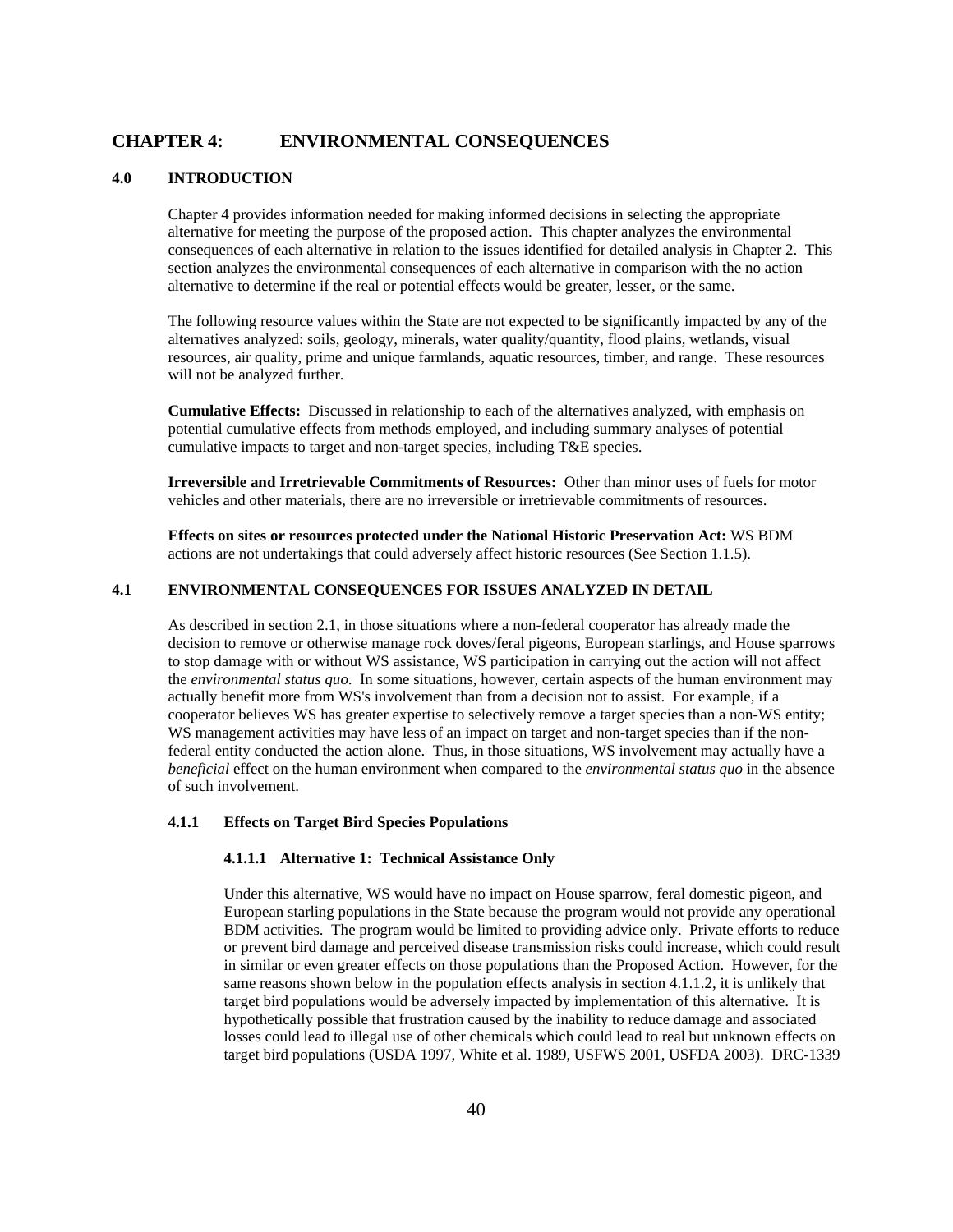and the tranquilizer alpha-chloralose are currently only available for use by WS employees and would not be available for use under this alternative.

### **4.1.1.2 Alternative 2: Integrated Bird Damage Management Program (Proposed Action/No Action)**

Analysis of this issue is limited to those species killed during WS BDM. The analysis for magnitude of impact generally follows the process described in Chapter 4 of USDA (1997). Magnitude is described in USDA (1997) as ". *. . a measure of the number of animals killed in relation to their abundance*." Magnitude may be determined either quantitatively or qualitatively. Quantitative determinations are based on population estimates, allowable harvest levels, and actual harvest data. Qualitative determinations are based on population trends and harvest data when available. Generally, WS only conducts damage management on species whose population densities are high and usually only after they have caused damage.

In those situations where a non-federal cooperator has already made the decision to remove or otherwise manage rock doves/feral pigeons, European starlings, and House sparrows to stop damage with or without WS assistance, WS participation in carrying out the action will not affect the *environmental status quo*.

| Table 4-1. Number of pigeons, starlings and sparrows lethally removed by USDA APHIS |  |
|-------------------------------------------------------------------------------------|--|
| Wildlife Services in Louisiana during Federal Fiscal Years 2002 to 2006.            |  |

| <b>Fiscal Year</b> | Number of      | Number of                 | Number of             |
|--------------------|----------------|---------------------------|-----------------------|
|                    | <b>Pigeons</b> | <b>European Starlings</b> | <b>House sparrows</b> |
| 2002               | 719            |                           |                       |
| 2003               | 162            |                           |                       |
| 2004               | 54             |                           |                       |
| 2005               | 55             |                           |                       |
| 2006               | 6793           |                           |                       |
| <b>Total</b>       | 7783           |                           |                       |

**Breeding Bird Surveys**. Bird populations can be monitored by using data from the Breeding Bird Surveys (BBS). The BBS is a large-scale inventory of North American birds coordinated by the U.S. Geological Survey, Patuxent Wildlife Research Center (Sauer et al 2003). The BBS is a combined set of over 3,700 roadside survey routes primarily covering the continental United States and southern Canada. The BBS was started in 1966, and routes are surveyed in June by experienced birders. The stated primary objective of the BBS has been to generate an estimate of population change for all breeding birds. Populations of birds tend to fluctuate, especially locally, as a result of variable annual local habitat and climatic conditions. Trends can be determined using different population equations, and statistically tested to determine if a trend is significant. The significance of a trend's "change" is reflected in the calculated P-value (probability) for that species.

The BBS data is best used to monitor population trends. However, the average number of birds per route (relative abundance) can be used to theoretically estimate the population size (relative abundance/10 mi<sup>2</sup> x 49,651 (total land/water area in Louisiana)). To use these population estimates the following assumptions would need to be accepted.

1. All birds within a quarter mile of the observer are seen at all stops on a BBS route; this assumption is faulty because observers often cannot see a quarter mile in radius at all stops due to obstructions such as hills, trees, and brush and because some bird species can be very elusive. Therefore, the number of birds seen per route would provide a conservative estimate of the population.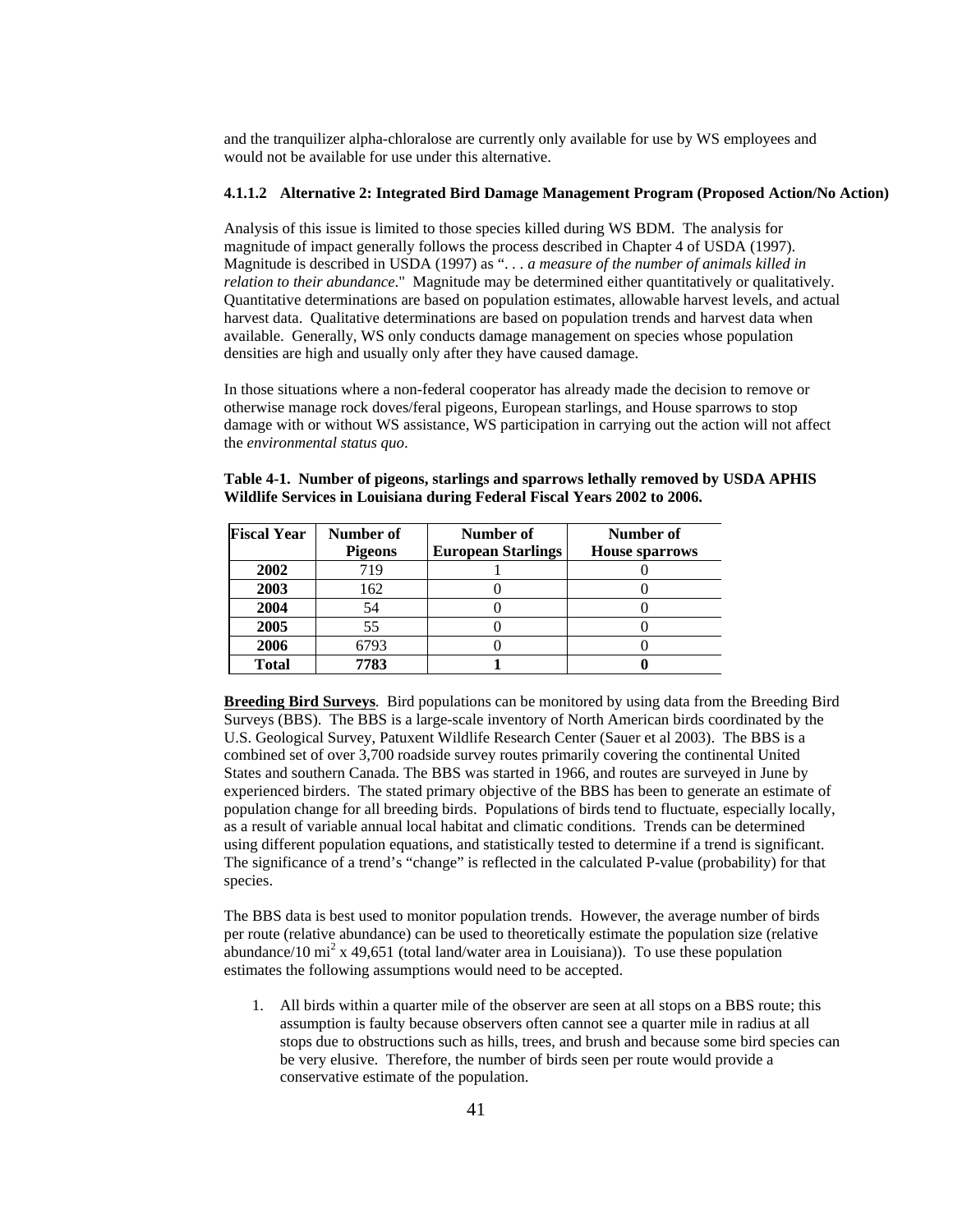- 2. The chosen survey routes are totally random and are fully representative of available habitats. When BBS routes are established, survey rules allow the observers to make stops for surveys based on better quality habitat or convenient parking areas, even though the survey sites are supposed to be spaced a half-mile apart. Therefore, if survey areas had stops with excellent food availability, the count survey could be biased. This would tend to overestimate the population. However, if these sites were not on a route at all, the population could be underestimated.
- 3. Birds are equally distributed throughout the survey area and routes were randomly selected. Routes are randomly picked throughout the State, but are placed on the nearest available road. Therefore, the starting point is picked for accessibility by vehicle. However a variety of habitat types are typically covered since most BBS routes are selected because they are "off the beaten path" to allow observers to hear birds without interruption from vehicular noise.

**Christmas Bird Counts.** The National Audubon Society (NAS) conducts nationwide bird surveys in December to early January (the NAS Christmas Counts). The Christmas Bird Counts (CBC) reflect the number of birds frequenting the state during the winter months. The CBC data does not provide a population estimate, but can be used as an indicator of trends in the population. Researchers have found that population trends reflected in CBC data tend to correlate well with those from censuses taken by more stringent means (National Audubon Society 2002).

### **European Starling Population Effects**

Colonization of North America by the European Starling began on March 6, 1890 when a Mr. Eugene Scheifflin, a member of the Acclimatization Society, released 80 starlings into New York's Central Park. The birds thrived and exploited their new habitat. By 1918, the advance line of migrant juveniles extended from Ohio to Alabama; by 1926 from Illinois to Texas; by 1941 from Idaho to New Mexico; and by 1946 to California and Canadian coasts (Miller 1975). In just 50 short years the starling had colonized the United States and expanded into Canada and Mexico and 80 years after the initial introduction had become one of the most common birds in North America (Feare 1984).

Precise counts of starling populations do not exist but one estimate placed the nationwide starling population at an estimated at 140 million birds (Johnson and Glahn 1994). Natural mortality in starling populations is between 50% and 65% of the population each year, regardless of humancaused control operations (USDA 1997). Therefore the estimated natural mortality of starlings in the eastern U.S should be between 70 and 91 million birds annually. Based upon an anticipated increase in request for services and potential lethal take of starlings as part of WS protection of sprouting rice crops in southwestern Louisiana (USDA 2001), WS' lethal management of starlings in Louisiana would be expected to be no more than approximately 50,000 in any one year under the Proposed Action.

According to Breeding Bird Survey trend data provided by Sauer et al. (2006) starling populations have decreased at an annual rate of  $-0.9\%$ ,  $-0.9\%$  and  $-0.6\%$  from 1966-2005 in Louisiana, the Eastern Region and the United States, respectively. With a relative abundance of 25.15, a total Louisiana summer starling population could be estimated at approximately 125,000 birds. A statewide winter starling population is estimated at 98 million birds (USDA 2001, Meanley and Royall 1976). Louisiana Christmas Bird Count data from 1966-2005 shows a stable population trend for wintering populations of starlings throughout the state (National Audubon Society 2006).

European starlings are not protected by Federal or Louisiana state laws. Any BDM involving lethal control actions by WS for this species would be restricted to isolated, individual sites, or communities. Starlings are non-indigenous and often have negative impacts on and competition with native birds. Therefore, starlings are considered by many wildlife biologists and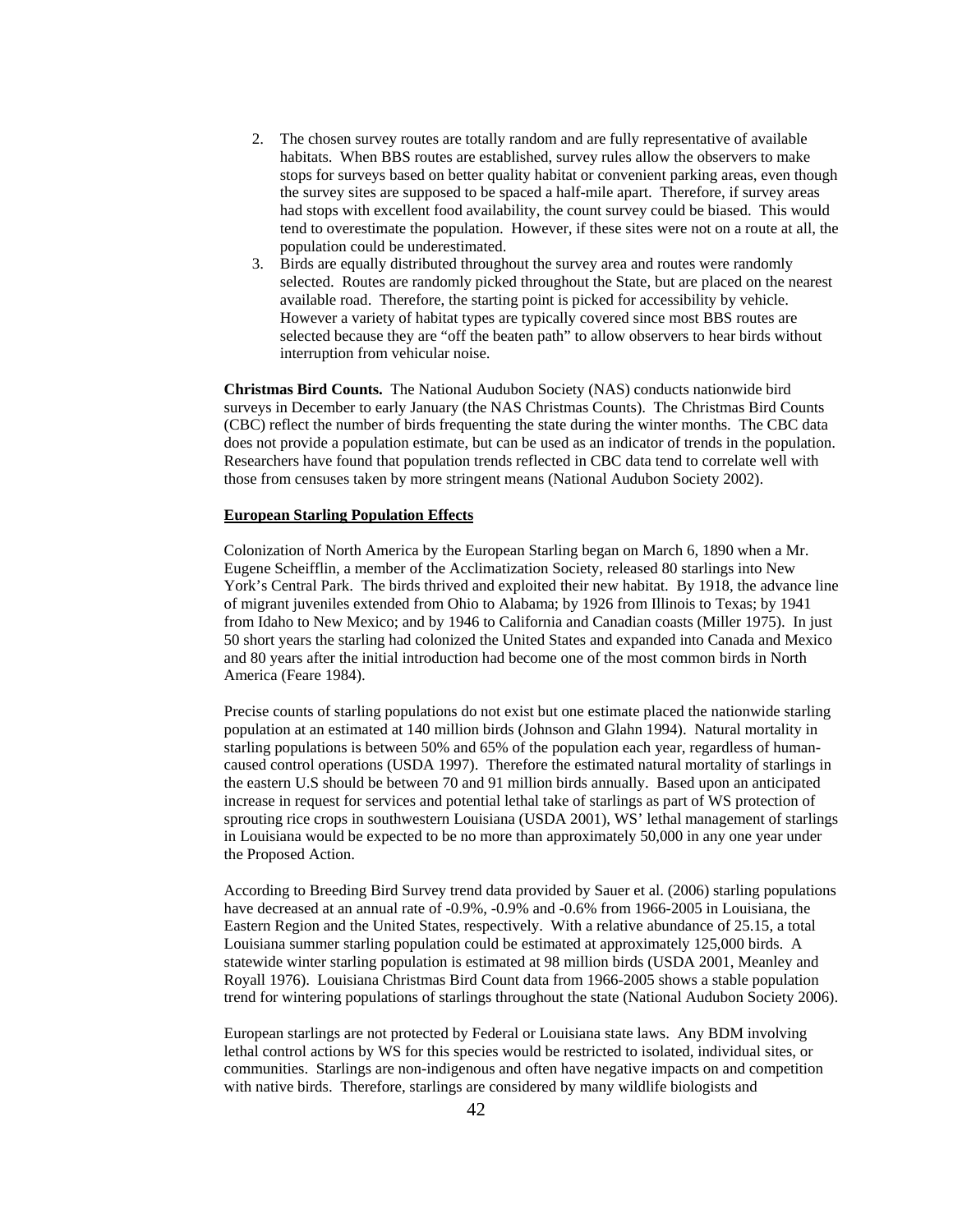ornithologists to be an undesirable component of North American wild and native ecosystems. Any reduction in starling populations in North America, even to the extent of complete eradication, could be considered a beneficial impact to native bird species. Although population impacts would be minor, even if substantial reductions could be achieved, this would not be considered an adverse impact on the human environment because the species is not part of native ecosystems.

Based on the above information, WS's limited lethal take of starlings in Louisiana should have minimal effects on local, statewide, regional or continental European starling populations.

### **Feral Domestic Pigeon Population Effects**

Feral pigeons, or rock doves, are a non-indigenous species first introduced into the United States by European settlers who used them for sport, carrying messages, and food (USFWS 1981). Many captive birds escaped and were responsible for the feral pigeon populations that are now found throughout the United States, southern Canada, and Mexico (Williams and Corrigan 1994). Because pigeons are a non-native species, they are not protected by federal law or Louisiana state law (except for banded pigeons, which are protected)

William and Corrigan (1994) describe the adaptable nature of pigeons in relation to their association with humans. Pigeons are highly dependent on humans for food and sites for roosting, loafing, and nesting. They are commonly associated with buildings, bridges, parks, farm yards, grain elevators, feed mills, and other manmade structures in both urban and rural settings. Although pigeons are primarily grain and seed eaters, they will readily feed on garbage, livestock manure, spilled grains, insects, and any other available bits of food.

According to 1966-2005 Breeding Bird Survey (BBS) trend data (Sauer et al. 2006) pigeon populations have increased 2.5 percent annually Louisiana. Conversely, they have decreased -0.1 and -0.4 percent in the Eastern Region and the United States, respectively. With a relative abundance of 2.57, the total Louisiana summer pigeon population could be estimated at approximately 12,760 birds. Louisiana Christmas Bird Count data from 1966-2005 shows a variable population trend for wintering populations of pigeons throughout the State (National Audubon Society 2006).

Based on site-specific observations at damage locations worked by WS, we believe that the BBS's minimum population estimate of approximately 12,760 pigeons grossly underestimates the actual population in Louisiana. At one 30 acre petroleum refinery in South Louisiana WS spent over 300 hours during FY06 to remove 5,838 pigeons (Per. Comm. D. LeBlanc 2006). In two small cities in North Louisiana WS worked less than 40 hours during FY06 to remove 955 pigeons at two sites (Per. Comm. D. LeBlanc 2006). On these projects, site-specific damage (but not pigeon activity and general area-wide pigeon numbers) was reduced. Work sites have since repopulated with equal numbers of pigeons within a month after each control effort was stopped (Per. Comm. D. LeBlanc 2006). A comprehensive and accurate population estimate for any of these locations does not exist; however, based on numbers of remaining birds in adjacent areas and rates of work sites repopulation, the local pigeon population at these sites likely exceed the BBS estimate by several hundred percent. Large flocks of pigeons have been observed in other cities throughout the state and may exceed 500 birds each (Per. Comm. D. LeBlanc 2006). If the 17 active oil refineries in Louisiana are similar to the aforementioned refinery in terms of pigeon numbers, then one could expect the population to appreciably exceed 100,000 birds at these industrial sites alone. This number would be higher if one considers all of the other industrial sites (paper mills, power plants, etc.) and other structures scattered across the Louisiana landscape. Based upon the above information, WS conservatively estimates the statewide feral domestic pigeon population at more than 125,000 birds.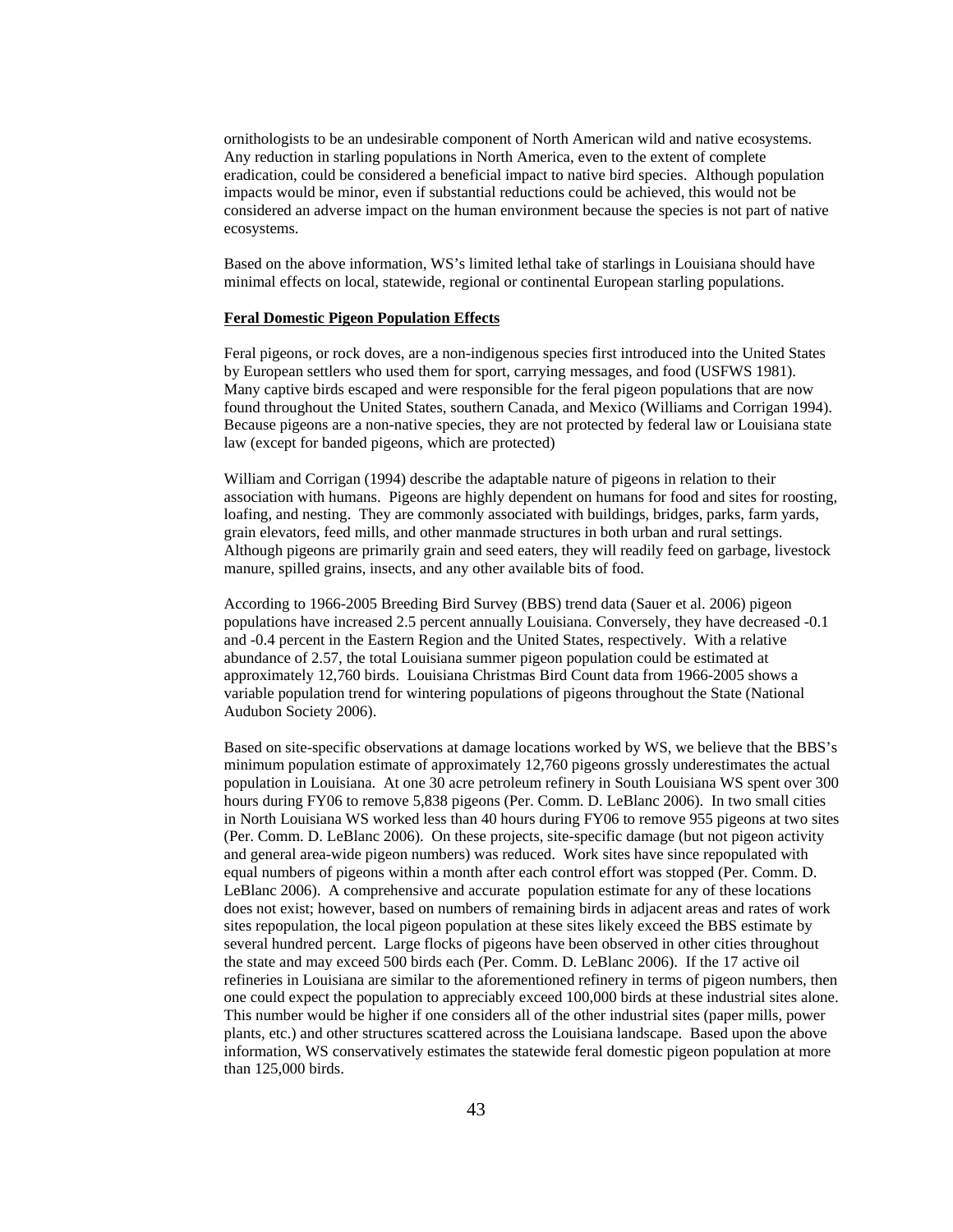Federal law does not protect this species. State law only protects banded pigeons. Any WDM involving lethal control actions by WS for this species would be restricted to isolated, individual sites, or communities. In those cases where feral domestic pigeons are causing damage or are a nuisance, complete removal of a site-specific local population might be achieved. This would be considered to be a beneficial impact on the human environment since the affected property owner or administrator would request it. However, some individuals who experience aesthetic enjoyment of pigeons may consider major population reduction in some localities a negative impact.

Feral domestic pigeons are non-indigenous and often have negative impacts on and competition with native birds. Therefore, feral pigeons are considered by many wildlife biologists and ornithologists to be an undesirable component of North American wild and native ecosystems. Any reduction in feral domestic pigeon populations in North America, even to the extent of complete eradication, could be considered a beneficial impact to native bird species. Although population impacts would be minor, even if substantial reductions could be achieved, this would not be considered an adverse impact on the human environment because the species is not part of native ecosystems.

Based upon an anticipated increase in requests for services, WS' lethal management of pigeons in Louisiana would be expected to be no more than approximately 25,000 pigeons in any one year under the Proposed Action. Based on the above information, WS's limited lethal take of pigeons in Louisiana should have minimal effects on local, statewide, regional or continental pigeon populations.

#### **House sparrow Population Effects**

House sparrows were introduced to North America from England in 1850 and have spread throughout the continent (Fitzwater 1994). House sparrows are found in nearly every habitat except dense forest, alpine, and desert environments. They prefer human-altered habitats, and are abundant on farms and in cities and suburbs (Robbins et al. 1973).

According to Breeding Bird Survey trend data provided by Sauer et al. (2006) house sparrow populations have decreased at an annual rate of -6.0%, -2.8% and -2.6% from 1966-2005 in Louisiana, the Eastern Region and the United States, respectively. With a relative abundance of 26.68, a total Louisiana summer house sparrow population could be estimated at approximately 132,470 birds. Louisiana Christmas Bird Count data from 1966-2005 shows a variable population trend for wintering populations of house sparrows throughout the state (National Audubon Society 2006).

The change in farming practices may have been a factor for their recent population decrease. The considerable decline in small farms and associated disappearance of a multitude of small feed lots, stables and barns, may have reduced House sparrow populations, as these sites were a primary source of food in the early part of the  $20<sup>th</sup>$  century. Ehrlich et al. (1988) suggested that House sparrow population declines might be linked to the dramatic decrease during the  $20<sup>th</sup>$  century in the presence of horses as transport animals. Grain rich horse droppings were apparently a major food source for this species.

House sparrows are not protected by Federal or Louisiana state laws. Any BDM involving lethal control actions by WS for this species would be restricted to isolated, individual sites, or communities. Like European starlings and feral pigeons, because of their negative effects on and competition with native bird species, House sparrows are considered by many wildlife biologists, ornithologists, and naturalists to be an undesirable component of North American native ecosystems. Any reduction in House sparrow populations in North America, even to the extent of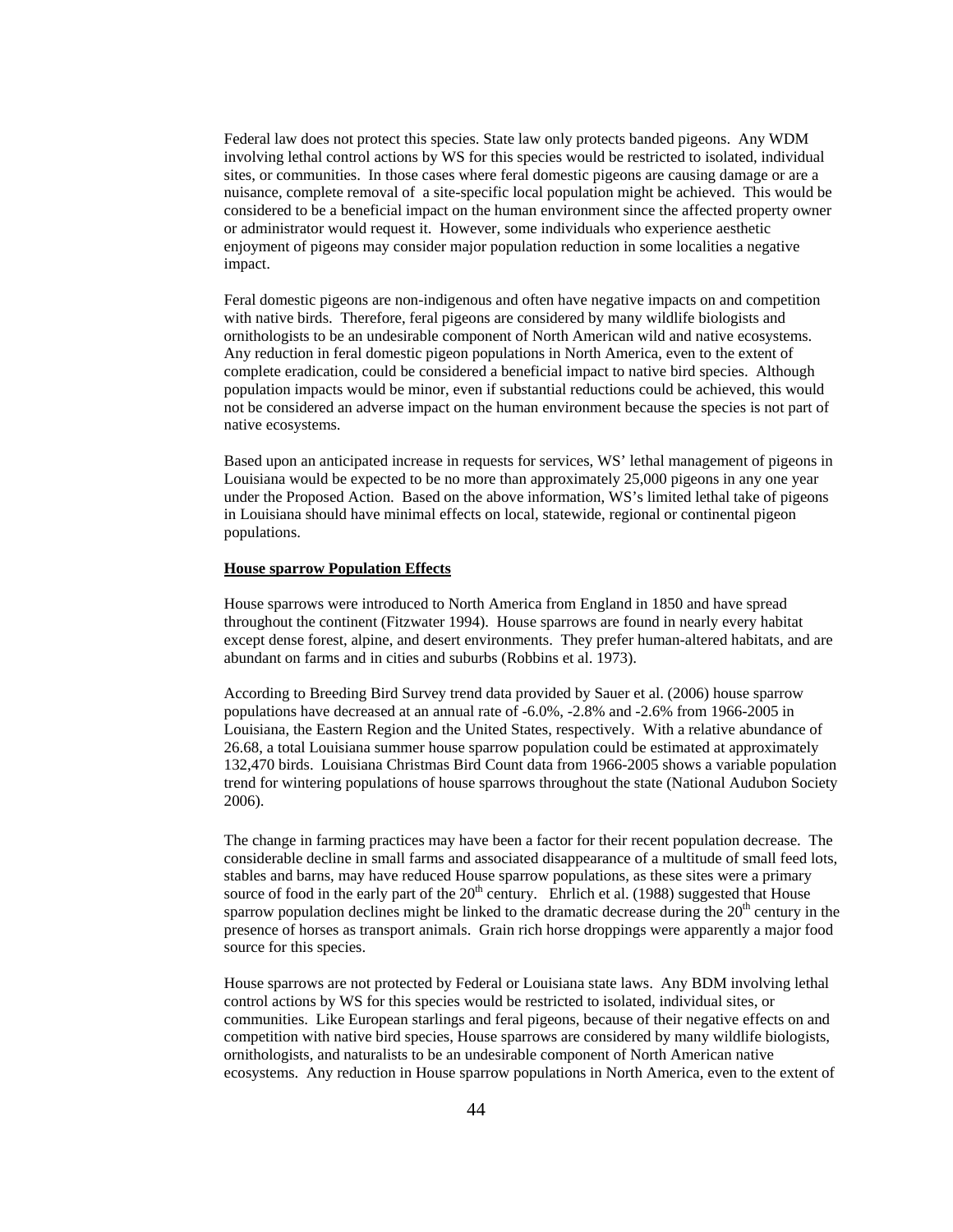complete eradication, could be considered a beneficial impact to native bird species. Although population impacts would be minor, even if substantial reductions could be achieved, this would not be considered an adverse impact on the human environment because the species is not part of native ecosystems.

Based upon an anticipated increase in requests for services, WS' lethal management of House sparrows in Louisiana would be expected to be no more than approximately 1,000 sparrows in any one year under the Proposed Action. Based on the above information and WS limited lethal take of House sparrows in Louisiana, WS should have minimal effects on local, statewide, regional or continental sparrow populations.

#### **4.1.1.3 Alternative 3: Non-lethal Bird Damage Management Only by WS**

Under this alternative, WS would not take any target species because no lethal methods would be used. Although WS lethal take of House sparrows, feral domestic pigeons, and European starlings would not occur, it is likely that without WS conducting some level of lethal BDM activities for these species; private BDM efforts would increase, leading to potentially similar or even greater effects on target species populations than those of the current program alternative. For the same reasons shown in the population effects analysis in section 4.1.1.2, however, it is unlikely that target bird populations would be adversely impacted by implementation of this alternative. It is hypothetically possible that frustration caused by the inability to reduce damage and associated losses could lead to illegal use of other chemicals which could lead to real but unknown effects on target bird populations (USDA 1997, White et al. 1989, USFWS 2001, USFDA 2003). DRC-1339 is currently only available for use by WS employees and would not be available for use under this alternative. Effects and hypothetical risks of illegal chemical toxicant use under this alternative would probably be about the same as those under Alternative 1, but less than Alternative 4.

#### **4.1.1.4 Alternative 4: No Federal WS Bird Damage Management**

 Under this alternative, WS would have no impact on House sparrow, feral domestic pigeon, and European starling populations in the State. WS would conduct no bird damage management activities under this alternative. Management actions taken by non-federal entities would be considered the *environmental status quo*.

Private efforts to reduce or prevent depredations could increase which could result in effects on target species populations to an unknown degree. Effects on target species under this alternative could be the same, less, or more than those of the proposed action depending on the level of effort expended by private persons. For the same reasons shown in the population effects analysis in section 4.1.1.2, it is unlikely that target bird populations would be adversely impacted by implementation of this alternative. It is hypothetically possible that frustration caused by the inability to reduce damage and associated losses could lead to illegal use of other chemicals which could lead to real but unknown effects on target bird populations (USDA 1997, White et al. 1989, USFWS 2001, USFDA 2003). DRC- 1339 and the tranquilizer alpha-chloralose are currently only available for use by WS employees and would not be available for use under this alternative.

### **4.1.2 Effects on Other Wildlife Species, including T&E Species**

### **4.1.2.1 Alternative 1: Technical Assistance Only**

 Alternative 1 would not allow any WS direct operational BDM in Louisiana. Non-target or T&E species would not be impacted by WS activities from this alternative. Technical assistance or selfhelp information would be provided at the request of producers and others. Although technical support might lead to more selective use of control methods by private parties than that which might occur under Alternative 4, private efforts to reduce or prevent depredations could still result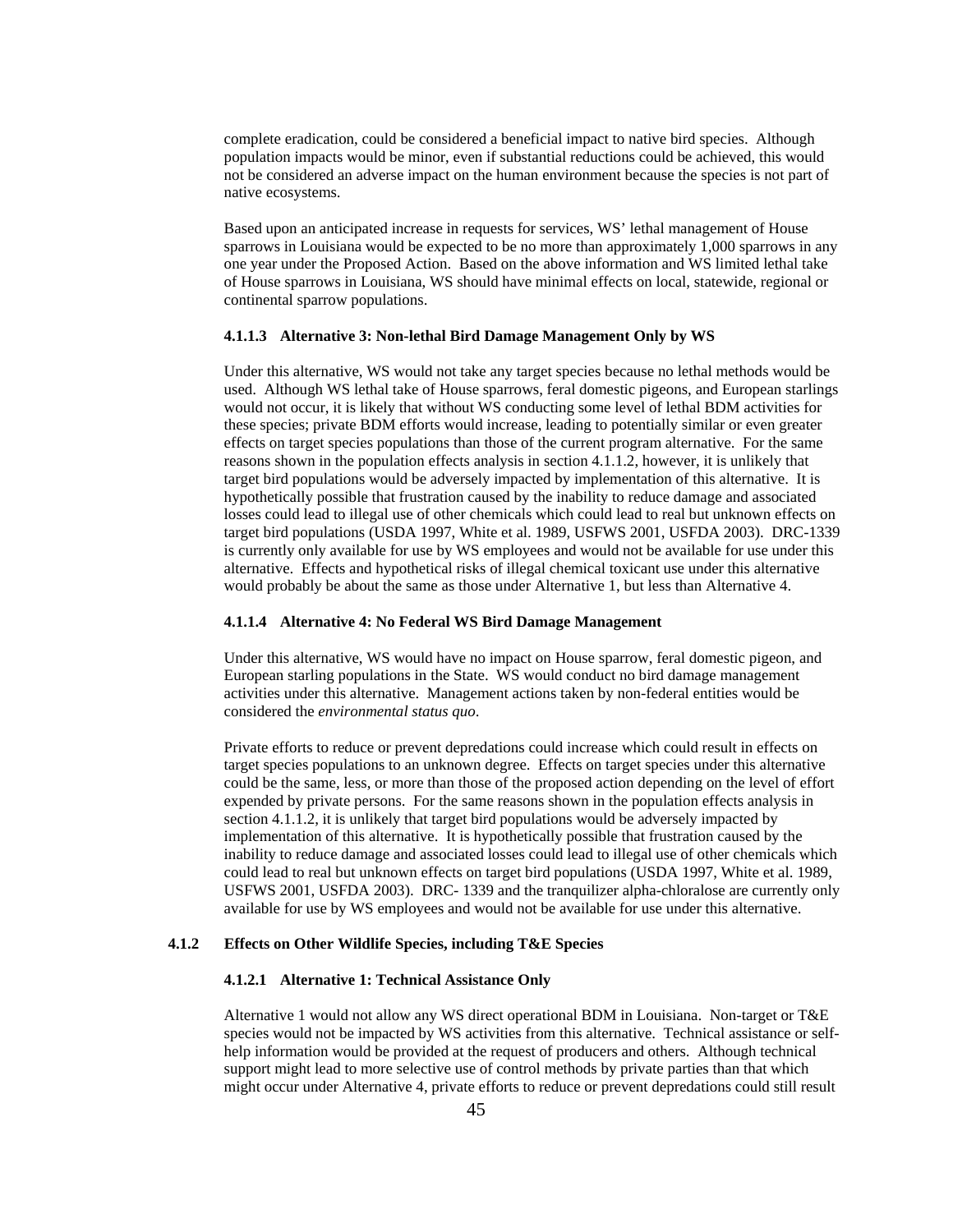in less experienced persons implementing control methods, leading to greater take of non-target wildlife than under the proposed action. It is hypothetically possible that, similar to Alternative 3 and 4, frustration caused by the inability to reduce damage and associated losses could lead to illegal use of chemical toxicants which could lead to unknown effects on local non-target species populations, including some T&E species (USDA 1997, White et al. 1989, USFWS 2001, USFDA 2003). Hazards to raptors, including bald eagles, could therefore be greater under this alternative if chemicals that are less selective or that cause secondary poisoning are used by frustrated private individuals.

## **4.1.2.2 Alternative 2: Integrated Bird Damage Management Program (Proposed Action/No Action**)

 Adverse Effects on Non-target (non-T&E) Species. Direct impacts on non-target species occur when WS program personnel inadvertently kill, injure, or harass animals that are not target species. In general, these impacts result from the use of methods that are not completely selective for target species. Non-target migratory bird species and other non-target wildlife species are usually not affected by WS's management methods, except for the occasional scaring from harassment devices. In these cases, migratory birds and other affected non-target wildlife may temporarily leave the immediate vicinity of scaring, but would most likely return after conclusion of the action.

WS personnel are experienced and trained in wildlife identification, and to select the most appropriate methods for taking targeted animals and excluding non-target species. Shooting is virtually 100% selective for the target species; therefore no adverse impacts are anticipated from use of this method. Any non-target species captured in a live trap would be released unharmed on site. No adverse impacts from the use of registered pesticides and repellents are anticipated. Based on a thorough Risk Assessment, APHIS concluded that, when WS program chemical methods are used in accordance with label directions, they are highly selective to target individuals or populations, and such use has negligible effects on the environment (USDA 1997).

There has been no lethal take of non-target species by WS while conducting BDM activities in Louisiana. Although it is possible that some non-target birds may be unknowingly killed by use of DRC-1339 for pigeon or starling control, the method of application is designed to minimize or eliminate that risk. For example, DRC-1339 treated bait is only applied after a period of prebaiting with untreated bait material and when non-target birds are not observed coming to feed at the site.

 While every precaution is taken to safeguard against taking non-target birds, changes in local flight patterns and other unanticipated events can result in the incidental take of unintended species. These occurrences are rare and should not affect the overall populations of any species under the current program. WS take of non-target species during BDM activities is expected to be extremely low to non-existent.

 Beneficial Effects on Non-target Species. Interspecific nest competition has been well documented in European starlings. Miller (1975) and Barnes (1991) reported European starlings were responsible for a severe depletion of the eastern bluebird (*Sialis sialis*) population due to nest competition. Nest competition by European starlings has also been known to adversely impact American kestrels (sparrow hawks) (Von Jarchow 1943, Nickell 1967, and Wilmer 1987), redbellied woodpeckers (*Centurus carolinus*), Gila woodpeckers (Centurus uropygial is) (Kerpez et.al. 1990 and Ingold 1994), and wood ducks (*Aix sponsa*) (Shake 1967, McGilvery et.al 1971, Heusmann et.al. 1977, and Grabill 1977). Weitzel (1988) reported nine native species of birds in Nevada had been displaced by starling nest competition, and Mason et al. (1972) reported European starlings evicting bats from nest holes. Control operations as proposed in this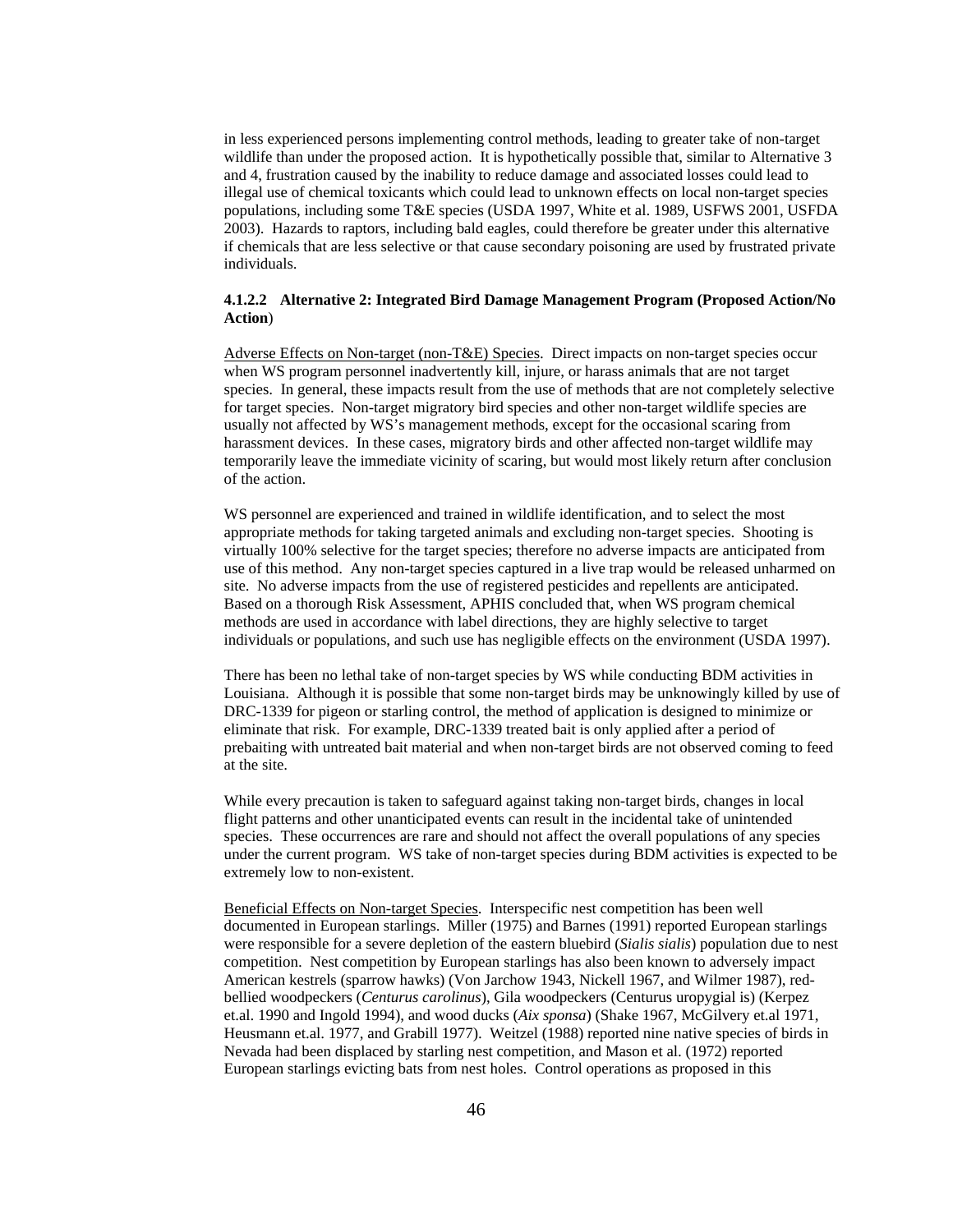alternative could reduce starling populations on a local level. Reduction in nest site competition would be a beneficial impact on the species listed above.

T&E Species Effects. Special efforts are made to avoid jeopardizing T&E species through biological evaluations of the potential effects and the establishment of special restrictions or mitigation measures.

*Federally Listed Species.* WS has obtained and reviewed the list of federally listed T&E species for the state of Louisiana (*see* Appendix C). WS has consulted with the USFWS under Section 7 of the ESA concerning potential impacts of BDM methods on T&E species and has obtained a Biological Opinion. For the full context of the Biological Opinion, see Appendix F of the ADC Final EIS (USDA 1997, Appendix F).

Based in part on the conclusions made by the USFWS during their 1992 programmatic consultation of WS activities and subsequent Biological Opinion (USDA 1997, Appendix F), WS BDM activities in Louisiana are not likely to adversely affect those federally listed T&E species included in the 1992 programmatic consultation. At that time, the USFWS determined that the tools and techniques used during WS BDM activities were not likely to adversely affect listed species. In this EA, WS has determined that the use of available and approved BDM methods will have no effect on either the T&E species not included in the 1992 BO or their respective critical habitats. Furthermore, WS has determined that the use of Alpha-chloralose and lasers will have no effect on any listed T&E species. Therefore, WS concludes that the proposed WS BDM program will not likely adversely affect any federally listed T&E species. The USFWS concurs with this determination (D. Fuller, USFWS, December 2006).

In the 1992 BO, the USFWS determined that the above ground use of strychnine treated bait was the only BDM method that might adversely affect a T&E species; additionally, it was further determined that only the bald eagle could be affected. Strychnine is no longer registered for above ground use, thus negating any legal use in Louisiana. DRC-1339/Starlicide poses no primary hazard to eagles, which do not eat grain or other bait carriers used during BDM operations. Since eagles are highly resistant to DRC-1339 [up to 100 mg doses were force fed to captive golden eagles with no mortality or adverse effects noted other than regurgitation and head-shaking (Larsen and Dietrich 1970)] no secondary hazards to eagles are expected. Secondary hazards to raptors from DRC-1339/Starlicide and Avitrol are low to nonexistent (*see* Appendix B). Therefore, WS BDM in Louisiana is not likely to adversely affect bald eagles.

*State Listed Species*. WS has obtained and reviewed the list of Louisiana State listed T&E species (*see* Appendix C) and has determined that the proposed WS BDM program will not adversely affect any of these species. The LDWF concurs with this determination (M. Davidson and Eric Baka, LDWF, December 2006).

 Mitigation measures and SOPs to avoid T&E effects are described in Chapter 3 (Subsection 3.4.2) and are also described in Subsection 4.1.2 of this chapter. The inherent safety features of DRC-1339/Starlicide and Avitrol use that preclude or minimize hazards to mammals and plants are described in Appendix B and in a formal risk assessment in the ADC Final EIS (USDA 1997, Appendix P). Those measures and characteristics should assure there would be no jeopardy to T&E species or adverse effects on mammalian or non-T&E bird scavengers from the proposed action.

In those situations where a non-federal cooperator has already made the decision to remove or otherwise manage feral pigeons, European starlings, and House sparrows to stop damage with or without WS assistance, WS participation in carrying out the action will not affect the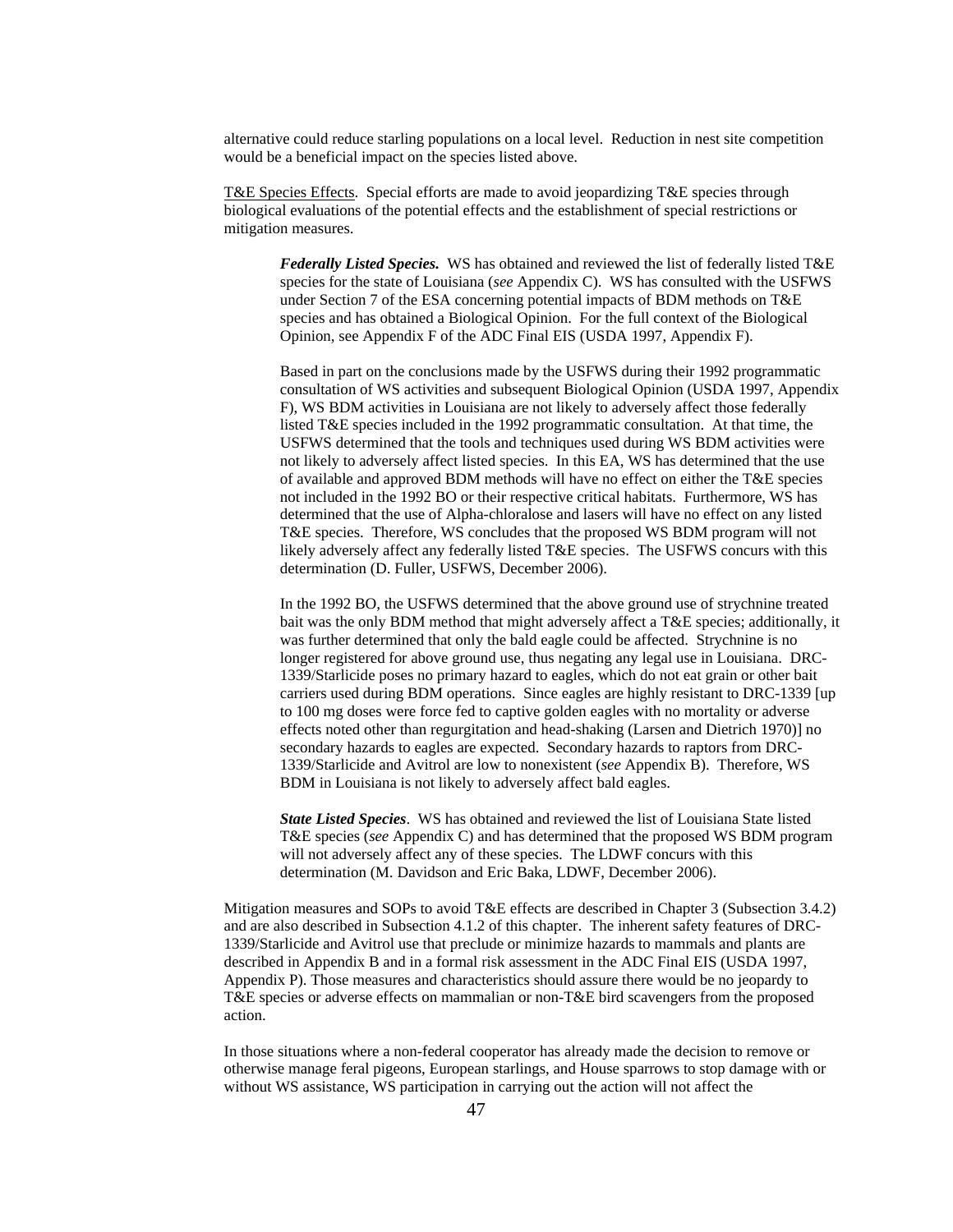*environmental status quo*. In some situations, dependent upon the skills and abilities of the nonfederal entity, WS management activities may have less of an impact non-target species than if the non-federal entity conducted the action alone. Thus, in those situations, WS involvement may actually have a *beneficial* effect on the human environment when compared to the *environmental status quo* in the absence of such involvement.

### **4.1.2.3 Alternative 3: Non-lethal Bird Damage Management Only by WS**

Under this alternative, WS take of non-target animals would hypothetically be less than that of the proposed action because no lethal control actions would be taken by WS. However, if bird damage problems were not effectively resolved by non-lethal control methods, members of the public may resort to other means of lethal control such as the use of shooting or even illegal use of chemical toxicants (USDA 1997, White et al. 1989, USFWS 2001, USFDA 2003). This could result in less experienced persons implementing control methods and could lead to greater take of non-target wildlife than the proposed action. For example, shooting by persons not proficient at bird identification could lead to killing of non-target birds. It is hypothetically possible that frustration caused by the inability to reduce damage and associated losses could lead to illegal use of chemical toxicants which could lead to unknown effects on local non-target species populations, including T&E species (USDA 1997, White et al. 1989, USFWS 2001, USFDA 2003). Hazards to raptors, including bald eagles and falcons, could therefore be greater under this alternative if chemicals that are less selective or that cause secondary poisoning are used by frustrated private individuals.

### **4.1.2.4 Alternative 4: No Federal WS Bird Damage Management**

 Alternative 4 would not allow any WS BDM in the State. There would be no impact on non-target or T&E species by WS BDM activities from this alternative. Management actions taken by nonfederal entities would be considered the *environmental status quo*.

Private efforts to reduce or prevent depredations could increase which could result in less experienced persons implementing control methods and could lead to greater take of non-target wildlife than under the proposed action. It is hypothetically possible that frustration caused by the inability to reduce damage and associated losses could lead to illegal use of chemical toxicants which could impact local non-target species populations, including some T&E species (USDA 1997, White et al. 1989, USFWS 2001, USFDA 2003). Hazards to raptors, including bald eagles, could therefore be greater under this alternative if chemicals that are less selective or that cause secondary poisoning are used by frustrated private individuals.

### **4.1.3 Effects on Human Health and Safety**

# **4.1.3.1 Effects of Chemical BDM Methods on Human Health**

#### **Alternative 1: Technical Assistance Only**

 Alternative 1 would not allow any direct operational BDM assistance by WS in the State. Concerns about human health risks from WS' use of chemical BDM methods would be alleviated because no such use would occur. DRC-1339 and alpha-chloralose are only registered for use by WS personnel and would not be available for use by private individuals. Private efforts to reduce or prevent damage would be expected to increase, resulting in less experienced persons implementing damage management methods and leading to a greater risk than the Proposed Action alternative. However, because some of these private parties would be receiving advice and instruction from WS, concerns about human health risks from chemical BDM methods use should be less than under Alternative 4. Commercial pest control services would be able to use Avitrol and Starlicide and such use would likely occur to a greater extent in the absence of WS'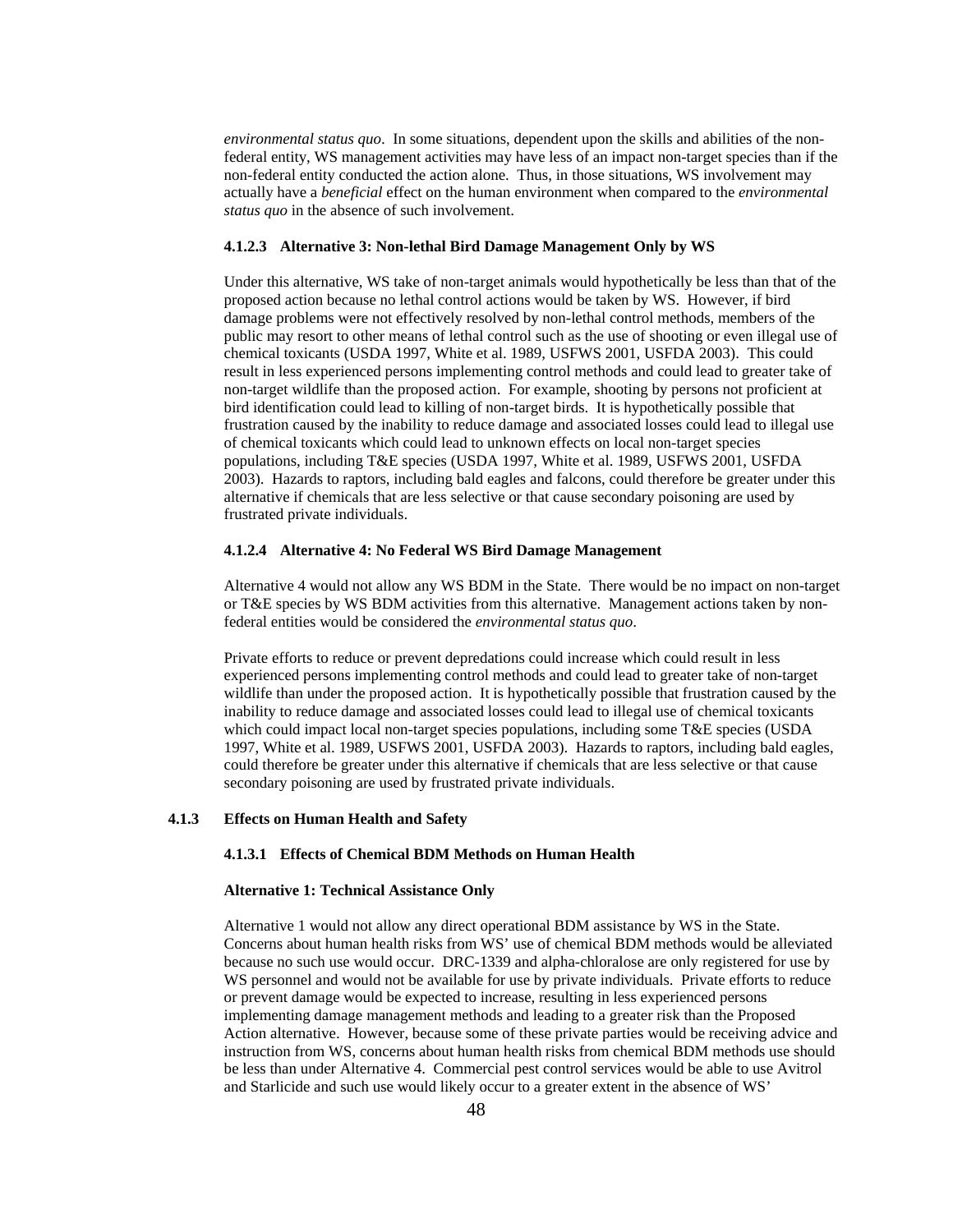assistance. Use of Avitrol and Starlicide in accordance with label requirements should preclude any hazard to members of the public. Hazards to humans and pets could be greater under this alternative if chemicals that are less selective or that cause secondary poisoning are used. It is hypothetically possible that frustration caused by the inability to alleviate bird damage could lead to illegal use of certain toxicants that, unlike WS' controlled use of DRC- 1339 and Avitrol, could pose secondary poisoning hazards to pets (USDA 1997, White et al. 1989, USFWS 2001, USFDA 2003). Some chemicals that could be used illegally could present greater risks of adverse effects on humans than those used under the Proposed Action alternative.

### **Alternative 2: Integrated Bird Damage Management Program (Proposed Action/No Action**)

 DRC-1339. DRC-1339 is the primary lethal chemical BDM method that would be used under the proposed program alternative. Some concern has been generated by a few members of the public that unknown, but significant, risks to human health may exist from DRC-1339 used for BDM.

 This chemical is one of the most extensively researched and evaluated pesticides ever developed. Over 30 years of studies have demonstrated the safety and efficacy of this compound. Appendix B provides more detailed information on this chemical and its use in BDM. Factors that virtually eliminate any risk of public health problems from use of this chemical are:

- Its use is prohibited within 50 feet of standing water and cannot be applied directly to food or feed crops.
- DRC-1339 is highly unstable and degrades rapidly when exposed to sunlight, heat, or ultraviolet radiation. The half-life is about 25 hours, which means that treated bait material generally is nearly 100% broken down within a week.
- It is more than 90% metabolized in target birds within the first few hours after they consume the bait. Therefore, little material is left in bird carcasses that may be found or retrieved by people.
- Application rates are extremely low (less than 0.1 lb. of active ingredient per acre) (EPA 1995).
- A human would need to ingest the internal organs of birds found dead from DRC-1339 to have any chance of receiving even a minute amount of the chemical or its metabolites into his/her system. This is highly unlikely to occur.
- The EPA has concluded that, based on mutagenicity (the tendency to cause gene mutations in cells) studies, this chemical is not a mutagen or a carcinogen (i.e., cancercausing agent) (EPA 1995). Notwithstanding, the extremely controlled and limited circumstances in which DRC-1339 is used would prevent any exposure of the public to this chemical.

 The above analysis indicates that human health risks from DRC-1339 use would be virtually nonexistent under any alternative.

 Avitrol (4-Aminopyridine). Avitrol is another chemical method that might be used by WS in BDM. Appendix B provides more detailed information on this chemical.

 Avitrol is available as a prepared grain bait mixture or as a powder. It is formulated in such a way that ratios of treated baits to untreated baits are no greater than 1:9. Factors that virtually eliminate health risks to members of the public from use of this product as an avicide are: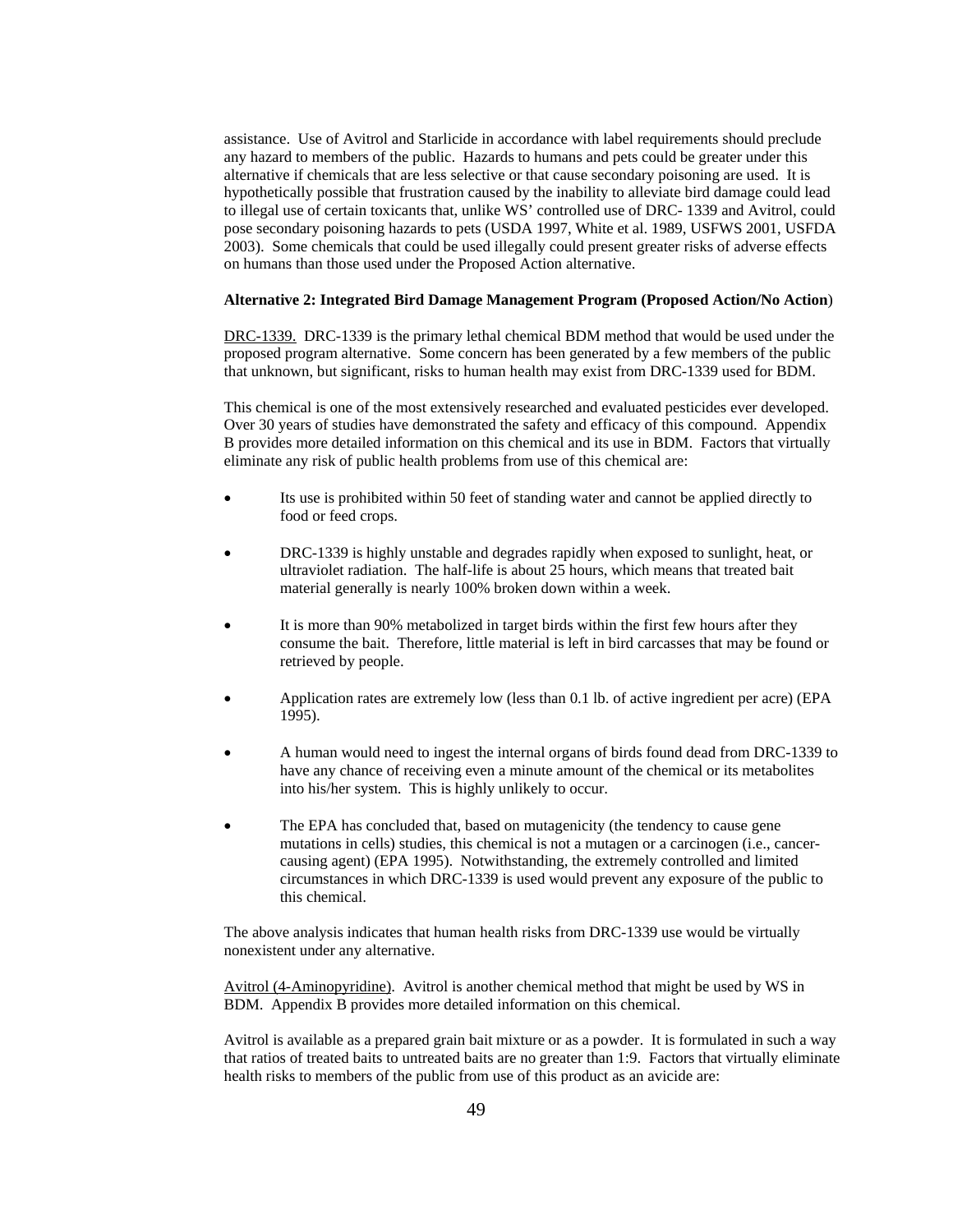- It is readily broken down or metabolized into removable compounds that are excreted in urine in the target species (ETOXNET 1996). Therefore, little of the chemical remains in killed birds to present a hazard to humans.
- A human would need to ingest the internal organs of birds found dead from Avitrol ingestion to have any chance of receiving even a minute amount of the chemical or its metabolites into his/her system. This is highly unlikely to occur. Furthermore, secondary hazard studies with mammals and birds have shown that there is virtually no hazard of secondary poisoning.
- Although Avitrol has not been specifically tested as a cancer-causing agent, the chemical was found not to be mutagenic in bacterial organisms (EPA 1997). Therefore, the best scientific information available indicates it is not a carcinogen. Notwithstanding, the extremely controlled and limited circumstances in which Avitrol is used would prevent exposure of members of the public to this chemical.

 The above analysis indicates that human health risks from Avitrol use would be virtually nonexistent under any alternative.

 Other BDM Chemicals. Other non-lethal BDM chemicals that might be used or recommended by WS would include repellents such as methyl or di-methyl anthranilate (artificial grape flavoring used in foods and soft drinks sold for human consumption), which has been used as an area repellent; anthraquinone which is presently marketed as Flight Control®; and the tranquilizer drug alpha-chloralose. Such chemicals must undergo rigorous testing and research to prove safety, effectiveness, and low environmental risks before they would be registered by the EPA or Food and Drug Administration (FDA). Any operational use of chemical repellents would be in accordance with labeling requirements under FIFRA and state pesticide laws and regulations which are established to avoid unreasonable adverse effects on the environment. Following labeling requirements and use restrictions are a built-in mitigation measure that would assure that use of registered chemical products would avoid significant adverse effects on human health.

 Based on a thorough Risk Assessment, APHIS concluded that, when WS program chemical methods are used in accordance with label directions, they are highly selective to target individuals or populations, and such use has negligible effects on the environment (USDA 1997).

In those situations where a non-federal cooperator has already made the decision to remove or otherwise manage feral pigeons, European starlings, and House sparrows to stop damage with or without WS assistance, WS participation in carrying out the action will not affect the *environmental status quo*. In some situations, dependent upon the skills and abilities of the nonfederal entity, WS involvement may actually have a *beneficial* effect on the human environment when compared to the *environmental status quo* in the absence of such involvement.

### **Alternative 3: Non-lethal Bird Damage Management Only by WS**

 Alternative 3 would not allow for any lethal methods use by WS in the State. WS could only implement non-lethal methods such as harassment and exclusion devices and materials. Nonlethal methods could, however, include the tranquilizer drug alpha-chloralose and chemical repellents such as anthraquinone and methyl anthranilate which, although already considered safe for human consumption because it is artificial grape flavoring, which might nonetheless raise concerns about human health risks. Such chemicals must undergo rigorous testing and research to prove safety, effectiveness, and low environmental risks before they would be registered by the EPA or FDA. Any operational use of chemical repellents and tranquilizer drugs would be in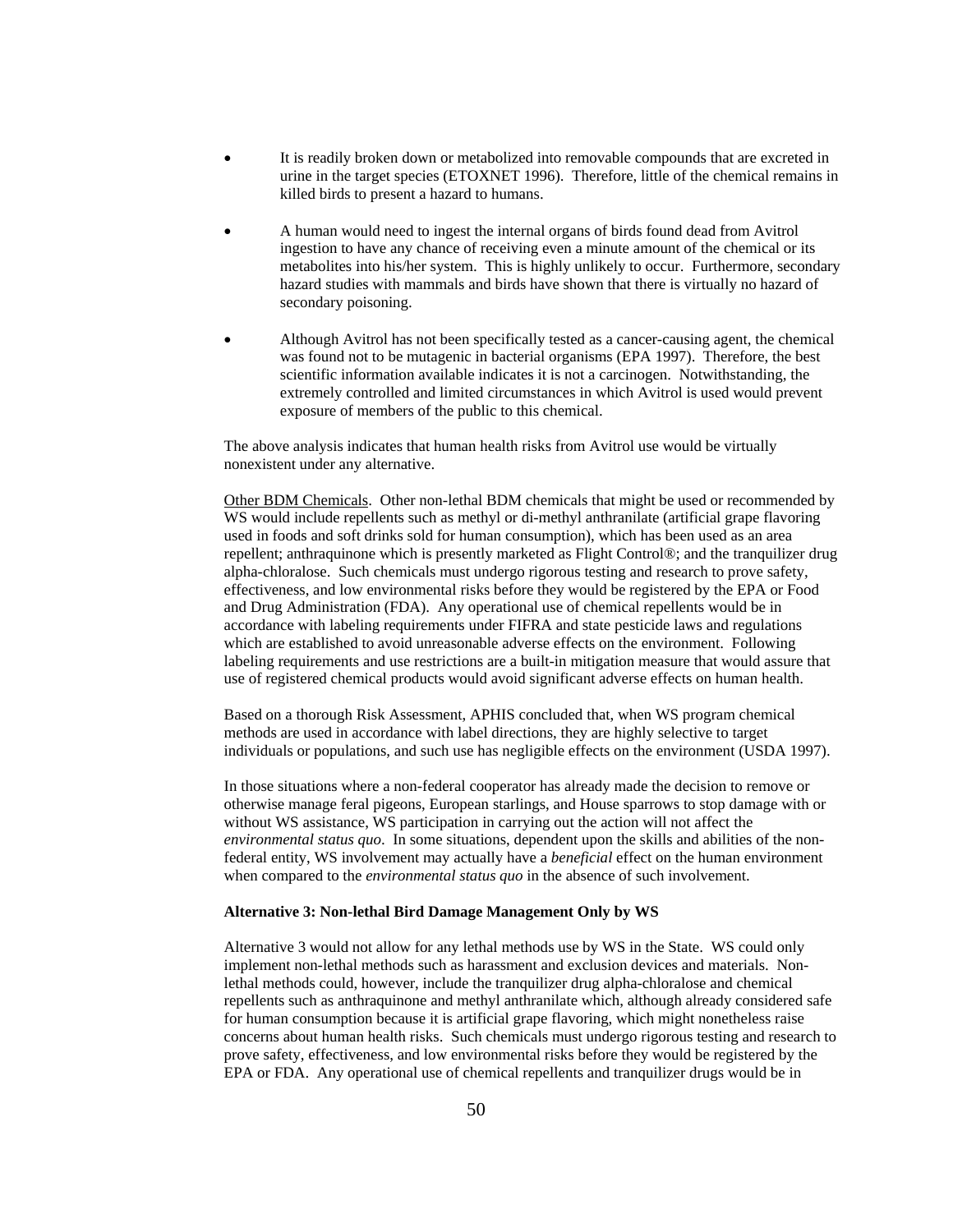accordance with labeling requirements under FIFRA and state pesticide laws and regulations and FDA rules which are established to avoid unreasonable adverse effects on the environment. Following labeling requirements and use restrictions are a built-in mitigation measure that would assure that use of registered chemical products would avoid significant adverse effects on human health.

 Excessive cost or ineffectiveness of non-lethal techniques could result in some entities rejecting WS' assistance and resorting to other means of BDM. Such means could include illegal pesticide uses. Hazards to humans and pets could be greater under this alternative if chemicals that are less selective or that cause secondary poisoning are used. It is hypothetically possible that frustration caused by the inability to alleviate bird damage could lead to illegal use of certain toxicants that, unlike WS' controlled use of DRC-1339 and Avitrol, could pose secondary poisoning hazards to pets (USDA 1997, White et al. 1989, USFWS 2001, USFDA 2003). Some chemicals that could be used illegally could present greater risks of adverse effects on humans than those used under the proposed alternative.

### **Alternative 4: No Federal WS Bird Damage Management**

 Alternative 4 would not allow any WS BDM in the State. WS would have no impact on this issue. Management actions taken by non-federal entities would be considered the *environmental status quo*.

Concerns about human health risks from WS' use of chemical BDM methods would be alleviated because no such use would occur. DRC- 1339 and alpha-chloralose are only registered for use by WS personnel and would not be available for use by private individuals. Private efforts to reduce or prevent damage would be expected to increase, resulting in less experienced persons implementing damage management methods and potentially leading to greater risk to human health and safety than the proposed action alternative. Commercial pest control services would be able to use Avitrol and Starlicide and such use would likely occur to a greater extent in the absence of WS' assistance. Use of Avitrol and Starlicide in accordance with label requirements should preclude any hazard to members of the public. However, hazards to humans and pets could be greater under this alternative if other chemicals that are less selective or that cause secondary poisoning are used. It is hypothetically possible that frustration caused by the inability to alleviate bird damage could lead to illegal use of certain toxicants that, unlike WS' controlled use of DRC-1339 and Avitrol, could pose secondary poisoning hazards to pets (USDA 1997, White et al. 1989, USFWS 2001, USFDA 2003). Some chemicals that could be used illegally could present greater risks of adverse effects on humans than those used under the current program alternative.

### **4.1.3.2 Effects of Non-chemical BDM Methods on Human Safety**

### **Alternative 1: Technical Assistance Only**

Under this alternative, WS would not engage in direct operational use of any non-chemical BDM methods. Risks to human safety from WS' use of firearms, traps and pyrotechnics would hypothetically be lower than the Proposed Action alternative, since WS would not be conducting direct control activities. Hazards to humans and property could be greater under this alternative if personnel conducting BDM activities using non-chemical methods are poorly or improperly trained.

#### **Alternative 2: Integrated Bird Damage Management Program (Proposed Action/No Action)**

 Non-chemical BDM methods that might raise safety concerns include shooting with firearms, traps and harassment with pyrotechnics. Firearms are only used by WS personnel who are experienced in handling and using them. WS personnel receive safety training on a periodic basis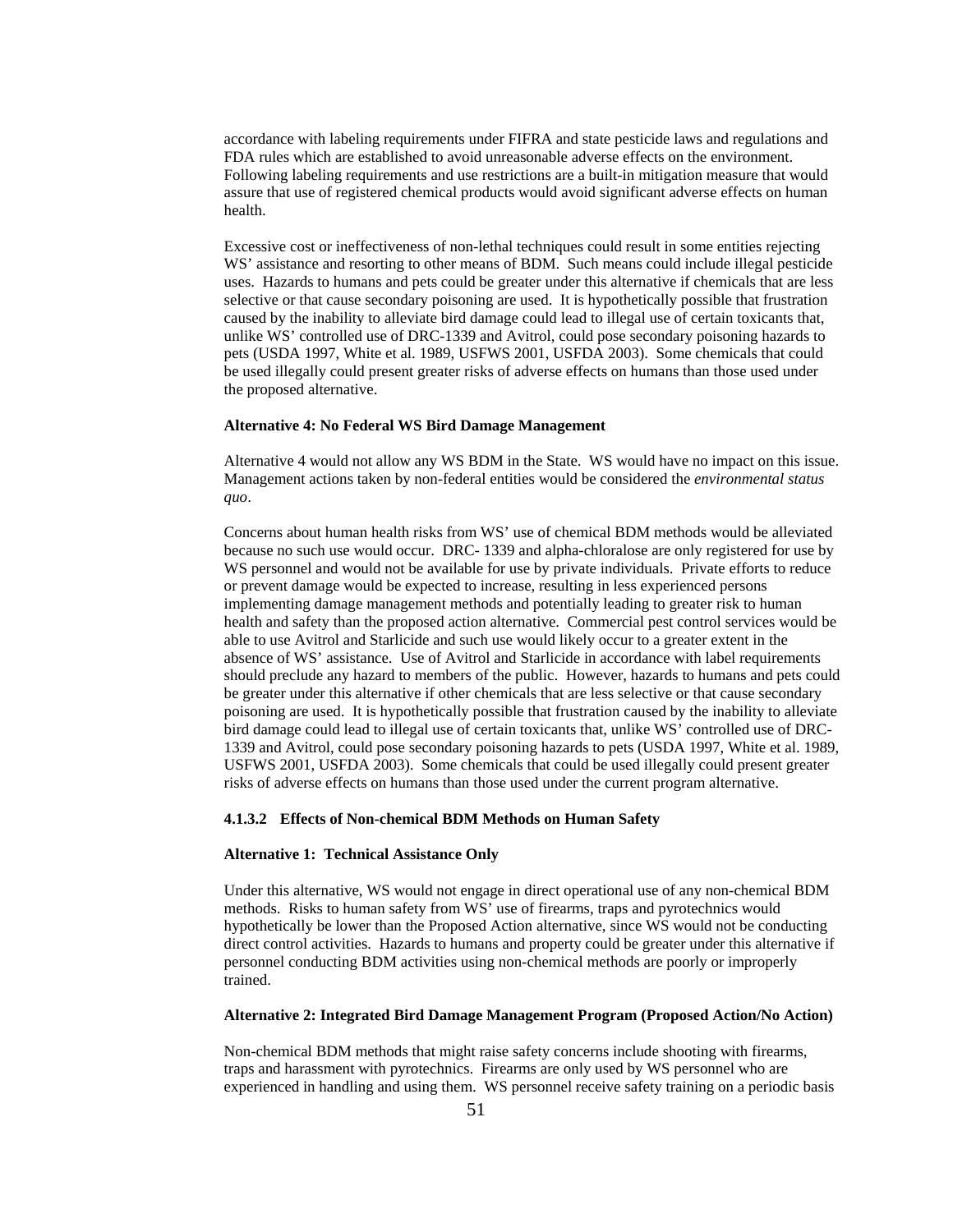to keep them aware of safety concerns. The Louisiana WS program has had no accidents involving the use of firearms or pyrotechnics in which a member of the public was harmed. A formal risk assessment of WS' operational management methods found that risks to human safety were low (USDA 1997, Appendix P). Therefore, no adverse affects on human safety from WS' use of these methods is expected.

 In those situations where a non-federal cooperator has already made the decision to remove or otherwise manage rock doves/feral pigeons, European starlings, and House (English) sparrows to stop damage with or without WS assistance, WS participation in carrying out the action will not affect the *environmental status quo*. In some situations, dependent upon the skills and abilities of the non-federal entity, WS involvement may actually have a *beneficial* effect on the human environment when compared to the *environmental status quo* in the absence of such involvement.

#### **Alternative 3: Non-lethal Bird Damage Management Only by WS**

 Under this alternative, non-chemical BDM methods that might raise safety concerns include shooting with firearms when used as a harassment technique and harassment with pyrotechnics. Firearms are only used by WS personnel who are experienced in handling and using them. WS personnel receive safety training on a periodic basis to keep them aware of safety concerns. The Louisiana WS program has had no accidents involving the use of firearms or pyrotechnics in which a member of the public was harmed. A formal risk assessment of WS' operational management methods found that risks to human safety were low (USDA 1997, Appendix P). Therefore, no adverse affects on human safety from WS' use of these methods is expected.

#### **Alternative 4: No Federal WS Bird Damage Management**

Alternative 4 would not allow any WS BDM in the State. WS would have no impact on this issue. Management actions taken by non-federal entities would be considered the *environmental status quo*.

Concerns about human health risks from WS' use of non-chemical BDM methods would be alleviated because no such use would occur. The use of firearms, traps or pyrotechnics by WS would not occur in BDM activities in the State. However, private efforts to reduce or prevent damage would be expected to increase, resulting in less experienced persons implementing damage management methods and potentially leading to greater risk to human health and safety than the proposed action alternative. Commercial pest control services would be able to use pyrotechnics or firearms in BDM programs and this activity would likely occur to a greater extent in the absence of WS' assistance. Hazards to humans and property could be greater under this alternative if personnel conducting BDM activities using non-chemical methods are poorly or improperly trained.

### **4.1.3.3 Effects on Human Health and Safety from Birds**

### **Alternative 1: Technical Assistance Only**

With WS technical assistance but no direct management, entities requesting BDM assistance for human health concerns would either take no action, which means the risk of human health problems would likely continue or increase in each situation as bird numbers are maintained or increased; or implement WS recommendations for non-lethal and lethal control methods. Potential impacts would be variable. Individuals or entities that implement management actions may or may not have the experience necessary to efficiently and effectively conduct an effective BDM program. In some situations the implementation of non-lethal controls such as electric or porcupine wires, netting barriers, and harassment could actually increase the risk of human health problems at other sites by causing the birds to move to other urban roosting sites not previously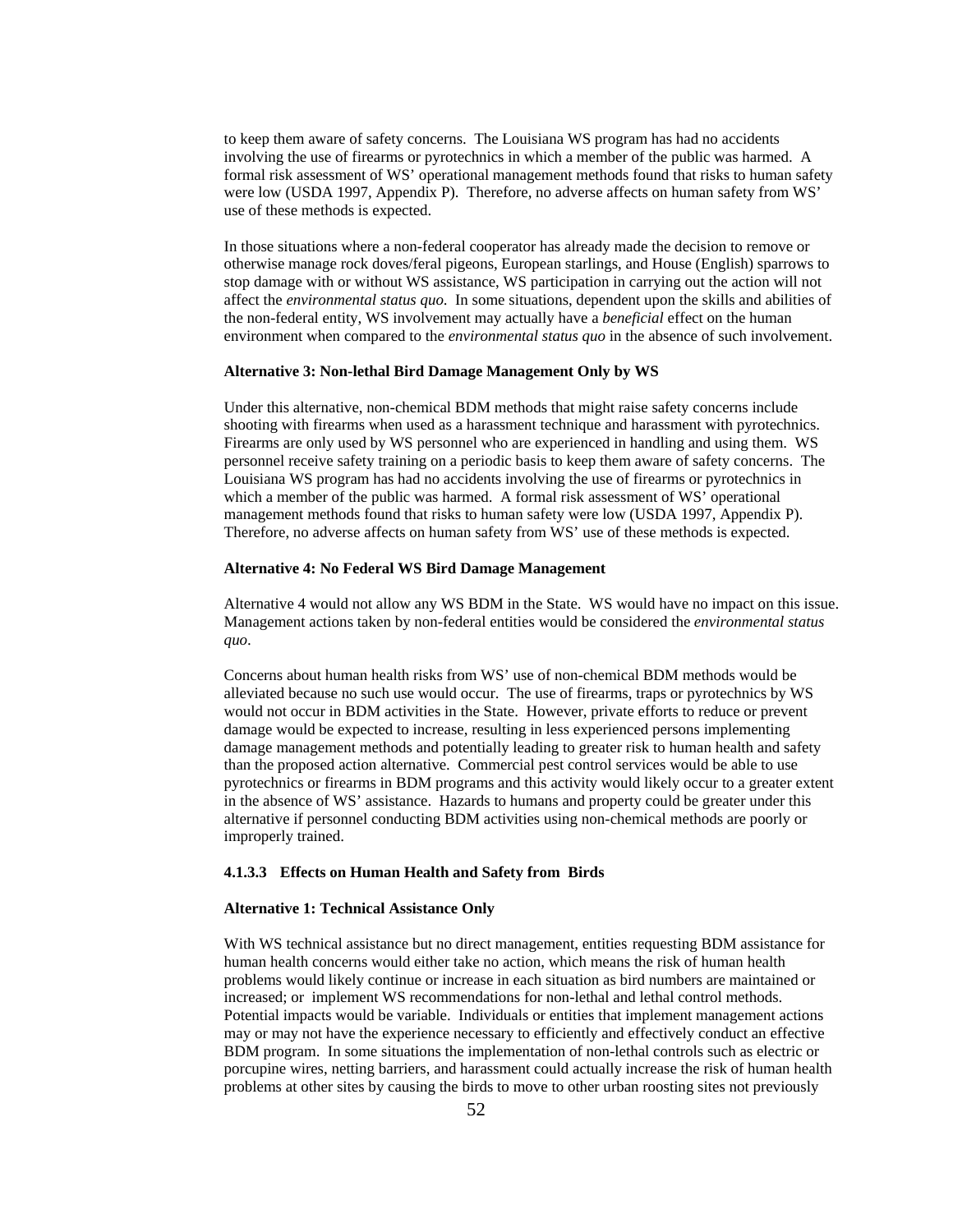affected. This potential risk would be less likely under this alternative than Alternative 4 when people requesting assistance receive and accept WS technical assistance recommendations.

### **Alternative 2: Integrated Bird Damage Management Program (Proposed Action/No Action)**

 People are concerned with potential injury, illness, and loss of human life as a result of the potential impacts of injurious bird species. An Integrated BDM strategy, a combination of lethal and non-lethal means, has the greatest potential of successfully reducing this risk. All BDM methods could possibly be implemented and recommended by WS.

An IWDM approach reduces damage or threats to public health or safety for people who would have no relief from such damage or threats if non-lethal methods were ineffective or impractical. As discussed in Chapter 1, birds are a threat to aviation safety and can also carry or transmit diseases to humans. In most cases, it is difficult to conclusively prove that birds were responsible for transmission of individual human cases or outbreaks of bird-borne diseases. Nonetheless, certain requesters of BDM service may consider this risk to be unacceptable and may request such service primarily for that reason. In such cases, BDM, either by lethal or non-lethal means, would, if successful, reduce the risk of bird-borne disease transmission at the site for which BDM is requested.

 In some situations the implementation of non-lethal controls such as electric or porcupine wires, netting barriers, and harassment could actually increase the risk of human health problems at other sites by causing the birds to move to other urban roosting sites not previously affected. In such cases, lethal removal of the birds may actually be the best alternative from the standpoint of overall human health concerns in the local area. If WS is providing direct operational assistance in relocating birds, coordination with local authorities may be conducted to assure they do not reestablish in other undesirable locations.

In those situations where a non-federal cooperator has already made the decision to remove or otherwise manage feral pigeons, European starlings, and House sparrows to stop damage with or without WS assistance, WS participation in carrying out the action will not affect the *environmental status quo*. In some situations, dependent upon the skills and abilities of the nonfederal entity, WS involvement may actually have a *beneficial* effect on the human environment when compared to the *environmental status quo* in the absence of such involvement.

#### **Alternative 3: Non-lethal Bird Damage Management Only by WS**

 Under this alternative, WS would be restricted to implementing and recommending only nonlethal methods in providing assistance with bird damage problems. The success or failure of the use of non-lethal methods can be quite variable. In some situations the implementation of nonlethal controls such as electric or porcupine wires, netting barriers, and harassment could actually increase the risk of human health problems at other sites by causing the birds to move to other urban roosting sites not previously affected. Some requesting entities, such as city government officials, would reject WS assistance for this reason and would likely seek to achieve bird control by other means. However, if WS is providing direct operational assistance in relocating birds, coordination with local authorities may be conducted to assure they do not re-establish in other undesirable locations.

#### **Alternative 4: No Federal WS Bird Damage Management**

 WS would have no impact on this issue. Management actions taken by non-federal entities would be considered the *environmental status quo*.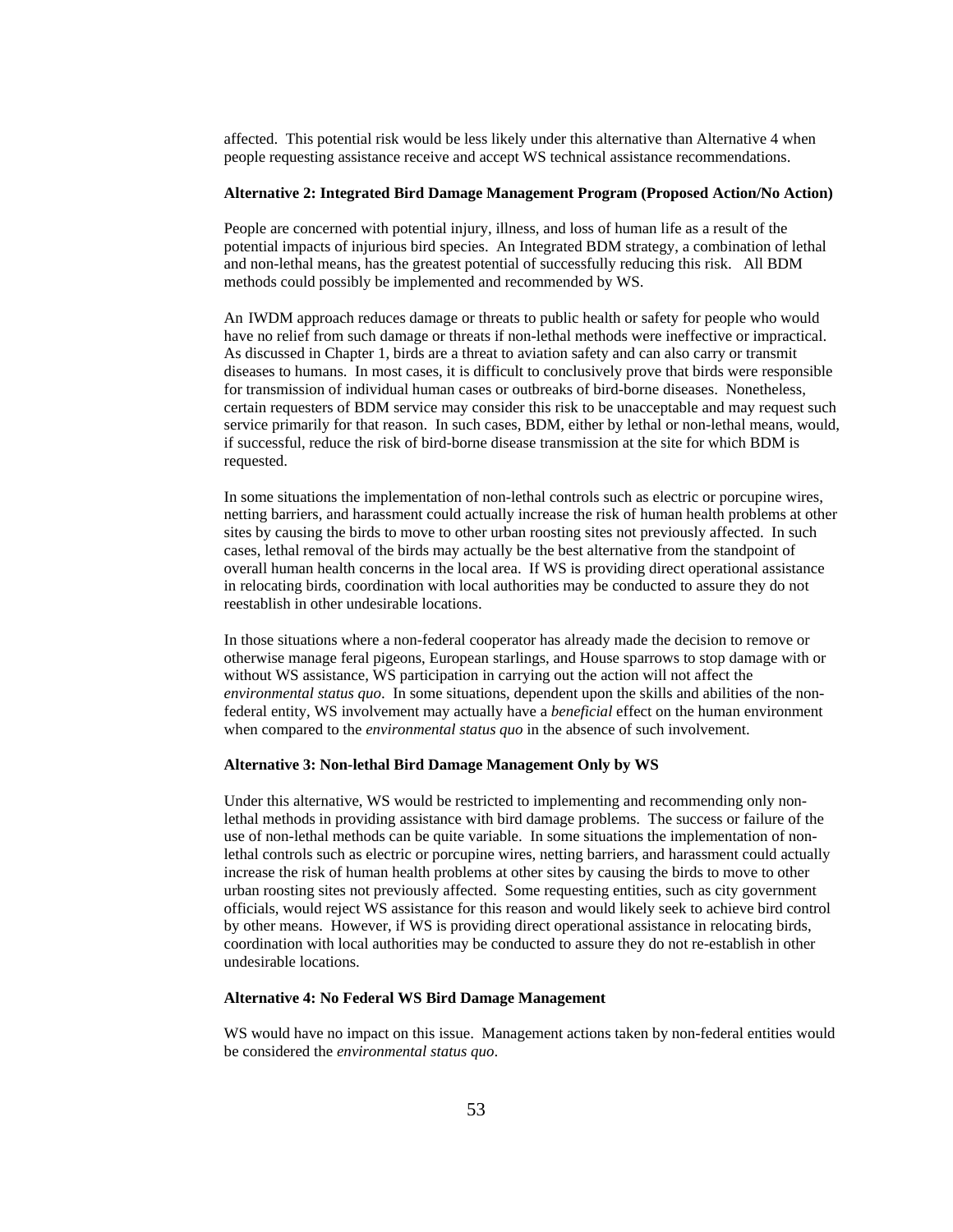With no WS assistance, cooperators would be responsible for developing and implementing their own BDM program. Cooperator efforts to reduce or prevent conflicts could result in less experienced persons implementing control methods, therefore leading to a greater potential of not reducing bird hazards, than under the proposed action. In some situations the implementation of non-lethal controls such as electric or porcupine wires, netting barriers, and harassment could actually increase the risk of human health problems at other sites by causing the birds to move to other urban roosting sites not previously affected. Under this alternative, human health problems could increase if private individuals were unable to find and implement effective means of controlling birds that cause damage problems.

# **4.1.4 Impacts to Stakeholders, including Aesthetics**

### **4.1.4.1 Effects on Human Affectionate Bonds with Individual Birds and on Aesthetic Values of Wild Bird Species**

### **Alternative 1: Technical Assistance Only**

Under this alternative, WS would not conduct any direct operational BDM, but would still provide technical assistance or self-help advice to persons requesting assistance with bird damage. Additionally, WS would not conduct any harassment of birds that were causing damage. Those who oppose direct operational assistance in wildlife damage management by the government, but favor government technical assistance, would favor this alternative. Persons who have developed affectionate bonds with individual wild birds would not be affected by WS' activities under this alternative because the individual birds would not be killed by WS. However, other private entities would likely conduct BDM activities similar to those that would no longer be conducted by WS, which means the effects would then be similar to the Proposed Action alternative.

#### **Alternative 2: Integrated Bird Damage Management Program (Proposed Action/No Action)**

 Those who routinely view or feed individual birds, such as feral domestic pigeons, would likely be disturbed by removal of such birds under the current program. WS is aware of such concerns and takes these concerns into consideration to mitigate effects. WS may be able to mitigate such concerns by leaving certain birds that have been identified by interested individuals.

 Some members of the public have expressed opposition to the killing of any birds during BDM activities. Under this Proposed Action alternative, some lethal control of birds would occur and these persons would be opposed. However, many persons who voice opposition have no direct connection or opportunity to view or enjoy the particular birds that would be killed by WS' lethal control activities. Lethal control actions would generally be restricted to local sites and to small, unsubstantial percentages of overall populations. Therefore, the species subjected to limited lethal control actions would remain common and abundant and would, therefore, continue to remain available for viewing by persons with that interest.

Lethal removal of birds from airports should not affect the public's enjoyment of the aesthetics of the environment since airport properties are closed to public access. The ability to view and interact with birds at these sites is usually either restricted to viewing from a location outside boundary fences or is forbidden.

In those situations where a non-federal cooperator has already made the decision to remove or otherwise manage feral pigeons, European starlings, and House sparrows to stop damage with or without WS assistance, WS participation in carrying out the action will not affect the *environmental status quo*. In some situations, dependent upon the skills and abilities of the nonfederal entity, WS involvement may actually have a *beneficial* effect on the human environment when compared to the *environmental status quo* in the absence of such involvement.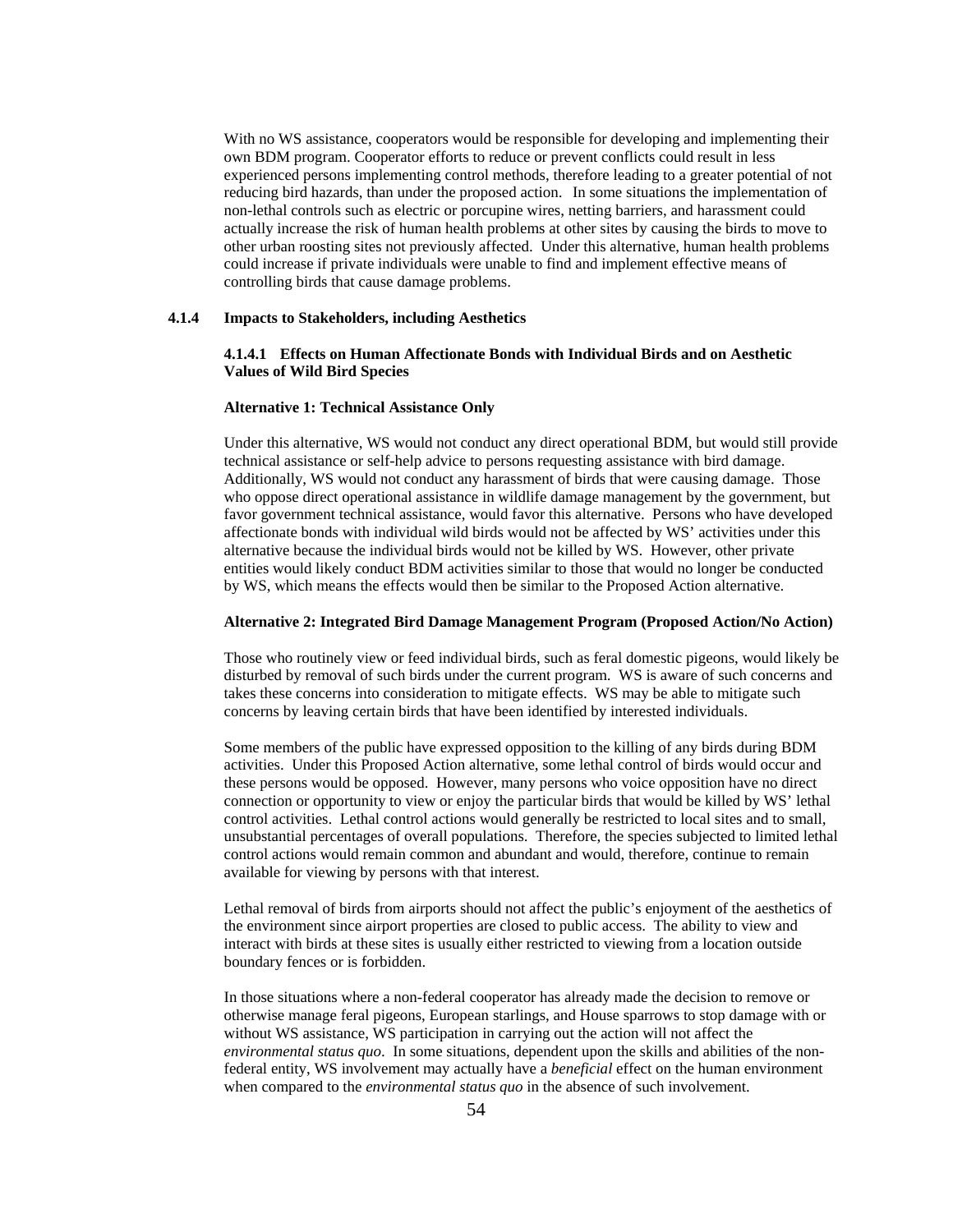#### **Alternative 3: Non-lethal Bird Damage Management Only by WS**

 Under this alternative, WS would not conduct any lethal BDM, but may conduct harassment of birds that are causing damage. Some people who oppose lethal control of wildlife by the government, but are tolerant of government involvement in non-lethal wildlife damage management would favor this alternative. Persons who have developed affectionate bonds with individual wild birds would not be affected by the death of individual birds under this alternative, but might oppose dispersal or translocation of certain birds. WS may be able to mitigate such concerns by leaving certain birds that have been identified by interested individuals. In addition, the abundant populations of target bird species in urban environments would enable people to continue to view them and to establish affectionate bonds with individual wild birds. Although WS would not perform any lethal activities under this alternative, other private entities would likely conduct BDM activities similar to those that would no longer be conducted by WS, which means the effects would then be similar to the proposed action alternative.

#### **Alternative 4: No Federal WS Bird Damage Management**

 Under this alternative, WS would not conduct any lethal removal of birds nor would the program conduct any harassment of birds. WS would have no impact on this issue. Management actions taken by non-federal entities would be considered the *environmental status quo*.

Those in opposition of any government involvement in wildlife damage management would favor this alternative. Persons who have developed affectionate bonds with individual wild birds would not be affected by WS' activities under this alternative. However, other private entities would likely conduct BDM activities similar to those that would no longer be conducted by WS, which means the effects would then be similar to the proposed action alternative.

#### **4.1.4.2 Effects On Aesthetic Values of Property Damaged by Birds**

#### **Alternative 1: Technical Assistance Only**

 Under this alternative, the lack of operational assistance in reducing bird problems could result in an increase of potential adverse affects on aesthetic values of affected properties. However, potential adverse affects would likely be less than as those under Alternative 4, since WS would be providing technical assistance.

Relocation of nuisance roosting or nesting populations of birds (e.g., starling roosts) through harassment, barriers, or habitat alteration can sometimes result in the birds causing the same problems at the new location. If WS has only provided technical assistance, coordination with local authorities to monitor the birds' movements to assure the birds do not reestablish in other undesirable locations might not be conducted, thereby increasing the potential of adverse effects to nearby property owners.

#### **Alternative 2: Integrated Bird Damage Management Program (Proposed Action/No Action)**

 Under this alternative, operational assistance in reducing bird problems, in which droppings from the birds cause an unsightly mess, would improve aesthetic values of affected properties. In addition, individuals objecting to the presence of invasive nonnative species, such as European starlings, domestic feral pigeons, and House sparrows, and whose aesthetic enjoyment of other birds is diminished by the presence of such species, will be positively affected by programs which result in reductions in the presence of such birds.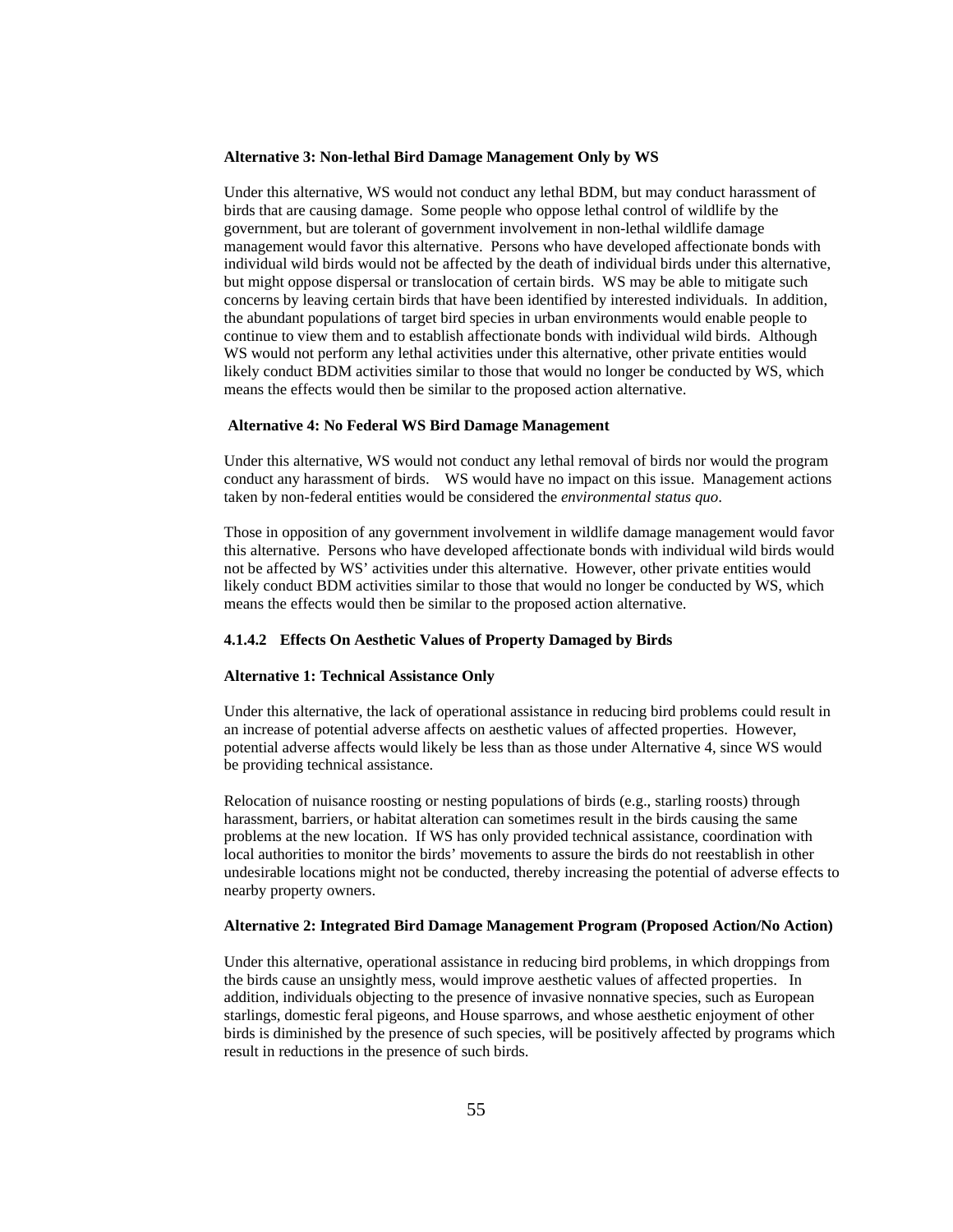Relocation or dispersal of nuisance roosting or nesting populations of birds (e.g., starling roosts) by harassment can sometimes result in the birds causing the same or similar problems at the new location. If WS is providing direct operational assistance in relocating such birds, coordination with local authorities may be conducted to assure they do not re-establish in other undesirable locations.

In those situations where a non-federal cooperator has already made the decision to remove or otherwise manage feral pigeons, European starlings, and House sparrows to stop damage with or without WS assistance, WS participation in carrying out the action will not affect the *environmental status quo*. In some situations, dependent upon the skills and abilities of the nonfederal entity, WS involvement may actually have a *beneficial* effect on the human environment when compared to the *environmental status quo* in the absence of such involvement.

#### **Alternative 3: Non-lethal Bird Damage Management Only by WS**

 Under this alternative, WS would be restricted to non-lethal methods only. WS would not be able to implement lethal management actions in those situations where non-lethal methods are not effective at reducing damage to acceptable levels. In these situations bird damage would likely remain the same or possibly increase unless cooperators implemented their own damage management program. The success or failure of the use of non-lethal methods can be quite variable. If non-lethal methods alone are effective at reducing damage and conflicts, this alternative would improve aesthetic values of affected properties. Assuming property owners would choose to allow and pay for the implementation of these non-lethal methods, this alternative could result in birds relocating to other sites where they would likely cause or aggravate similar problems for other property owners. Thus, this alternative would likely result in more property owners experiencing adverse effects on the aesthetic values of their properties than the Proposed Action alternative.

 Relocation or dispersal of nuisance roosting or nesting populations of birds (e.g., starling roosts) by harassment can sometimes result in the birds causing the same or similar problems at the new location. If WS is providing direct operational assistance in relocating such birds, coordination with local authorities may be conducted to assure they do not re-establish in other undesirable locations.

#### **Alternative 4: No Federal WS Bird Damage Management**

 WS would have no impact on this issue. Management actions taken by non-federal entities would be considered the *environmental status quo*.

Under this alternative, the lack of any operational or technical assistance in reducing bird problems would mean aesthetic values of some properties would continue to be adversely affected if the property owners were not able to achieve BDM some other way. In many cases, this type of aesthetic damage would worsen because property owners would not be able to resolve their problems.

 Relocation of nuisance roosting or nesting population of birds (e.g., starling roosts) through harassment, barriers, or habitat alteration can sometimes result in the birds causing the same problems at the new location. Coordination of dispersal activities with local authorities to monitor the birds' movements to assure the birds do not re-establish in other undesirable locations might not be conducted, thereby increasing the potential of adverse effects to nearby property owners.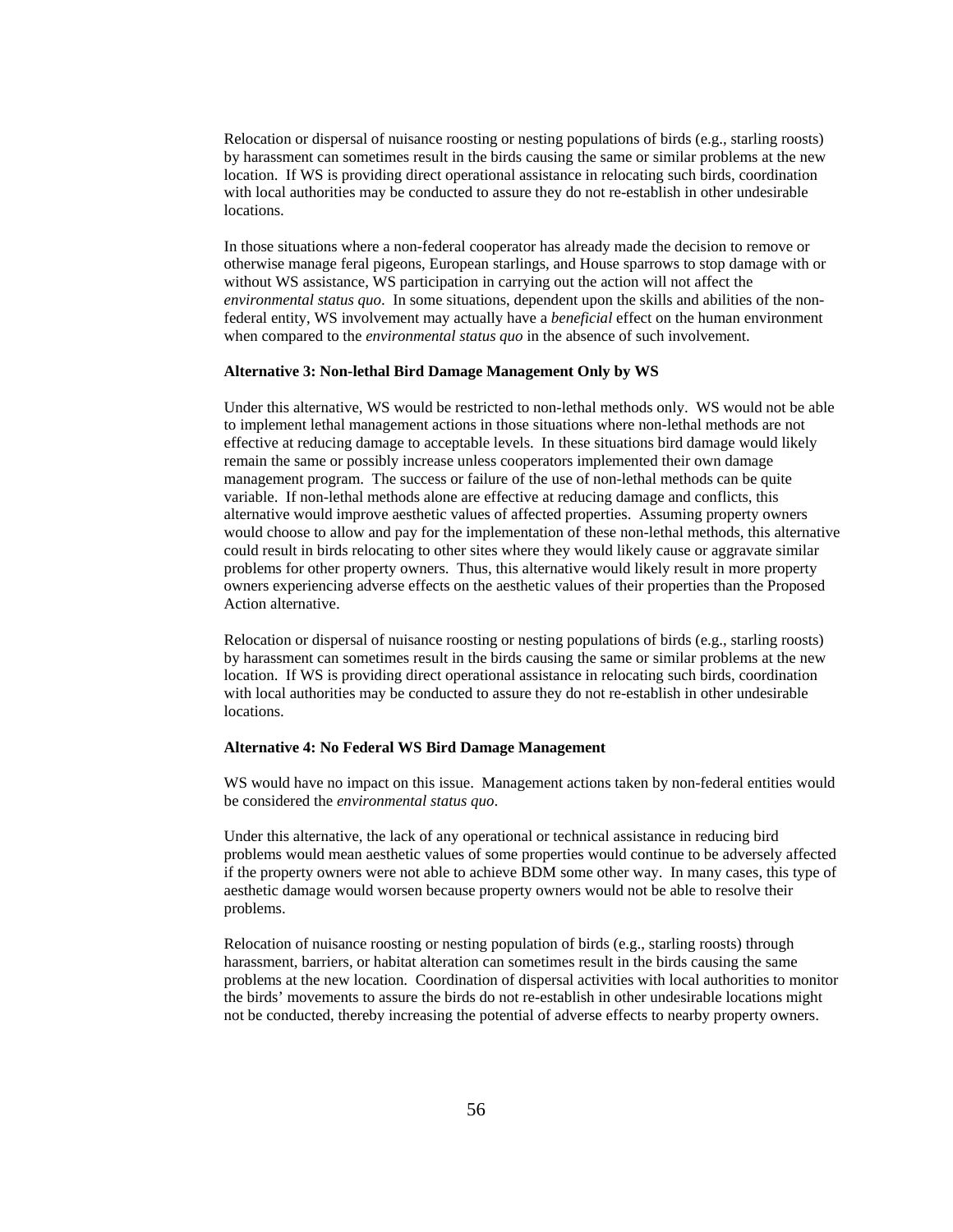#### **4.1.5 Humaneness and Animal Welfare Concerns of Methods Used**

#### **4.1.5.1 Alternative 1: Technical Assistance Only**

 Under this alternative, WS would provide self-help advice only. Thus, lethal methods, viewed as inhumane by some persons, would not be used by WS. Without WS direct operational assistance, it is expected that many requesters of BDM would reject non-lethal recommendations or would not be willing to pay the extra cost of implementing and maintaining them and would seek alternative lethal means. Similar to Alternative 3, DRC-1339 would no longer be available as it is only registered for use by or under the direct supervision of WS personnel. Thus, the only chemical BDM methods legally available would be Avitrol and Starlicide. The use of Avitrol may be viewed by many persons as less humane than DRC-1339 or Starlicide. Improper or illegal use of both chemicals would likely be viewed as inhumane by the public. Similar to the proposed action shooting; and live trapping/capture and euthanization by decapitation, cervical dislocation, or  $CO<sub>2</sub>$  gas could be used by these entities.

## **4.1.5.2 Alternative 2: Implement an Integrated Bird Damage Management Program (Proposed Action/No Action)**

 Under this alternative, methods viewed by some persons as inhumane would be used in BDM by WS. These methods would include shooting, live capture and euthanasia and toxicants/chemicals such as DRC-1339 and Avitrol.

 Shooting, when performed by experienced professionals, usually results in a quick death for target birds. Occasionally, however, some birds are initially wounded and must be shot a second time or must be caught by hand and then euthanized. Some persons would view shooting as inhumane.

 The primary lethal chemical BDM method that would be used by WS under this alternative would be DRC-1339. This chemical causes a quiet and apparently painless death resulting from uremic poisoning and congestion of major organs (Decino et al. 1966). The birds become listless and lethargic, and a quiet death normally occurs in 24 to 72 hours following ingestion. However, the method appears to result in a less stressful death than that which probably occurs by most natural causes, such as by disease, starvation, or predation. For these reasons, WS considers DRC-1339 use to be a relatively humane method of lethal BDM. However, despite the apparent painlessness of the effects of this chemical, some persons will view any method that takes a number of hours to cause death as inhumane and unacceptable.

 The chemical Avitrol repels birds by poisoning a few members of a flock, causing them to become hyperactive. Their distress calls generally alarm the other birds and cause them to leave the site. Only a small number of birds need to be affected to cause alarm in the rest of the flock. The affected birds generally die. In most cases where Avitrol is used, only a small percentage of the birds are affected and killed by the chemical with the rest being merely dispersed. In experiments to determine suffering, stress, or pain in affected animals, Rowsell, et. al. (1979) tested Avitrol on pigeons and observed subjects for clinical, pathological, or neural changes indicative of pain or distress. None were observed. Conclusions of the study were that the chemical met the criteria for a humane pesticide. Notwithstanding, some persons would view Avitrol as inhumane treatment of the birds that are affected by it based on the birds' distress-like behavior.

 Occasionally, birds captured alive by use of the tranquilizer Alpha-chloralose, cage traps, by hand, or with nets would be euthanized. The most common method of euthanization would be by decapitation, cervical dislocation, or  $CO<sub>2</sub>$  gas which are described and approved by AVMA as humane euthanasia methods (Beaver et al. 2001). Most people would view AVMA-approved euthanization methods as humane.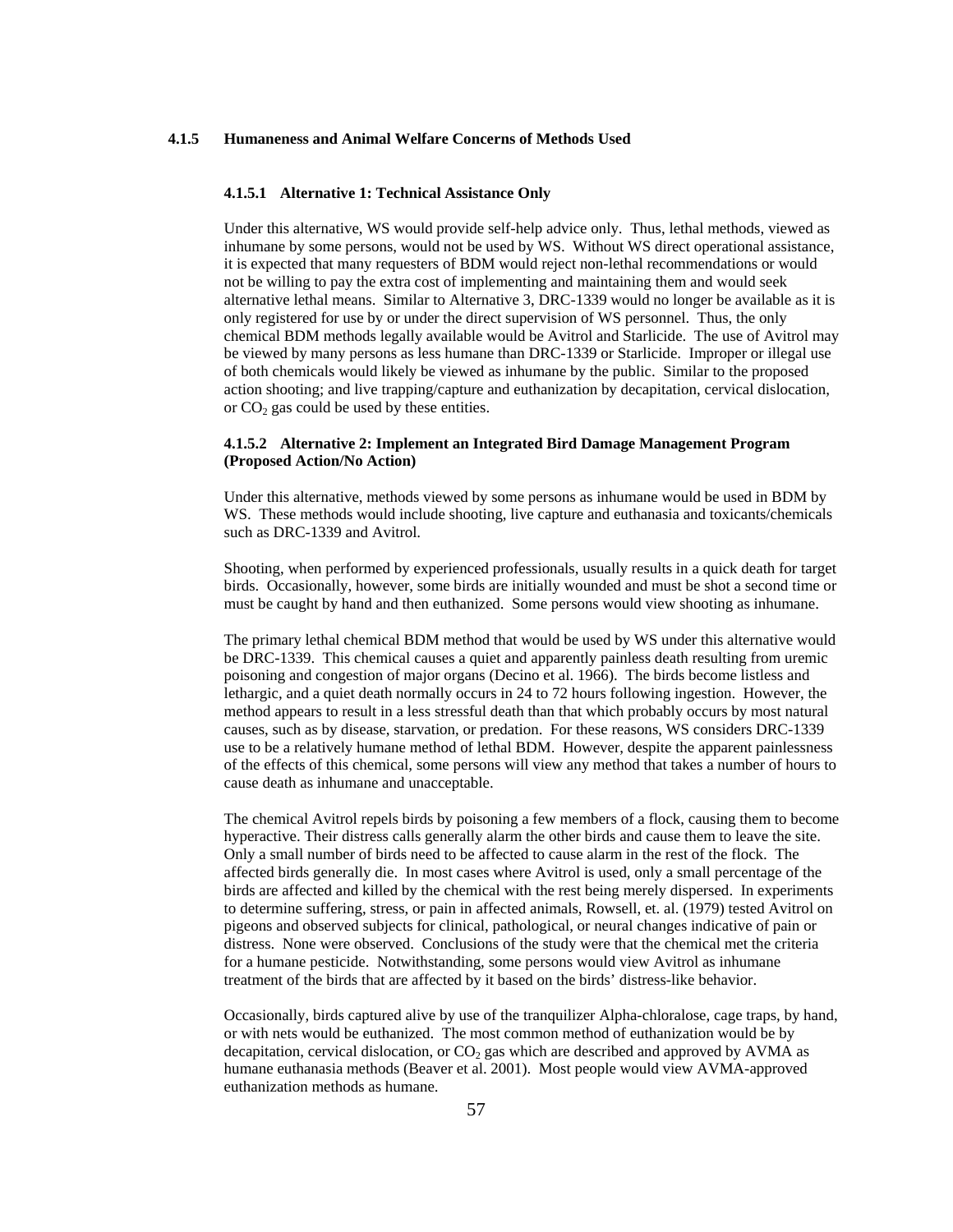In those situations where a non-federal cooperator has already made the decision to remove or otherwise manage feral pigeons, European starlings, and House sparrows to stop damage with or without WS assistance, WS participation in carrying out the action will not affect the *environmental status quo*. In some situations, dependent upon the skills and abilities of the nonfederal entity, WS involvement may actually have a *beneficial* effect on the human environment when compared to the *environmental status quo* in the absence of such involvement.

#### **4.1.5.3 Alternative 3: Non-lethal Bird Damage Management Only by WS**

 Under this alternative, lethal methods, viewed as inhumane by some persons, would not be used by WS. However, it is expected that many requesters of BDM assistance would reject non-lethal methods recommended by WS and/or would not be willing to pay the extra cost of implementing and maintaining them and would seek alternative lethal means. DRC-1339 would not be available to non-WS entities; however, Avitrol and Starlicide would be legal for use by certified pest control operators. Avitrol would most likely be viewed as less humane than DRC-1339 or Starlicide because of the distress behaviors that it causes. Similar to the proposed action, shooting, and live trapping/capture and euthanization by decapitation, cervical dislocation, or  $CO<sub>2</sub>$  gas could also be used by these entities.

### **4.1.5.4 Alternative 4: No Federal WS Bird Damage Management**

 Under this alternative, methods viewed as inhumane by some persons would not be used by WS. WS would have no impact on this issue. Management actions taken by non-federal entities would be considered the *environmental status quo*.

Similar to Alternatives 1 and 3, DRC-1339 would no longer be available for use since it is only registered for use by or under the direct supervision of WS personnel. However, Avitrol and Starlicide would be legal for use by certified pest control operators. Avitrol would most likely be viewed as less humane than DRC-1339 or Starlicide because of the distress behaviors that it causes. Similar to the proposed action, shooting, and live trapping/capture and euthanasia by decapitation, cervical dislocation, or  $CO<sub>2</sub>$  gas could also be used by these entities.

# **4.2 CUMULATIVE IMPACTS**

 Cumulative impacts, as defined by CEQ (40 CFR 1508.7), are impacts to the environment that result from the incremental impact of the action when added to other past, present, and reasonably foreseeable future actions, regardless of what agency (federal or non-federal) or person undertakes such other actions. Cumulative impacts may result from individually minor, but collectively significant, actions taking place over time.

 Under Alternatives 1, 2 and 3, WS would address damage associated with birds in a number of situations throughout the State. The WS BDM program would be the primary federal program with BDM responsibilities; however, some state and local government agencies may conduct BDM activities in Louisiana as well. Through ongoing coordination with these agencies, WS is aware of such BDM activities and may provide technical assistance in such efforts. WS does not normally conduct direct damage management activities concurrently with such agencies in the same area, but may conduct BDM activities at adjacent sites within the same timeframe. In addition, commercial pest control companies may conduct BDM activities in the same area. The potential cumulative impacts analyzed below could occur either as a result of WS BDM program activities over time, or as a result of the aggregate effects of those activities combined with the activities of other agencies and individuals.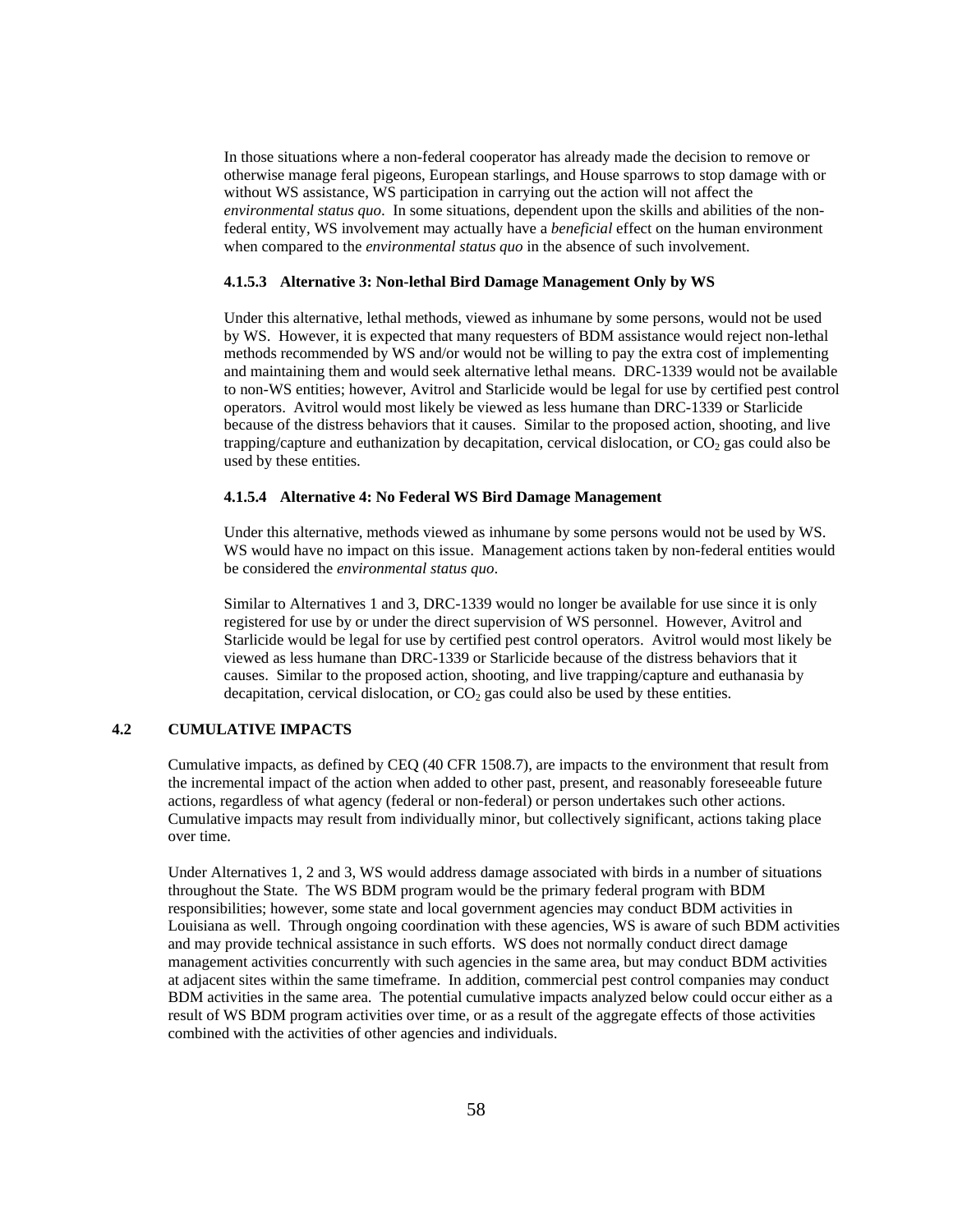#### **Cumulative Impacts on Wildlife Populations**

 Bird Damage Management methods used or recommended by the WS program in Louisiana will likely have no cumulative adverse effects on target and non-target wildlife populations. WS limited lethal take of target bird species is anticipated to have minimal impacts on target bird populations in Louisiana, the region, and the U.S. When control actions are implemented by WS the potential lethal take of non-target wildlife species is expected to be minimal to non-existent.

### **Cumulative Impact Potential from Chemical Components**

BDM programs which include the use of pesticides as a lethal population management component may have the greatest potential for cumulative impacts on the environment as such impacts relate to deposit of chemical residues in the physical environment and environmental toxicosis. The avicides, DRC-1339 and Starlicide, and the frightening agent, Avitrol, are the only chemicals used or recommended by the Louisiana WS BDM program for the purpose of obtaining lethal effects on birds. These chemicals have been evaluated for possible residual effects which might occur from buildup of the chemicals in soil, water, or other environmental sites.

 *DRC-1339* exhibits a low persistence in soil or water, and bioaccumulation of the chemical is unlikely (USDA 1997). Additionally, the relatively small quantity of DRC-1339 that will be used in BDM programs in Louisiana, the chemical's instability which results in speedy degradation of the product, and application protocol used in WS programs further reduces the likelihood of any environmental accumulation. DRC-1339 is not used by any other entities in Louisiana.

*Starlicide* is similar to DRC-1339 used in feedlots; however, it contains 0.1% DRC-1339 (USDA 1997, Appendix P). Therefore, the cumulative impact potential from Starlicide use should be similar to DRC-1339.

*Avitrol* may be used or recommended by the Louisiana WS program. Most applications would not be in contact with soil, applications would not be in contact with surface or ground water, and uneaten baits will be recovered and disposed of according to EPA label specifications. Avitrol exhibits a high persistence in soil and water but, according to literature, does not bioaccumulate (USDA 1997 and EXTOXNET 2000). Because of Avitrol's characteristic of binding to soils, it is not expected to be present in surface or ground water as a result of its use on land (EPA 1980). A combination of chemical characteristics and baiting procedures used by WS would reduce the likelihood of environmental accumulation of Avitrol. The EPA has not required studies on the fate of Avitrol in the soil because, based on use patterns of the avicide, soil residues are expected to be low (EPA 1980).

Based on use patterns, the chemical and physical characteristics of DRC-1339, Starlicide, and Avitrol, and factors related to the environmental fate of these pesticides, no cumulative impacts are expected from the lethal chemical components used or recommended by the WS BDM program in Louisiana.

Non-lethal chemicals may also be used or recommended by the WS BDM program in Louisiana. Characteristics of these chemicals and use patterns indicate that no significant cumulative impacts related to environmental fate are expected from their use in WS BDM programs in Louisiana.

#### **Cumulative Impact Potential from Non-chemical Components**

Non-chemical methods used or recommended by WS BDM program in may include exclusion through use of various barriers, habitat modification of structures or vegetation, live trapping and euthanasia of birds, harassment of birds or bird flocks, and shooting.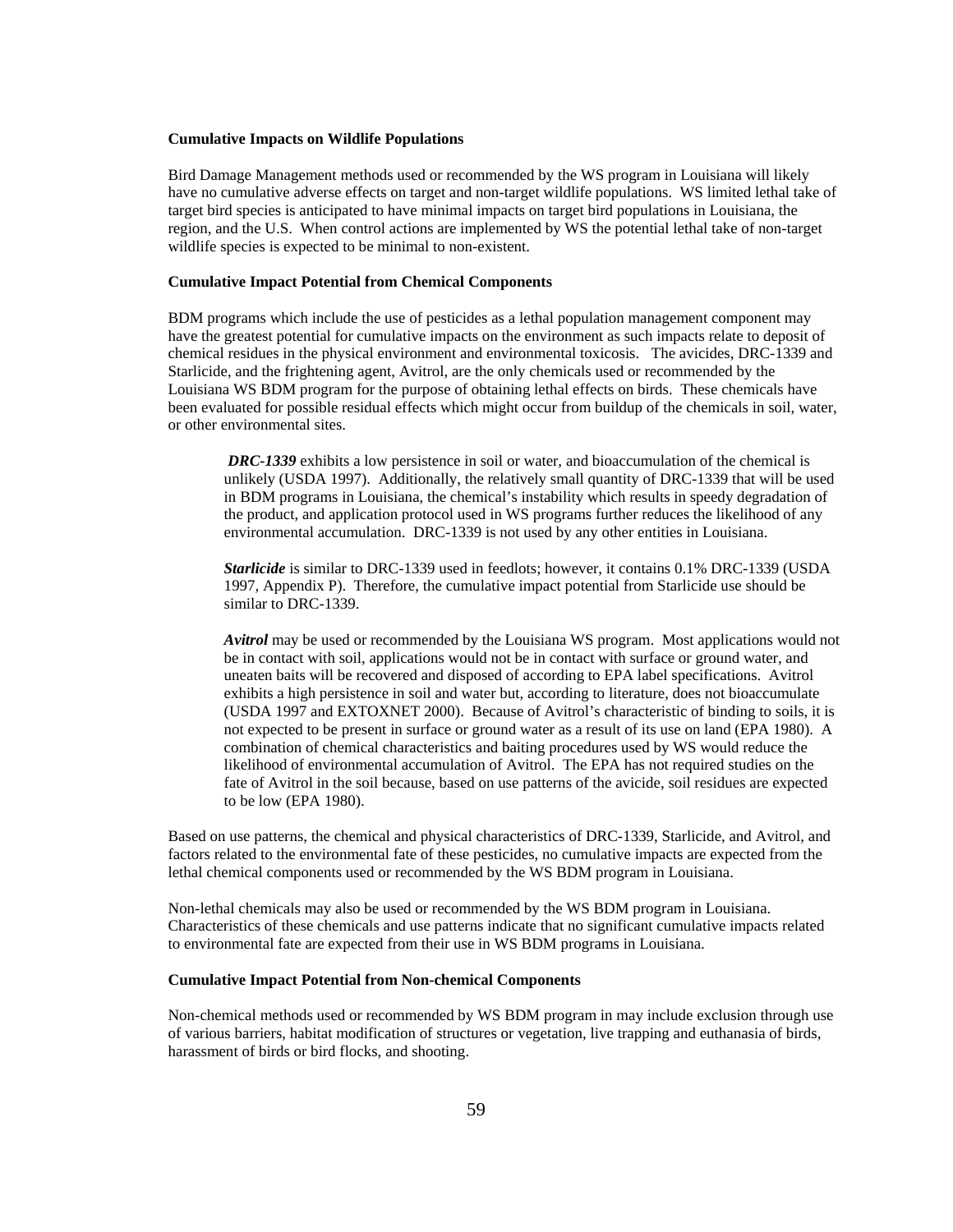Because shooting may be considered as a component of the non-chemical, the deposition of lead shot in the environment is a factor considered in this EA.

*Lead Shot.* Threats of lead toxicosis to waterfowl from the deposition of lead shot in waters where such species fed were observed more than one hundred years ago (Sanderson and Belrose 1986). As a result of discoveries made regarding impacts to several species of ducks and geese, federal restrictions were placed on the use of lead shot for waterfowl hunting in 1991. "Beginning September 1, 1991, the contiguous 48 United States, and the States of Alaska and Hawaii, the Territories of Puerto Rico and the Virgin Islands, and the territorial waters of the United States, are designated for the purpose of Sec. 20.21 (j) as nontoxic shot zones for hunting waterfowl, coots, and certain other species. 'Certain other species' refers to those species, other than waterfowl or coots, affected by reason of being included in aggregate bags and concurrent seasons."

 All WS BDM shooting activities conform to federal, state and local laws. If activities are conducted near or over water, WS uses steel shot during activities. Consequently, no deposition of lead in nontoxic shot zones is likely to occur as a result of WS BDM actions in Louisiana. Therefore, cumulative impacts are not likely to occur if toxic shot is used. Additionally, WS will evaluate other BDM actions which entail the use of shot on a case by case basis to determine if deposition of lead shot poses any risk to non-target animals, such as domestic livestock. If such risk exists, WS will use nontoxic shot in those situations.

**Roost Harassment/Relocation**. Some potential exists for cumulative impacts to human health and safety related to the harassment of roosting bird flocks such as European starlings in urban environments. If birds are dispersed from one site and relocate to another where human exposure to concentrations of bird droppings over time occurs, human health and safety could be threatened. If WS is providing direct operational assistance in relocating such birds, coordination with local authorities may be conducted to assure they do not re-establish in other undesirable locations.

# **SUMMARY**

No significant cumulative environmental impacts are expected from any of the 4 alternatives.

Under the Proposed Action, the lethal removal of birds by WS would not have a significant impact on overall starling, pigeon, and sparrow populations in Louisiana, but some local reductions may occur. No risk to public safety is expected when WS' services are provided and accepted by requesting individuals in Alternatives 1, 2, and 3, since only trained and experienced wildlife biologists/specialists would conduct and recommend BDM activities. There is a slight increased risk to public safety when persons who reject WS assistance and recommendations in Alternatives 1, 2 and 3 and conduct their own BDM activities, and when no WS assistance is provided in Alternative 4. In all 4 Alternatives, however, it would not be to the point that the impacts would be significant.

Under Alternative 4, management actions taken by non-federal entities would be considered the *environmental status quo*. In those situations where a non-federal cooperator has already made the decision to remove or otherwise manage feral pigeons, European starlings, and House sparrows to stop damage with or without WS assistance in Alternatives 1, 2, and 3, WS participation in carrying out the action will not affect the *environmental status quo*. In some situations, dependent upon the skills and abilities of the nonfederal entity, WS involvement may actually have a *beneficial* effect on the human environment when compared to the *environmental status quo* in the absence of such involvement.

Although some persons will likely be opposed to WS' participation in BDM activities on public and private lands within the state of Louisiana, the analysis in this EA indicates that WS Integrated BDM program will not result in significant cumulative adverse impacts on the quality of the human environment. Table 4-2 summarizes the expected impact of each of the alternatives on each of the issues.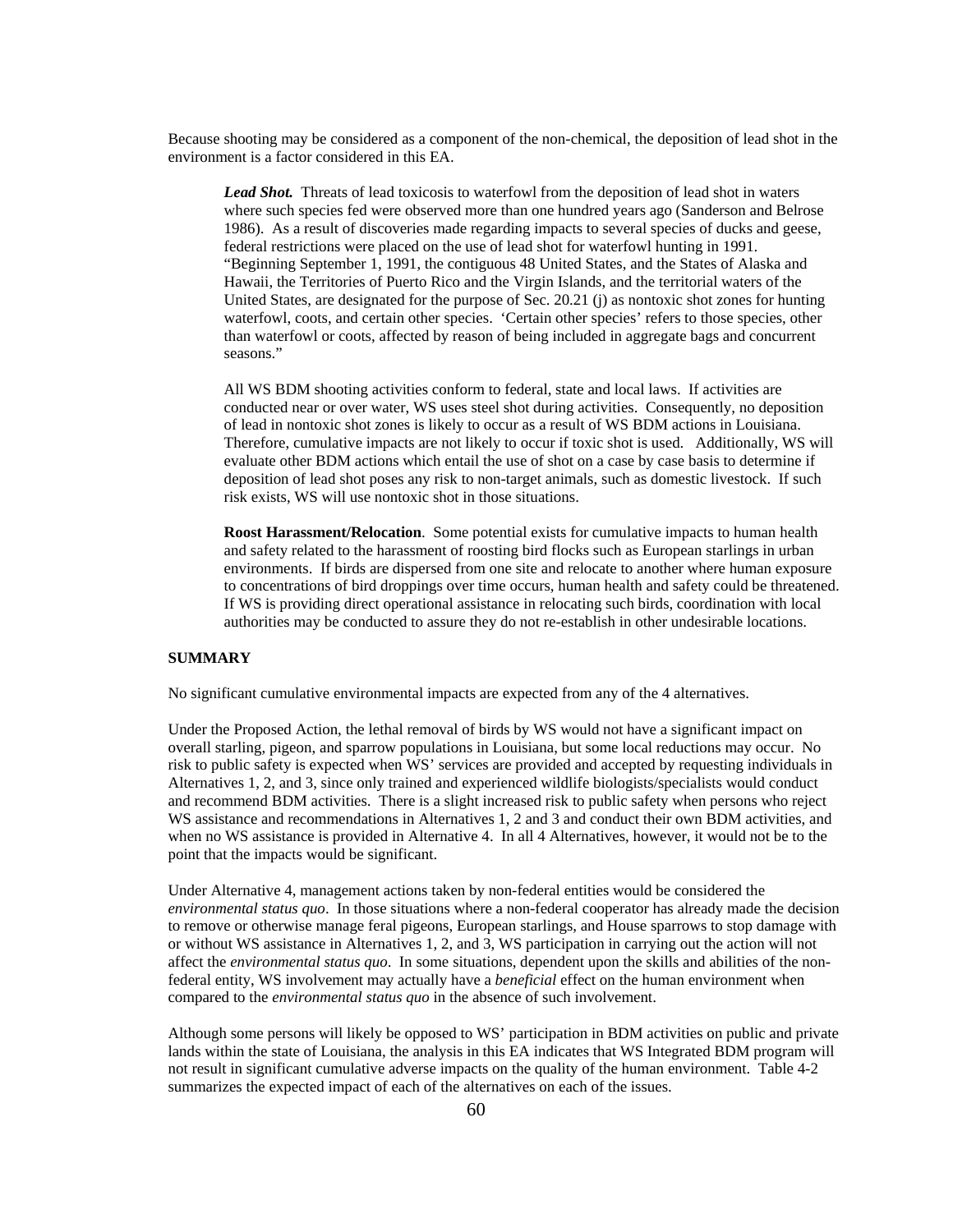| <b>Issues</b>                                                                                     | Alternative 1<br><b>Technical Assistance Only</b>                                                                                                                                                                                                                                          | <b>Alternative 2</b><br><b>Integrated Bird Damage</b><br><b>Management Program (Proposed</b><br><b>Action/No Action</b> )                                                                                                          | <b>Alternative 3</b><br>Nonlethal BDM Only by<br>WS                                                                                                                                                                                                                                                                                       | <b>Alternative 4</b><br><b>No Federal WS BDM</b><br>Program                                                                                                                                                                                                                                    |
|---------------------------------------------------------------------------------------------------|--------------------------------------------------------------------------------------------------------------------------------------------------------------------------------------------------------------------------------------------------------------------------------------------|------------------------------------------------------------------------------------------------------------------------------------------------------------------------------------------------------------------------------------|-------------------------------------------------------------------------------------------------------------------------------------------------------------------------------------------------------------------------------------------------------------------------------------------------------------------------------------------|------------------------------------------------------------------------------------------------------------------------------------------------------------------------------------------------------------------------------------------------------------------------------------------------|
| <b>Target Species</b><br><b>Effects</b>                                                           | No effect by WS.<br>Low effect - reductions in<br>local starling, pigeon, and<br>sparrow numbers by non-WS<br>personnel likely; would not<br>significantly affect state and<br>regional populations.                                                                                       | Low effect - reductions in local<br>starling, pigeon, and sparrow<br>numbers; would not significantly<br>affect state and regional<br>populations                                                                                  | Low effect - reductions in<br>local starling, pigeon, and<br>sparrow numbers by non-<br>WS personnel likely;<br>would not significantly<br>affect state and regional<br>populations.                                                                                                                                                      | No effect by WS.<br>Low effect - reductions<br>in local starling, pigeon,<br>sparrow numbers by non-<br>WS personnel likely;<br>would not significantly<br>affect state and regional<br>populations                                                                                            |
| <b>Effects on Other</b><br><b>Wildlife Species,</b><br><b>Including T&amp;E</b><br><b>Species</b> | No effect by WS.<br>Impacts by non-WS personnel<br>would be variable.                                                                                                                                                                                                                      | Low effect - methods used by WS<br>would be highly selective with<br>very little risk to non-target<br>species.                                                                                                                    | Low effect - methods used<br>by WS would be highly<br>selective with very little<br>risk to non-target species.                                                                                                                                                                                                                           | No effect by WS.<br>Impacts by non-WS<br>personnel would be<br>variable.                                                                                                                                                                                                                       |
| <b>Human Health</b><br>and Safety Risks                                                           | Efforts by non-WS personnel<br>to reduce or prevent conflicts<br>could result in less<br>experienced persons<br>implementing control<br>methods, leading to a greater<br>potential of not reducing bird<br>damage than under the<br>proposed action.                                       | The proposed action has the<br>greatest potential of successfully<br>reducing this risk.<br>Low risk from methods used by<br>WS.                                                                                                   | Impacts could be greater<br>under this alternative than<br>the proposed action.<br>Low risk from methods<br>used by WS.                                                                                                                                                                                                                   | Efforts by non-WS<br>personnel to reduce or<br>prevent conflicts could<br>result in less experienced<br>persons implementing<br>control methods, leading<br>to a greater potential of<br>not reducing bird damage<br>than under the proposed<br>action.                                        |
| <b>Aesthetic</b><br><b>Enjoyment</b> of<br><b>Birds</b>                                           | Low to moderate effect.<br>Local bird numbers in damage<br>situations would remain high<br>or possibly increase unless<br>non-WS personnel<br>successfully implement lethal<br>methods; no adverse affect on<br>overall regional and state<br>starling, pigeon and sparrow<br>populations. | Low to moderate effect at local<br>levels; Some local populations<br>may be reduced; WS bird damage<br>management activities do not<br>adversely affect overall regional<br>or state starling, pigeon, and<br>sparrow populations. | Low to moderate effect.<br>Local bird numbers in<br>damage situations would<br>remain high or possibly<br>increase when non-lethal<br>methods are ineffective<br>unless non-WS personnel<br>successfully implement<br>lethal methods; no adverse<br>affect on overall regional<br>and state starling, pigeon,<br>and sparrow populations. | Low to moderate effect.<br>Local bird numbers in<br>damage situations would<br>remain high or possibly<br>increase unless non-WS<br>personnel successfully<br>implement lethal<br>methods; no adverse<br>affect on overall regional<br>and state starling, pigeon,<br>and sparrow populations. |
| Aesthetic<br><b>Damage Caused</b><br>by Birds                                                     | Moderate to High effect -<br>birds may move to other sites<br>which can create aesthetic<br>damage problems at new sites.                                                                                                                                                                  | Low effect - bird damage<br>problems most likely to be<br>resolved without creating or<br>moving problems elsewhere.                                                                                                               | Moderate to High effect -<br>birds may move to other<br>sites which can create<br>aesthetic damage<br>problems at new sites.<br>Less likely than Alt. 1 and<br>4.                                                                                                                                                                         | High effect - bird<br>problems less likely to be<br>resolved without WS<br>involvement. Birds may<br>move to other sites which<br>can create aesthetic<br>damage problems at new<br>sites                                                                                                      |
| <b>Humaneness</b><br><b>Concerns</b> of<br><b>Methods Used</b>                                    | No effect by WS.<br>Impacts by non-WS personnel<br>would be variable.                                                                                                                                                                                                                      | Low to moderate effect - methods<br>viewed by some people as<br>inhumane would be used by WS.                                                                                                                                      | Lower effect than Alt. 2<br>since only non-lethal<br>methods would be used by<br>WS                                                                                                                                                                                                                                                       | No effect by WS.<br>Impacts by non-WS<br>personnel would be<br>variable.                                                                                                                                                                                                                       |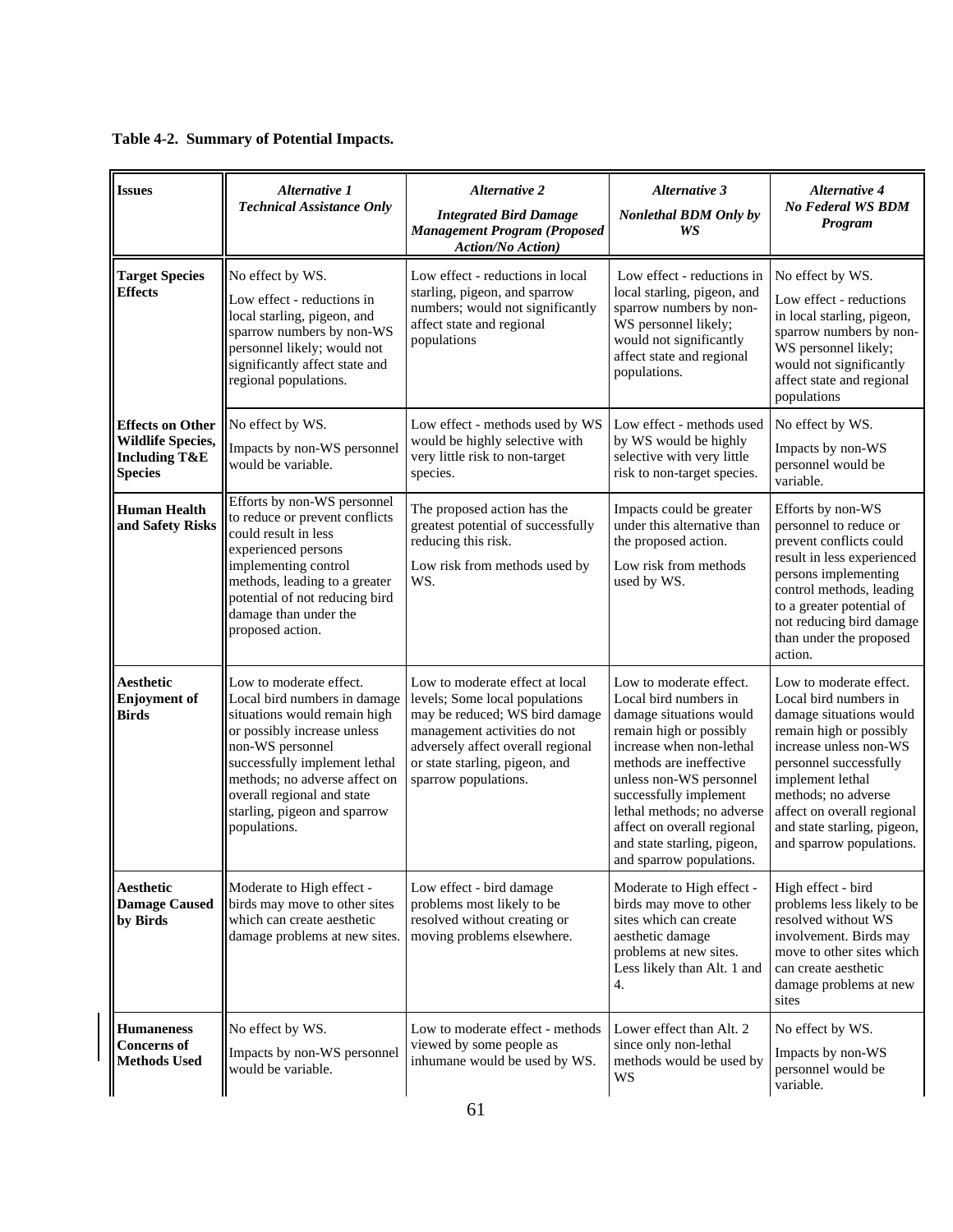# **CHAPTER 5: LIST OF PREPARERS AND PERSONS CONSULTED**

# **5.1 LIST OF PREPARERS/REVIEWERS**

Walter Cotton **Walter Cotton Contract Contract Contract Contract Contract Contract Contract Contract Contract Contract Contract Contract Contract Contract Contract Contract Contract Contract Contract Contract Contract Cont** Dwight LeBlanc USDA-APHIS-Wildlife Services USDA-APHIS-Wildlife Services

# **5.2 LIST OF PERSONS CONSULTED**

Eric Baka LDWF Maria Davidson<br>
Deborah Fuller<br>
USFWS<br>
USFWS Deborah Fuller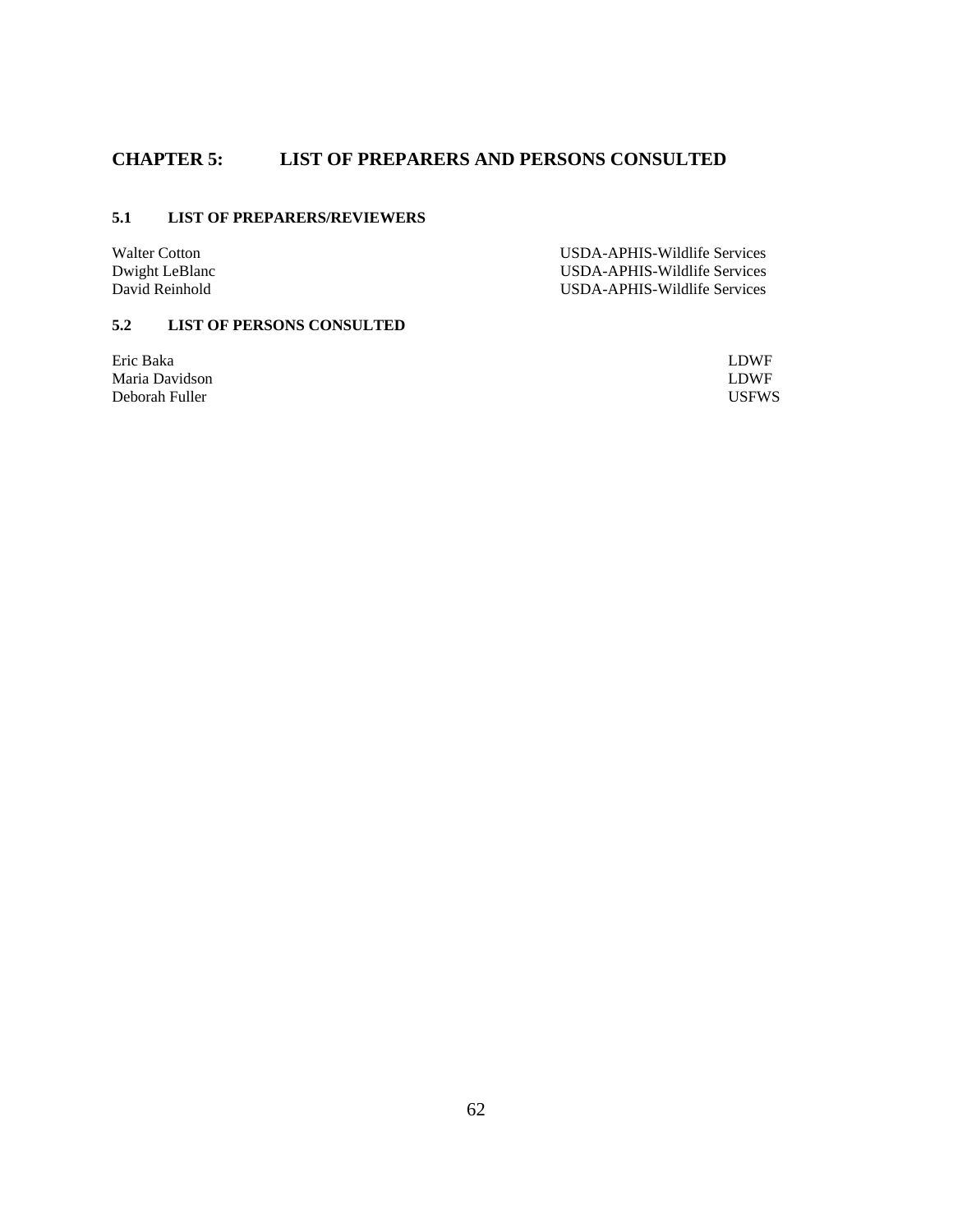### **APPENDIX A LITERATURE CITED**

AVMA (American Veterinary Medical Association). 1987. Journal of the American Veterinary Medical Association. Panel Report on the Colloquim on Recognition and Alleviation of Animal Pain and Distress. 191:1186-1189.

Audubon. 2003. West Nile Virus – Effects on Wildlife. www.audubon.org/bird/wnv/

Arhart, D.K. 1972. Some factors that influence the response of European starlings to aversive visual stimuli. M.S. Thesis. Oregon State University Corvallis.

 , M.L., J.S. Humphrey, and D.G. Decker. 1997. Feeding deterrence of anthraquinone, anthracene, and anthrone to rice-eating birds. J. Wildl. Manage. 61(4):1359-1365.

- Barnes, T.G. 1991. Eastern bluebirds, nesting structure design and placement. College of Agric. Ext. Publ. FOR-52. Univ. of Kentucky, Lexington, KY, 4pp.
- Beaver, B.V., W. Reed, S. Leary, B. McKiernan, F. Bain, R. Schultz, B.T. Bennett, P. Pascoe, E. Shull, L.C. Cork, R. Franis-Floyd, K.D. Amass, R. Johnson, R.H. Schmidt, W. Underwood, G.W. Thorton, and B.Kohn. 2001. 2000 Report of the AVMA Panel on Euthanasia. J. Am. Vet Med Assoc 218:669-696.
- Belant, J. L., T. W. Seamans, L. A. Tyson, and S. K. Ickes. 1996. Repellency of methyl anthranilate to pre- exposed and naive Canada geese. J. Wildl. Manage. 60:923-928.
- Besser, J.F., W. C. Royal, and J. W. DeGrazio. 1967. Baiting European starlings with DRC-1339 at a cattle feedlot. J. Wildl. Manage. 3:48-51.

 , J. W. DeGrazio, and J.L. Guarino. 1968. Costs of wintering European starlings and red-winged blackbirds at feedlots. Journal of Wildl. Manage. 32:179-180.

- Bishop, R. C. 1987. Economic values defined. Pages 24 -33 in D. J. Decker and G. R. Goff, eds. Valuing wildlife: economic and social perspectives. Westview Press, Boulder, CO. 424 p.
- Blackwell, B.F., G.E. Bernhardt, R.A. Dolbeer. 2002. Lasers as nonlethal avian repellents. J. Wildl. Manage. 66:250-258.
- Blanton, E. M., B. U. Constantin, and G. L. Williams. 1992. Efficacy and methodology of urban pigeon control with DRC-1339. Proc. East. Wildl. Damage Cont. Conf. 5:58-62.
- Bomford, M. 1990. Ineffectiveness of a sonic device for deterring European starlings. Wild. Soc. Bull. 18:(2):151- 156.
- Boyd, F. L., and D. I. Hall. 1987. Use of DRC 1339 to control crows in three roosts in Kentucky and Arkansas. Third Eastern Wildlife Damage Control Conference 3:3-7
- CDFG (California Department of Fish and Game). 1991. California department of fish and game. Final environmental document - bear hunting. Sections 265, 365, 366, 367, 367.5. Title 14 Calif. Code of Regs. Calif. Dept. of Fish and Game, State of California, April 25, 1991. 13pp.
- CEQ (Council for Environmental Quality). 1981. Forty most asked questions concerning CEQ's National Environmental Policy Act regulations. (40 CFR 1500-1508) Fed. Reg. 46(55):18026-18038.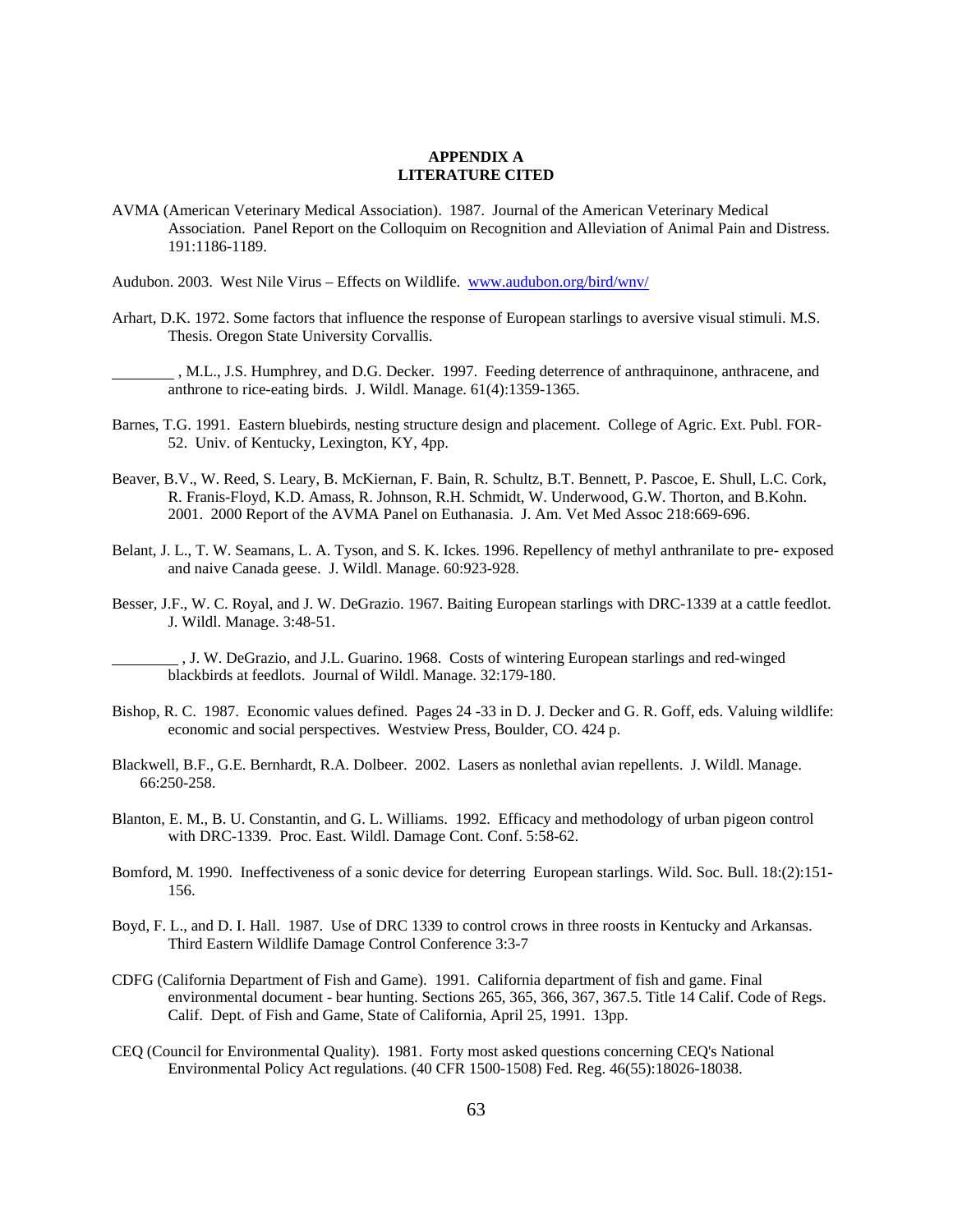- Center for Disease Control and Prevention (CDC). 2003. West Nile Virus. www.cdc.gov.ncidod/dvbid/westnile/birds&mammals.htm.
- Clark, L. 1997. Dermal contact repellents for European starlings: foot exposure to natural plant products. J. Wildl. Manage. 61(4): 1352-1358.
- Cleary, E.C., S.E. Wright, and R.A. Dolbeer. 2000. Wildlife Strikes to civil aircraft in the United States 1990-1999. U.S. Dept. of Trans., Federal Aviation Admin. Ser. Rep. No.4. Washington, D.C. 61 pp.
- Cleary, E.C., S.E. Wright, and R.A. Dolbeer. 2003. Wildlife Strikes to civil aircraft in the United States 1990-2002. U.S. Dept. of Trans., Federal Aviation Admin. Ser. Rep. No.9. Washington, D.C. 51 pp.
- Conover, M. R. 1982. Evaluation of behavioral techniques to reduce wildlife damage. Proc. Wildl.-Livestock Relation. Sym. 10:332-344.
- Cornell University. 2003. West Nile Virus: Transmission, Infection, & Symptoms. Environmental Risk Analysis Program, Cornell University – Department of Communication & Center for the Environment. http://environmentalrisk.cornell.edu/WNV/Summary2.cfm
- Cummings, J. L., P. A. Pochop, J. E. Davis Jr., and H. W. Krupa. 1995. Evaluation of Rejex-It AG-36 as a Canada goose grazing repellent. J. Wildl. Manage. 59:47-50
- Cunningham, D.J., E.W. Schafer, and L.K. McConnell. 1981. DRC-1339 and DRC-2698 residues in European starlings: preliminary evaluation of their effects on secondary hazard potential. Proc. Bird Control Semin. 8:31-37.
- Davis, J.W., R.C. Anderson, L. Karstad, and D.O. Trainer. 1971. Infectious and Parasitic Diseases of Wild Birds. Iowa State University Press, Ames, Iowa.
- Day, G. I., S. D. Schemnitz, and R. D. Taber. 1980. Capturing and marking wild animals. pp. 61-88 *in* Wildlife management techniques manual. S. D. Schemnitz ed. The Wildlife Society, Inc. Bethesda, MD. 686 pp.
- Decino, T.J., D.J. Cunningham, and E.W. Schafer. 1966. Toxicity of DRC-1339 to European starlings. J. Wildl. Manage. 30(2):249-253.
- Decker, D. J. and G. R. Goff. 1987. Valuing Wildlife: Economic and Social Perspectives. Westview Press. Boulder, Colorado, 424 p.

DeHaven, R.W. and J.L. Guarino. 1969. A nest box trap for European starlings. Bird Banding 40:49-50.

 , Richard A.; Woronecki, Paul P.; Stickley, Allen R., Jr. and White, Stephen B. 1978. Agricultural impact of winter population of blackbirds and starlings. Wilson Bull.:90 (1): 31-44.

 , P.P. Woronecki, and R.L. Bruggers. 1986. Reflecting tapes repel blackbirds from millet, sunflowers, and sweet corn. Wildl. Soc. Bull. 14:418-425.

- , M.A. Link, and P.P. Woronecki. 1988. Naphthalene shows no repellency for European starlings. Wildl. Soc. Bull. 16:62-64.
- , L. Clark, P.P. Woronecki, and T.W. Seamans. 1992. Pen tests of methyl anthranilate as a bird repellent in water. Proc. East. Wildl. Damage Control Conf. 5:112-116.
	- , J.L. Belant, and L. Clark. 1993. Methyl anthranilate formulations to repel birds from water at airports and food at landfills. Proc. Great Plains Wildl. Damage Contr. Workshop. 11:42-52.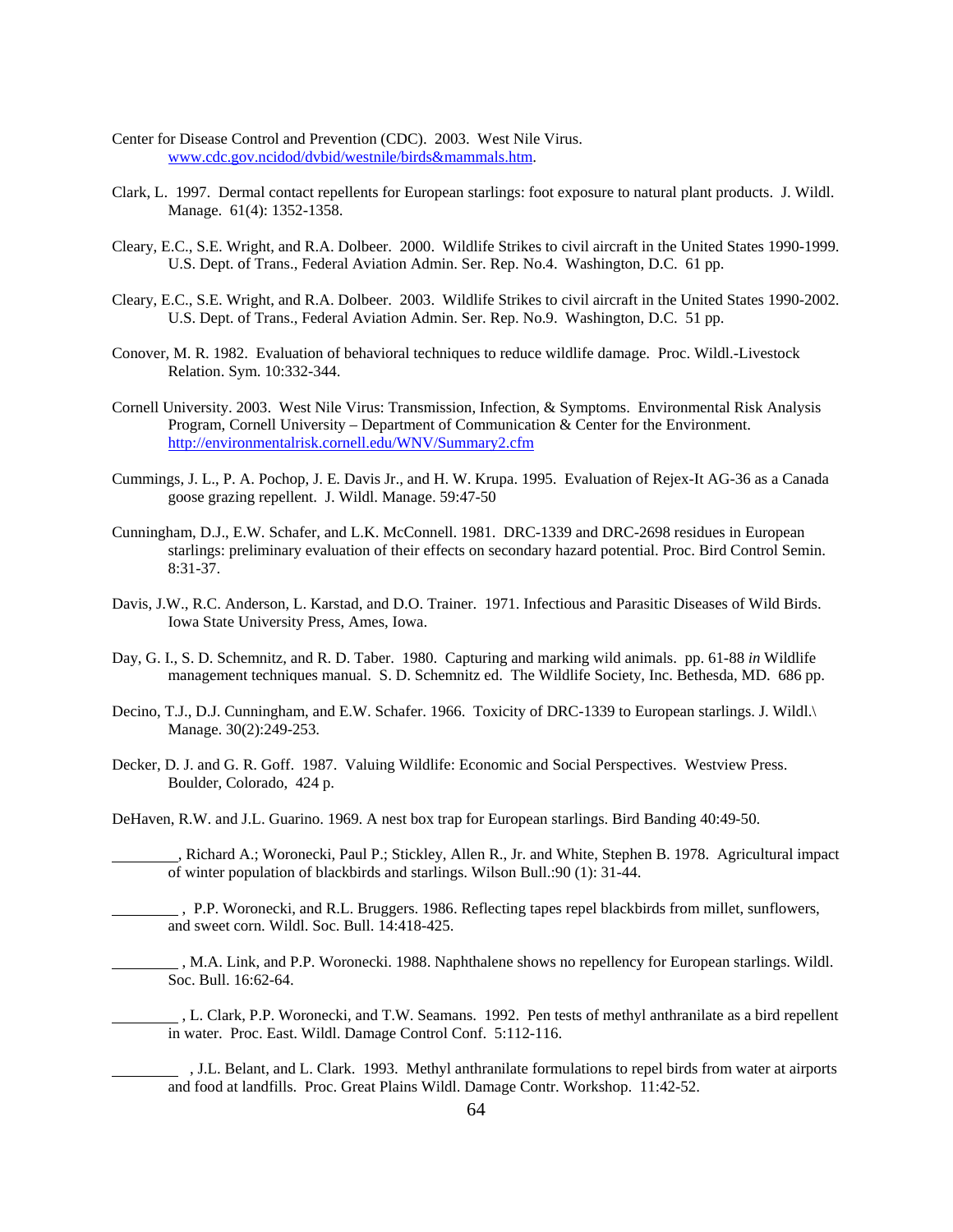, R. A. 1997. Feathered and furry fod - a serious problem at U. S. airports. Bird Strike Briefing, National Aerospace FOD Prevention Conf., 24-26 June 1997, Seattle WA. USDA / Wildl. Serv., National Wildl. Res. Ctr., Ohio Field Sta., 6100 Columbus Ave., Sandusky, OH 44870 USA.

 , T.W. Seamans, B.F. Blackwell, J.L. Belant. 1998. Anthraquinone formulation (Flight Control™) shows promise as avian feeding repellent. J. Wildl. Manage. 62(4)1558-1564.

- Ehrlich, P. R.., D. S. Dobkin, and D. Wheye. 1988. The birder's handbook: a field guide to the natural history of North American birds. Simon & Schuster, Inc. New York. 785pp.
- EPA (U.S. Environmental Protection Agency). 1980 (Sept.). Pesticide registration standard: 4-aminopyridine: avitrol. Office of Pesticides and Toxic Substances. Washington, DC.

 . 1995. R.E.D. Facts — Starlicide (3-chloro-p-toluidine hydrochloride). USEPA, Prevention, Pesticides and Toxic Substances. EPA-738-F-96-003. 4 p.

 . 1997. 4-Aminopyridine. Health Assessment Information. Taken from USEPA IRIS data file No. 504- 24-5 (03/01/97) at Internet site http://www.epa.gov/ngispgm3/irisdat/0440.DAT

ETOXNET (Extension Toxicology Network). 1996. 4-Aminopyridine. Pesticide Information Profiles. Coop. Ext. Offices at Cornell Univ., OR State Univ., Univ. of ID, Univ. of CA-Davis, and the Instit. for Envir. Toxicology, MI State Univ. Information taken from Internet site http://ace.ace.orst.edu/info/extoxnet/pips/4-aminop.htm.

 . 2000. 4-Aminopyridine. Pesticide Information Profiles. Coop. Ext. Offices at Cornell Univ., OR State Univ., Univ. of ID, Univ. of CA-Davis, and the Instit. for Envir. Toxicology, MI State Univ. Information taken from Internet site http://pmep.cce.cornell.edu/profiles/ extoxnet/24d- captan/4aminopyridine-ext.html

Feare, C., A.J. Isaacson, P.A. Sheppard, and J.M. Hogan. 1981. Attempts to reduce starling damage at dairy farms. Protection Ecol. 3(2):173-181.

. 1984. The Starling. Oxford University Press. Oxford New York.

- Fitzwater, W. D. 1994. House Sparrows. pp. E101-108 *in* Prevention and control of wildlife damage. S. Hygnstrom, R. Timm, and G. Larson eds. Coop. Ext. Serv. Univ. of Nebr.-Lincoln.
- Forbes, J.E. 1995. European starlings are expensive nuisance on dairy farms. Ag. Impact. 17(1):4.
- Fuller-Perrine, L.D. and M.E. Tobin. 1993. A method for applying and removing bird exclusion netting in commercial vineyards. Wildl. Soc. Bull. 21:47-51.
- Glahn, J.F. 1982. Use of starlicide to reduce starling damage at livestock feeding operations. Proc. Great Plains Wildl. Damage Control Workshop. 5:273-277.

 . 1983. Blackbird and starling depredations at Tennessee livestock farms. Proc. Bird Control Semin. 9:125-134.

 , and D.L. Otis. 1981. Approach for assessing feed loss damage by European starlings at livestock feedlots. ASTM Spec. Tech. Publ. No.752. p.38-45.

 , and D.L. Otis. 1986. Factors influencing blackbird and European starling damage at livestock feeding operations. J. Wildl. Manage. 50:15-19.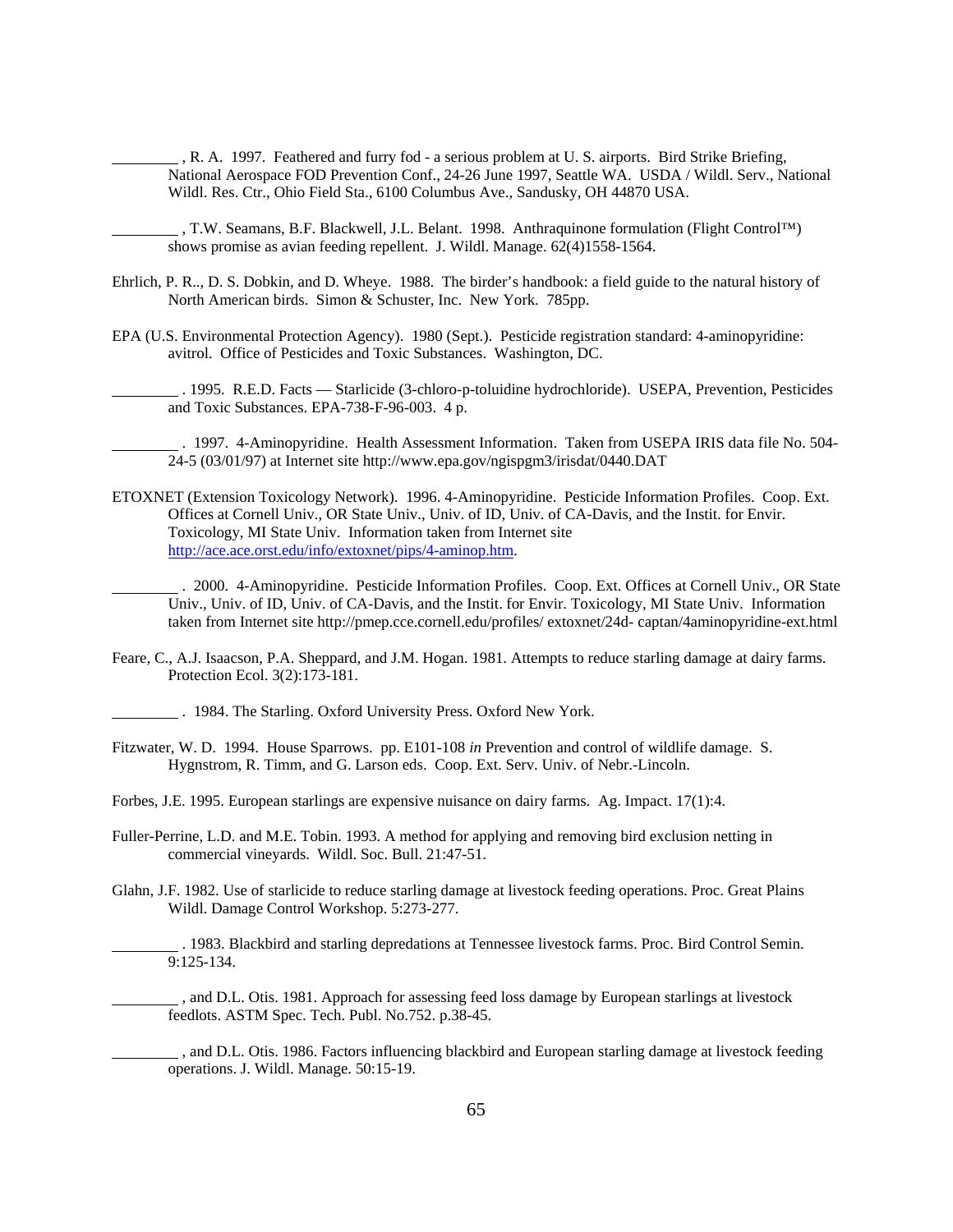, S.K. Timbrook, and D.J. Twedt. 1987. Temporal use patterns of wintering European starlings at a southeastern livestock farm: implications for damage control. Proc. East. Wildl. Damage Control Conf. 3:194-203.

 , and E. A. Wilson. 1992. Effectiveness of DRC-1339 baiting for reducing blackbird damage to sprouting rice. Proc. East. Wildl. Damage Cont. Conf. 5:117-123.

 , G. Ellis, P. Fiornelli, and B. Dorr. 2000. Evaluation of low to moderate power lasers for dispering double-crested cormorants from their night roosts. Proceedings of the 9<sup>th</sup> Wildlife Damage Management Conference. 9:34-35.

Grabill, B.A. 1977. Reducing starling use of wood duck boxes. Wildl. Soc. Bull. 5(2):67-70.

- Graves, G. E., and W. F. Andelt. 1987. Prevention and control of woodpecker damage. Service in Action, Colo. St. Univ. Coop. Ex. Serv. Publ. no 6.516. Ft. Collins, Colo. 2 pp.
- Heusmann, H.W., W.W. Blandin, and R.E. Turner. 1977. Starling deterrent nesting cylinders in wood duck management. Wildl. Soc. Bull. 5(1):14-18.

, and R. Bellville. 1978. Effects of nest removal on starling populations. Wilson Bull. 90(2):287- 290.

- Holler, N. R. and E. W. Schafer. 1982. Potential secondary hazards of Avitrol baits to sharp-shinned hawks and American kestrels. J. Wildl. Manage. 46:457-462
- Ingold, D.J. 1994. Influence of nest site competition between European starlings and woodpeckers. Wilson Bull 1106(2):227-241.
- Johnson, R. J. 1994. American crows. Pages E33-40 in S.E. Hyngstrom, R. M. Timm, and G.E. Larson, eds. Prevention and control of wildlife damage. Univ. Of Nebraska. Lincoln, NE.
	- R.J., and J.F. Glahn. 1994. European starlings. p. E-109 E-120 in Hygnstrom, S.E., R.M. Timm, and G.E. Larson, Prevention and control of wildlife damage - 1994. Univ. NE Coop. Ext., Instit. o f Ag. and Nat. Res., Univ. of NE-Lincoln, USDA, APHIS, ADC, Great Plains Ag. Council Wildl. Committee.
		- , J. J., D. B. Hurlbut, M. L. Avery, and J. C. Rhyans. 1999. Methods for the diagnosis of acute 3- chlorop-toluidine hydrochloride poisoning in birds and the estimation of secondary hazards to wildlife. Environ. Toxicology and Chemistry. 18:2533-2537.
- Knittle, C.E. and J.L. Guarino. 1976. Reducing a local population of European starlings with nest-box traps. Proc. Bird Control. Semin. 7:65-66.
- Kreps, L. B. 1974. Feral pigeon control. Proc. Vertebr. Pest. Conf. 6:257-262.
- Kerpez, T.A. and N.S. Smith. 1990. Competition between European starlings and native woodpeckers for nest cavities in saguaros. Auk. 107:367-375.
- Larsen, K. H., and J. H. Dietrich. 1970. Reduction of a raven population on lambing grounds with DRC-1339. J. Wildl. Manage. 34:200-204.
- Mason, J.R., R.E. Stebbings and G.P. Winn. 1972. Noctules and European starlings competing for roosting holes. J. Zool. 166:467.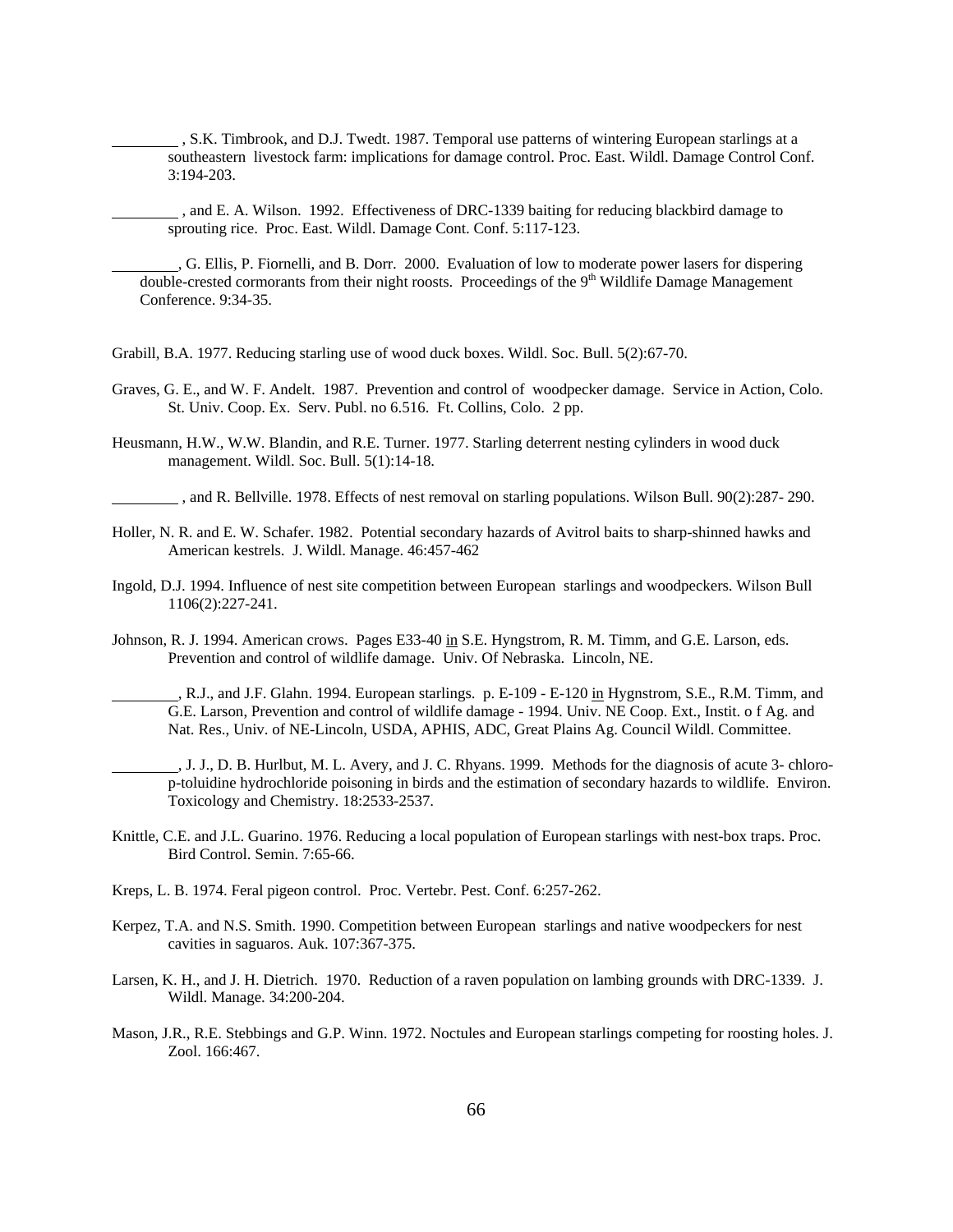- , A. H. Arzt, and R.F. Reidinger. 1984. Evaluation of dimethylanthranilate as a nontoxic starling repellent for feedlot settings. Proc. East. Wildl. Damage Control Conf. 1:259-263.
- , M.A. Adams, and L. Clark. 1989. Anthranilate repellency to European starlings: chemical correlates and sensory perception. J. Wildl. Manage. 53:55-64.
- , and L. Clark. 1992. Nonlethal repellents: the development of cost-effective, practical solutions to agricultural and industrial problems. Proc. Vertebr. Pest Conf. 15:115-129.
- McCracken H.F. 1972. Starling control in Sonoma County. Proc. Vertebr. Pest Conf. 5:124-126.
- McGilvrey, F.B. and F.M. Uhler. 1971. A starling deterrent wood duck nest box. J. Wildl. Manage. 35:793-797.
- Meanley, B. and W. C. Royall. 1976. Nationwide estimates of blackbirds and European starlings. Proc. Bird Control Seminar. 7:39-40.
- Miller, J.W. 1975. Much ado about European starlings. Nat. Hist. 84(7):38-45.
- Morbidity and Mortality Weekly Report (MMWR). 2002. Provisional Surveillance Summary of the West Nile Virus Epidemic – United States, January-November 2002. Center for Disease and Surveillance; December 20, 2002. Vol. 51; No. 50.
- Mott. D.F. 1985. Dispersing blackbird-starling roosts with helium-filled balloons. Proc. East. Wildl. Damage Conf. 2:156-162.
- National Audubon Society. 2002. The Christmas Bird Count Historical Results. www.audubon.org/bird/cbc. August 2003.
- Nickell, W.P. 1967. European starlings and sparrow hawks occupy same nest box. Jack-Pine Warbler 45:55
- NTSB (National Transportation Safety Board). 1999. Safety Recommendation to the Federal Aviation Administration, Washington, D.C. 20591. A-99-86 through -94.
- Pochop, P.A. 1998. Comparison of white mineral oil and corn oil to reduce hatchability of ring-billed gull eggs. Proc. Vertebr. Pest Conf. 18:411-413.
	- , J.L. Cummings, J.E. Steuber, and C.A. Yoder. 1998. Effectiveness of several oils to reduce hatchability of chicken eggs. J. Wildl. Manage. 62(1):395-398.
- Rappole, J.H., S.R. Derrickson, and Z. Hubalek. 2000. Migratory birds and the spread of West Nile virus in the Western Hemisphere. Emerging Infectious Diseases 6(4):319-328.
- RJ Advantage, Inc. 1997.
- Robbins, C. S. 1973. Introduction, spread, and present abundance of the house sparrow in North America. Ornithol. Monogr. 14:3-9.
- Rossbach, R. 1975. Further experiences with the electroacoustic method of driving European starlings from their sleeping areas. Emberiza 2(3):176-179.
- Rowsell, E. V.; Carnie, J. A.; Wahbi, S. D.; Al-Tai, A. H. and Rowsell, Kathleen V. 1979. L-serine dehydratase and L-serine-pyruvate aminotransferase activities in different animal species. Comp. Biochem. Physiol. B Comp. Biochem.; 63 (4): 543-555.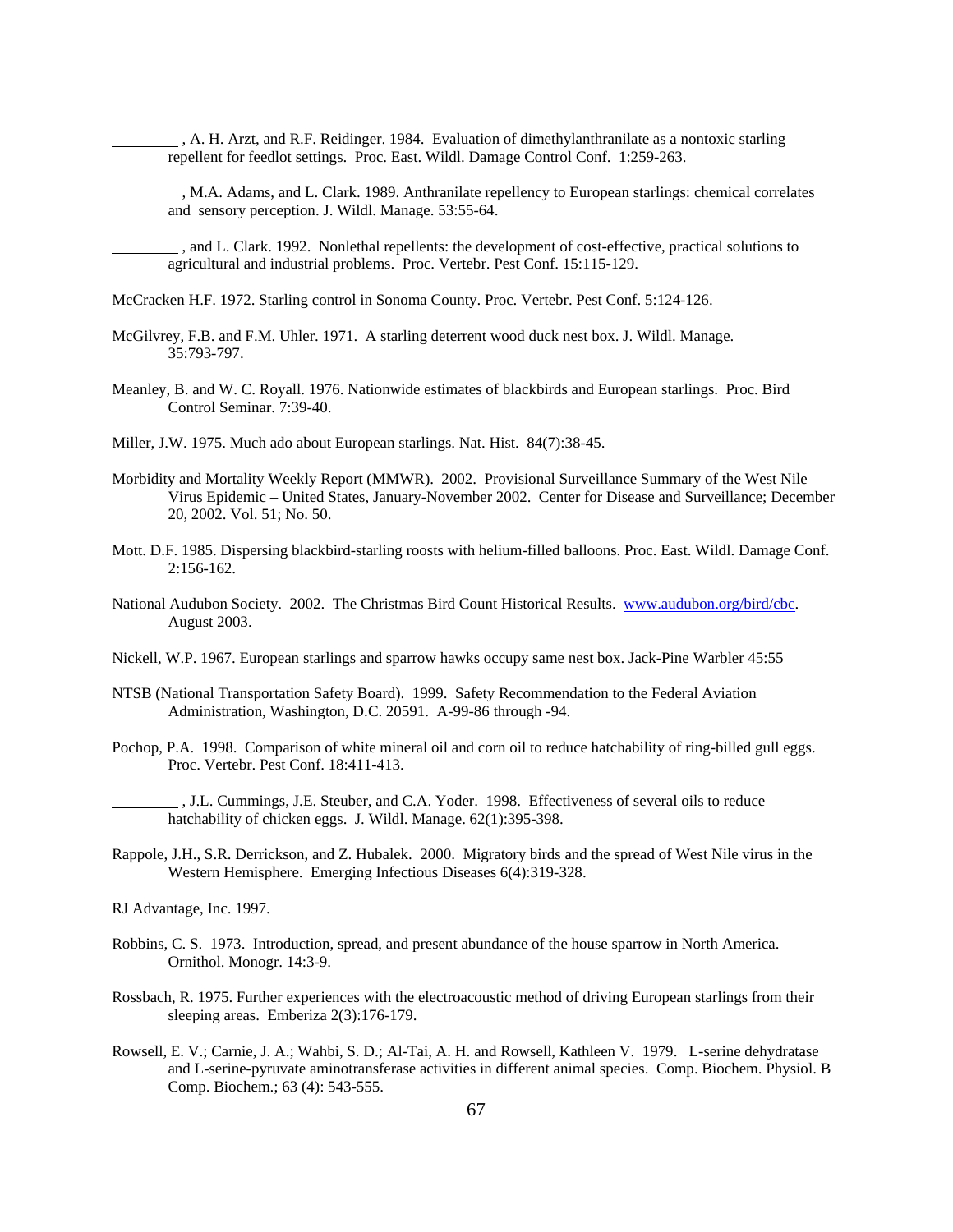, T.J. DeCino, and J.F. Besser. 1967. Reduction of a Starling Population at a Turkey Farm. Poultry Science. Vol. XLVI No. 6. pp 1494-1495.

- Sanderson, Glen C., and Frank C. Bellrose. 1986. A review of the problem of lead poisoning in waterfowl. Illinois Natural History Survey, Champaign, IL. Spec. Publ. 4. Jamestown ND: Northern Prairie Wildl. Res. Ctr. Home Page. Http://www.npwrc.usgs.gov/resource/othrdata/pbpoison/pbpoison.htm (Version 170CT97). 34pp.
- Sauer, J. R., S. Schwartz, and B. Hoover. 1996. The Christmas bird count home page. Version 95.1. Patuxent Wildlife Research Center, Laurel, MD (Info. retrieved from http://www.mbr- pwrc.usgs.gov/bbs/cbc.html).

\_\_\_\_\_\_\_\_\_., J. E. Hines, and J. Fallon. 2001. The North American breeding bird survey, results and analysis 1996 - 2000. Version 2001.2, USGS Patuxent Wildlife Research Center. Laurel, MD.

- Sauer, J.R., J. E. Hines, and J. Fallon. 2003. The North American breeding bird survey, results and analysis 1996 2002. Version 2003.1, USGS Patuxent Wildlife Research Center. Laurel, MD.
- Schafer, E. W. Jr., R. B. Brunton, and N. F. Lockyer. 1974. Hazards to animals feeding on blackbirds killed with 4 aminopyrine baits. J. Wildl. Manage. 38:424-426.

 , E. W., Jr. 1981. Bird control chemicals – nature, modes of action, and toxicity. Pages 129-139 in CRC handbook of pest management in agriculture. Vol. 3. CRC Press, Cleveland, OH.

 , E. W., Jr. 1984. Potential primary and secondary hazards of avicides. Proc. Vert. Pest Conf. 11:217- 222.

 , E. W. 1991. "Bird control chemicals-nature, mode of action and toxicity." pp. 599-610 *in* CRC Handbook of Pest Management in Agriculture Vol. II. CRC Press, Cleveland, OH.

- Schmidt, R. 1989. Wildlife management and animal welfare. Trans. N.Amer. Wildl. And Nat. Res. Conf. 54:468- 475.
- Schmidt, R.H. and R.J. Johnson. 1984. Bird dispersal recordings: an overview. ASTM STP 817. 4:43-65.
- Seamans, T.W., D.W. Hamershock, and G.E. Bernhardt. 1995. Determination of body density for twelve bird species. Ibis 137:424-428.
- Shake, W.F. 1967. Starling wood duck interrelationships. M.S. Thesis. Western Illinois University, Macomb.
- Shirota, Y.M. and S. Masake. 1983. Eyespotted balloons are a device to scare gray European starlings. Appl. Ent. Zool. 18:545-549.
- Slate, D.A., R. Owens, G. Connolly, and G. Simmons. 1992. Decision making for wildlife damage management. Trans. N. A. Wildl. Nat. Res. Conf 57:51-62.
- Stickley, A.R. and R.J. Weeks. 1985. Histoplasmosis and its impact on blackbird/starling roost management. Proc. East. Wildl. Damage Control. Conf. 2:163-171.
- Terres, J.K. 1980. The Audubon Society Encyclopedia of North American Birds. Wings Bros. New York, New York.
- Tobin, M. E., P. P. Woronecki, R. A. Dolbeer, R. L. Bruggers. 1988. Reflecting tape fails to protect ripening blueberries from bird damage. Wildl. Soc. Bull. 16:300-303.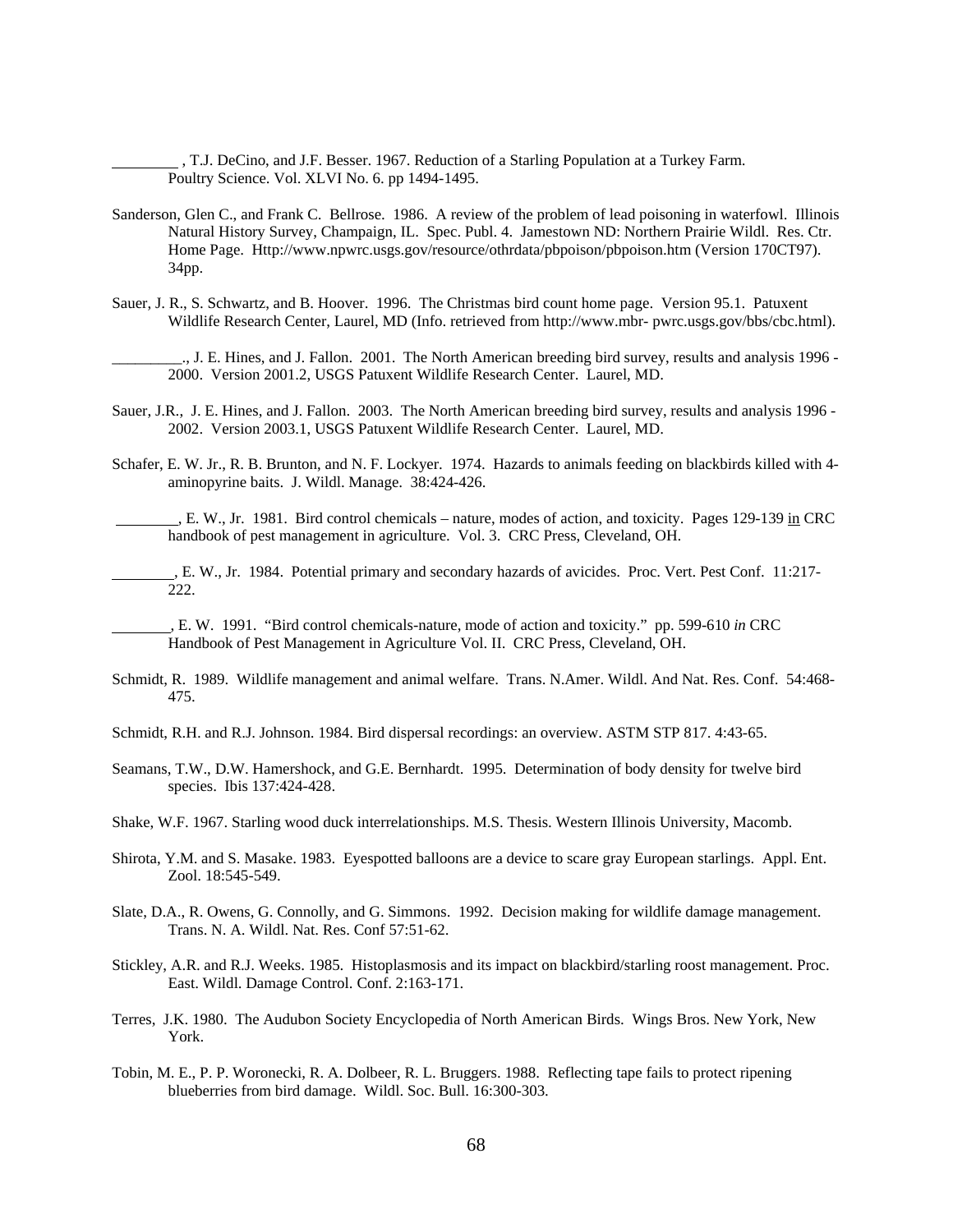- Twedt, D.J., and J.F. Glahn. 1982. Reducing starling depredations at livestock feeding operations through changes in management practices. Proc. Vertebr. Pest Conf. 10:159-163.
- USDA NASS (National Agricultural Statistics Service). 2006. Cash Receipts From Sales: Louisiana, 2005. http://www.usda.gov/nass/pubs/pubs.htm.
- USDA (U.S. Department of Agriculture), Animal and Plant Health Inspection Service (APHIS), Animal Damage Control (ADC) Strategic Plan. 1989. USDA, APHIS, ADC Operational Support Staff, 4700 River Road, Unit 87, Riverdale, MD 20737.
	- , (APHIS) Animal and Plant Health Inspection Service, (ADC) Animal Damage Control Program. 1997 (revised). Final Environmental Impact Statement. USDA, APHIS, ADC Operational Support Staff, 4700 River Road, Unit 87, Riverdale, MD 20737.
- USDA, APHIS, WS. 2001. Environmental Assessment (EA) Reducing blackbird damage to sprouting rice through an integrated wildlife damage management program in southwestern Louisiana. USDA-APHIS-WS, P.O. Box 589, Port Allen, Louisiana 70767. http://www.aphis.usda.gov/ws/eafrontpage.html
- USFDA (U.S. Food and Drug Administration). 2003. Bird poisoning of Federally protected birds. Office of Criminal Investigations. Enforcement Story 2003. http://www.fda.gov/ora/about/enf\_story/ch6/oci.htm
- USFWS (U.S. Fish and Wildlife Service). 1981. Domestic Pigeon. USDI. 4 pp.
- USFWS. 2001. Inside Region 3: Ohio man to pay more than \$11,000 for poisoning migratory birds. Volume 4(2):5.
- United States Geological Survey (USGS)-National Wildlife Health Center (NWHC). 2003. NWHC West Nile Virus Project. www.nwhc.usgs.gov/research/west\_nile.html
- Vogt, P.F. 1997. Control of nuisance birds by fogging with REJEX-IT®TP-40. Proc. Great Plains Wildl. Damage Contr. Workshop 13. p. 63-66.
- Von Jarchow, B.L. 1943. European starlings frustrate sparrow hawks in nesting attempt. Passenger Pigeon. 5(2):51.
- Weber, W.J. 1979. Health Hazards from Pigeons, European starlings, and English Sparrows. Thompson Publ. Fresno, Calif. 138 p.
- Weitzel, N.H. 1988. Nest site competition between the European starling and native breeding birds in northwestern Nevada. Condor. 90(2):515-517.
- West, R.R., J.F. Besser and J.W. DeGrazio. 1967. Starling control in livestock feeding areas. Proc. Vertebr. Pest Conf. San Francisco, CA.
	- \_\_\_\_\_\_\_\_. and J.F. Besser. 1976. Selection of toxic poultry pellets from cattle rations by starlings. Proc. Bird Control Semin. 7:242-244.
- White, D.H., L.E. Hayes, and P.B. Bush. 1989. Case histories of wild birds killed intentionally with famphur in Georgia and West Virginia. Journal of Wild. Diseases. 25:144-188.
- Wildlife Society, The. 1990. Conservation policies of the Wildlife Society. The Wildlife Society. Wash., D.C. 20 pp.
- Williams, R. E. 1983. Integrated management of wintering blackbirds and their economic impact at south Texas feedlots. Ph.D. Dissertation, Tex. A&M Univ., College Station. 282 pp.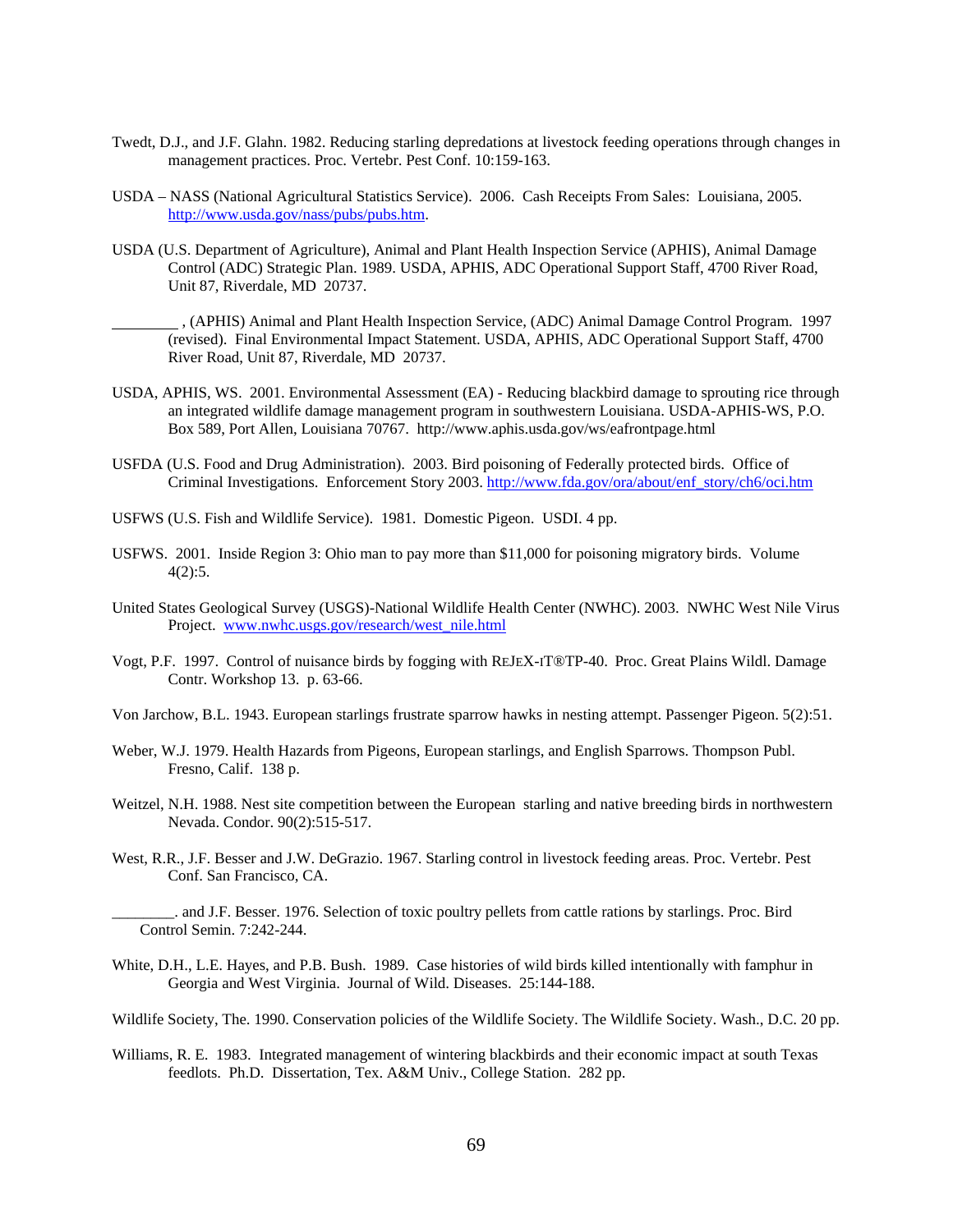- Williams, D.E., and R.M. Corrigan. 1994. Pigeons (Rock Doves). pp E-87 to E-96 *in* S. E. Hygnstrom, R. M. Timm and G. E. Larson (eds.) Prevention and Control of Wildlife Damage. Univ. Nebraska and USDA-APHIS-WS and Great Plains Agric. Council Wildl. Comm., Lincoln, Nebr.
- Wilmer, T.J. 1987. Competition between European starlings and kestrels for nest boxes: a review. Raptor Res. Rep. No. 6 p. 156-159.
- Woronecki, P. P., R. A. Dolbeer, and T. W. Seamans. 1990. Use of alpha-chloralose to remove waterfowl from nuisance and damage situations. Proc. Vertbr. Pest Conf. 14:343-349.
- Wright, E.N. 1973. Experiments to control starling damage at intensive animal husbandry units. Bull. OEPP. 9:85- 89.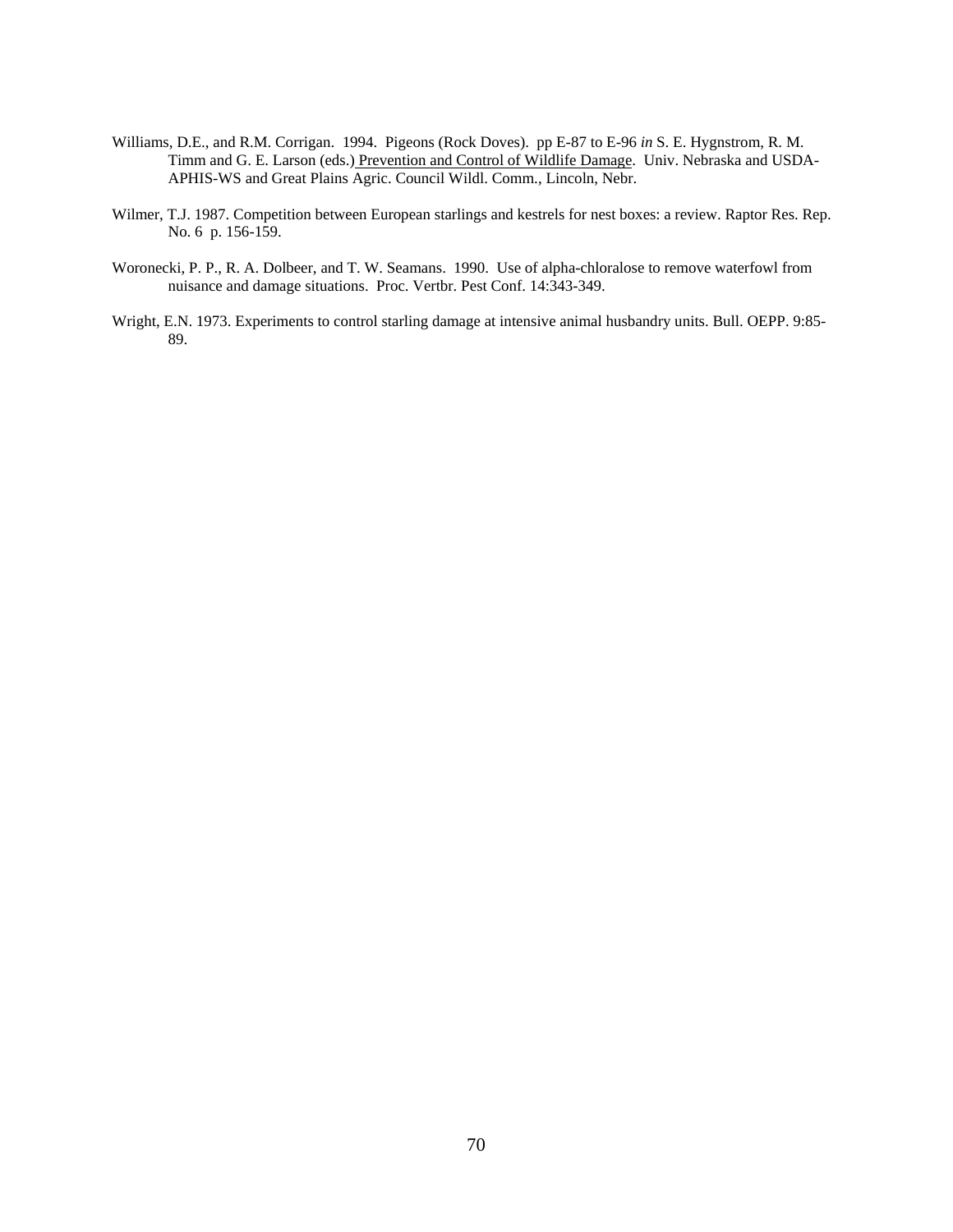### **APPENDIX B**

# **BIRD DAMAGE MANAGEMENT METHODS AVAILABLE FOR USE OR RECOMMENDATION BY THE LOUISIANA WILDLIFE SERVICES PROGRAM**

# **NON-LETHAL, NON-CHEMICAL METHODS**

**Agricultural producer and property owner practices.** These consist primarily of non-lethal preventive methods such as cultural methods and habitat modification. Cultural methods and other management techniques are implemented by the agricultural producer or property owners/managers. Resource owners/managers may be encouraged to use these methods, based on the level of risk, need, and professional judgment on their effectiveness and practicality. These methods include:

 **Cultural methods.** Cultural methods may include altering planting dates so that crops are not young and vulnerable to damage when the damage-causing species are present, or the planting of crops that are less attractive or less vulnerable to such species. At feedlots or dairies, cultural methods generally involve modifications to the level of care or attention given to livestock, which may vary depending on the age and size of the livestock. Animal husbandry practices include, but are not limited to, techniques such as night feeding, indoor feeding, closed barns or corrals, removal of spilled grain or standing water, and use of bird proof feeders (Johnson and Glahn 1994).

**Environmental/Habitat modification** can be an integral part of BDM. Wildlife production and/or presence is directly related to the type, quality, and quantity of suitable habitat. Therefore, habitat can be managed to reduce or eliminate the production or attraction of certain bird species or to repel certain birds. In most cases, the resource or property owner is responsible for implementing habitat modifications, and WS only provides advice on the type of modifications that have the best chance of achieving the desired effect. Habitat management is most often a primary component of BDM strategies at or near airports to reduce bird-aircraft strike hazards by eliminating bird nesting, roosting, loafing, or feeding sites. Generally, many bird problems on airport properties can be minimized through management of vegetation and water from areas adjacent to aircraft runways. Habitat management is often necessary to minimize damage caused by starlings that form large roosts during late autumn and winter. Bird activity can be greatly reduced at roost sites by removing all the trees or selectively thinning the stand.

**Animal behavior modification.** This refers to tactics that alter the behavior of wildlife to reduce damage. Animal behavior modification may involve use of scare tactics or fencing to deter or repel animals that cause loss or damage (Twedt and Glahn 1982). Some of the methods included in this category are:

- Bird-proof barriers
- Electronic guards
- Propane exploders
- **Pyrotechnics**
- Distress Calls and sound producing devices
- Chemical frightening agents
- Repellents
- Scare crows
- Mylar tape
- Lasers
- Eye-spot balloons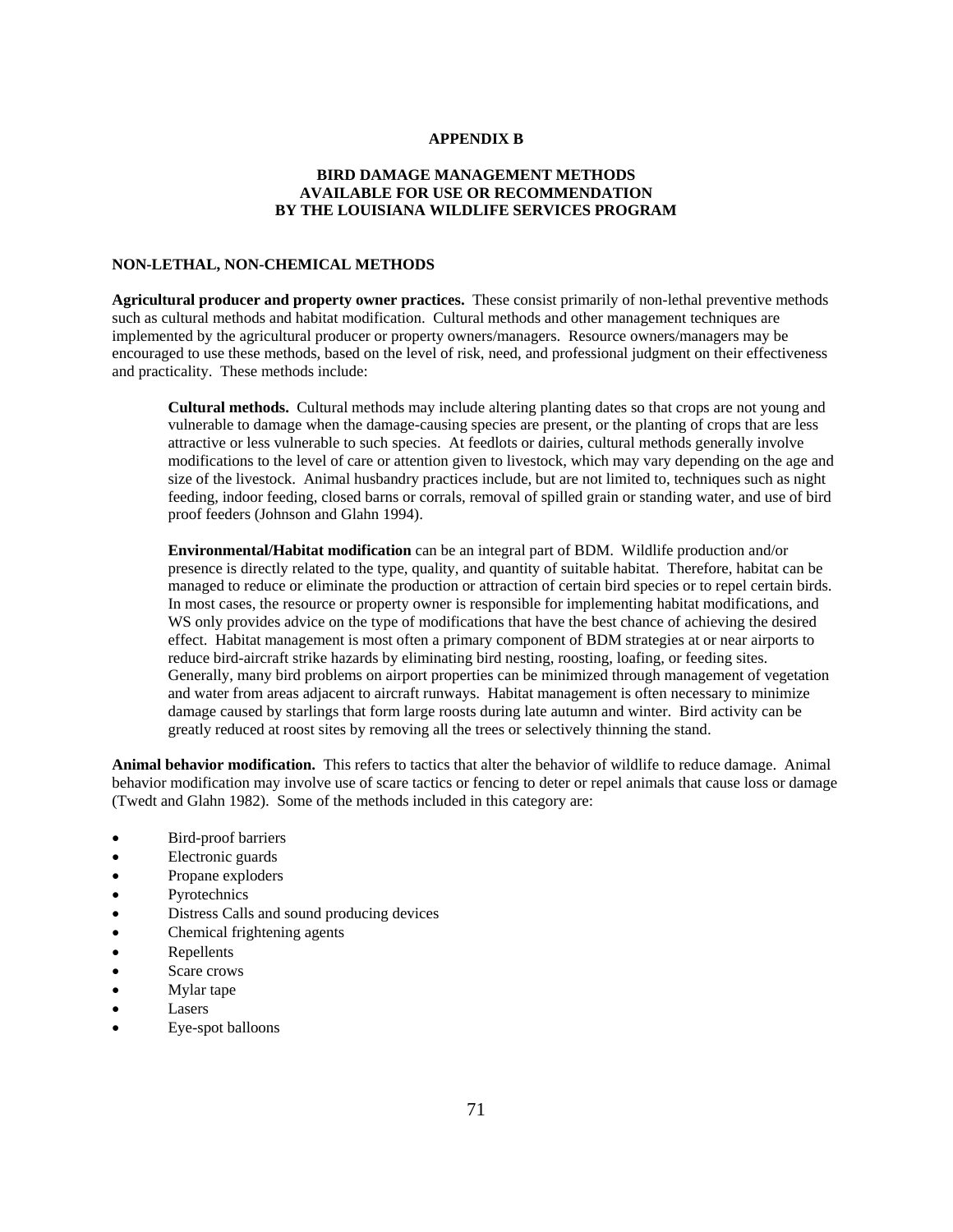These techniques are generally only practical for small areas. Scaring devices such as distress calls, helium-filled eye-spot balloons, raptor effigies and silhouettes, mirrors, and moving disks can be effective, but usually for only a short time before birds become accustomed and learn to ignore them (Schmidt and Johnson 1984, Bomford 1990, Rossbach 1975, Graves and Andelt 1987, Mott 1985, Shirota et al. 1983, Conover 1982, Arhart 1972). Mylar tape has produced mixed results in its effectiveness to frighten birds (Dolbeer et al. 1986, Tobin et al. 1988).

*Bird proof barriers* can be effective, but are often cost-prohibitive as the aerial mobility of birds usually requires overhead barriers as well as peripheral fencing or netting. Exclusionary devices, adequate to stop bird movements, can also restrict movements of livestock, people and other wildlife (Fuller-Perrine and Tobin 1993). Netting can be used to exclude birds from a specific area by the placement of bird-proof netting over and around the specific resource to be protected. Exclusion may be impractical in most settings (e.g., commercial agriculture); however, it can be practical in small areas (e.g., personal gardens) or for high-value crops (e.g., grapes) (Johnson 1994). Although this alternative would provide short-term relief from damage, it may not completely deter birds from feeding, loafing, staging, or roosting at that site. The public often finds exclusionary devices, such as netting, unsightly and fear the devices will lower the aesthetic value of the neighborhood when used over personal gardens.

*Auditory scaring devices* such as propane exploders, pyrotechnics, electronic guards, scarecrows, and audio distress/predator vocalizations are effective in many situations for dispersing damage-causing bird species. These devices are sometimes effective, but usually only for a short period of time before birds become accustomed and learn to ignore them (Schmidt and Johnson 1984, Bomford 1990, Rossbach 1975, Mott 1985, Shirota and Masake 1983, and Arhart 1972). Williams (1983) reported an approximate 50% reduction in blackbirds at two south Texas feedlots as a result of pyrotechnics and propane cannon use. However, these devices are often not practical in dairy or feedlot situations because of the disturbance to livestock, although livestock can generally be expected to habituate to the noise. Birds, too, quickly learn to ignore scaring devices if the birds' fear of the methods is not reinforced with shooting or other tactics.

*Visual scaring techniques* such as the use of Mylar tape (highly reflective surface produces flashes of light that startles birds), eye-spot balloons (the large eyes supposedly give birds a visual cue that a large predator is present), flags, lasers, and effigies (scarecrows), are occasionally effective in reducing bird damage. Mylar tape has produced mixed results in its effectiveness to frighten birds (Dolbeer et.al. 1986, and Tobin et.al. 1988). Birds quickly learn to ignore visual and other scaring devices if the birds' fear of the methods is not reinforced with shooting or other tactics.

*Lasers* are a non-lethal technique recently evaluated by the USDA, APHIS, WS, National Wildlife Research Center (NWRC) (Blackwell et al. 2002, Glahn et al. 2000). For best results and to disperse numerous birds from a roost, the laser is most effectively used in periods of low light, such as after sunset and before sunrise. In the daytime, the laser can also be used during overcast conditions or in shaded areas to move individual and small numbers of birds, although the effective range of the laser is much diminished. Blackwell et al. (2002) tested lasers on several bird species and observed varied results among species. Lasers were ineffective at dispersing pigeons and mallard with birds habituating in approximately 5 minutes and 20 minutes, respectively (Blackwell et al. 2002). As with other BDM tools, lasers are most effective when used as part of an integrated management program.

**Nest destruction** is the removal of nesting materials during the construction phase of the nesting cycle. Nest destruction is generally only applied when dealing with a single bird or very few birds. This method is used to discourage birds from constructing nests in areas which may create nuisances for home and business owners. Heusmann and Bellville (1978) reported that nest removal was an effective, but time-consuming method because problem bird species are generally abundant and highly mobile and can easily return to damage sites from long distances. This method poses no imminent danger to pets or the public.

**Egg addling/destruction** is a method of suppressing reproduction in local nuisance bird populations by destroying egg embryos prior to hatching. Egg addling is conducted by vigorously shaking an egg numerous times, causing detachment of the embryo from the egg sac. Egg destruction can be accomplished in several different ways, but the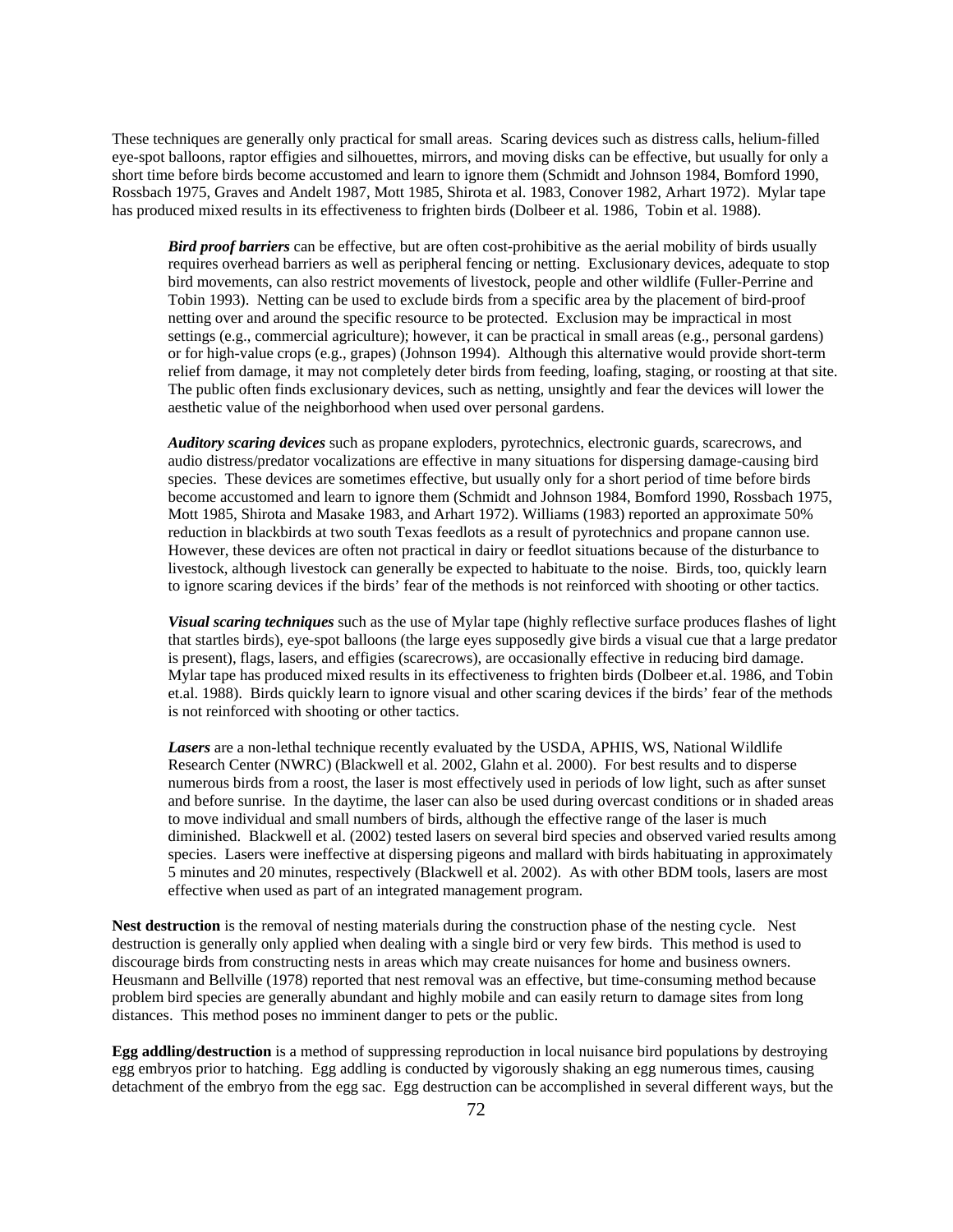most commonly used methods are manually gathering eggs and breaking them, or by oiling or spraying the eggs with a liquid which covers the entire egg and prevents the egg from obtaining oxygen (see *Egg oiling* below). Although WS does not commonly use egg addling or destruction, it is a valuable damage management tool and has proven effective in some applications.

**Lure crops/alternate foods.** When depredations cannot be avoided by careful crop selection or modified planting schedules, lure crops can sometimes be used to mitigate the loss potential. Lure crops are planted or left for consumption by wildlife as an alternative food source. This approach provides relief for critical crops by sacrificing less important or specifically planted fields. Establishing lure crops is sometimes expensive, requires considerable time and planning to implement, and may attract other unwanted species to the area.

## **NON-LETHAL, CHEMICAL METHODS**

 $\overline{a}$ 

**Avitrol** is a chemical frightening agent (repellent) that is effective in a single dose when mixed with untreated baits, normally in a 1:9 ratio. Avitrol, however, is not completely non-lethal in that a small portion of the birds are generally killed (Johnson and Glahn 1994). Prebaiting is usually necessary to achieve effective bait acceptance by the target species. This chemical is registered for use on pigeons, crows, gulls, blackbirds, starlings, and House sparrows in various situations. Avitrol treated bait is placed in an area where the targeted birds are feeding. Usually, a few birds will consume the treated bait and become affected by the chemical. The affected birds then broadcast distress vocalizations and display abnormal flying behavior, thereby frightening the remaining flock away.

Avitrol is a restricted use pesticide that can only be sold to certified applicators and is available in several bait formulations where only a small portion of the individual grains carry the chemical. It can be used anytime of the year, but is used most often during winter and spring. Any granivorous bird associated with the target species could be affected by Avitrol. Avitrol is water soluble, but laboratory studies have demonstrated that Avitrol is strongly absorbed onto soil colloids and has moderately low mobility. Biodegradation is expected to be slow in soil and water, with a half-life ranging from three to 22 months. However, Avitrol may form covalent bonds with humic materials, which may serve to reduce its availability for intake by organisms from water. It is non-accumulative in tissues and is rapidly metabolized by many species (Schafer 1991).

Avitrol is acutely toxic to avian and mammalian species; however, blackbirds are more sensitive to the chemical and there is little evidence of chronic toxicity. Laboratory studies with predator and scavenger species have shown minimal potential for secondary poisoning, and during field use only magpies and crows appear to have been affected (Schafer 1991). However, a laboratory study by Schafer et al. (1974) showed that magpies exposed to two to 3.2 times the published Lethal Dose (LD<sub>50</sub>) in contaminated prey for 20 days were not adversely affected and three American kestrels that were fed contaminated blackbirds for seven to 45 days were not adversely affected. Some hazards may occur to predatory species consuming unabsorbed chemical in the GI tract of affected or dead birds (Holler and Shafer 1982, Schafer 1981). A formal Risk Assessment found no probable risk is expected for pets and the public, based on low concentrations and low hazards quotient value for non-target indicator species tested on this compound (USDA 1997, Appendix P).

**Methyl anthranilate** (artificial grape flavoring used in foods and soft drinks for human consumption) could be used or recommended by WS as a bird repellent. Methyl anthranilate (MA) (artificial grape flavoring food additive) has been shown to be a promising repellent for many bird species (Dolbeer et al. 1993). Cummings et al. (1995) found effectiveness of MA declined significantly after 7 days. Belant (1996) found MA ineffective as a bird grazing repellent, even when applied at triple the recommended label rate. MA is also under investigation as a potential bird taste repellent. MA may become available for use as a livestock feed additive (Mason et al. 1984; Mason et al. 1989). It is registered for applications to turf or to surface water areas used by unwanted birds. The material has been shown to be nontoxic to bees ( $LD_{50} > 25$  micrograms/bee<sup>3</sup>), nontoxic to rats in an inhalation study ( $LC_{50} > 2.8$ 

 $3$  An LD<sub>50</sub> is the dosage in milligrams of material per kilogram of body weight, or, in this case in micrograms per individual bee, required to cause death in 50% of a test population of a species.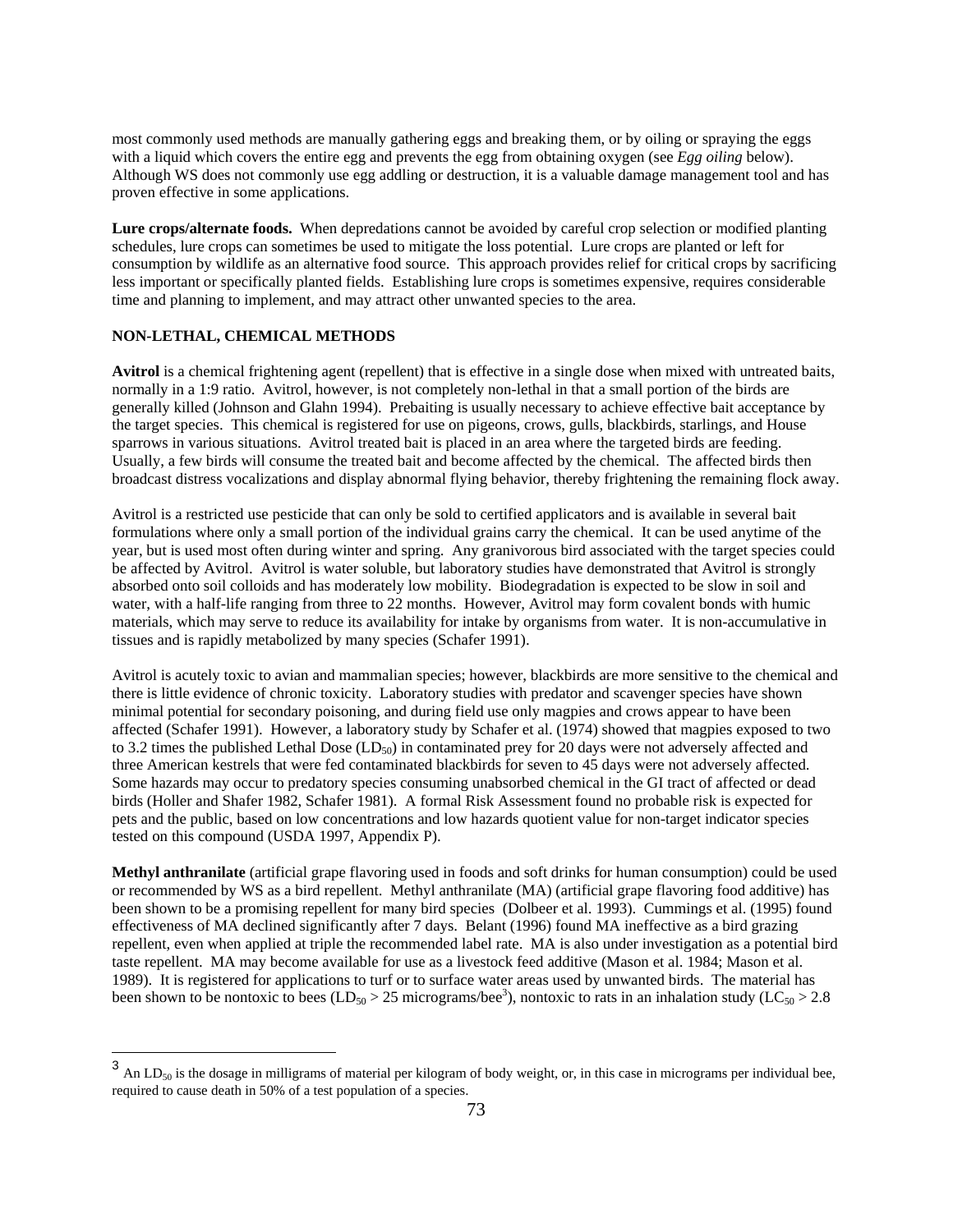$mg/L<sup>4</sup>$ ), and of relatively low toxicity to fish and other invertebrates. Methyl anthranilate is naturally occurring in concord grapes and in the blossoms of several species of flowers and is used as a food additive and perfume ingredient (Dolbeer et al. 1992; RJ Advantage, Inc. 1997). It has been listed as "Generally Recognized as Safe" (GRAS) by the FDA (Dolbeer et al. 1992).

Water surface and turf applications of MA are generally considered expensive. For example, the least intensive application rate required by label directions is 20 lbs. of product (8 lbs. active ingredient) per acre of surface water at a cost of about \$64/lb., with retreating required every 3-4 weeks (RJ Advantage, Inc. 1997). The cost of treating turf areas would be similar on a per acre basis. Also, MA completely degrades in about 3 days when applied to water (RJ Advantage, Inc. 1997), which indicates the repellent effect is short-lived.

Another potentially more cost-effective method of MA application is by use of a fog-producing machine (Vogt 1997). The fog drifts over the area to be treated and is irritating to the birds while being non-irritating to any humans that might be exposed. Fogging applications must generally be repeated 3-5 times after the initial treatment before the birds abandon a treatment site (Dr. P. Vogt, RJ Advantage, Inc., Pers. Comm. 1997). Applied at a rate of about .25 l./acre of water surface, the cost is considerably less than when using the turf or water treatment methods.

MA is also being investigated as a livestock feed additive to reduce or prevent feed consumption by birds. Such chemicals undergo rigorous testing and research to prove safety, effectiveness, and low environmental risks before they would be registered by EPA or the FDA.

**Particulate feed additives** have been investigated for their bird-repellent characteristics. In pen trials, European starlings rejected grain to which charcoal particles were adhered (L. Clark, NWRC, Pers. Comm. 1999). If further research finds this method to be effective and economical in field application, it may become available as a bird repellent on livestock feed. Charcoal feed additives have been explored for use in reducing methane production in livestock and should have no adverse effects on livestock, on meat or milk production, or on human consumers of meat or dairy products (L. Clark, NWRC, Pers. Comm. 1999).

**Other chemical repellents.** A number of other chemicals have shown bird repellent capabilities. Anthraquinone, a naturally occurring chemical found in many plant species and in some invertebrates as a natural predator defense mechanism, has shown effectiveness in protecting rice seed from red-winged blackbirds and boat-tailed grackles (Avery et al. 1997). It has also shown effectiveness as a foraging repellent against Canada goose grazing on turf and as a seed repellent against brown-headed cowbirds (Dolbeer et al. 1998). Compounds extracted from common spices used in cooking and applied to perches in cage tests have been shown repellent characteristics against roosting European starlings (Clark 1997). Naphthalene (moth balls) was found to be ineffective in repelling European starlings (Dolbeer et al. 1988).

**Tactile repellents.** A number of tactile repellent products are on the market which reportedly deter birds from roosting on certain structural surfaces by presenting a tacky or sticky surface that the birds avoid. However, experimental data in support of this claim are sparse (Mason and Clark 1992). The repellency of tactile products is generally short-lived because dust tends to stick to the product. Additionally, tactile repellents may not be aesthetically pleasing and may require expensive clean-up costs as the material may run down the sides of buildings in hot weather.

**Alpha-chloralose** is a central nervous system depressant used as an immobilizing agent to capture and remove pigeons, waterfowl and other birds. It is labor intensive and in some cases, may not be cost effective (Wright 1973, Feare et al. 1981). Alpha-chloralose is typically delivered as a well contained bait in small quantities with minimal hazards to pets and humans; single bread or corn baits are fed directly to the target birds. WS personnel are present at the site of application during baiting to retrieve the immobilized birds. Unconsumed baits are removed from the site following each treatment. Alpha-chloralose was eliminated from more detailed analysis in USDA (1997) based

 $\overline{a}$ 

 $<sup>4</sup>$  An LC<sub>50</sub> is the dosage in milligrams of material per liter of air required to cause death in 50% of a test population of a species</sup> through inhalation.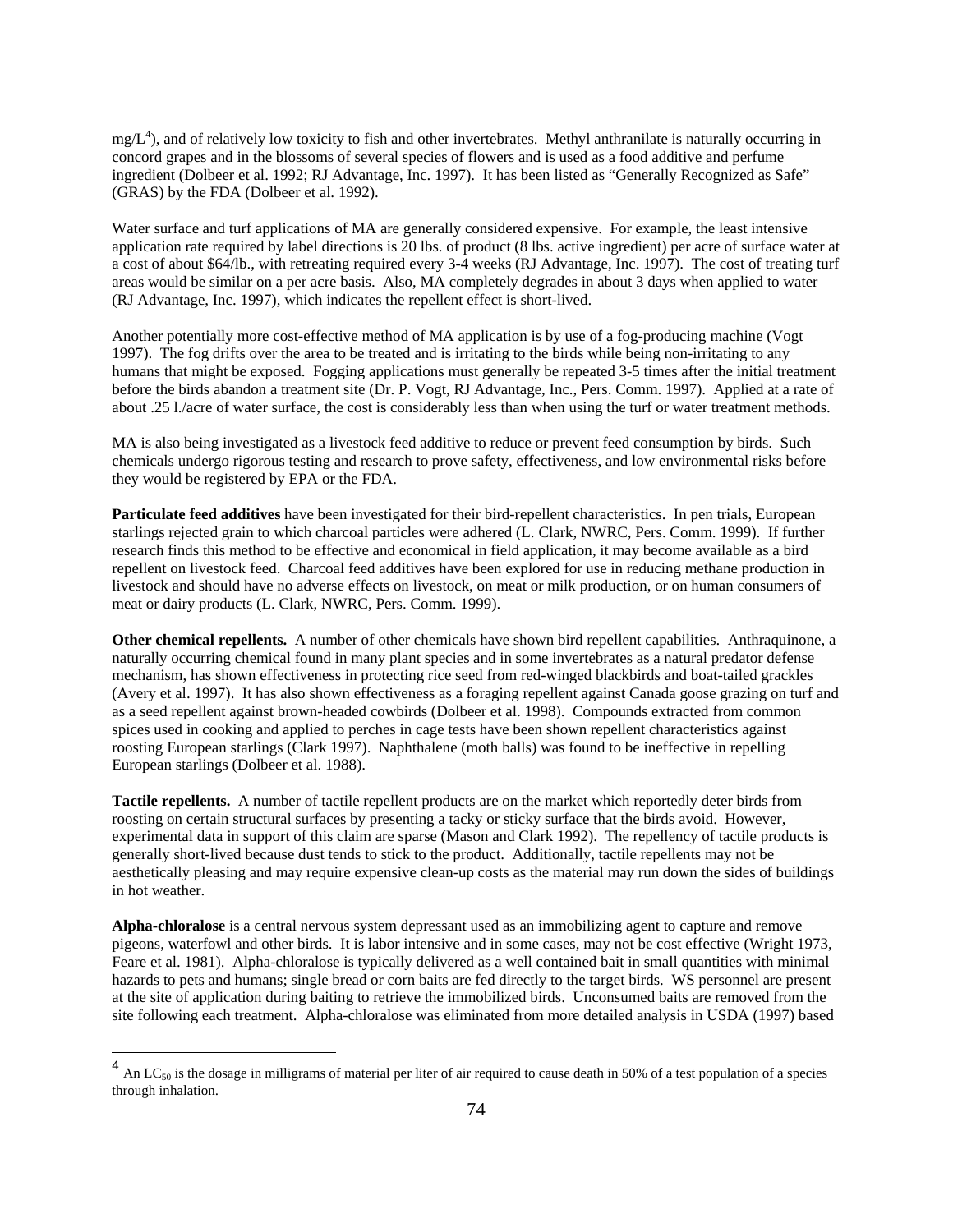on critical element screening; therefore, environmental fate properties of this compound were not rigorously assessed. However, the solubility and mobility are believed to be moderate and environmental persistence is believed to be low. Bioaccumulation in plants and animal tissue is believed to be low. Alpha-chloralose is used in other countries as an avian and mammalian toxicant. The compound is slowly metabolized, with recovery occurring a few hours after administration (Schafer 1991). The dose used for immobilization is designed to be about two to 30 times lower than the  $LD_{50}$ . Mammalian data indicate higher  $LD_{50}$  values than birds. Toxicity to aquatic organisms is unknown (Woronecki et al. 1990), but the compound is generally not soluble in water and, therefore, should remain unavailable to aquatic organisms. Factors supporting the determination of this low potential included the lack of exposure to pets, non-target species and the public, and the low toxicity of the active ingredient. Other supporting rationale for this determination included relatively low total annual use and a limited number of potential exposure pathways. The agent is currently approved for use by WS as an Investigative New Animal Drug by the FDA rather than a pesticide.

**Egg oiling** is a method for suppressing reproduction of nuisance birds by spraying a small quantity of food grade vegetable oil or mineral oil on eggs in nests. The oil prevents exchange of 75gases and causes asphyxiation of developing embryos. It has been found to be 96-100% effective in reducing hatchability. (Pochop 1998; Pochop et al.1998). The method has an advantage over nest or egg destruction in that the incubating birds generally continue incubation and do not renest. The EPA has ruled that use of corn oil for this purpose is exempt from registration requirements under FIFRA. This method is extremely target specific and is less labor intensive than egg addling.

## **LETHAL, MECHANICAL METHODS**

**Shooting** is more effective as a dispersal technique than as a way to reduce bird densities when large numbers of birds are present. Normally, shooting is conducted with shotguns, rifles, or air rifles. Shooting is a very targetspecific method and is normally used to remove a single offending bird. However, at times, a few birds could be shot from a flock to make the remainder of the birds more wary and to help reinforce non-lethal methods. Shooting can be relatively expensive because of the staff hours sometimes required (USDA 1997). It is selective for target species and may be used in conjunction with the use of spotlights, decoys, and calling. Shooting with shotguns, air rifles, or rim and center fire rifles is sometimes used to manage bird damage problems when lethal methods are determined to be appropriate. The birds are killed as quickly and humanely as possible. WS complies with all firearm safety precautions when conducting BDM activities and all laws and regulations governing the lawful use of firearms are strictly followed.

Firearm use is a very sensitive public concern because of issues relating to public safety and misuse. To ensure safe use and awareness, WS employees who use firearms to conduct official duties are required to attend an approved firearms safety and use training program within 3 months of their appointment and a refresher course every 2 years afterwards (WS Directive 2.615). WS employees who carry firearms as a condition of employment, are required to sign a form certifying that they meet the criteria as stated in the *Lautenberg Amendment* which prohibits firearm possession by anyone who has been convicted of a misdemeanor crime of domestic violence.

**Live traps include (although live traps are non-lethal, birds may be euthanized upon capture):** These consist of traps used to capture animals alive. Captured birds will be subsequently killed by other legal methods. Relocation to other areas following live capture would not generally be effective because problem bird species are highly mobile and can easily return to damage sites from long distances; habitats in other areas are generally already occupied; and relocation would most likely result in bird damage problems at the new location. Relocation of wildlife is also discouraged by WS policy (WS Directive 2.501) because of stress to the relocated animal, poor survival rates, difficulties in adapting to new locations or habitats, and the likelihood that relocated birds will become involved in damage situations at or near the release site.

**Decoy traps** are used by WS for preventive and corrective damage management. Decoy traps are similar in design to the Australian Crow Trap as reported by Johnson and Glahn (1994) and McCracken (1972). Live decoy birds of the same species that are being targeted are usually placed in the trap with sufficient food and water to assure their survival. Perches are configured in the trap to allow birds to roost above the ground and in a more natural position. Feeding behavior and calls of the decoy birds attract other birds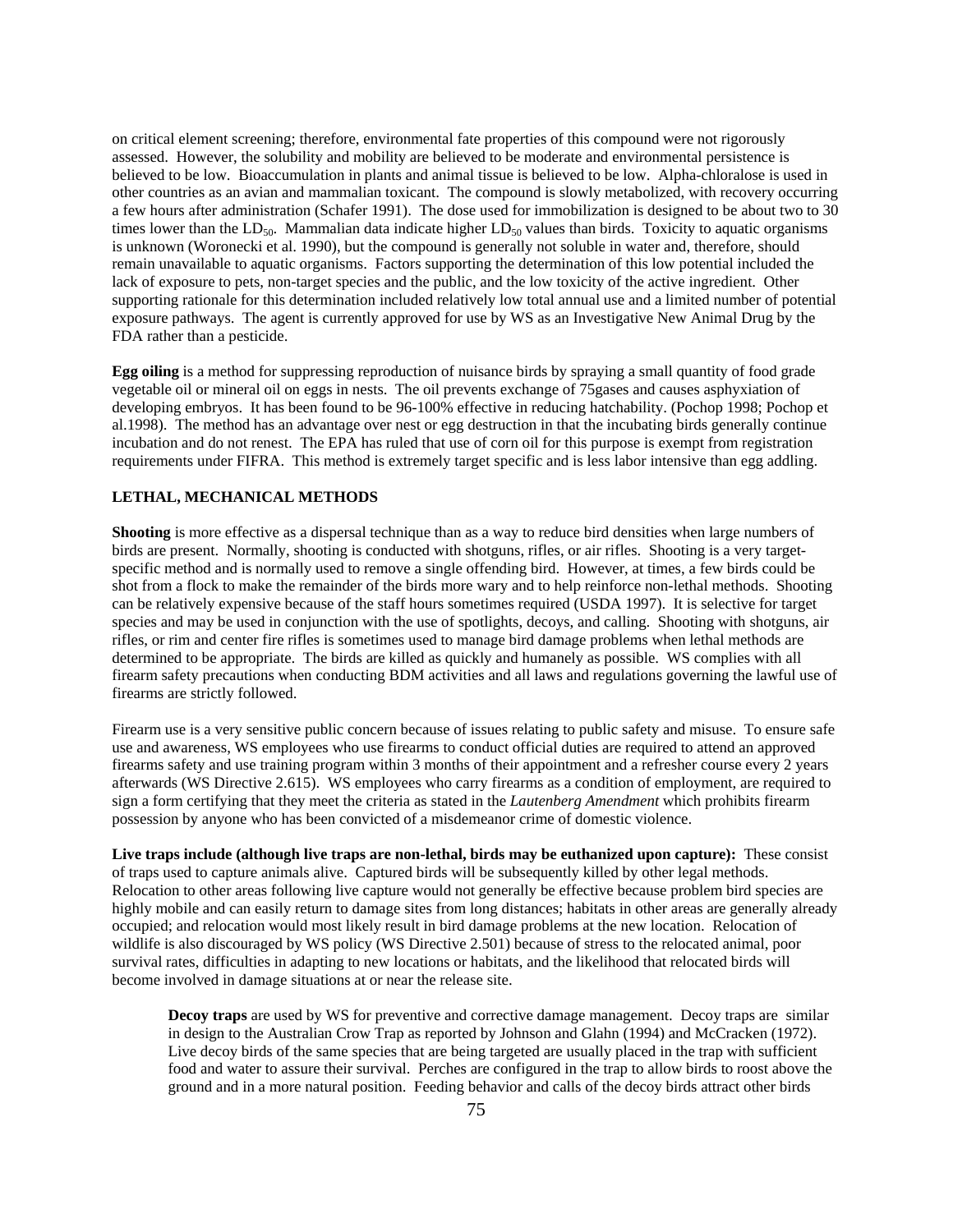which enter and become trapped themselves. Active decoy traps are monitored daily, every other day, or as appropriate, to remove and euthanize excess birds and to replenish bait and water. Decoy traps and other cage/live traps, as applied and used by WS, pose no danger to pets or the public and if a pet is accidentally captured in such traps, it can be released unharmed.

**Nest box traps** may be used by WS for corrective damage management and are effective in capturing local breeding and post breeding European starlings and other targeted secondary cavity nesting birds (DeHaven and Guarino 1969, Knittle and Guarino 1976).

**Mist nets** are more commonly used for capturing small-sized birds such as House sparrows and finches, but can be used to capture larger birds such as ducks and ring-neck pheasants or even smaller nuisance hawks and owls. This method was introduced into the United States in the 1950's from Asia and the Mediterranean where it was used to capture birds for the market (Day et al. 1980). The mist net is a fine black silk or nylon net, usually 3 to 10 feet wide and 25 to 35 feet long. Net mesh size determines which birds can be caught and overlapping "pockets" in the net cause birds to entangle themselves when they fly into the net.

**Cannon nets** are normally used for larger birds such as pigeons, feral ducks, and waterfowl and use mortar projectiles to propel a net up and over birds which have been baited to a particular site. This type of net is especially effective for waterfowl that are flightless during the molt and other birds which are typically shy to other types of capture.

**Cervical dislocation** is sometimes used to euthanize birds which are captured in live traps. The bird is stretched and the neck is hyperextended and dorsally twisted to separate the first cervical vertebrae from the skull. The AVMA approves this technique as humane method of euthanasia and states that cervical dislocation, when properly executed, is a humane technique for euthanasia of poultry and other small birds (Beaver et al. 2001). Cervical dislocation is a technique that may induce rapid unconsciousness, does not chemically contaminate tissue, and is rapidly accomplished (Beaver et al. 2001).

**Snap traps** are modified rat snap traps used to remove individual woodpeckers, European starlings, and other cavity nesting birds. The trap treadle is baited with peanut butter or other food attractants and attached near the damage area. These traps pose no imminent danger to pets or the public and are usually located in positions inaccessible to people and most non-avian animals. They are very selective because they are usually set in the defended territory of the target birds.

### **LETHAL, CHEMICAL METHODS**

All chemicals used by WS are registered as required by the FIFRA (administered by the EPA). WS personnel who use restricted-use chemical methods are certified as pesticide applicators by the Louisiana Department of Agriculture and Forestry and are required to adhere to all certification requirements set forth in FIFRA and Louisiana pesticide control laws and regulations. Chemicals are only used on private, public, or tribal property sites with authorization from the property owner/manager.

**CO2** is sometimes used to euthanize birds which are captured in live traps. Live birds are placed in a container such as a plastic 5-gallon bucket or chamber and sealed shut.  $CO<sub>2</sub>$  gas is released into the bucket or chamber and birds quickly die after inhaling the gas. This method is approved as a euthanizing agent by the AVMA (Beaver et al. 2001).  $CO<sub>2</sub>$  gas is a byproduct of animal respiration, is common in the atmosphere, and is required by plants for photosynthesis. It is used to carbonate beverages for human consumption and is also the gas released by dry ice. The use of  $CO<sub>2</sub>$  by WS for euthanasia purposes is exceedingly minor and inconsequential to the amounts used for other purposes by society.

**Starlicide** (3-chloro-p-toluidine hydrochloride) is a restricted use pesticide that is formulated as a 0.1% ready-to-use product and is commercially available to certified applicators or persons under their supervision. This avicide may be recommended or used by WS to control ravens, European starlings, crows, pigeons, cowbirds, grackles, magpies,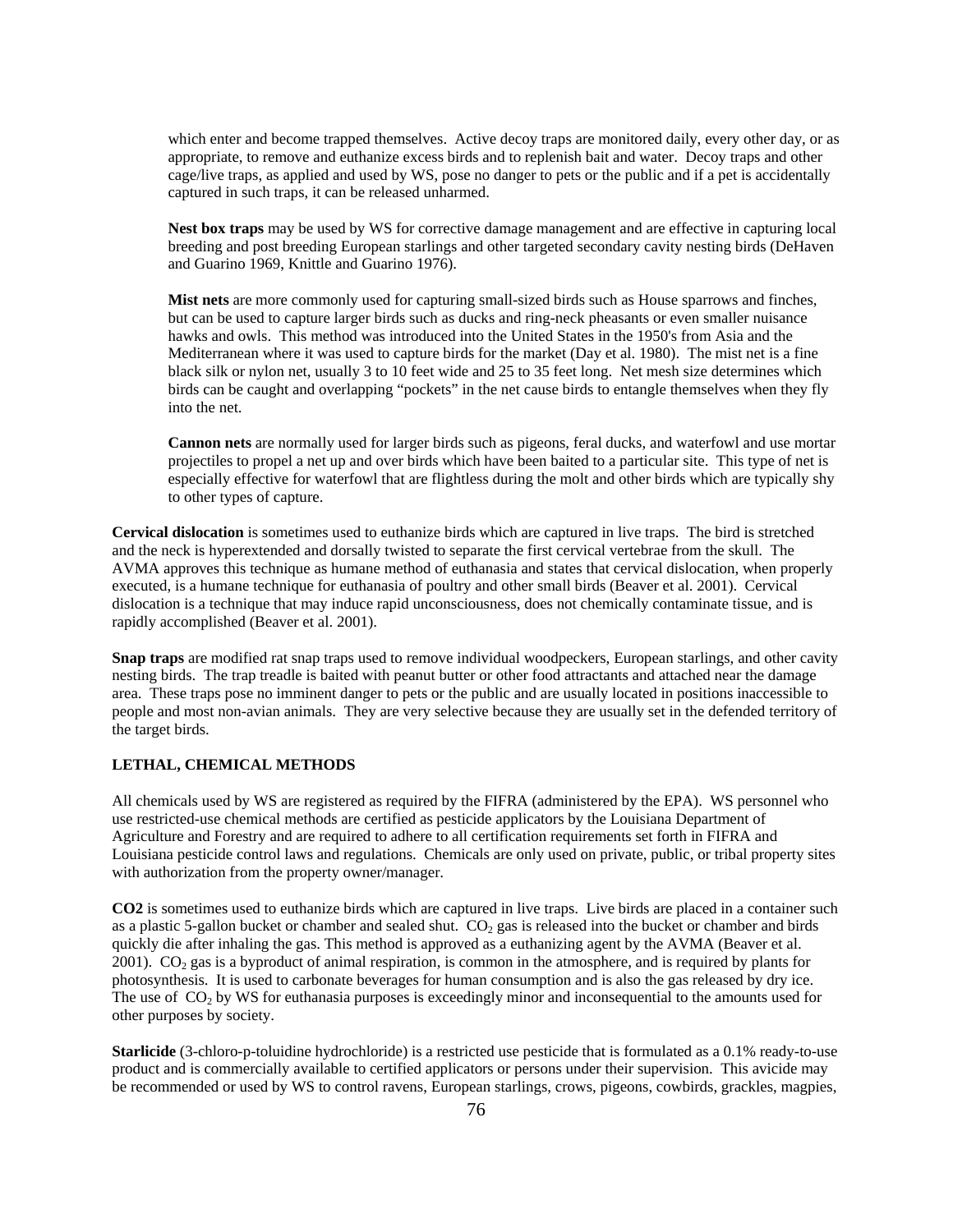and certain gull species. Starlicide may be used in feedlots, around buildings and fenced non-crop areas, bird staging and roosting areas, federal and state wildlife refuges, and other sites (EPA 1995). Starlicide is similar to DRC-1339 used in feedlots; however, it contains 0.1% DRC-1339 (USDA 1997, Appendix P). Therefore, the properties of this product are similar to DRC-1339 (discussed below).

**DRC-1339** (3-chloro-p-toluidine hydrochloride) is the principal chemical method that would be used for bird damage management under the Proposed Action. For more than 30 years, DRC-1339 has proven to be an effective method of starling, blackbird, gull, and pigeon control at feedlots, dairies, airports, and in urban areas (West et al. 1967, Besser et al. 1967, Decino et al. 1966). Studies continue to document the effectiveness of DRC-1339 in resolving blackbird/starling problems at feedlots (West and Besser 1976, Glahn 1982, Glahn et al. 1987), dispersing crow roosts in urban/suburban areas (Boyd and Hall 1987), and Blanton et al. (1992) reports that DRC-1339 appears to be a very effective, selective, and safe means of urban pigeon population reduction. Glahn and Wilson (1992) noted that baiting with DRC-1339 is a cost-effective method of reducing damage by blackbirds to sprouting rice.

DRC-1339 is a slow acting avicide that is registered with the EPA for reducing damage from several species of birds, including blackbirds, starlings, pigeons, crows, ravens, magpies, and gulls. DRC-1339 has several EPA Registration Labels (56228-10, 56228-17, 56228-28, 56228-29, and 56228-30) depending on the application or species involved in the bird damage management project. DRC-1339 was developed as an avicide because of its differential toxicity to mammals. DRC-1339 is highly toxic to sensitive species, but only slightly toxic to nonsensitive birds, predatory birds, and mammals (Johnson et al. 1999, Schafer 1991, 1981). For example, starlings, a highly sensitive species, require a dose of only 0.3 mg/bird to cause death (Royall et al. 1967). Most bird species that are responsible for damage, including starlings, blackbirds, pigeons, crows, magpies, and ravens, are highly sensitive to DRC-1339. Many other bird species such as raptors (Schafer 1981), sparrows, and eagles are classified as non-sensitive. Numerous studies show that DRC- 1339 poses minimal risk of primary poisoning to non-target and T&E species (USDA 1997). Secondary poisoning has not been observed with DRC-1339 treated baits, except crows eating gut contents of pigeons (Kreps 1974). During research studies, carcasses of birds which died from DRC-1339 were fed to raptors and scavenger mammals for 30 to 200 days with no symptoms of secondary poisoning observed (Cunningham et al. 1981). This can be attributed to relatively low toxicity to species that might scavenge on blackbirds and starlings killed by DRC-1339 and its tendency to be almost completely metabolized in the target birds which leaves little residue to be ingested by scavengers. Secondary hazards of DRC-1339 are almost nonexistent (Johnson et al. 1999, Schafer 1991, 1984). DRC-1339 acts in a humane manner producing a quiet and apparently painless death.

DRC-1339 is unstable in the environment and degrades rapidly when exposed to sunlight, heat, or ultra violet radiation. DRC-1339 is highly soluble in water but does not hydrolyze and degradation occurs rapidly in water. DRC-1339 tightly binds to soil and has low mobility. The half life is about 25 hours, which means it is nearly 100% broken down within a week, and identified metabolites (i.e., degradation chemicals) have low toxicity. Aquatic and invertebrate toxicity is low (USDA 1997). Appendix P of USDA (1997) contains a thorough risk assessment of DRC-1339 and the reader is referred to that source for a more complete discussion. That assessment concluded that no adverse effects are expected from use of DRC-1339.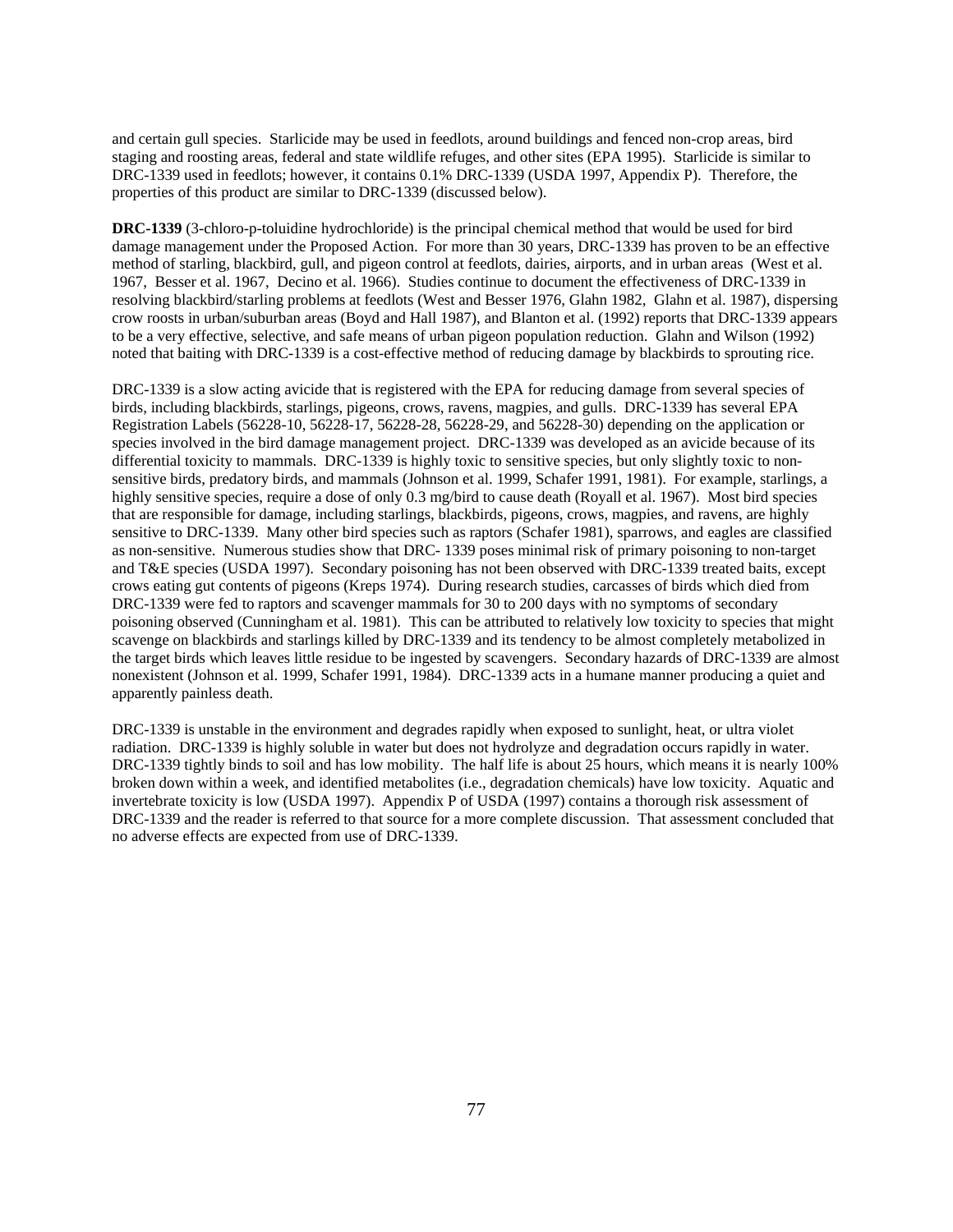# **Appendix C**

| <b>COMMON NAME</b>                                     | <b>SCIENTIFIC NAME</b>                    | <b>FEDERAL</b><br>STATUS <sup>1</sup> | <b>STATE STATUS<sup>2</sup></b> |
|--------------------------------------------------------|-------------------------------------------|---------------------------------------|---------------------------------|
| <b>Plants</b>                                          |                                           |                                       |                                 |
| American chaffseed                                     | Schwalbea americana                       | Endangered                            |                                 |
| earthfruit                                             | Geocarpon minimum                         | Threatened                            |                                 |
|                                                        |                                           |                                       |                                 |
| Louisiana quillwort                                    | Isoetes louisianensis                     | Endangered                            |                                 |
| Pondberry**                                            | Lindera mellissifolia                     | Endangered                            |                                 |
| <b>Invertebrates</b>                                   |                                           |                                       |                                 |
| American burying beetle                                | Nicrophorus americanus                    |                                       | Endangered                      |
| fat pocketbook                                         | Potamilus capax                           |                                       |                                 |
| inflated heelsplitter (a.k.a. Alabama<br>heelsplitter) | Potamilus inflatus                        | Threatened                            | Threatened                      |
| Louisiana pearlshell                                   | Margaritifera hembeli                     | Threatened                            | Endangered                      |
| pink mucket                                            | Lampsilis abrupta                         | Endangered                            |                                 |
| Fish                                                   |                                           |                                       |                                 |
| pallid sturgeon                                        | Scaphirhynchus albus                      | Endangered                            | Endangered                      |
| Gulf sturgeon                                          | Acipenser oxyrhinchus desotoi             | Threatened                            | Threatened                      |
| Smalltooth sawfish**                                   | Pristis pectinata                         | Endangered                            |                                 |
| <b>Amphibians</b>                                      |                                           |                                       |                                 |
| Mississippi Gopher Frog**                              |                                           |                                       |                                 |
|                                                        | Rana capito servosa                       | Endangered                            |                                 |
| <b>Reptiles</b><br>American alligator                  |                                           | T(S/A)                                |                                 |
|                                                        | Alligator mississippiensis                |                                       |                                 |
| green sea turtle                                       | Chelonia mydas                            | Threatened                            | Threatened                      |
| hawksbill sea turtle                                   | Eretmochelys imbricata                    | Endangered                            | Endangered                      |
| Kemp's Ridley sea turtle                               | Lepidochelys kempii                       | Endangered                            | Endangered                      |
| leatherback sea turtle                                 | Dermochelys coriacea                      | Endangered                            | Endangered                      |
| loggerhead sea turtle                                  | Caretta caretta                           | Threatened                            | Threatened                      |
| gopher tortoise                                        | Gopherus polyphemus                       | Threatened                            | Threatened                      |
| ringed map turtle (a.k.a. ringed<br>sawback turtle)    |                                           | Threatened                            | Threatened                      |
|                                                        | Graptemys oculifera<br>Pituophis ruthveni | Candidate                             |                                 |
| Louisiana pine snake<br><b>Birds</b>                   |                                           |                                       |                                 |
| brown pelican                                          | Pelecanus occidentalis                    |                                       |                                 |
|                                                        |                                           | Endangered<br>Threatened              | Endangered                      |
| bald eagle                                             | Haliaeetus leucocephalus                  |                                       | Endangered                      |
| peregrine falcon                                       | Falco peregrinus                          |                                       | Threatened/Endangered           |
| Attwater's greater prairie chicken**                   | Tympanuchus cupido attwateri              |                                       | Endangered                      |
| whooping crane**                                       | Grus americana                            |                                       | Endangered                      |
| Eskimo curlew**                                        | Numenius borealis                         |                                       | Endangered                      |
| piping plover                                          | Charadrius melodus                        | Threatened                            | Threatened/Endangered           |
| interior least tern                                    | Sterna antillarum athalassos              | Endangered                            | Endangered                      |
| ivory-billed woodpecker**                              | Campephilus principalis                   |                                       | Endangered                      |
| red-cockaded woodpecker                                | Picoides borealis                         | Endangered                            | Endangered                      |
| black-capped vireo                                     | Vireo atricapilla                         | Endangered                            |                                 |
| Bachman's warbler**                                    | Vermivora bachmanii                       |                                       | Endangered                      |